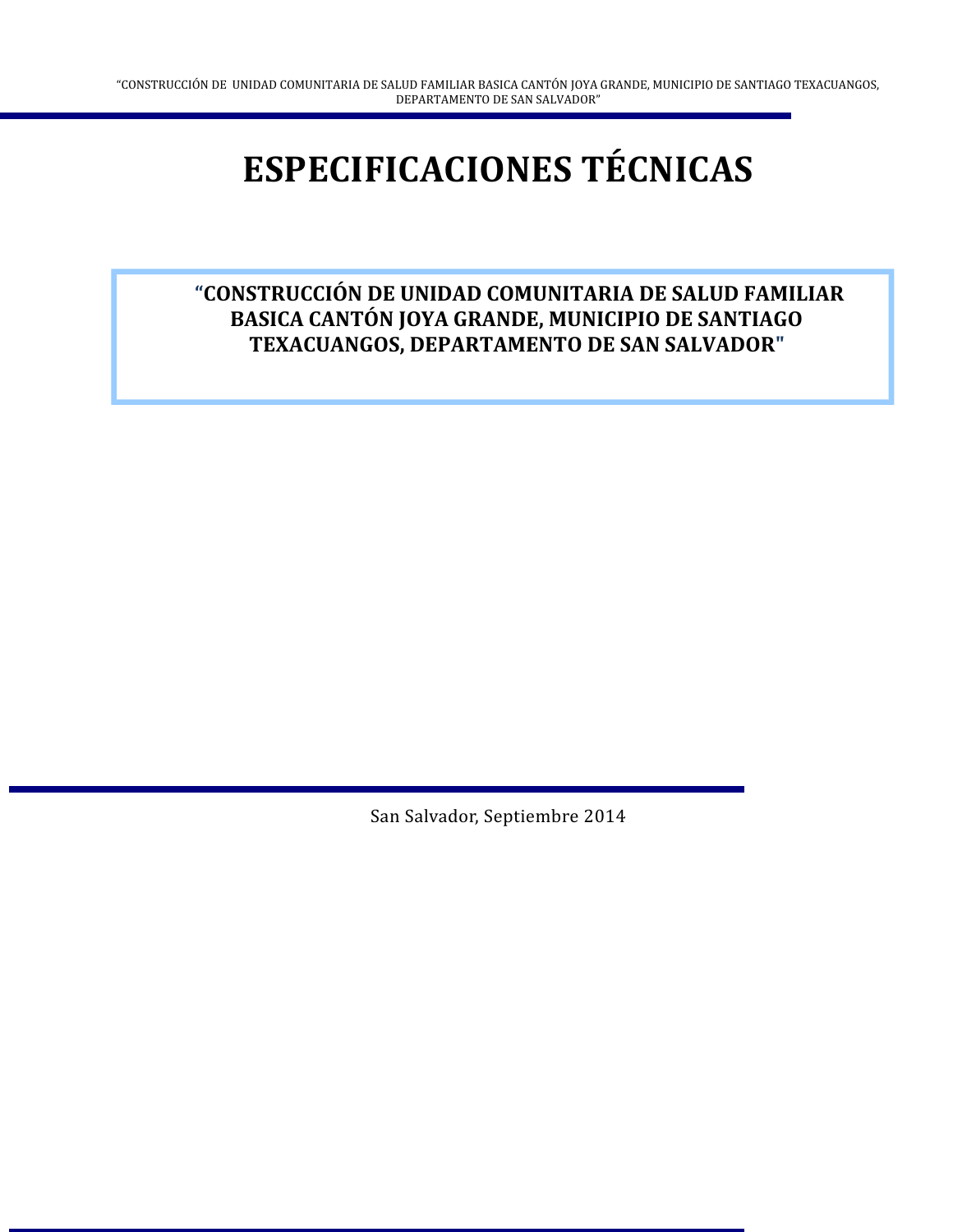## **ESPECIFICACIONES TÉCNICAS**

## **INDICE**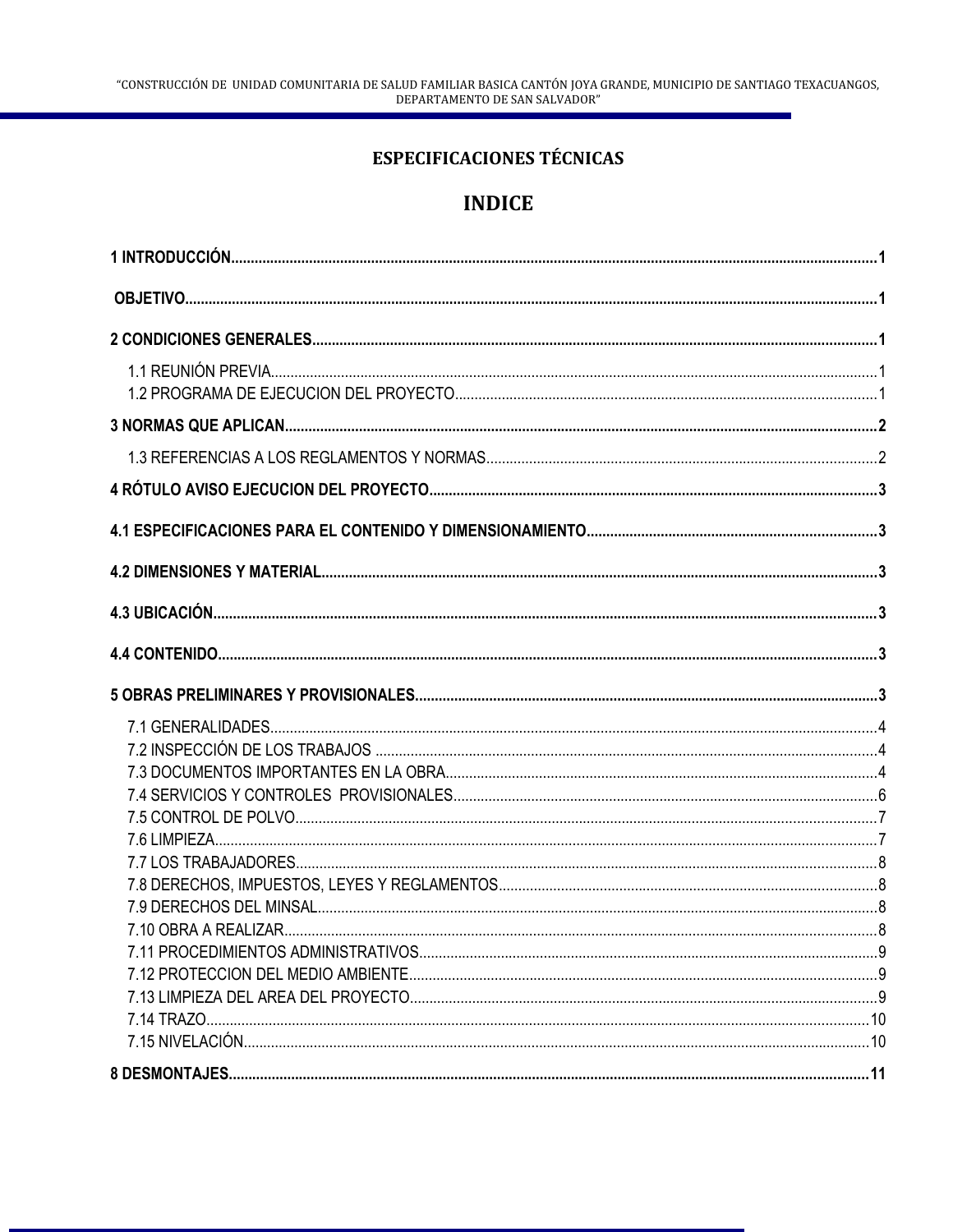| 5.20 NERVIOS, VIGAS Y SOLERAS INTERMEDIAS, DE CARGADERO Y DE CORONAMIENTO25 |  |
|-----------------------------------------------------------------------------|--|
|                                                                             |  |
|                                                                             |  |
|                                                                             |  |
|                                                                             |  |
|                                                                             |  |
|                                                                             |  |
|                                                                             |  |
|                                                                             |  |
|                                                                             |  |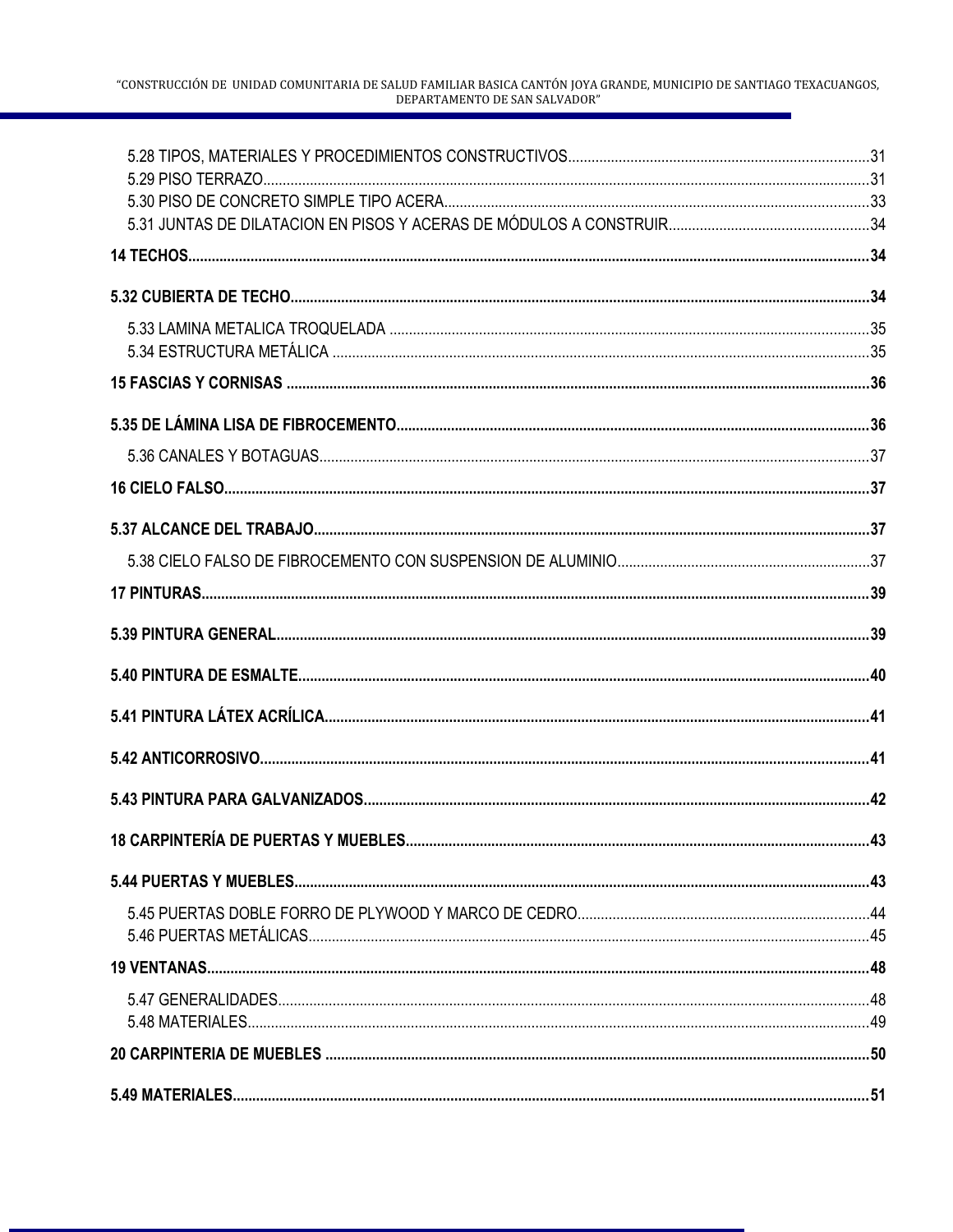| 5.56 INSTALACIONES HIDRAULICAS DE AGUA POTABLE, AGUAS NEGRAS Y AGUAS LLUVIAS 56 |  |
|---------------------------------------------------------------------------------|--|
|                                                                                 |  |
|                                                                                 |  |
|                                                                                 |  |
|                                                                                 |  |
|                                                                                 |  |
|                                                                                 |  |
|                                                                                 |  |
|                                                                                 |  |
|                                                                                 |  |
|                                                                                 |  |
|                                                                                 |  |
|                                                                                 |  |
|                                                                                 |  |
|                                                                                 |  |
|                                                                                 |  |
|                                                                                 |  |
|                                                                                 |  |
|                                                                                 |  |
|                                                                                 |  |
|                                                                                 |  |
|                                                                                 |  |
|                                                                                 |  |
|                                                                                 |  |
|                                                                                 |  |
|                                                                                 |  |
|                                                                                 |  |
|                                                                                 |  |
|                                                                                 |  |
|                                                                                 |  |
|                                                                                 |  |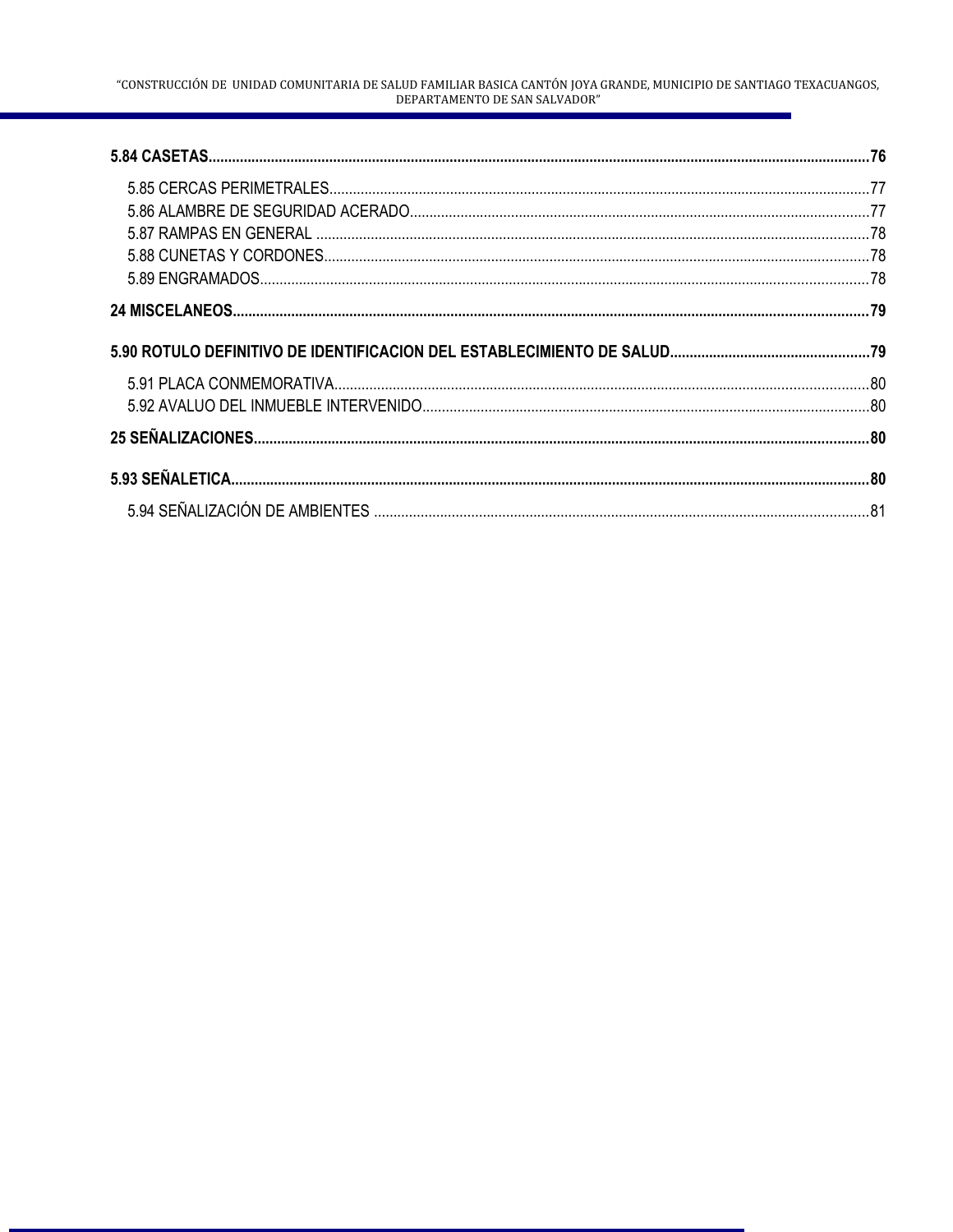



## <span id="page-6-4"></span>**1 INTRODUCCIÓN**

El Ministerio de Salud (MINSAL) establece las presentes Especificaciones Técnicas, las cuales aplicarán para la ejecución de los proyectos de establecimientos de Salud, en cuanto aplique y que forman parte de estos documentos.

#### <span id="page-6-3"></span>**OBJETIVO**

Estas especificaciones tienen por objeto definir la calidad de los materiales, algunos métodos constructivos especiales, métodos de prueba y evaluación cualitativa, en general, las normas técnicas aplicables a Establecimientos de Salud.

#### **ALCANCE**

Las Especificaciones son parte integral del proyecto y del contrato y constituyen un complemento de los planos, Formulario de Oferta y de las condiciones especificadas. La Contratista está obligada a cumplir lo indicado en estas especificaciones. La Contratista deberá suministrar materiales, servicios, mano de obra, dirección técnica, administración, control y vigilancia. Las obras realizadas por sub-Contratistas estarán sujetas administrativamente a lo señalado por los documentos contractuales.

La Contratista será responsable de entregar el proyecto terminado a entera satisfacción ante la Supervisión y la Administración del Contrato en base a todo lo especificado.

## <span id="page-6-2"></span>**2 CONDICIONES GENERALES**

#### <span id="page-6-1"></span>**1.1 REUNIÓN PREVIA**

Previo al inicio del plazo de ejecución del proyecto la Contratista con la Administración del Contrato y la Supervisión en coordinación con la jefatura de la Unidad de Ingeniería acordarán realizar una reunión en el lugar del proyecto con el propósito de:

- Entregar formalmente el lugar del trabajo al Contratista, la Administración del Contrato lo hará constar en el libro de Bitácora.
- Coordinar los trabajos a desarrollar.
- Establecer las responsabilidades de parte la Contratista y el MINSAL.

#### <span id="page-6-0"></span>**1.2 PROGRAMA DE EJECUCION DEL PROYECTO**

La Contratista, después de haber sido notificado para firmar el contrato, deberá elaborar el programa de Ejecución del Proyecto con todas las actividades a desarrollar de manera detalla y desglosada en forma de diagrama PERT-CPM, preparado por el método del Cálculo de la Ruta Crítica.

El Programa de Ejecución actualizado junto con la Garantía de Cumplimiento del Contrato será entregado a la Supervisión y/o la Administración del Contrato tres (3) días calendario posteriores a la Orden de Inicio. La Supervisión y la Administración del Contrato tendrán tres (3) días calendario para revisar y notificar a el Contratista de lo observado para que sea subsanado; este período de correcciones por parte del Contratista será de tres (3) días calendario, incluyendo la entrega del Programa de Ejecución corregido y actualizado a la Supervisión, con copia a la Administración del Contrato. El original deberá mantenerse en la obra.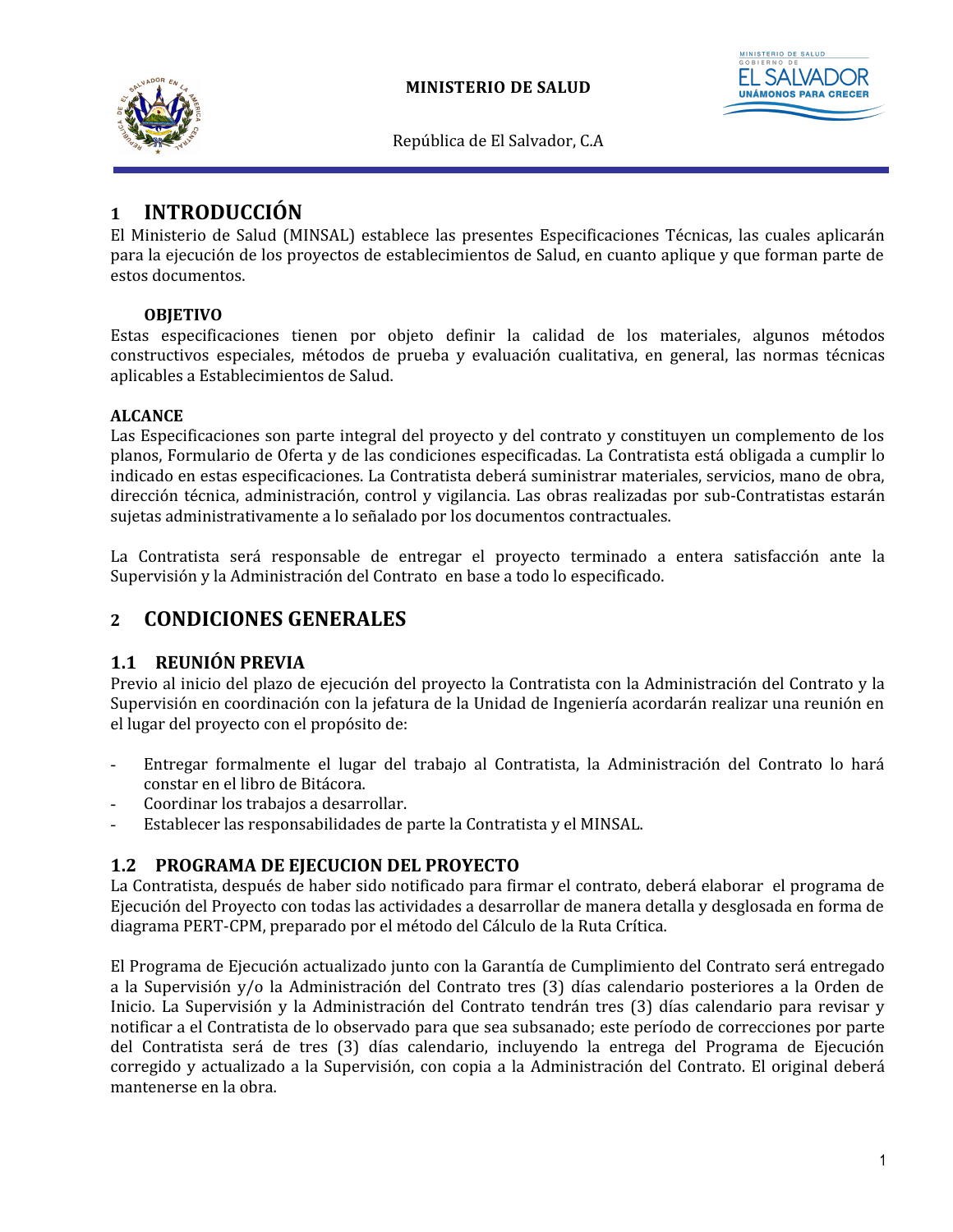



El programa de ejecución del proyecto será actualizado mensualmente y se entregará con cada solicitud de pago, y deberá mostrar los avances del proceso original calculado, comparado con el avance real, revisado con cada una de las partidas de trabajo.

## <span id="page-7-1"></span>**3 NORMAS QUE APLICAN**

## <span id="page-7-0"></span>**1.3 REFERENCIAS A LOS REGLAMENTOS Y NORMAS**

Todas las obras que se ejecuten se sujetarán a los requerimientos mínimos de observancia obligatoria y recomendaciones de conveniencia práctica establecidos en los reglamentos y códigos americanos y nacionales y estadounidenses que se aplican en cada caso en la República de El Salvador.

Por lo anterior, todo trabajo, material, accesorios o equipo que deba ser ejecutado y/o suministrado por La Contratista de la obra, a efecto de entregar la instalación completa en todos sus aspectos aunque no se incluya en los planos y especificaciones, deberá satisfacer dichos códigos y los que aquí se mencionan:

- a) Código de Salud. Ministerio de Salud. El Salvador.
- b) Reglamento para la Seguridad Estructural de las Construcciones de la República de El salvador, vigente con sus correspondientes normas técnicas.
- $\chi$ ) Norma Técnica para Diseño y Construcción de Hospitales y Establecimientos de Salud de El Salvador.
- d) Reglamento de Ingeniería Sanitaria, vigente.
- e) Las normas técnicas de la Oficina de Seguridad Urbana del Departamento de Bomberos o en su caso a las normas técnicas de la compañía aseguradora del inmueble. También deberán satisfacer lo indicado en las normas técnicas "National Fire Protection Association" para los sistemas contra incendio.
- f) "American Society of Mechanical Engineers" (ASME) y "American National Standard Institute (ANSI), en sus códigos ASME /ANSI B31.9 y ASME B31.1
- $\gamma$ ) "American Society for Testing Materials" (ASTM) D1785, D2665-A53. Las tuberías de cobre deberán cumplir con lo indicado en el código ASTM B.88 y ANSI B.16.22/18. (Para tuberías termoplásticas)
- h) Building Code Requirements for Estructural Concrete and Comentary (ACI 318) de más reciente edición, del American Concrete Institute, para lo referente a concreto y acero de refuerzo, en Diseños Estructurales y Construcción.
- i) Manual y Especificaciones del American Institute for Steel Construction (AISC) de más reciente edición, para lo referente al diseño de estructuras metálicas, perfiles de acero y demás elementos metálicos.
- j) Normativa Técnica de Accesibilidad, Urbanística, Arquitectónica, Transporte y Comunicaciones.
- k) Reglamento General sobre Seguridad e Higiene en los Centros de Trabajo. Ministerio de Trabajo y Previsión Social

Si algunas de las instalaciones o parte de ellas, tal y como se describen en los planos del proyecto y en estas especificaciones estuviese en conflicto o dejase de cumplir con alguno de los reglamentos antes señalados, la Contratista deberá indicarlo de inmediato a la Supervisión y a la Administración del Contrato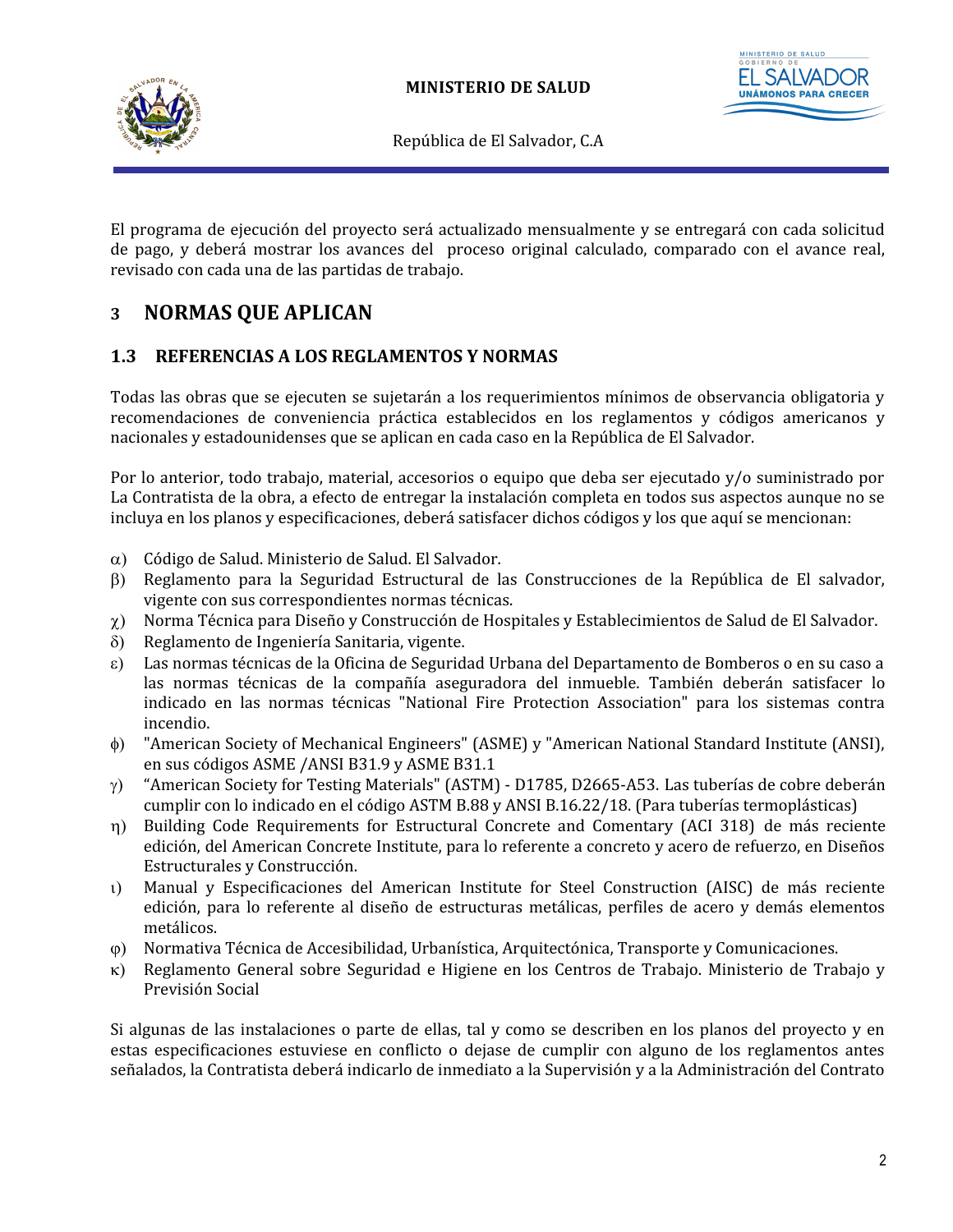



y presentar solución al respecto antes de proceder a ejecutar la instalación o parte de ella que esté en conflicto.

Si existiesen diferencias entre estas especificaciones y los reglamentos de El Salvador o entre las normas mencionadas, será el MINSAL, a través de la Administración del Contrato, quien decida sobre el particular.

## <span id="page-8-6"></span>**4 RÓTULO AVISO EJECUCION DEL PROYECTO**

#### <span id="page-8-5"></span>**5 ESPECIFICACIONES PARA EL CONTENIDO Y DIMENSIONAMIENTO**

El rótulo de aviso de ejecución del Proyecto deberá ser colocado en todos los proyectos que sean ejecutados.

#### <span id="page-8-4"></span>**6 DIMENSIONES Y MATERIAL**

Deberá tener como mínimo las dimensiones siguientes: 3.00 metros de largo, por 2.00 metros de alto. El rótulo debe ser construido con lámina de zinc galvanizada calibre 26, sobre una armazón de madera curada de diferentes medidas, con refuerzos en ambos sentidos. Dicho rótulo deberá ser soportado por una estructura de madera acorde con sus dimensiones, peso y carga, para una comprensión de lo solicitado se anexa detalle de rotulo en los planos constructivos.

## <span id="page-8-3"></span>**7 UBICACIÓN**

Será colocado en un lugar visible, aprobado por la Supervisión y/o la Administración del Contrato.

#### <span id="page-8-2"></span>**8 CONTENIDO**

De conformidad con el diagrama adjunto, el rótulo deberá presentar el siguiente contenido:

| Fondo          | Color blanco                                                                                           |
|----------------|--------------------------------------------------------------------------------------------------------|
| Parte superior | Logotipos del Escudo Nacional, del MINSAL y de Ecos Comunitarios<br>MINISTERIO DE SALUD en color azul. |
| Parte central  | Marco color negro                                                                                      |
|                | Descripción de las características particulares del proyecto en color negro:                           |
|                | • Nombre del proyecto                                                                                  |
|                | • Nombre de organismo financiero (Fondos de financiamiento)                                            |
|                | • Nombre de organismo ejecutor                                                                         |
|                | • Costo total del proyecto                                                                             |
|                | • Área aproximada del proyecto                                                                         |

**Parte interior** Programa de Reconstrucción de Establecimientos de Salud (color azul)

## <span id="page-8-1"></span>**9 OBRAS PRELIMINARES Y PROVISIONALES.**

#### <span id="page-8-0"></span>**7.1 GENERALIDADES**

La Contratista será la responsable del suministro de materiales, equipos y herramientas para la elaboración de los trabajos, realizará trámites y toda otra actividad necesaria para la ejecución de todas las obras que se describen aquí, en los planos constructivos y en Formulario de Oferta.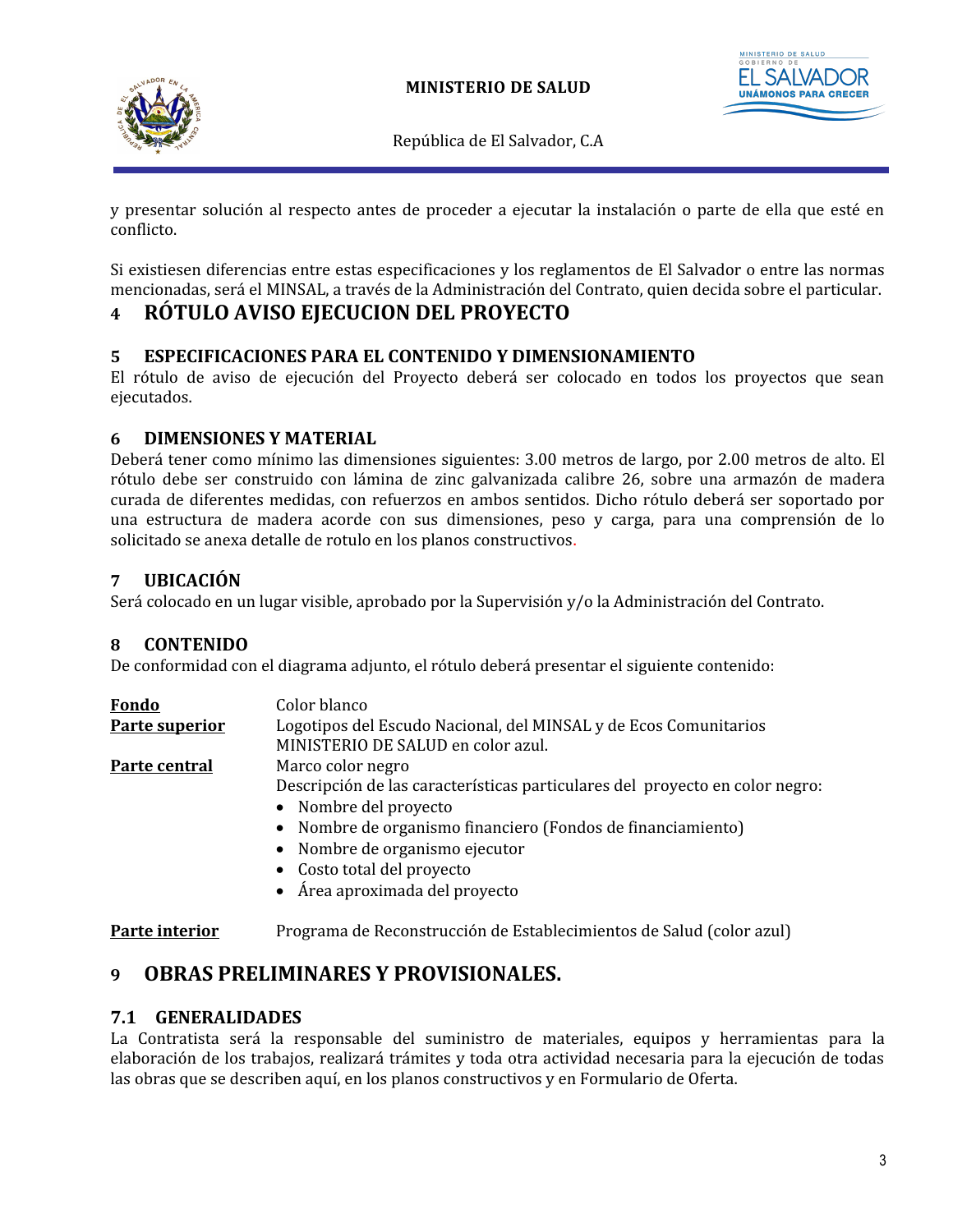



Sin por ello limitar la responsabilidad la Contratista, se incluyen en esta sección los trabajos siguientes:

- Limpieza del área de trabajo.
- Construcción de bardas de protección en las áreas a intervenir según se requiera.
- Construcción de Oficinas, Bodegas Provisionales y Servicios Sanitarios para Profesionales, Técnicos y Obreros, entre otros.
- Sistemas Provisionales de los Servicios de Agua Potable, Energía Eléctrica y Drenajes.
- Construcción e Instalación del rótulo de aviso de ejecución de la obra, de acuerdo al formato del MINSAL.
- Obras para el Trazo.

#### <span id="page-9-1"></span>**7.2 INSPECCIÓN DE LOS TRABAJOS**

La Contratista deberá notificar en la Bitácora a la Supervisión, con un mínimo de 48 horas de anticipación, sobre el trabajo que se va a realizar. Es deber de la Supervisión asegurarse que se reúnan las condiciones necesarias y se sigan los procedimientos adecuados; por ello la Supervisión efectuará la revisión e inspección previa con la cual se determinará si procede o no la ejecución de las obras, entre las cuales mencionamos: Elementos estructurales, instalaciones hidráulicas, mecánicas y eléctricas.

Si la Contratista ejecutará el trabajo sin haberse dado notificación previa a la Supervisión, este deberá desmontar y/o demoler el trabajo efectuado que impida la inspección, bajo su responsabilidad, en la cual el MINSAL no incurrirá en pago alguno.

#### <span id="page-9-0"></span>**7.3 DOCUMENTOS IMPORTANTES EN LA OBRA**

Con la finalidad de ser consultados por el personal técnico involucrado en la ejecución del proyecto, se deberán mantener en la obra durante todo el desarrollo del proyecto los documentos detallados a continuación, los cuales deberán permanecer en un lugar donde estén seguros y protegidos, pero accesibles al personal que los utilizará. Estos documentos son:

#### 7.3.1 BITACORA

Será proporcionada por el MINSAL y se mantendrá en la oficina de la Supervisión, en un lugar seguro y protegido, bajo custodia de ésta, para el respectivo registro e indicaciones en la realización del trabajo. Al finalizar el proyecto el Contratista la empastará y remitirá a la Administración del Contrato, pues forma parte del expediente del proyecto y también para efectos de la liquidación final.

#### 7.3.2 PLANOS CONSTRUCTIVOS

El Contratista mantendrá para consultas, un juego completo de los planos constructivos, proporcionados por el MINSAL y en escala indicada en las hojas correspondientes

#### 7.3.3 PLANOS DE TALLER

La Contratista deberá elaborar los respectivos planos de taller, que aclaren o amplíen detalles o situaciones no reflejadas en los planos constructivos, según sea requerido por la Supervisión y la Administración del Contrato. Se elaborarán en original y copia; serán revisados y aprobados por la Supervisión, previo a su ejecución. El original estará bajo custodia de la Supervisión y será entregado a la Administración del Contrato al finalizar el proyecto.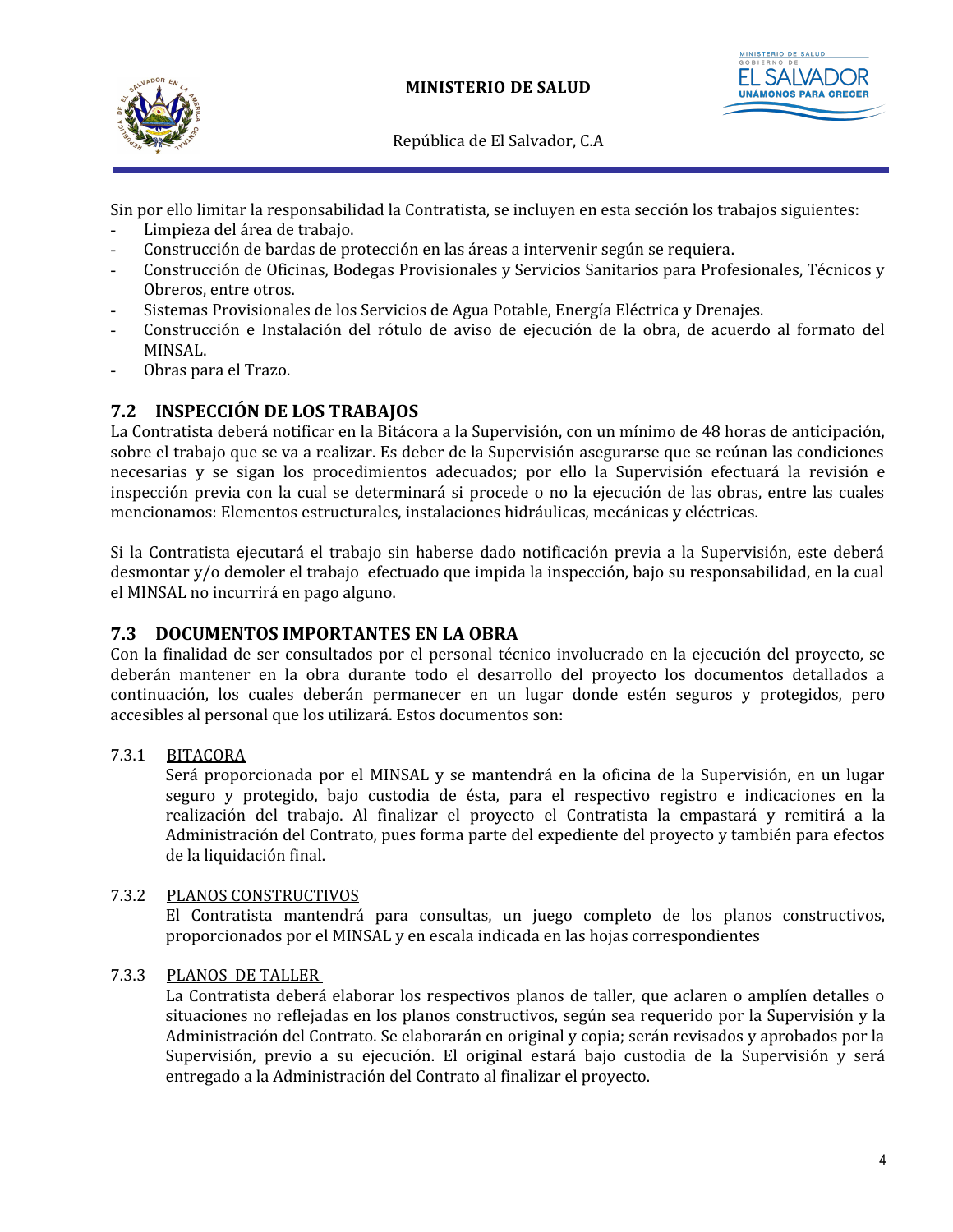



#### 7.3.4 PROGRAMA DE EJECUCIÓN DEL PROYECTO

Luego de su presentación a la Administración del Contrato y de que se haya emitido la aprobación para el Programa de Trabajo, el Contratista deberá mantener en la obra, una copia impresa de éste, en un formato legible (tamaño 60 cm x 90 cm mínimo) y pegado en la pared de su oficina, a efecto de poderlo consultar con facilidad.

#### 7.3.5 CONTRATO, PLAN DE OFERTA Y ESPECIFICACIONES TECNICAS.

El Contratista deberá mantener en la obra, disponible para consulta, los documentos contractuales, los cuales facilitarán la aclaración de dudas que surjan durante el desarrollo de los trabajos.

#### 7.3.6 PLAN DE CONTROL DE CALIDAD Y SEGURIDAD INDUSTRIAL

La Contratista proporcionará y mantendrá un control de calidad y seguridad industrial que permita cumplir con los procesos de construcción y calidad de los materiales detallados en Planos y Especificaciones Técnicas. Durante los primeros 15 días de ejecución de la obra, La Contratista, deberá presentar el Plan de Control de Calidad y Seguridad Industrial propuesto, la Supervisión deberá revisarlo y aprobarlo en forma conjunta con la Administración del Contrato, en un período no mayor de tres (3) días calendario.

Así mismo, La Contratista deberá mantener en la obra un archivo con las fichas de las diferentes fases (preparatoria, inicial y de seguimiento, entre otras), realizadas para los procesos constructivos más importantes, y las copias de los informes de Control de Calidad las cuales deberán estar aprobado por la Supervisión.

#### 7.3.7 PRUEBAS DE LABORATORIO DE SUELOS Y MATERIALES

La Contratista efectuará todos los procesos de inspección y ensayos, los cuales serán verificados in situ por la Supervisión mientras se desarrollan estas actividades.

Se deberá mantener estos registros disponibles para su revisión por parte de la Supervisión o la Administración del Contrato durante el plazo contractual y hasta la Recepción Definitiva del Proyecto.

#### 7.3.8 MUESTRAS DE PRODUCTOS Y MATERIALES A UTILIZAR EN LA OBRA, APROBADOS POR LA SUPERVISIÓN Y/O EL PROFESIONAL DESIGNADO POR EL MINSAL

Para evitar confusiones y discusiones al respecto de los materiales y productos aprobados para su uso dentro del proyecto, el Contratista proporcionará una muestra por cada uno de estos, dejándose en custodia de la Supervisión. Cada material y producto aprobado deberá quedar asentado en el libro de Bitácora.

## <span id="page-10-0"></span>**7.4 SERVICIOS Y CONTROLES PROVISIONALES**

#### 7.4.1 SERVICIOS BASICOS

La Contratista proveerá y pagará los servicios provisionales de agua y electricidad necesarios durante el desarrollo de la obra. También proveerá servicios sanitarios para el personal de campo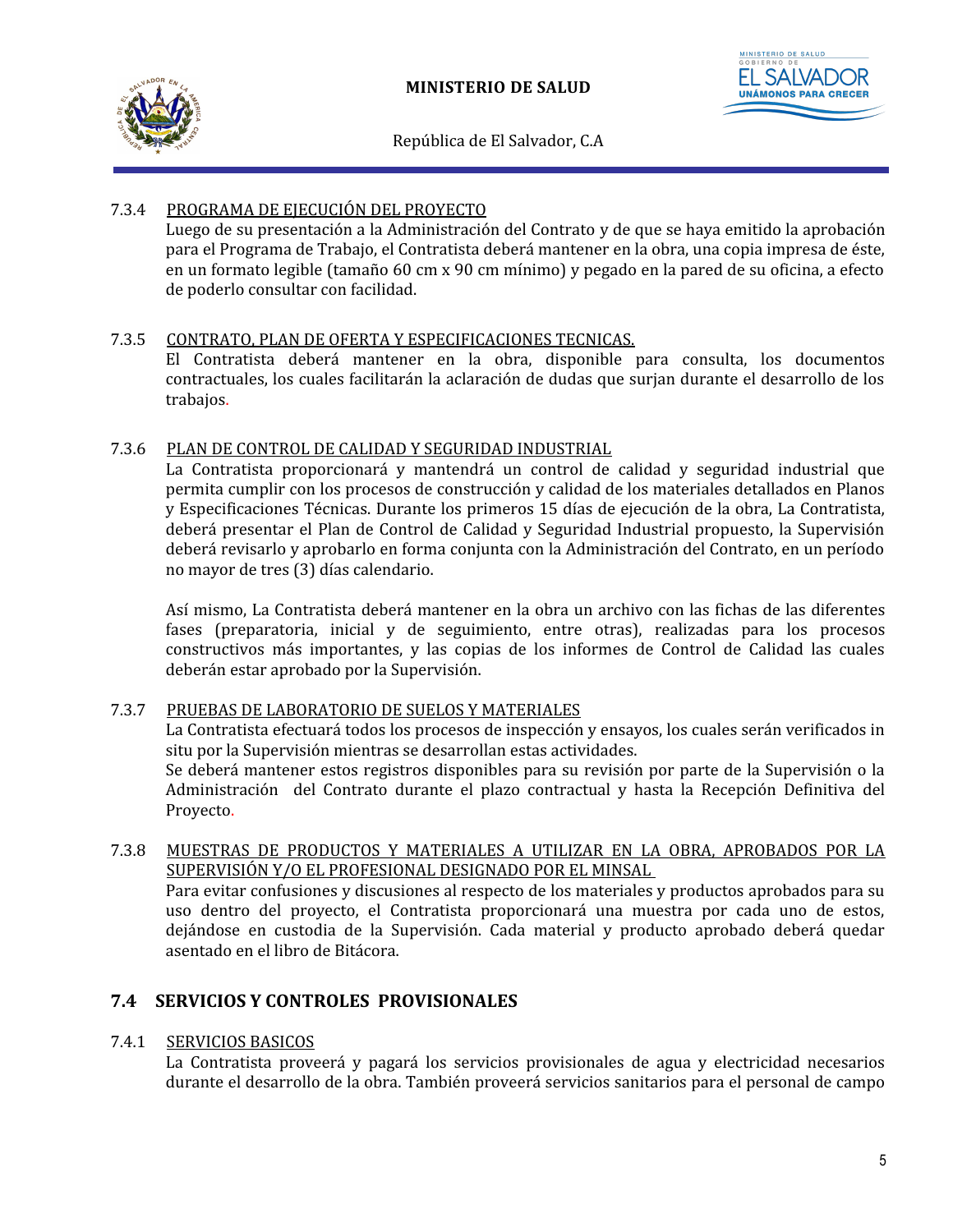



y de oficina (1 servicio sanitario por cada 25 trabajadores) durante la ejecución del proyecto, a los cuales proporcionará limpieza y mantenimiento constante durante la ejecución de la obra y los desalojará inmediatamente al concluir la misma.

En los sanitarios para obreros deberán instalarse duchas y vestidores con un número adecuado a la cantidad de trabajadores. Tomando como criterio 1 sanitario, 1 lavamanos y 1 ducha por cada 25 obreros.

En los sanitarios para el personal técnico administrativo deberán instalarse por lo menos 2 servicios completos con 1 sanitario y 1 lavamanos cada uno.

#### 7.4.2 SEGURIDAD

La Contratista será responsable de darle protección a la obra, contra todo tipo de daños incluyendo los causados por elementos naturales, protegerá las excavaciones y las obras contra la lluvia, agua superficial y/o subterránea, proveerá los equipos de bombeo (bomba achicadora) necesarios, efectuará bajo su costo la reparación de aquellos daños que sean causados durante el proceso de construcción, así mismo absorberá los gastos en que incurriere para darle la debida vigilancia y protección al proyecto (Día y noche), erigir cercas o las protecciones que sean necesarias, lo cual será consultado y aprobado por la Supervisión y/o la Administración del Contrato.

La seguridad de las instalaciones deberá mantenerlas La Contratista mientras se ejecuta la obra, las cuales están bajo su responsabilidad.

La Contratista protegerá la obra existente y la propiedad colindante contra daños que pueda causar la ejecución del trabajo y es responsable de cualquier reclamo o demanda por daños a terceros. Deberá proveer los elementos necesarios como pasamanos, vallas protectoras, letreros, puntales, contravientos, estos deberán garantizar la seguridad de los obreros, visitantes ó transeúntes y público en general. La Contratista será responsable del cuido y de la seguridad en general durante todo el proceso de ejecución de la obra hasta que esta sea recibida formal y definitivamente por la Administración del Contrato.

#### 7.4.3 BODEGA Y OFICINAS

La Contratista deberá proveer y mantener una oficina para su propio uso, y para la Supervisión y la Administración del Contrato, ambas del MINSAL; estas oficinas deberán poseer puertas con chapa de seguridad, ventanas e instalaciones eléctricas, La Contratista deberá proveer en la oficina de la Supervisión y de la Administración del Contrato, mobiliario para que estos se instalen, el mobiliario estará sujeto a la aprobación de la Administración del Contrato y consistirá en al menos dos escritorios con gavetas, sillas tipo secretarial, mesa de dibujo, bancos y planeras. Similares instalaciones deberán contener la oficina del profesional residente de la obra y el laboratorio de suelos y calidad de materiales.

Cuando se trate de construcciones o intervenciones con áreas mayores a 400m2, se deberá habilitar adyacente a las oficinas antes descritas, una sala de reuniones con capacidad mínima para 10 personas, con una mesa con sillas que permita la lectura de planos, también se colocara un pizarrón de 4' x 8' (pies), todo suministrado por La Contratista, quien tendrá la obligación de proveer un dispensador de agua potable (Oasis) y asear diariamente dichos oficinas.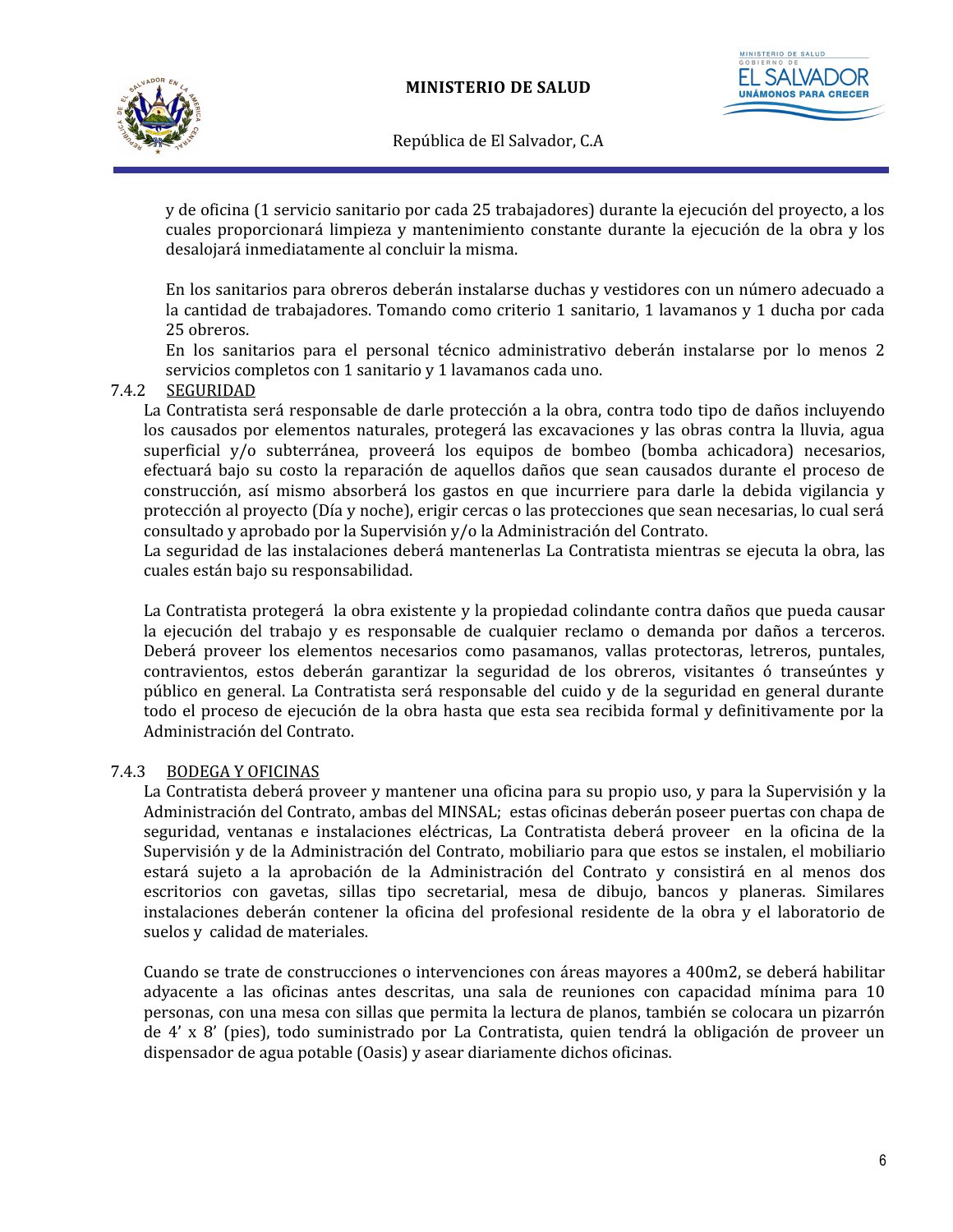



La Contratista deberá proveer y mantener en la obra, bodegas con las dimensiones adecuadas para almacenar los materiales, equipo y herramientas, los cuales no deberán permanecer expuestos a la intemperie.

Todos los materiales utilizados para la construcción de estas instalaciones, deberán estar en buen estado. El mobiliario y equipo de oficina serán propiedad la Contratista y retirados de la obra, cuando ésta finalice.

Se deberá construir un área destinada para vestidores, facilidades para guardar ropa y bienes, éstos debidamente separados o identificados para el uso de técnicos y obreros.

En el caso que La Contratista decida trabajar adicionalmente en horas nocturnas, deberá proveer iluminación suficiente, para que los trabajadores efectúen las actividades programadas, así como facilidades para el descanso de los obreros. La Contratista deberá presentar las actividades a desarrollar en horas nocturnas a la Supervisión y/o a la Administración del Contrato.

La Contratista preparará áreas para el consumo de los alimentos de su personal, en zonas que no interfieran con el desarrollo del proyecto y mantendrá basureros para la disposición de desechos sólidos. El comedor para los obreros deberá ser adecuado al número de obreros.

#### <span id="page-12-3"></span>**7.5 CONTROL DE POLVO**

La Contratista mantendrá los accesos y áreas de trabajo del proyecto libres de polvo de tal manera que no causen daños o perjuicios a las personas y edificaciones adyacentes, deberá utilizar los métodos idóneos para el control de polvo, como rociado de agua, recubrimiento con material plástico u otro método similar, este tipo de actividades estará contemplada en sus costos indirectos.

#### <span id="page-12-2"></span>**7.6 LIMPIEZA**

Todas las áreas pavimentadas y calles existentes, adyacentes a la zona de la construcción de las obra se mantendrán limpias de tierra y desperdicios que resulten de los distintos procesos; para el caso de calles y accesos, estos deberán mantenerse despejados y permitiendo el paso, ya sea para el mismo personal de la obra o para los suministrantes. Durante todo el proceso constructivo La Contratista protegerá muebles, equipo, artefactos sanitarios, ventanales, puertas, etc. que ya se hayan instalado.

No se permitirá que existan desperdicios y sobrantes de mantenimiento, en ningún lugar de la obra por más de un día, y en cuanto se requiera, deberá desalojarse inmediatamente. La Contratista deberá realizar una limpieza y desalojo general para la entrega del proyecto.

#### <span id="page-12-1"></span>**7.7 LOS TRABAJADORES**

La Contratista deberá mantener estricta disciplina, moral y buen orden entre sus trabajadores, sub-Contratistas y los trabajadores de éste. Y debe mantener a su personal, durante la ejecución de la Obra, debidamente identificado por medio de cascos, camisetas y/o tarjeta de identificación con colores distintivos de su empresa. El MINSAL se reserva el derecho de solicitar a la empresa hacer la destitución de algún empleado que no cumpla con los requisitos mencionados.

#### <span id="page-12-0"></span>**7.8 DERECHOS, IMPUESTOS, LEYES Y REGLAMENTOS**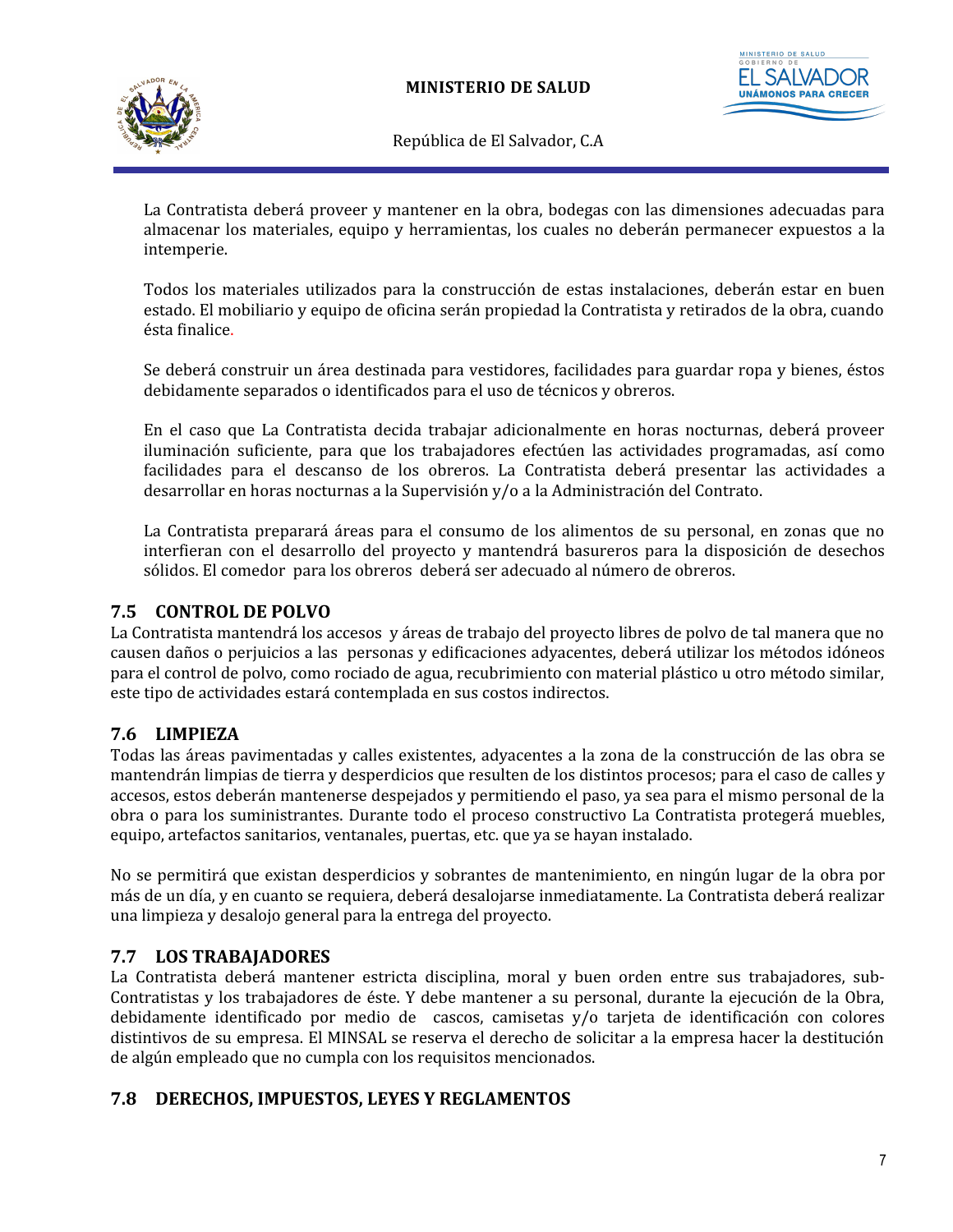

**UNÁMONOS PA** 

República de El Salvador, C.A

La Contratista pagará todos los derechos e impuestos Municipales por concepto de los trabajos y los considerados en las condiciones del contrato. Incluso Derechos e Impuestos sobre equipos y materiales utilizados ó sobre las utilidades producto de la realización del trabajo objeto de este contrato. La Contratista y Subcontratistas, deberán trabajar conforme a las leyes, reglamentos ó decretos de cualquier tipo, requerido por la autoridad de Gobierno o las Instituciones que tengan Jurisdicción sobre esta obra, incluyendo el Instituto Salvadoreño del Seguro Social (ISSS) y garantizar el cumplimiento del contrato Colectivo de Trabajo Vigente.

## <span id="page-13-3"></span>**7.9 DERECHOS DEL MINSAL**

La Administración del Contrato y la Supervisión tendrán la facultad de velar porque todos los procesos constructivos y las obras queden a satisfacción del MINSAL y que hayan cumplido con lo establecido en los documentos contractuales de existir lo contrario o daño en algún elemento que resultare de cualquiera de los procesos constructivos será reparado y corregido a satisfacción del MINSAL, si el mismo llegase a considerar irreparable se ordenará la reposición total, sin costo adicional alguno.

## <span id="page-13-2"></span>**7.10 OBRA A REALIZAR**

La Contratista proporcionará material, herramientas, mano de obra calificada y/o especializada y equipo para la correcta ejecución de todos los trabajos permanentes o provisionales que requiera la ejecución de la obra. La Supervisión estará en el deber de verificar que todos los trabajos cumplan con lo especificado para ser recibido a satisfacción del MINSAL.

A menos que se indique de otra manera, la Contratista deberá proveer a su costo todos los materiales, mano de obra, equipo, herramientas, transporte y servicios, incluyendo el costo de conexión de acometidas provisionales y permanentes para la ejecución y finalización de la obra.

#### <span id="page-13-1"></span>**7.11 PROCEDIMIENTOS ADMINISTRATIVOS**

El Contratista será el completo responsable de realizar las coordinaciones y gestiones para que durante el desarrollo de las obras no haya escasez de materiales ni mano de obra; también de la presentación y remisión de la documentación contractual que se requiera. Todo deberá estar de acuerdo al Programa de Ejecución aprobado y se deberá cumplir con las fechas programadas para ello.

#### <span id="page-13-0"></span>**7.12 PROTECCION DEL MEDIO AMBIENTE**

La Contratista efectuará obras de mitigación para eliminar la contaminación del aire, agua y suelo y deberá, dentro de los límites permisibles, controlar el ruido y la evacuación de aguas negras y grises, así como cualquier otro contaminante.

#### 7.12.1 Protección del Terreno

La Contratista confinará sus actividades de construcción a zonas definidas como áreas de trabajo en los planos o específicamente asignadas para su uso (áreas de trabajo, bodegas y áreas de acceso), el resto del área de los terrenos fuera de los límites de las zonas de trabajo, se deberá mantener en sus condiciones actuales.

#### 7.12.2 Protección de Árboles

La Contratista no mutilará, dañará o destruirá los árboles, ni los removerá o cortará sin autorización previa. No se permitirá sujetar sogas, cables o guías, como medios de anclajes a ningún árbol. La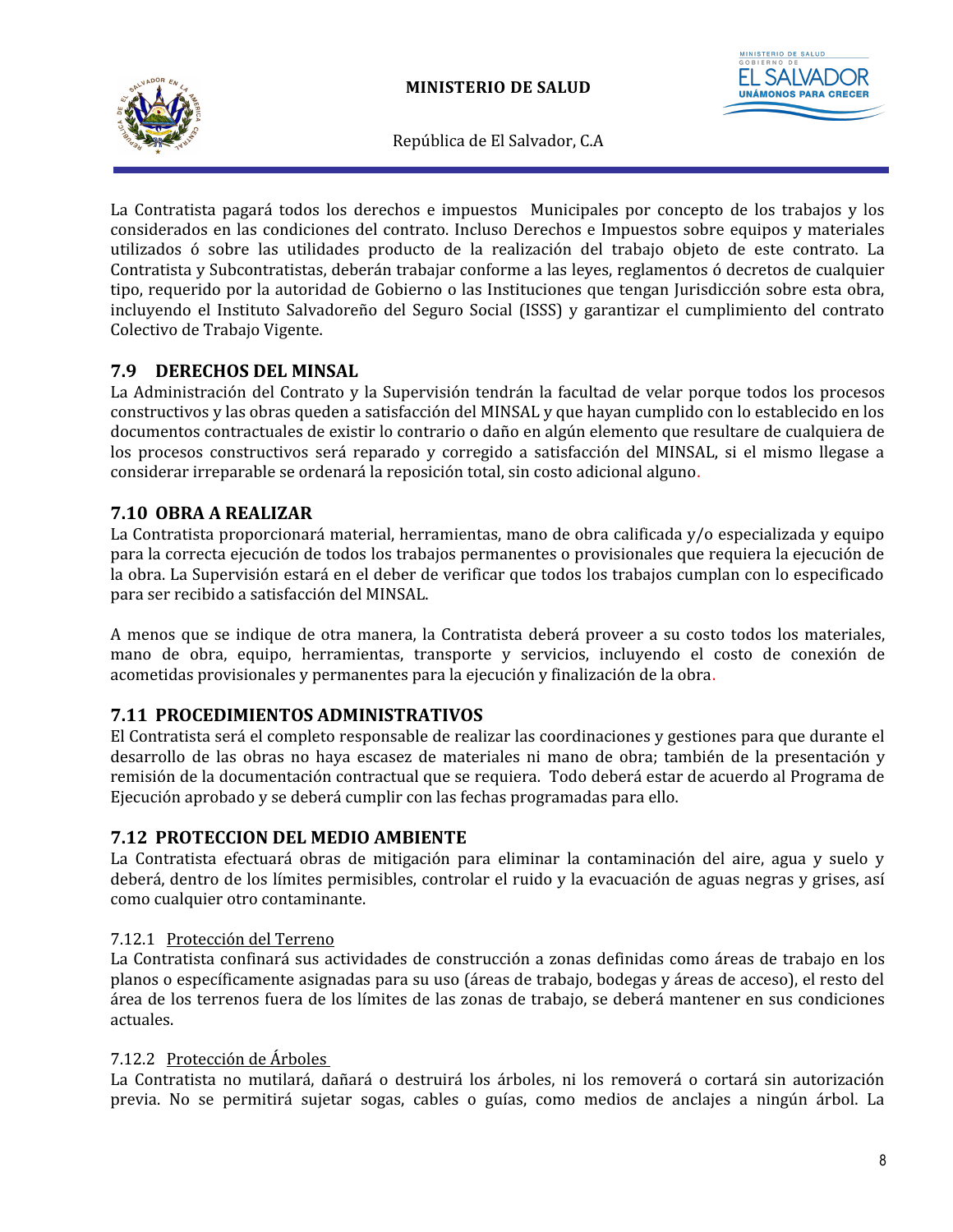



STERIO DE SALUD **UNÁMONOS PA** 

República de El Salvador, C.A

Supervisión podrá indicar al Contratista que provea protección temporal a esos árboles colocando tablas, cuartones, etc. alrededor de ellos.

La Contratista presentará a la Supervisión y a la Administración del Contrato los permisos aprobados por organismos competentes, y así proceder a la tala, destroncado, desraizado y desalojo de los árboles y arbustos que se eliminarán, según se indique en los planos constructivos o así interfieran con los trabajos de construcción de la obra.

Los árboles se talarán, de tal forma que no afecte ninguna infraestructura, luego se procederá al destroncado eliminando raíces ó restos de otros árboles. La extracción de las raíces podrá hacerse mecánicamente, pero deberá completarse hasta un mínimo de dos metros de profundidad, la leña y madera producto de los árboles talados, deberá entregarse a quien indique la Administración del Contrato

Reponer los árboles (relación 1 árbol talado: 5 árboles sembrados) que se destruyan dentro o fuera del sitio de trabajo o cuando el daño sea tal que fuese imposible rescatarlos. La reposición de los árboles deberá ser hecha, con árboles de la misma especie.

#### 7.12.3 Medición y Forma de Pago

El pago se hará a los precios unitarios contratados, deberá incluir materiales, mano de obra, herramientas, equipo, etc. y será la cantidad que resulte de medir sobre la obra de los procesos terminados.

#### <span id="page-14-1"></span>**7.13 LIMPIEZA DEL AREA DEL PROYECTO**

La Contratista limpiará totalmente el área de trabajo donde se ejecutará la construcción, retirando el descapote, escombros y basura de cualquier naturaleza que se encontrare en ella.

Los elementos existentes en el terreno (estructuras bajo tierra, fosa séptica, tuberías, cisterna, cercos, postes, etc.), donde se desarrolle la construcción y según planos constructivos deberán ser demolidos y desalojados en cuanto aplique. El material resultante de estas actividades deberá ser depositado en un sitio aprobado por la Supervisión y/o la Administración del Contrato, a fin de que no pueda presentarse ningún reclamo contra el MINSAL o contra La Contratista.

Para la reubicación o tala de árboles, arbustos, plantas, grama, etc., que puedan ser reubicados en otras áreas verdes del Proyecto según se indique en los planos constructivos, será de acuerdo a lo que se haya indicado en los trámites y permisos que las autoridades locales lo exijan. Serán talados aquellos árboles que les haya autorizado el permiso por las diferentes autoridades.

#### <span id="page-14-0"></span>**7.14 TRAZO**

La Contratista deberá ejecutar todas las obras necesarias para el trazo del proyecto, estableciendo ejes, plomos y niveles, de acuerdo a lo indicado en los planos constructivos. Las líneas horizontales deberán ser referidas a los linderos o si la Supervisión lo estima necesario, a los ejes de las calles vecinas.

Toda la madera utilizada en esta actividad será de pino, los elementos verticales de las niveletas serán de piezas de costanera o cuartón, de un largo suficiente para evitar que la niveleta se desplome o desnivele; las piezas horizontales serán de regla pacha canteada por su lado superior o tubo industrial de 2" x 1".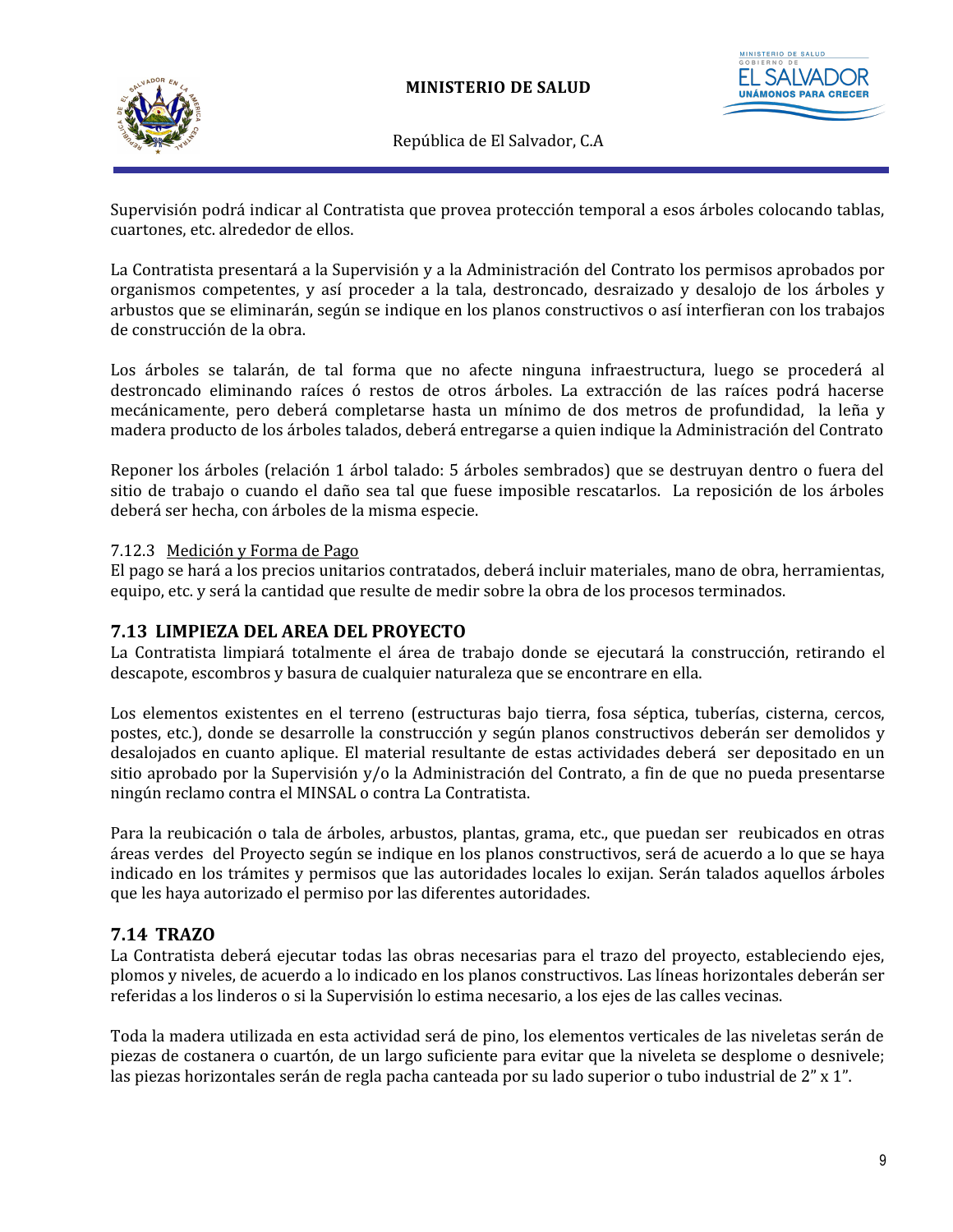



Según la magnitud del proyecto, y en los casos que lo requiera la Supervisión, para el trazo se deberá usar equipo de topografía adecuado. Los puntos principales del trazo se amarrarán a la poligonal del levantamiento topográfico, como punto de referencia se consideran los esquineros principales de los edificios existentes, los quiebres de las terrazas, los cordones de las calles o parqueos y las esquinas de los pavimentos.

La Supervisión y la Administración del Contrato revisarán y aprobarán el trazo, comprobando que la distancia entre los puntos esté de acuerdo al plano. Esta actividad deberá quedar asentada en Bitácora. La Contratista trazará las rasantes y dimensiones de la construcción de acuerdo a los ejes, medidas y niveles marcados en los planos, para lo cual establecerá las referencias altimétricas mediante Bancos de Marca establecidos dentro y fuera de la construcción.

La Contratista puede trazar la construcción desde el momento en que reciba el sitio donde ha de construirse, pero se abstendrá de comenzar las excavaciones hasta que la Administración del Contrato, lo autorice previa revisión y aprobación de los trazos y niveles. No se harán pagos adicionales en concepto de trazo.

## <span id="page-15-1"></span>**7.15 NIVELACIÓN**

Una vez ubicados los puntos principales se procederá a la construcción de las niveletas. Todas las niveletas de una misma terraza deberán quedar colocadas a un mismo nivel. La Contratista trazará los ejes y rasantes de acuerdo a las medidas y niveles marcados en los planos constructivos y establecerá las referencias planimétricas y altimétricas (Banco de Marca), necesarias para replantear ejes, niveles y rasantes dados por los proyectistas, cuantas veces fuere necesario. Además La Contratista será responsable de que el trabajo terminado esté conforme con los alineamientos, niveles, pendientes y puntos de referencia indicados en los puntos autorizados por la Supervisión.

Para diferenciar los niveles del edificio, la Supervisión establecerá un banco de marca, que estará ubicado y construido de tal forma que su altura sea inalterable mientras dure la obra.

Una vez colocadas las niveletas se revisarán los niveles de la misma y se comprobarán nuevamente las distancias, La Contratista iniciará las excavaciones hasta que la Supervisión y la Administración del Contrato hayan autorizado los niveles. Esta actividad deberá quedar asentada en Bitácora.

## <span id="page-15-0"></span>**8 DESMONTAJES.**

Considerar esta actividad en cuanto aplique al proyecto, con respecto a los elementos que pudiesen ser desmontados en campo.

## <span id="page-15-2"></span>**8.1 DESMONTAJE, REGISTRO E INVENTARIO**

Esta partida comprende el suministro de mano de obra, herramientas y servicios necesarios para realizar los trabajos de desmontaje descritos en Formulario de Oferta y Planos.

El producto de los trabajos de desmontaje será desensamblado, limpiado, ordenado y presentado, mediante inventario y Acta a la Supervisión en coordinación con la Administración del Contrato para posterior entrega a la Región de Salud correspondiente.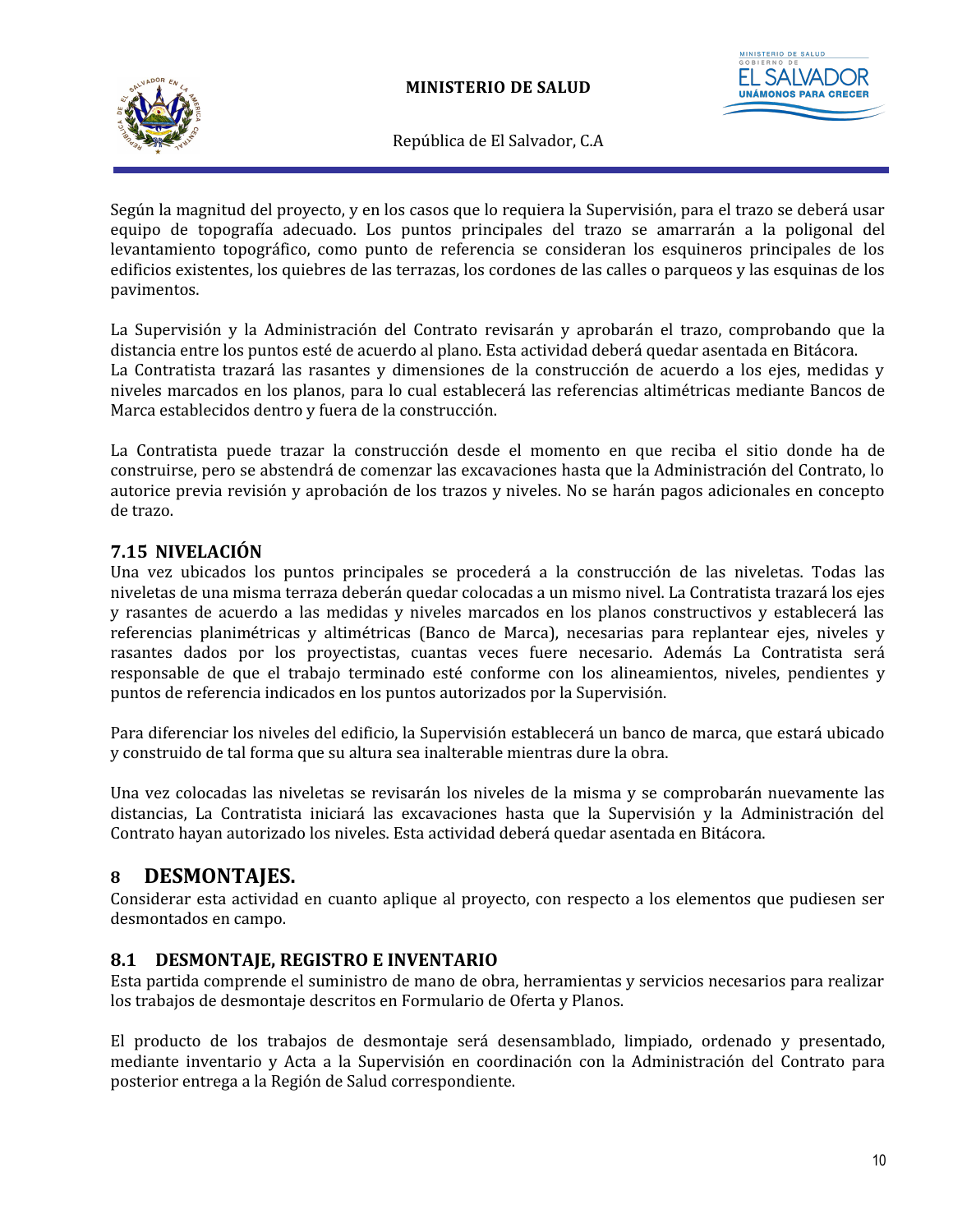

**ISTERIO DE SALUD UNÁMONOS PARA** 

República de El Salvador, C.A

El trabajo se efectuará cuidadosamente y de preferencia en el orden inverso al de los procesos constructivos originales prestando La Contratista toda la atención necesaria para proteger la integridad de los elementos constructivos adyacentes al trabajo, a fin de que no sean dañados como consecuencia de éste.

El material de desecho, producto del desmontaje y limpieza inicial, así como el que se vaya acumulando, conforme avance la obra, deberá ser desalojado del sitio con tanta frecuencia como sea requerido para no entorpecer ningún proceso constructivo, lo mismo que las actividades normales, la Supervisión autorizará y controlará estos desalojos. Todos los materiales a desalojar deberán ser trasladados a un botadero autorizado por las autoridades competentes, fotocopia del original de dicha autorización deberá ser entregada a la Administración del Contrato, quien proporcionará su Visto Bueno, el original de este documento permanecerá en La Obra durante su ejecución.

Todos los elementos que sean desmontados, en virtud del trabajo descrito, serán clasificados y almacenados bajo inventario, en coordinación con la Supervisión y la Administración del Contrato, para evitar los efectos negativos que puedan causar los agentes atmosféricos, el uso o daño por parte de personal la Contratista.

Se entregará por inventario y mediante acta al Director/a de la Región de Salud correspondiente ó a la persona que éste designe, a través de la Administración del Contrato todo el material producto del desmontaje y que haya sido declarado recuperable por el profesional designado por el MINSAL, dentro del plazo de 10 días calendario contados a partir de la fecha en que se dé por recibido la labor de desmontaje. El resto del producto del desmontaje será desalojado inmediatamente al igual que los productos de la demolición.

#### <span id="page-16-0"></span>**8.2 DEMOLICIONES**

Estas actividades se realizarán según se indique en Formulario de Oferta y planos constructivos. La Contratista proporcionará la mano de obra, herramientas, equipo, transporte y demás servicios necesarios para la correcta ejecución de los trabajos de demolición.

La Contratista efectuará el manejo interno, acopio en forma ordenada y aprobada por la Supervisión y/o la Administración del Contrato, y transporte de todos los escombros, ripio, basura y material sobrante de estos trabajos, tendrá que desalojarse del lugar de la obra para dejar el establecimiento en condiciones de limpieza tal que permita la ejecución de los trabajos de construcción de la obra de la Unidad Comunitaria de Salud Familiar.

El material de desecho, producto de la demolición, así como el que se vaya acumulando, conforme avance la obra, deberá ser removido del sitio con tanta frecuencia como sea requerido para no entorpecer el proceso, lo mismo que las actividades normales y autorizado por la Supervisión.

#### **La Contratista para este tipo de trabajo debe considerar:**

 Proveer todas las herramientas, mano de obra, equipo y todo lo necesario para ejecutar y completar todo el trabajo.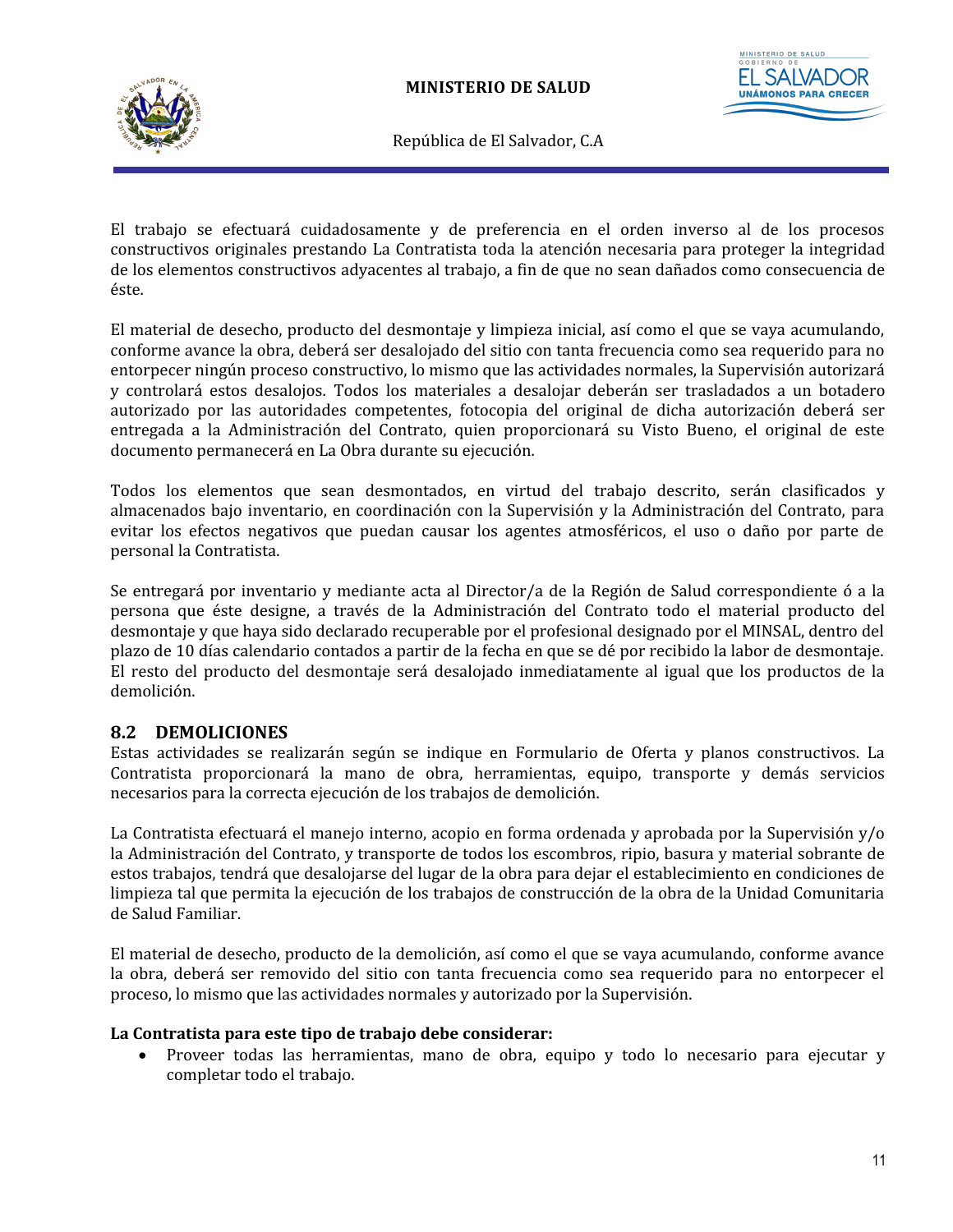

- Desalojar todos los materiales resultantes de las operaciones de desmontaje y demolición tan pronto como sea posible, trasladándolos hacia el botadero más cercano aprobado y autorizado por las autoridades competentes del lugar.
- Almacenar materiales y desperdicios solamente en los sitios aprobados por la Supervisión.
- Proteger las instalaciones existentes contra daños, asentamientos, desplazamientos y colapsos.
- Evitar bloquear los accesos y pasos fuera de los límites del sitio de trabajo.
- Confinar sus actividades de construcción a los sitios de trabajo definidos en los planos y especificaciones.
- Para demoliciones de elementos de concreto simple o reforzado y mampostería de piedra o bloque realizadas en forma manual deberán ejecutarse en dimensiones apropiadas aprobadas por la Supervisión, con el fin de evitar accidentes.
- Evitar interferencia en el tráfico vehicular y peatonal.
	- La Contratista no puede:
	- o Usar explosivos
	- o Quemar ningún material
	- o Acumular o almacenar materiales, desperdicios o basura en las aceras o calles alrededor del sitio.

## <span id="page-17-2"></span>**9 TERRACERIA**

#### <span id="page-17-1"></span>**5.1 GENERALIDADES**

El trabajo de esta sección consiste en realizar todas las actividades de corte del suelo para nivelación de terrazas, excavaciones para cimentaciones, paso de tuberías, cajas, sustitución de suelo (donde se requiera) y cualesquiera otras excavaciones indicadas en los planos constructivos y ordenadas por la Supervisión y la Administración del Contrato, que a su juicio sean necesarias para el buen desarrollo de la obra.

Asimismo, incluye los trabajos relacionados con rellenos y compactaciones en general, rellenos en cimentaciones, tubería y contramuros, hasta alcanzar los niveles mostrados en los planos o indicados por la Supervisión y la Administración del Contrato, todo de acuerdo a ubicaciones, pendientes y demás características expresadas en los planos.

La Contratista es responsable de mantener una precisión razonable en este trabajo, por ello deberá familiarizarse con el sitio y la naturaleza del terreno que se va a excavar y/o rellenar.

#### <span id="page-17-0"></span>**5.2 CORTE GRUESO**

La Contratista ejecutará todos los trabajos de corte de terreno, dentro de los límites de trabajo, hasta alcanzar los niveles y límites indicados en los planos constructivos, con una tolerancia de más o menos 5 cm de la terraza proyectada especificada en los planos.

Los límites de corte serán protegidos construyendo taludes de pendiente adecuada a las características del suelo, según lo indique la Supervisión.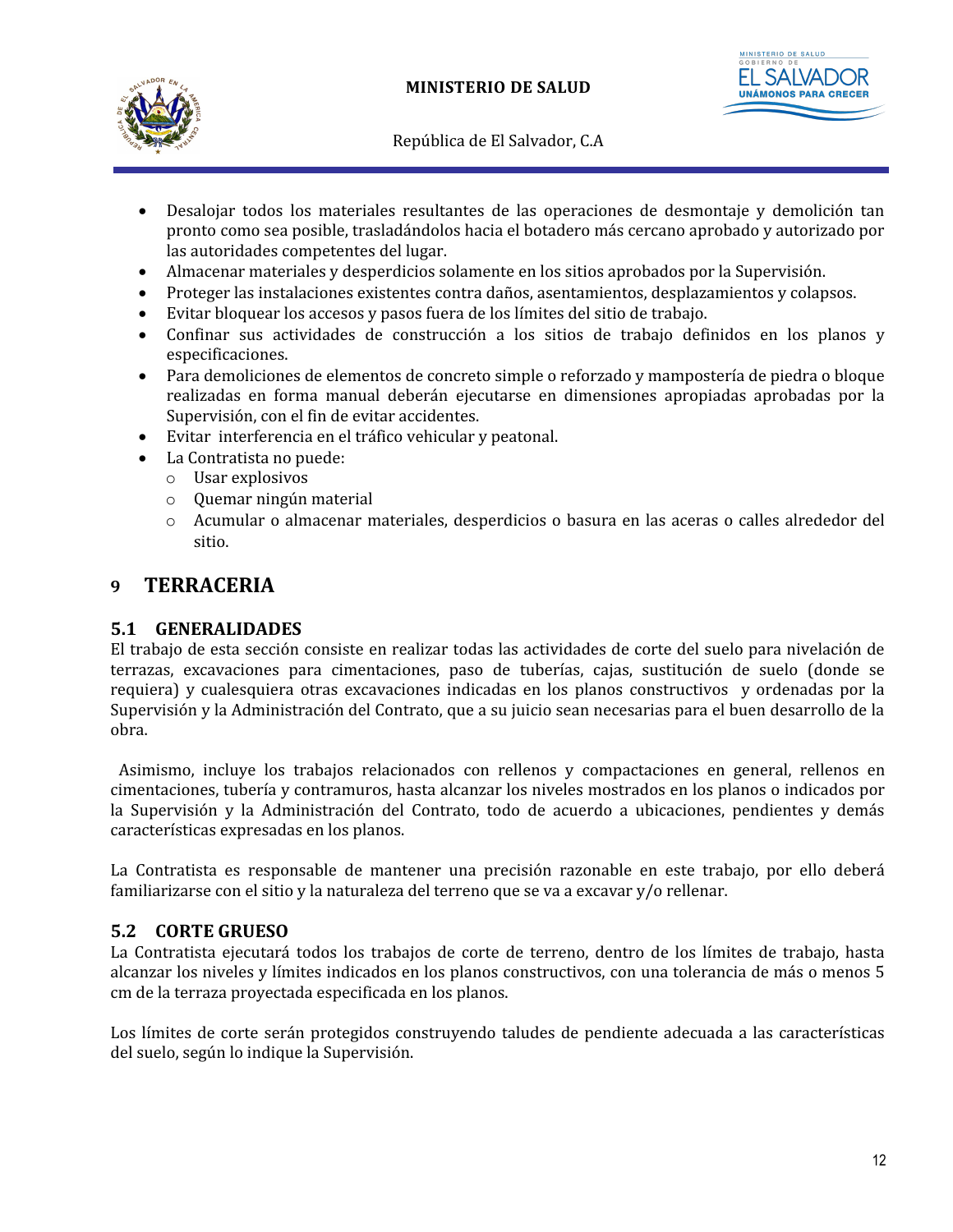

STERIO DE SALUD **UNÁMONOS PAI** 

República de El Salvador, C.A

El proceso de este corte será realizado de tal manera que en todo momento se garantice el debido drenaje del terreno. El corte será realizado utilizando las maquinarias, equipos y herramientas adecuadas para dicha actividad.

El material de corte que sea apropiado y necesario para relleno, a juicio de la Supervisión, será almacenado dentro de los límites del inmueble del MINSAL. Por el contrario, el material de mala calidad tal como: material orgánico, descapote, escombros, arcillas de gran plasticidad, roca, talpetate, junto con el material que no será necesario para rellenos, deberá ser desalojado de la obra.

Esta actividad comprende el corte en las áreas y en base a los niveles indicados en los planos constructivos, además se debe contemplar el desalojo de material sobrante.

#### *MEDICION Y FORMA DE PAGO*

Esta partida se medirá y pagara por metro cúbico  $(m^3)$  al precio establecido en el Formulario de Oferta y deberá incluirse el costo de los trabajos adicionales tales como acarreo, desalojo y transporte del material. Comprende el pago de materiales, mano de obra, equipo, herramientas y servicios necesarios para dejar un trabajo terminado de acuerdo a los planos y especificaciones.

#### <span id="page-18-0"></span>**5.3 EXCAVACION**

Las excavaciones deberán construirse con sus paredes verticales y el fondo, a los niveles y pendientes indicados en los planos constructivos, detalles constructivos y/o especificaciones.

La excavación y/o relleno en exceso de los niveles indicados no se ejecutarán a menos que sean autorizados previamente por escrito por la Supervisión.

Todos los materiales adecuados provenientes de las excavaciones se usarán en el relleno de las mismas. La roca, el talpetate y las arcillas de gran plasticidad son materiales inadecuados para el relleno y no se aceptarán para este propósito. La Contratista proveerá por su cuenta el material adecuado para rellenar.

Los resultados y recomendaciones del estudio de suelo deberán ser revisados y analizados por la Supervisión y la Administración del Contrato en conjunto con La Contratista para determinar si existe discrepancia alguna y proceder a establecer las medidas correspondientes a efectuar. Si el estudio de suelos o durante el proceso de excavación se detectara una capacidad soportante del suelo natural inferior a la asumida en el diseño presentado en planos, la Administración del Contrato, en coordinación con la Jefatura de la Unidad de Ingeniería, tomarán la decisión sobre lo que se realizará, de tal manera que esto no altere el monto del proyecto ni signifique detrimento de la seguridad y calidad de las obras.

El suelo cemento deberá revolverse uniformemente y compactarse de acuerdo al procedimiento descrito en el apartado de relleno compactado.

Este trabajo incluye lo siguiente:

- Replanteo o trazo de líneas y niveles de referencia. Excavación para fundaciones, estructuras de drenaje y tubería.
- Disposición de exceso de material excavado, no requerido o no aprovechable para nivelación o relleno compactado, desalojándolo de los límites del terreno.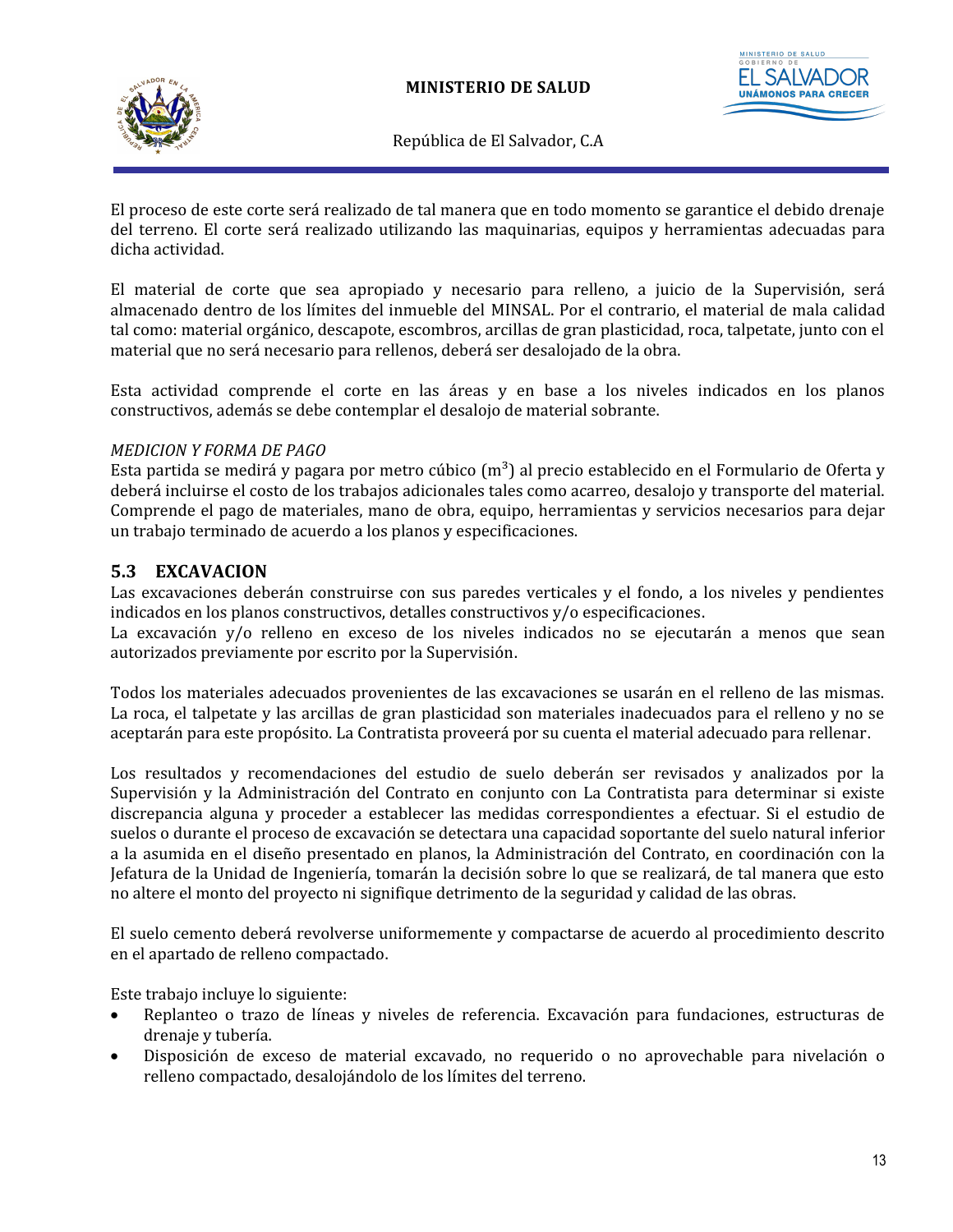



- Drenaje utilizando bombas achicadoras si fuera necesario para mantener las excavaciones libres de agua.
- Ademado de las excavaciones cuando las condiciones del terreno y la profundidad de las zanjas lo requieran, a juicio de la Supervisión.
- Todo trabajo de excavación, nivelación, relleno, compactación y obras que razonablemente sean necesarias para completar el trabajo de ésta sección.

Al terminar el trabajo, La Contratista deberá dejar sin obstrucciones y a nivel el área de relleno, a fin de dejarla lista para iniciar los procesos de construcción del piso.

#### *MEDICION Y FORMA DE PAGO*

Esta partida se medirá y pagará por metro cúbico  $(m^3)$  o según lo establecido en el Formulario de Oferta y deberá incluirse el costo de los trabajos, tales como acarreo, desalojo y transporte del material. Comprende el pago de materiales, mano de obra, equipo, herramientas y servicios necesarios para dejar un trabajo terminado de acuerdo a los planos y Especificaciones.

#### <span id="page-19-1"></span>**5.4 RELLENO COMPACTADO**

Antes de rellenar se removerá todo el escombro, material orgánico y cuerpos extraños y no se rellenará contra paredes, muros, fundaciones, etc. sin antes obtener la aprobación de la Supervisión.

Todos los rellenos compactados deberán ser depositados en capas horizontales, las que deberán ser humedecidas y compactadas mediante apisonadoras mecánicas o manuales respectivamente, debiendo alcanzar el 95% de la densidad máxima obtenida mediante la norma AASHTO T-180. Cuando sea indicada la utilización de suelo cemento al 5% en volumen se compactará al 95% de la densidad máxima obtenida mediante la norma AASHTO T-134. En caso de ser obra adicional su ejecución deberá contar con la autorización previa y por escrito, de la Administración del Contrato; la cual se someterá a negociación.

Si la Contratista sin autorización excavara y/o rellenara más de lo indicado, no será pagado como extra y estará obligado a excavar y/o rellenar y compactar por su cuenta, hasta el nivel indicado utilizando todos los materiales y sistema de construcción aprobado por la Supervisión. La compactación deberá efectuarse colocando las capas de material de relleno aprobado por la Supervisión, que en ningún caso serán mayor de 0.10 metros de espesor para compactación manual y 15 cm para compactación mecánica, se compactará cada capa cumpliendo con la norma AASHTO T-180 antes de colocar la siguiente.

#### *MEDICION Y FORMA DE PAGO*

El relleno se pagará por metro cúbico  $(m^3)$ . El volumen de relleno se calculará de la cuadrícula de nivelación del terreno antes y después de los movimientos de tierra.

#### <span id="page-19-0"></span>**5.5 RELLENO COMPACTADO CON SUELO-CEMENTO**

Cuando se especifique suelo compactado, éste podrá ser suelo natural apropiado, existente en el lugar, o material selecto, previamente aprobados por el Laboratorio de Suelos y el aval de la Supervisión. Si se especifica suelo-cemento, se hará en una proporción volumétrica de 20:1. La compactación con suelo cemento se hará en capas no mayores de 0.10 cms de espesor para compactación manual y 15 cms para compactación mecánica, hasta alcanzar el 95% de densidad máxima seca obtenida en Laboratorio, según Norma ASTM D-1557-86. El tiempo de tendido y compactado deberá ser menor de 1.5 horas, contado a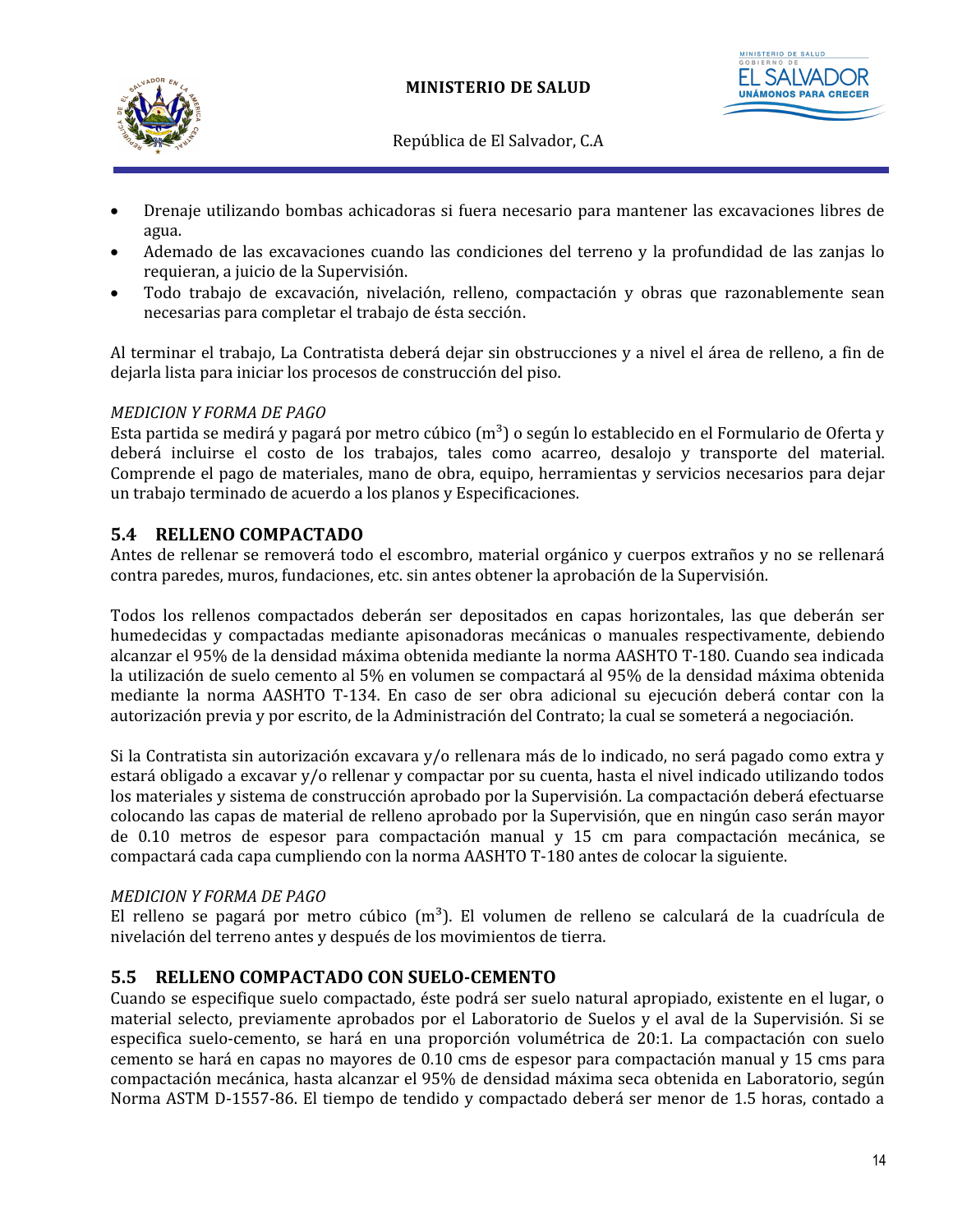

TERIO DE SALUD **UNÁMONOS PA** 

República de El Salvador, C.A

partir de la adición del cemento. La mezcla se hará con una proporción de 20:1 (5%), con veinte (20) partes iguales de tierra blanca y una (1) parte igual de cemento, ambos aprobados por la Supervisión.

La Contratista será responsable de que el trabajo terminado esté conforme con los alineamientos, niveles, pendientes y puntos de referencia indicados en los planos constructivos ó por la Supervisión y la Administración del Contrato.

#### *MEDICION Y FORMA DE PAGO*

Este relleno se pagará por metro cúbico  $(m^3)$  y se contabilizará de acuerdo a secciones definidas en los planos.

#### <span id="page-20-1"></span>**5.6 RELLENO COMPACTADO PARA TUBERIAS DE REDES HIDROSANITARIAS**

Los rellenos sobre tuberías deberán realizarse después de haber efectuado las pruebas respectivas y de haber obtenido el visto bueno de la Supervisión. El relleno se realizará en capas sucesivas, aproximadamente a niveles que no excedan de 15 cm después de haber sido compactadas, igual a lo descrito anteriormente, se procederá a rellenar las zanjas después de haberse instalado la tubería, procediendo a compactar capas sucesivas, primero a ambos lados de la misma hasta cubrirla totalmente y alcanzar la rasante del proyecto.

En la primera parte deberá ponerse cuidado para compactar completamente el material en los costados de la tubería usando especialmente material selecto. No se permitirá que opere equipo pesado sobre una tubería hasta que se haya rellenado y cubierto por lo menos con cincuenta centímetros de material compactado. Ningún pavimento ni material se colocará sobre ningún relleno hasta que éste haya quedado perfectamente compactado y asentado y haya sido aprobado por la Supervisión.

Cuando el diseño de sistema hidráulico del proyecto requiera la utilización de tubería PVC con rostro exterior corrugada (tuberías perfiladas de PVC) el proceso de compactación se deberá realizar según las recomendaciones del fabricante en el manual de instalación.

#### *MEDICION Y FORMA DE PAGO*

El costo del relleno compactado para tuberías de redes hidrosanitarias se incluirá en el costo unitario por metro lineal (ml) de tubería instalada.

#### <span id="page-20-0"></span>**5.7 SUSTITUCIÓN DE SUELOS**

El material sobre-excavado se evaluará o sustituirá por cualquiera de los métodos siguientes:

- a) Si el material excavado o sobre-excavado resulta adecuado, el mismo se usará rellenando y compactando en la forma descrita, deberá ser valorado por el especialista de laboratorio de suelos, y deberá ser aprobado por la Supervisión y/o Administración del Contrato.
- b) Si el suelo es predominantemente arcilloso, se usará para relleno una mezcla de arena y dicho material, en proporción volumétrica de 1 a 1, previa aprobación de la Supervisión del proyecto.
- c) Si el material es de baja plasticidad se usará una mezcla volumétrica de una parte de cemento con veinte partes de dicho material (proporción 20:1).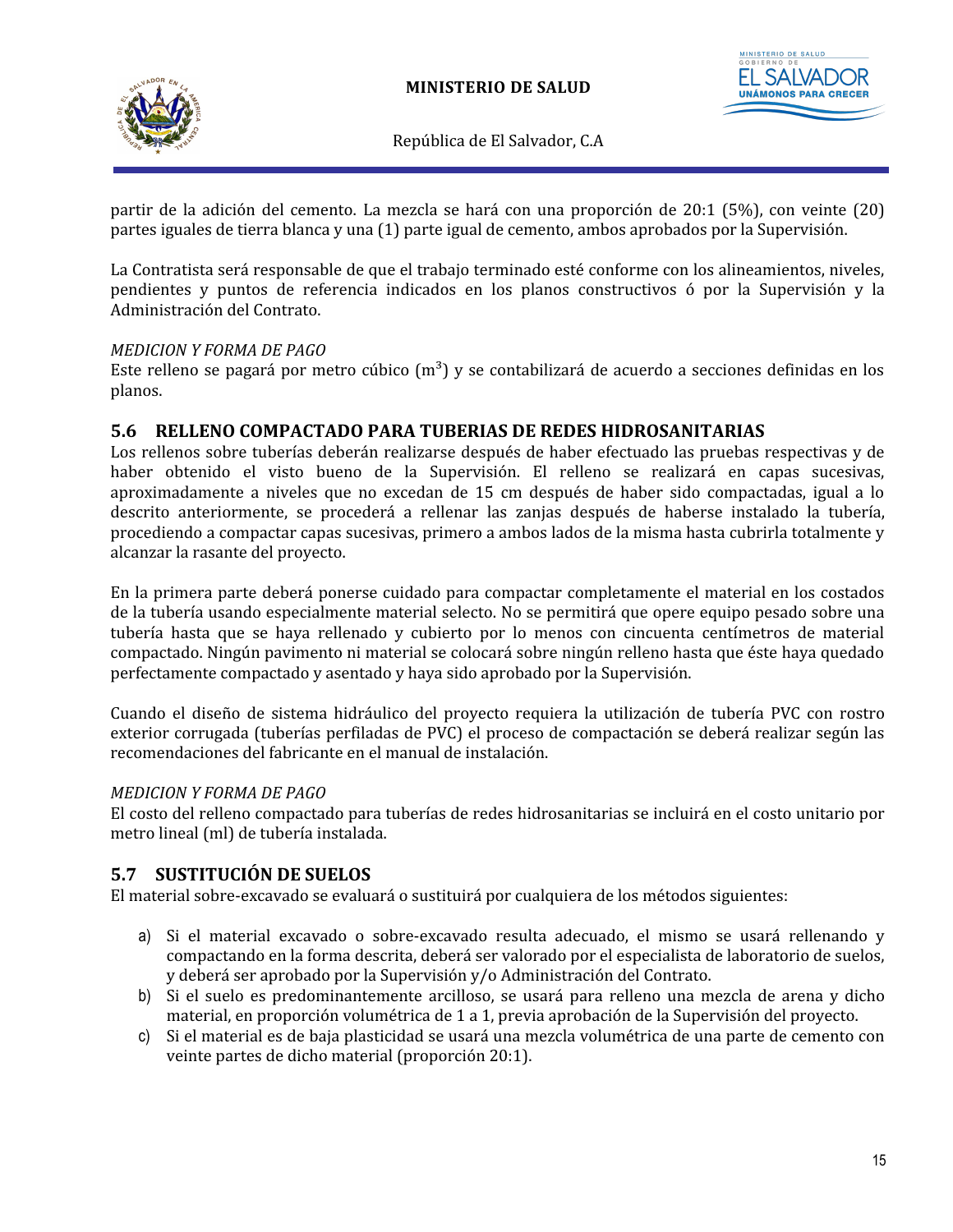



d) La Contratista podrá hacer estos tipos de compactación si el especialista del laboratorio de suelos da el aval para que se desarrolle esta actividad, además deberá ser aprobado por la Supervisión y la Administración del Contrato.

## <span id="page-21-2"></span>**10 CONCRETO**

#### <span id="page-21-1"></span>**5.8 CEMENTO**

Se usará cemento "Portland" tipo I y tipo GU, calidad uniforme que llene los requisitos ASTM C-150 y C-1157 respectivamente. El cemento será entregado en la obra en su empaque original y será almacenado bajo techo sobre plataformas que estén por lo menos 15 cm sobre el suelo, asegurando protección contra la humedad.

No se permitirá estibar más de 10 bolsas.

Las diferentes marcas o clases de cemento deberán almacenarse separadamente y ser aprobados previamente por la Supervisión.

No se permitirá el uso de cemento endurecido por almacenamiento o parcialmente fraguado en ninguna parte de la obra.

#### <span id="page-21-0"></span>**5.9 AGREGADOS DEL CONCRETO**

Los agregados del Concreto llenarán los requisitos para agregados de Concreto ASTM C-33, y los resultados de los ensayos deberán ser presentados a la Administración del Contrato para su aprobación.

El agregado grueso debe ser piedra triturada proveniente de roca compacta. No se aceptará grava que presente aspecto laminar.

El tamaño máximo de los agregados no será mayor que 1/5 de la dimensión más angosta entre los costados de los encofrados, ni de 3/4 de la separación libre entre las varillas o paquetes de varillas de refuerzo o entre las mismas varillas y los moldes.

El agregado fino será arena de granos duros, libres de impurezas. Su módulo de finura será entre 2.3 y 3.1 y deberán cumplir los demás requisitos que establece la norma ASTM C-33.

La granulometría de los agregados gruesos y finos quedará dentro de los límites indicados en la designación ASTM C-33.

Los tipos y grados de concreto serán los mismos en todo el trabajo; si por alguna circunstancia fuere necesario usar otros, La Contratista lo comunicará a la Supervisión, y se hará nuevo diseño de mezcla por el Laboratorio de Suelos y Materiales aprobado por la Administración del Contrato.

La procedencia de los agregados deberá mantenerse durante toda la construcción. Si fuere necesario cambiarla deberá someterse a la aprobación del Laboratorio de Suelos y Materiales, la Supervisión y la Administración del Contrato.

#### AGUA

El agua debe ser, en el momento de usarse, limpia y sin cantidades nocivas de aceites, ácidos, cloruros, álcalis, materiales orgánicos y otras sustancias contaminadas que puedan causar daños a los procesos constructivos o a la obra terminada.

#### ADITIVOS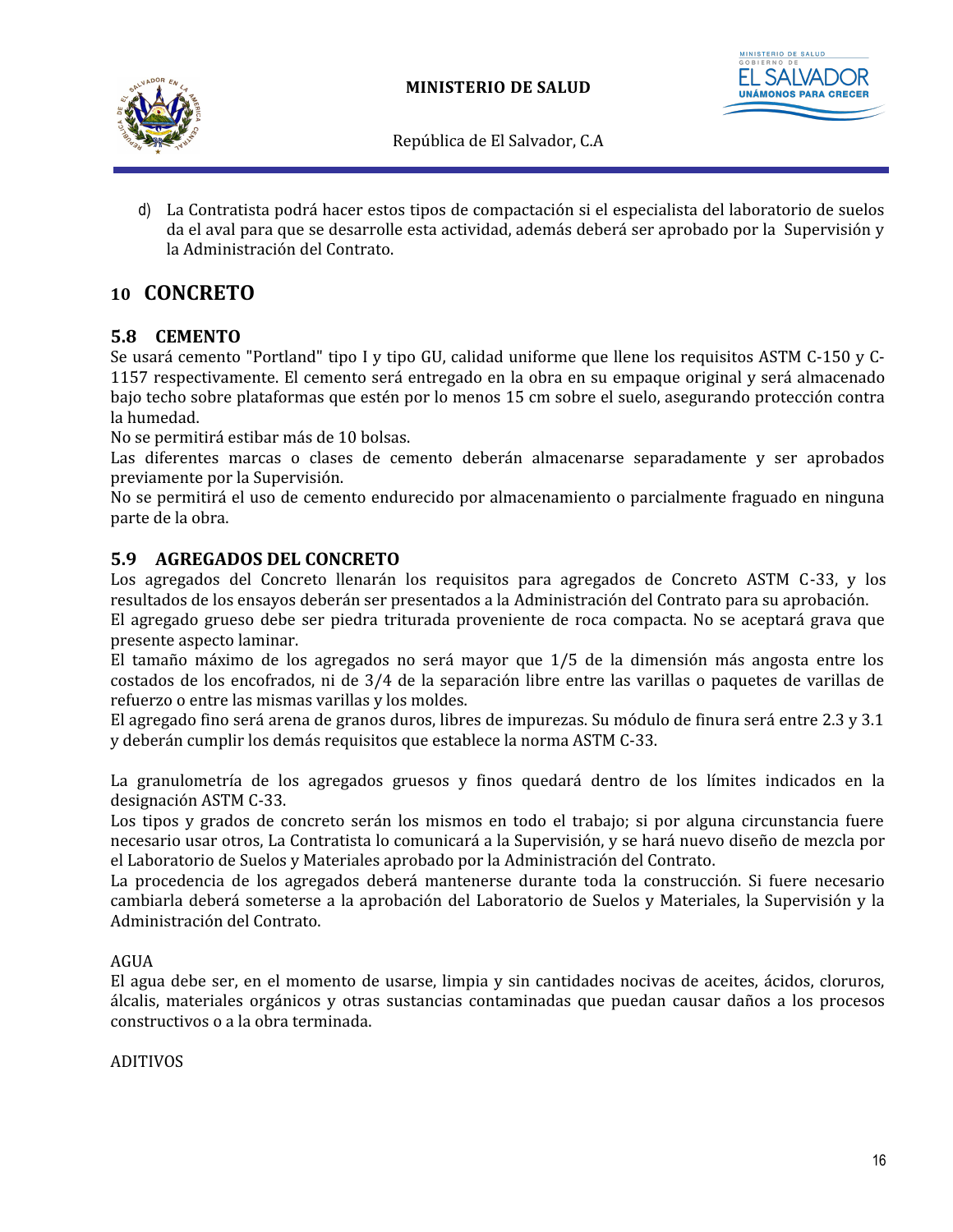



La Supervisión con la recomendación del Laboratorio de Suelos y Materiales, podrá autorizar, el uso de aditivos, si fuera necesario, toda vez que estos cumplan con las especificaciones ASTM, C-494, y sean producidos por fabricantes de reconocido prestigio y empleados según las instrucciones impresas de los propios fabricantes. Antes de emplear cualquier aditivo, se efectuarán ensayos previos de cilindros, para verificar el comportamiento del concreto combinado con dicho aditivo. Durante todo el período de los trabajos ejecutados con aditivos, deberá llevarse un control continuo de las proporciones de la mezcla y de la calidad del producto.

No habrá pago adicional, por el uso de aditivos que sean utilizados a opción de la Contratista, o cuando sean requeridos por la Supervisión y la Administración del Contrato como medida de emergencia, para remediar negligencias o errores imputables al Contratista.

## <span id="page-22-0"></span>**5.10 ENSAYOS, DOSIFICACION Y CONTROL DE LA MEZCLA**

#### ENSAYOS

El concreto será controlado y mezclado en proporción tal que asegure una resistencia mínima de diseño de 280 Kg/cm<sup>2</sup>a los 28 días, o la establecida en el diseño estructural, para fundaciones, nervios, columnas, muros, vigas, tensores, obras exteriores, entre otros. Para la mezcla del pegamento de bloque esta deberá ser de una resistencia mínima de 175 kg/cm2, en el caso del Grout para el lleno de celdas deberá tener una resistencia de 140 kg/cm2 como mínimo. Para el concreto de las aceras este deberá ser de resistencia mínima a la compresión de 140 kg/cm2 y para el cordón cuneta de resistencia mínima a la compresión de 180 kg/cm2.

La Contratista deberá presentar su proporción, por lo menos con 15 días de anticipación a su uso, para que se proceda a la fabricación y prueba de los especímenes.

#### DOSIFICACION

El Concreto será dosificado por peso o volumen, de preferencia por peso. El diseño de la mezcla será efectuado por el Laboratorio aprobado e indicado por la Supervisión, usando los materiales que La Contratista haya acopiado en el lugar de la obra, con el cemento y el agua que realmente empleará en la construcción. Si durante la construcción se hicieran cambios en cuanto a las fuentes de suministro de agregados finos o gruesos, deberá hacerse nuevo diseño de mezcla y someterla a aprobación de la Supervisión.

La granulometría y la proporción entre los diferentes componentes serán determinadas por el diseño de la mezcla, a manera de obtener la resistencia especificada.

Dentro del proceso de elaboración del concreto en la obra deberá contarse con las medidas dadas por el Laboratorio para el uso de perihuelas para los agregados o en su defecto el responsable de llevar a cabo el Control de Calidad o Ingeniero Residente someterá a la aprobación de la Supervisión la utilización de cubetas o equivalente de medidas, para facilitar el manejo de la mezcla.

El concreto deberá fabricarse siguiendo las proporciones de diseño y las mezclas obtenidas deberán ser plásticas y uniformes. El revenimiento de las mismas deberá ser de 10 cm, 12.5 cm, 20 cm o el especificado en el diseño de la mezcla.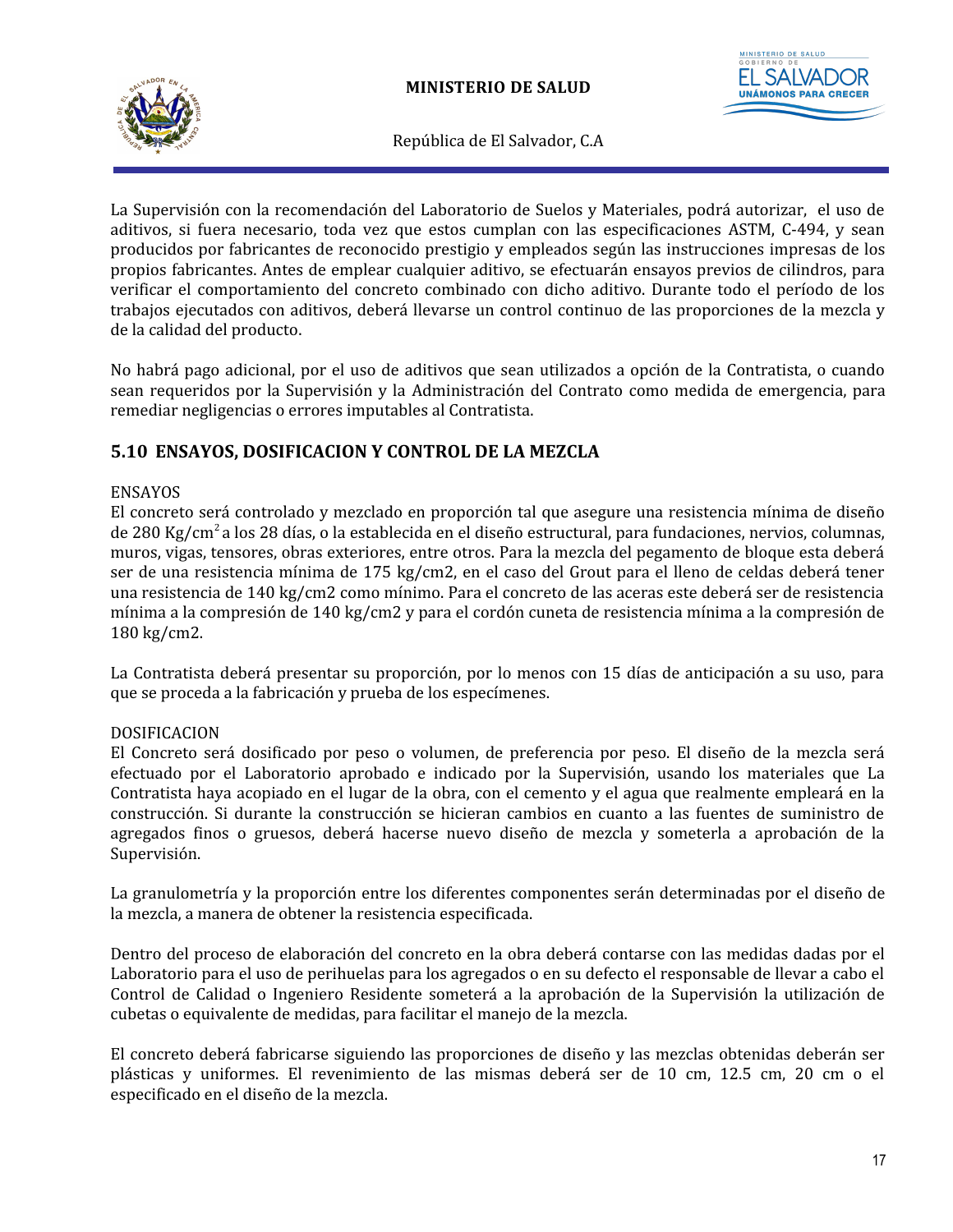

**UNÁMONOS PI** 

República de El Salvador, C.A

En la dosificación del agua para la mezcla se tomará en cuenta el estado de humedad de los agregados al momento del uso. En ningún momento las mezclas podrán contener agua en cantidad mayor de la establecida en el diseño. Se podrá usar mayor cantidad de agua, previa autorización escrita de la Administración del Contrato, únicamente cuando al mismo tiempo se aumente la cantidad de cemento, en proporción tal que se conserve la misma relación agua cemento y la resistencia especificada.

La Contratista podrá usar concreto premezclado en cuyo caso deberá cumplirse con las normas "Standard Specifications for Ready Mixed Concrete" de la ASTM C-94. Además, La Contratista proporcionará a la Supervisión copia de las especificaciones técnicas del Contrato celebrado con la empresa que efectuará el suministro, así como las curvas de resistencia o el certificado de calidad de dicho concreto lo cual no exime al Contratista de la responsabilidad de obtener resultados satisfactorios de acuerdo a la sección 5.6 del reglamento ACI-318.

#### <span id="page-23-1"></span>**5.11 CANTIDAD Y CALIDAD DE MUESTRAS**

La Contratista pondrá a la orden de la Supervisión, por lo menos 15 días antes de empezar a usar mezclas, 6 cilindros de prueba por cada mezcla especificada.

Durante el progreso de la obra se obtendrán, como mínimo 3 muestras de 3 cilindros cada una por cada  $25 \text{ m}^3$ , (y en caso de ser menos m<sup>3</sup>, se aplicará esa misma cantidad de pruebas ó las que determine la Supervisión y/o la Administración del Contrato Se ensayará un cilindro de cada una de estas muestras a los 7 días, otra a los 14 y la última a los 28 días. Las pruebas se harán dé acuerdo con las especificaciones ASTM-C-39.

Los cilindros para ensayos de ruptura del concreto serán hechos y almacenados de acuerdo con la especificación ASTM C-31. La Contratista deberá de disponer de un área y recipientes específicos para el curado de las muestras.

En caso de que las pruebas a los 7 días indicasen baja resistencia deberán probarse los cilindros restantes a los 14 días; y si estos resultados también fueran deficientes se ordenará por parte de la Supervisión la toma de núcleos en los sitios donde se haya colocado este concreto y se ensayarán por cuenta la Contratista.

El 80 % de los cilindros probados a los 28 días deberán tener una resistencia de ruptura 1.14F'c como promedio, pero ningún cilindro deberá tener una resistencia menor a la especificada para cada tipo de concreto (F'c).

Cuando toda estructura o parte de ella según la prueba de ruptura y de núcleos no satisfaga la resistencia de diseño, será demolida y todos los gastos ocasionados correrán por cuenta de la Contratista.

## <span id="page-23-0"></span>**5.12 PREPARACION Y COLOCACION DEL CONCRETO**

El concreto se preparará exclusivamente con mezcladoras mecánicas y sólo en la cantidad que sea necesaria para el uso inmediato.

No se podrá usar el concreto que no haya sido colocado en su sitio a los 30 minutos de haberse añadido el agua al cemento para la mezcla. El concreto premezclado que haya sido entregado en la obra en camiones mezcladores podrá colocarse en el término de 50 minutos, calculados desde el momento en que se ha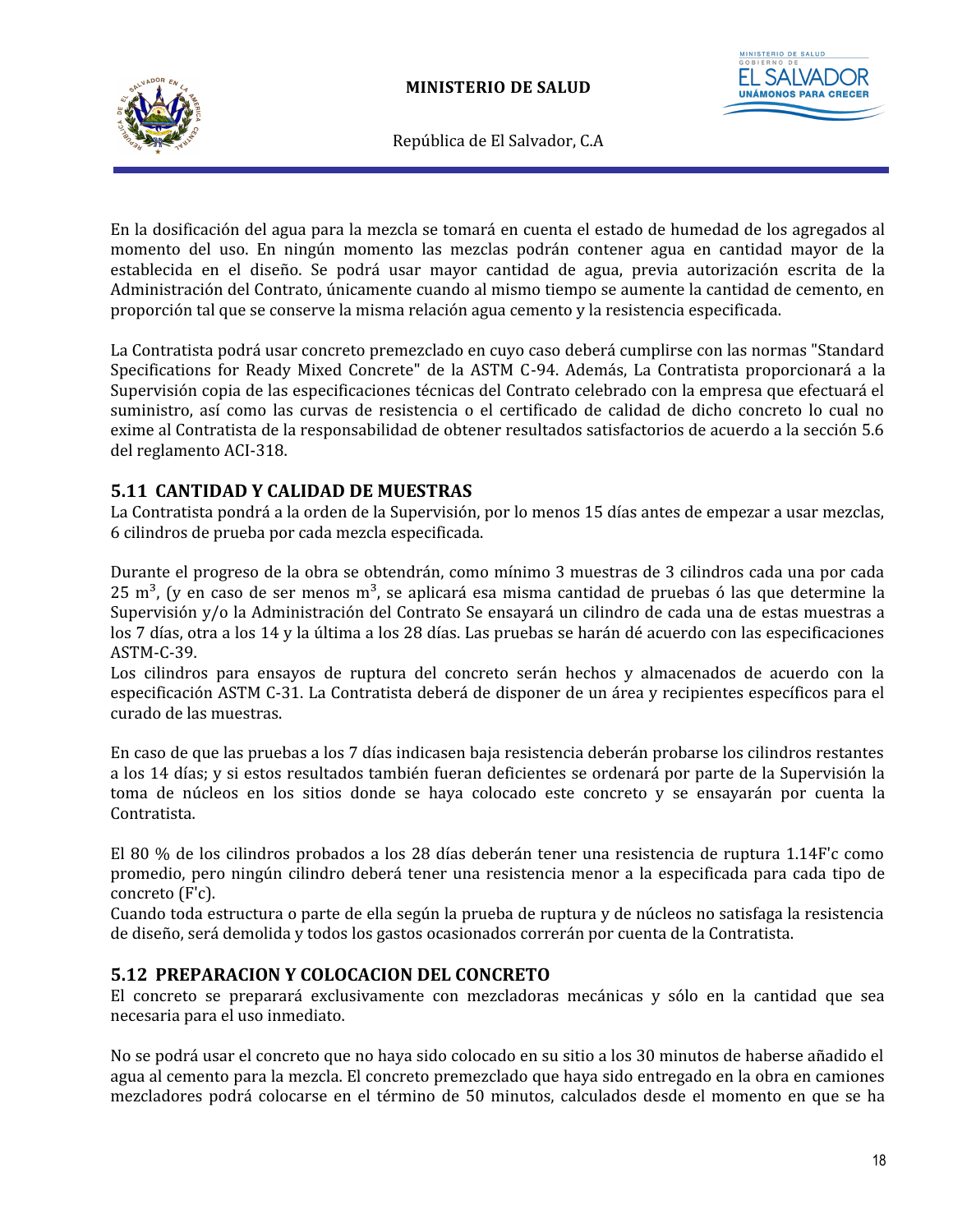



añadido el agua al cemento. Los tiempos aquí indicados serán ajustados adecuadamente en caso de usarse aditivos en la mezcla. El concreto será colocado preferiblemente durante las horas diurnas; la Supervisión podrá aprobar, caso por caso, la colocación de concreto en horas nocturnas, toda vez que en el área de trabajo haya sido instalado, con la debida anticipación un adecuado sistema de iluminación, y que las condiciones meteorológicas sean favorables. La autorización para iniciar un colado se dará por escrito por la Supervisión.

No se colocará ningún concreto hasta que la Supervisión del proyecto haya aprobado; la profundidad y condición de las fundaciones, los encofrados, el apuntalamiento y la colocación del refuerzo, según sea el caso. Esto se verificará con respecto al Plano Estructural de Fundaciones.

La Contratista será responsable de dar aviso por escrito a la Supervisión del proyecto con 48 horas de anticipación al día en que se requiera la inspección.

Dichas inspecciones se efectuarán sólo en horas diurnas y nunca en días de asueto obligatorio, días festivos, días sábados por la tarde y domingo; por lo tanto, La Contratista deberá tomar en cuenta lo anterior para hacer sus solicitudes de inspección.

El concreto deberá ser colocado tan cerca de su posición final como sea posible y no deberá ser depositado en gran cantidad en un determinado punto, para luego extenderlo y manipularlo a lo largo de las formaletas.

Todo concreto será compactado por medio de vibrador mecánico, con frecuencia de vibración no menor de 3600 rpm, los cuales, deberán estar en buenas condiciones de funcionamiento y en cantidad adecuada (mínimo dos), para que las operaciones de colocado procedan sin demora. La vibración deberá ser suficientemente intensa para afectar visiblemente el concreto dentro de un radio mínimo de 60 centímetros alrededor del punto de aplicación, pero no deberá prolongarse demasiado para evitar la segregación de los agregados. Deberá utilizarse vibradores con diámetros de acuerdo a las secciones de los elementos en los cuales se vaciara el concreto.

Si la mezcladora se parase por un período de 20 minutos durante un colado, antes de renovar el funcionamiento deberá ser limpiada, removiendo los materiales de los mezclados anteriores. Durante todo el período de la elaboración del concreto deberá disponerse de 2 mezcladoras como mínimo, aunque no necesariamente se usen simultáneamente. La capacidad de las mezcladoras será de 1 bolsa como mínimo. El tiempo mínimo y máximo de mezclado deberá ser controlado por el técnico del Laboratorio de Suelos y Materiales.

Cualquier sección del concreto que se encuentre porosa, o haya sido revocada, por ser defectuosa en algún otro aspecto, deberá removerse y reemplazarse en todo o en parte, enteramente a costa la Contratista, según lo ordene la Supervisión.

#### <span id="page-24-0"></span>**5.13 JUNTAS DE COLADO**

Deberán colarse monolíticamente y de una manera continua cada una de las zonas que forman una etapa de colado; por ningún motivo se permitirá, en el mismo colado, colocar concreto alguno sobre el concreto que haya empezado a desarrollar el fraguado inicial. En caso de una interrupción en el colado dentro de los límites permisibles y antes del fraguado inicial, la superficie expuesta deberá ser re-vibrada para evitar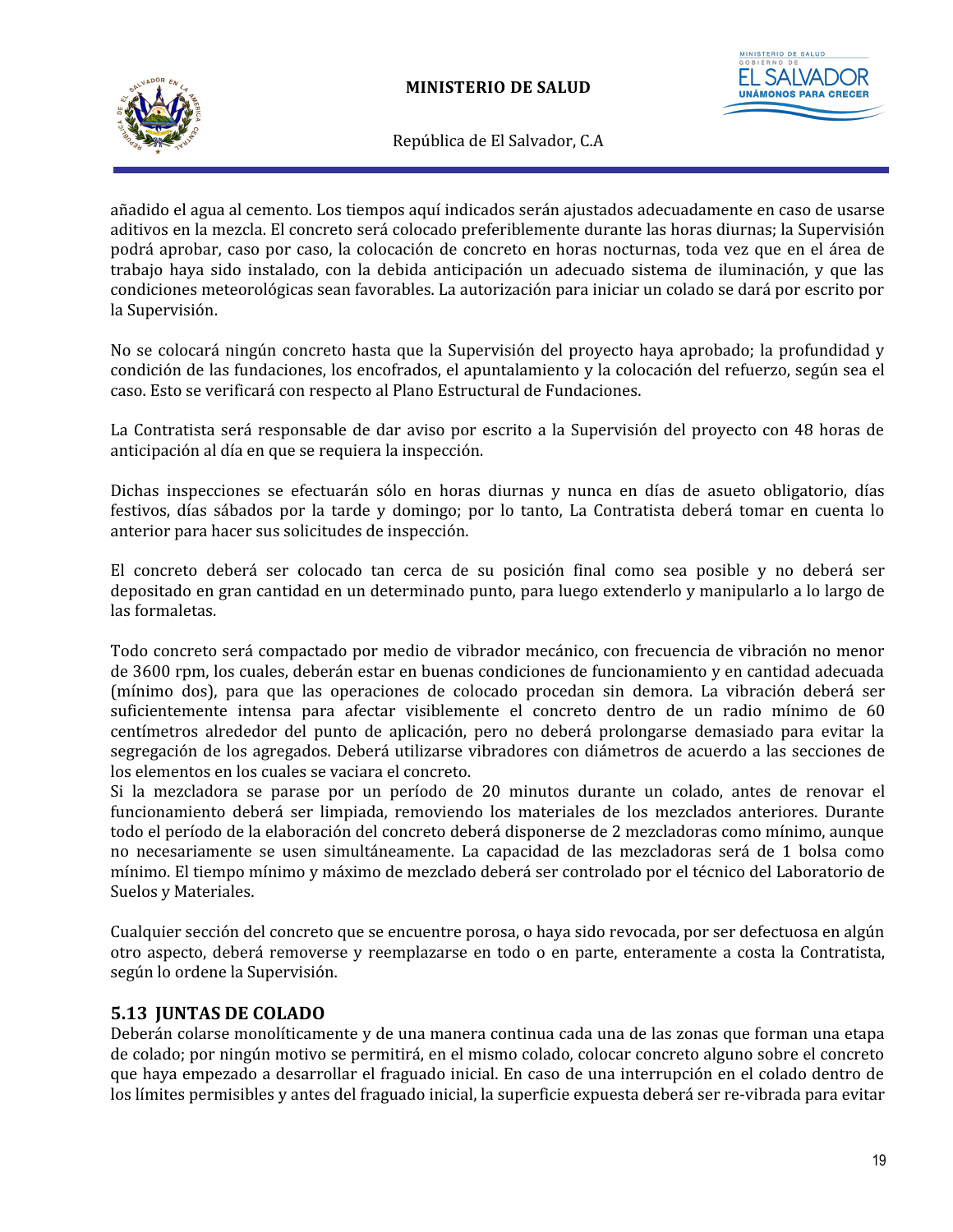

STERIO DE SALUD **UNÁMONOS PAI** 

República de El Salvador, C.A

juntas frías, si la interrupción durase más del tiempo permitido, y la junta no se hubiese mantenido viva, se suspenderá el colado. Se recortará el concreto de la superficie expuesta aproximadamente 5 horas después del colado, removiendo las partes porosas y sueltas.

La Contratista deberá informar con anterioridad a la Supervisión para su aprobación, sobre el tiempo de fraguado inicial que utilizará en el colado de cada uno de los elementos de construcción, para lo cual se hace responsable La Contratista o el suministrante del concreto premezclado, indicando la cantidad y tipo de aditivo que se propone usar para retardar el fraguado.

Las juntas de colado en columnas y vigas se efectuarán de acuerdo con las siguientes normas: Se recortará la base de apoyo por medio de cincel para dejar una superficie rugosa de concreto sano, perfectamente limpia y horizontal.

Inmediatamente antes de colocar nuevo concreto, la superficie de la junta de colado será limpiada cuidadosamente de todas las partes porosas y sueltas y las materias foráneas, por medio de cepillo metálico y chorro de agua y/o aire a presión, humedecida con agua y cubierta con una capa de 12 mm. de mortero, que tenga la misma relación agua/cemento de la mezcla de concreto.

Se efectuará el colado lentamente en toda su altura, vibrando y picando con varillas para lograr un colado compacto y uniforme. Cuando el colado llegue a la parte superior, se apisonará enérgicamente para obtener en esta zona un concreto muy compactado. Para facilitar el acomodo del concreto deberán emplearse ventanas laterales por donde puedan introducirse vibradores.

Las juntas de colado en todos los demás elementos estructurales se efectuarán según la sección normal del elemento en cuestión. Antes de iniciar el siguiente colado, la junta será limpiada hasta producir una superficie rugosa con penetración de 3 mm para asegurar la perfecta unión con el próximo colado. Se tendrá especial cuidado de que durante la limpieza de todas las juntas no sean dañadas las aristas de la sección, no se permitirán juntas verticales. Las juntas de colado se ejecutarán únicamente en los lugares aprobados por la Supervisión.

#### <span id="page-25-0"></span>**5.14 ENCOFRADO**

Se podrán usar encofrados de madera o metálicos; si se usaran estos últimos, se hará atendiendo las indicaciones del fabricante.

Los encofrados de madera, serán diseñados y construidos con suficiente resistencia para soportar el concreto y las cargas de trabajo, sin dar lugar a desplazamientos después de su colocación y para lograr la seguridad de los trabajadores; deberá ser de madera laminada o cepillada. Deberán ser firmes y bien ajustados a fin de evitar escurrimientos y en tal forma que permanezcan perfectamente alineados sin deformarse ni pandearse.

Ningún colado podrá efectuarse sin antes obtener el Visto Bueno de los moldes por la Supervisión. El concreto deberá alcanzar suficiente resistencia antes de retirar los encofrados y sus puntales. No se retirarán los encofrados de elementos verticales (columnas, nervios, etc.) antes de 72 horas de efectuado el colado. Los laterales de moldes en elementos horizontales (soleras, vigas, cargaderos, losas, etc.) se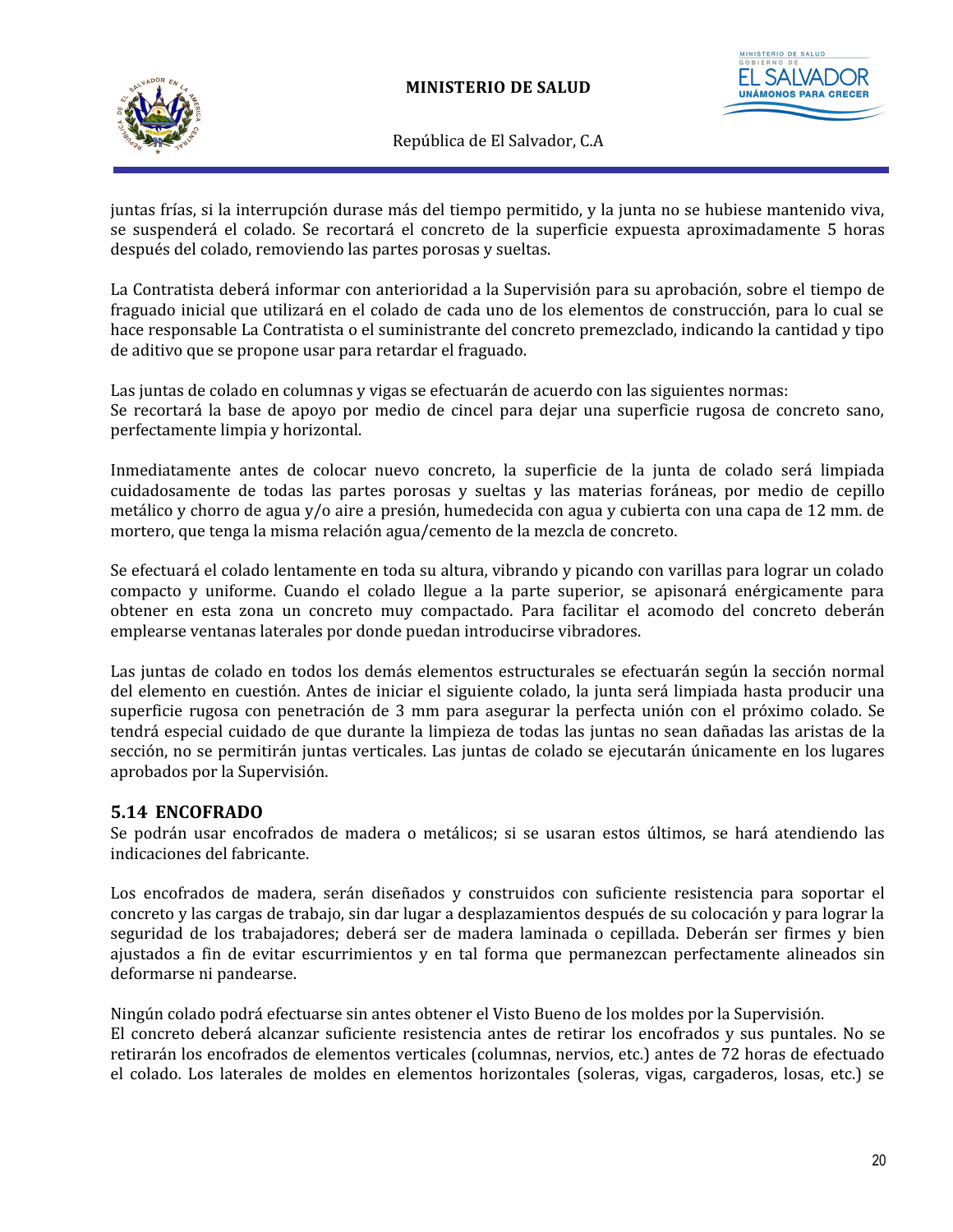

**UNÁMONOS PAI** 

República de El Salvador, C.A

retirarán después de 3 días de efectuado el colado y los asientos y puntales, después de 14 días, en el caso de paredes de concreto los moldes se retirarán pasados 7 días después de haberse realizado el colado.

Los moldes deberán permanecer húmedos dos horas antes de ser efectuado el colado. Cualquier defecto en el acabado de la superficie no deberá ser reparado hasta ser inspeccionado por la Supervisión, lo cual podrá ordenar la reparación parcial o total que incluye las medidas correctivas. La estabilidad, rigidez e impermeabilidad del encofrado, la qué será de absoluta responsabilidad de la Contratista, esta será responsable por los daños causados por el retiro de los encofrados antes del tiempo y corregirá cualquier desperfecto ocasionado por encofrados defectuosos. Si la calidad del encofrado no satisface los requisitos citados anteriormente, esta deberá ser removida y reconstruida por cuenta de la Contratista.

#### <span id="page-26-2"></span>**5.15 CURADO DEL CONCRETO**

La Contratista deberá prestar especial atención a la curación del concreto, iniciando el curado tan pronto como haya fraguado suficientemente como para evitar daños, y nunca después de pasadas 4 horas de su colocación. La curación del concreto deberá durar 14 días como mínimo. En superficies horizontales el concreto deberá curarse manteniendo húmedo por inmersión o por medio de tela o arena, mojadas constantemente o utilizando aditivo curador previamente aprobado por la Supervisión.

En superficies verticales deberá mantenerse la formaleta perfectamente húmeda durante el período en que está puesta; posteriormente deberá aplicarse algún compuesto específico para la curación, aprobado por la Supervisión y de acuerdo con las instrucciones impresas del fabricante.

#### <span id="page-26-1"></span>**5.16 COLMENAS Y DEFICIENCIAS EN EL COLADO**

Cuando al retirar los encofrados se noten imperfecciones en los llenos de concreto, conocidas como colmenas, éstas se llenarán de inmediato, previa inspección o autorización de la Supervisión, con concreto mejorado por un aditivo expansivo, de acuerdo a las recomendaciones del fabricante. Para llevar a cabo este trabajo se removerá todo el concreto de la parte de la estructura dañada dejándola libre de partículas sueltas y protuberancias.

Esto deberá hacerse con cincel o punta de acero. La cavidad será lavada con agua a presión a fin de remover toda la partícula libre. Se procederá a reparar con cemento, arena, grava (Chispa) y agua en las mismas proporciones que se utilizaron para el colado inicial.

Se llenará la cavidad en la forma ya indicada. La Supervisión podrá indicar métodos distintos según naturaleza y ubicación de las colmenas o defectos del colado. Si las colmenas tienen una profundidad mayor de 1/3 de la sección mínima de la viga o de la columna se demolerá el elemento estructural afectado y se colará de nuevo por cuenta la Contratista, utilizando concreto tipo grout no contractivo.

Para efecto de pago se tomara la longitud de un elemento, excluyendo el ancho del otro elemento que lo intercepte y se tomará como elemento predominante el de mayor sección. En caso de elementos de igual sección, el elemento predominante en la intersección de una estructura vertical con la horizontal, será siempre la horizontal, el acero de refuerzo que se entremezcle entre dos y/o más elementos se cotizará en el elemento respectivo.

#### <span id="page-26-0"></span>**5.17 ACERO DE REFUERZO**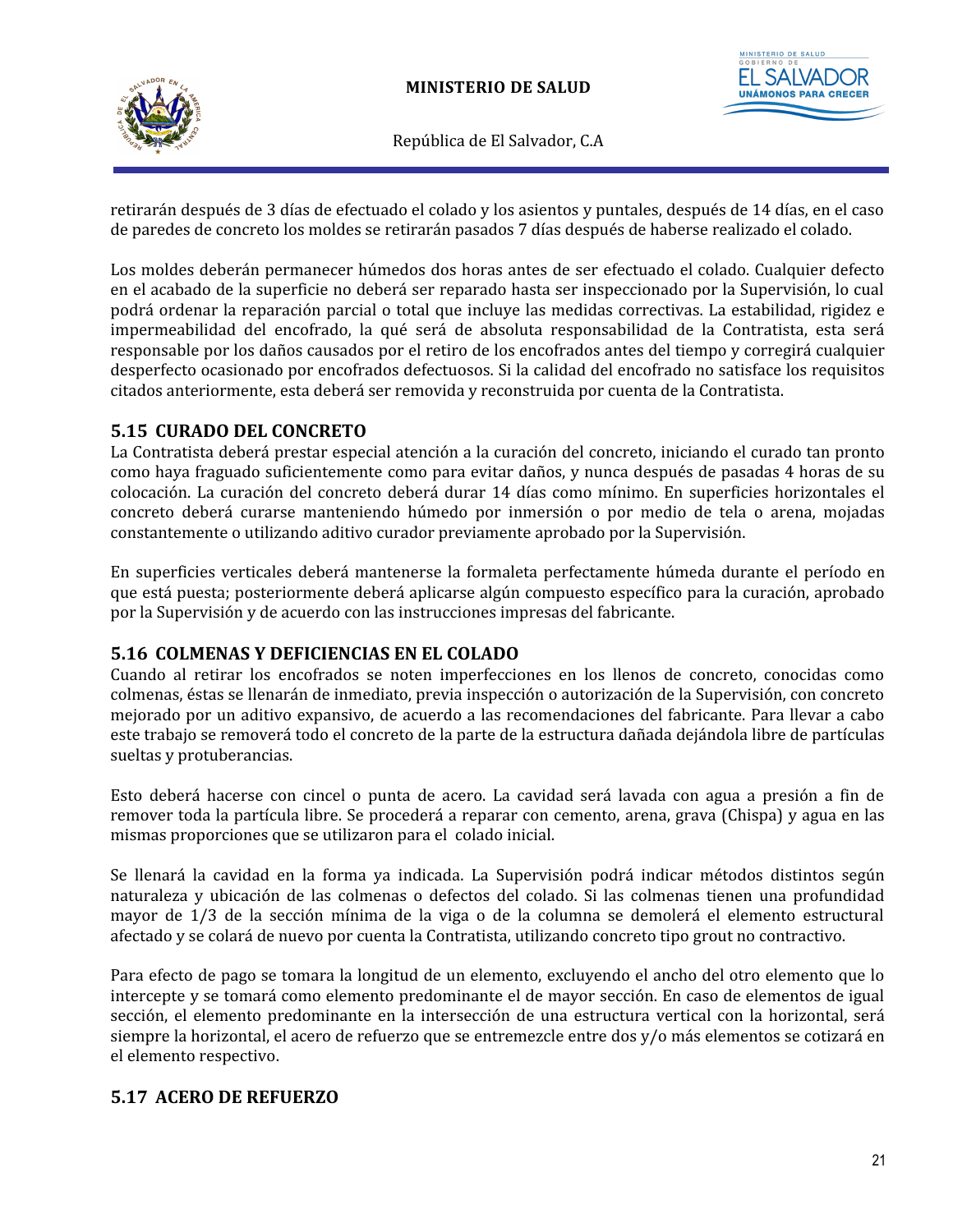



La Contratista suministrará y colocará todo el acero de refuerzo como está especificado en esta sección o mostrado en los planos. Todo el trabajo se hará de acuerdo con el código del ACI- 318 de versión más reciente. Se incluye también los amarres, separadores y otros accesorios para soportar y espaciar el acero de refuerzo.

Deberá cumplir con las especificaciones estándar para varillas de refuerzo en concreto armado ASTM A-615, así como, la especificación ASTM A-305, para las dimensiones de las corrugaciones. Su esfuerzo de fluencia será de 2800 ó 4200 Kg/cm<sup>2</sup>, según se especifique en los planos estructurales.

El acero de refuerzo deberá estar libre de defectos de manufactura y su calidad deberá estar garantizada por el fabricante y justificado por La Contratista, antes de su uso, por medio de pruebas realizadas en el material entregado a la obra.

#### <span id="page-27-0"></span>**5.18 COLOCACION DEL REFUERZO**

La Contratista cortará, doblará y colocará todo el acero de refuerzo, de acuerdo con lo que indiquen los Planos constructivos y Especificaciones o como ordene la Supervisión. Todo el refuerzo deberá estar libre de óxido suelto; de aceite, grasa u otro recubrimiento que pueda destruir o reducir su adherencia con el concreto. Se utilizarán cubos de concreto, separadores, amarres, etc., para asegurar la posición correcta del refuerzo y evitar su desplazamiento durante el colado.

El anclaje del acero de refuerzo entre miembros de donde debe existir continuidad, será como mínimo lo indicado en los planos estructurales a partir de la sección crítica o plano de intersección de dichos miembros.

El anclaje a la terminación de elementos estructurales donde no exista continuidad, deberá efectuarse como se especifica en los planos constructivos.

#### DOBLADO

Todas las barras deberán ser rectas, excepto donde se indique en los planos; los dobleces se harán en frío, sin excepción. El doblado de las barras de refuerzo deberá hacerse cumpliendo con el Capítulo 7 del ACI 318. Las barras normalmente no llevarán ganchos en sus extremos, excepto donde se indique en los planos constructivos.

#### ESTRIBOS

Los estribos se construirán estrictamente en la forma en que están indicados en los planos. No se permitirá calentar las barras antes de doblarlas para formar los estribos; para ejecutar estos dobleces deberán utilizarse dobladores especiales, que no dañen el acero.

#### TRASLAPES

Los traslapes, deberán ser como se indica en los planos estructurales. La zona del traslape quedará firmemente amarrada con alambre.

Los traslapes en vigas deberán localizarse de acuerdo con los detalles especificados en los planos de taller que deberán presentar La Contratista cuando sea requerido y deberán ser aprobados por la Supervisión.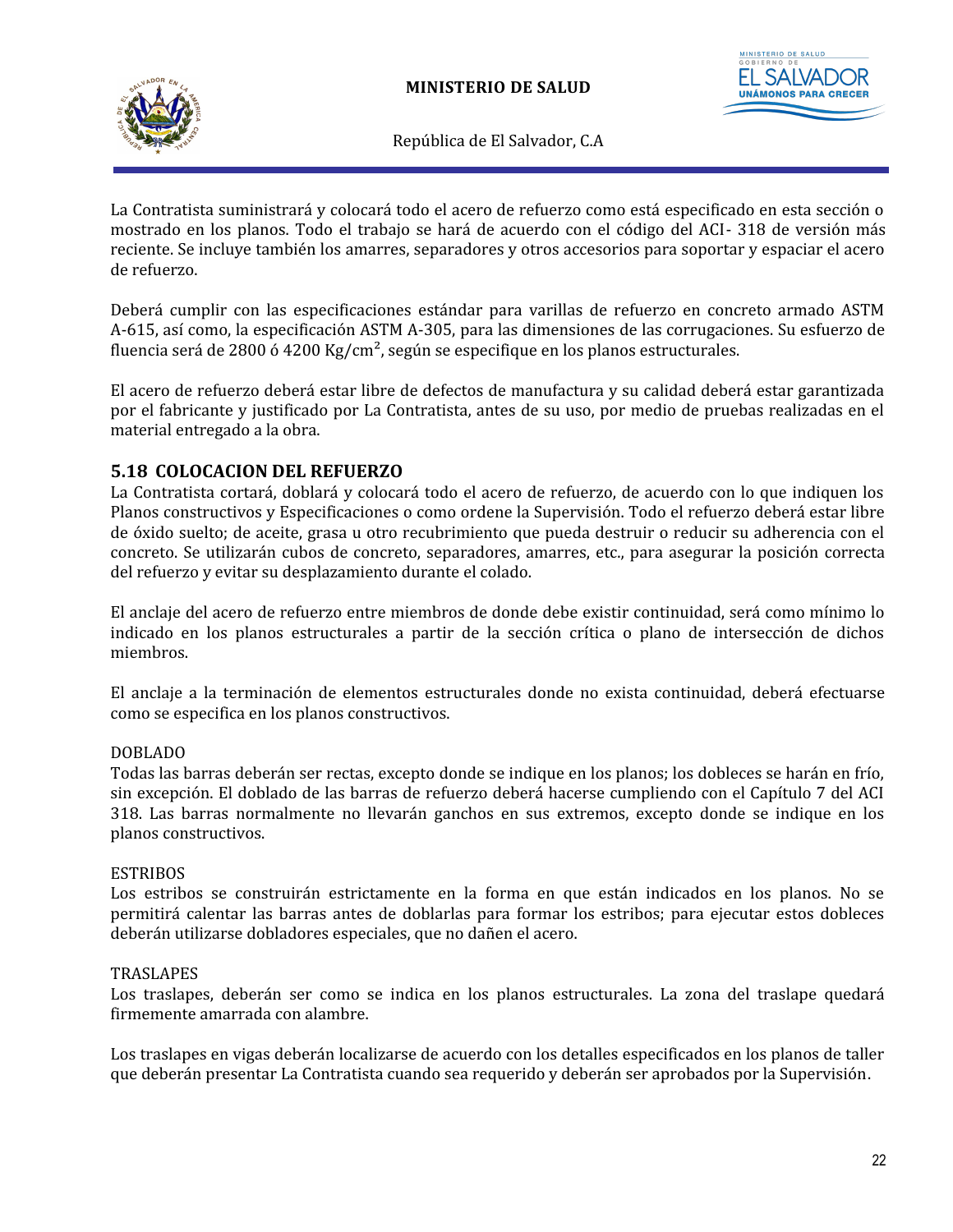



#### LIMPIEZA Y PROTECCION DEL REFUERZO

El acero de refuerzo deberá estar limpio de oxidación, costras de concreto de colados anteriores, aceites, tierra o cualquier elemento extraño que pudiera reducir la adherencia con el concreto. En caso contrario, al acero deberá limpiarse con un cepillo de alambre o con algún disolvente cuando se trate de materias grasosas.

Por ningún motivo, una vez aprobada la posición del refuerzo, se permitirá la colocación de cargas y el paso de operarios o carretillas sobre los amarres, debiendo utilizarse pasarelas que no se apoyen sobre el refuerzo y así evitar que se deformen o pierdan la posición correcta en que fueron colocados y aprobados.

#### ALMACENAJE

Inmediatamente después de ser entregado el acero de refuerzo, será clasificado por tamaño, forma, longitud o por su uso final. Se almacenará en estantes que no toquen el suelo y se protegerá en todo momento de la intemperie.

#### PRUEBAS DEL ACERO DE REFUERZO

De cada partida de diferente diámetro del acero de refuerzo entregado en la obra, se tomarán tres probetas que deberán ser sometidas a pruebas para acero de refuerzo de acuerdo con la especificación ASTM-A370.

#### INSPECCIONES Y APROBACIÓN

Todo refuerzo será inspeccionado por la Supervisión después de ser colocado en los encofrados. Antes de colocar el concreto debe de tenerse la aprobación de la Supervisión.

#### RECUBRIMIENTO DEL REFUERZO

Se deberá asegurar el recubrimiento adecuado para todas las varillas. Todo el refuerzo deberá contar con elementos separadores, ya sea de concreto o de varillas, para separarlo del suelo o encofrado contra el que se colará el concreto. Los recubrimientos mínimos requeridos serán los especificados en los planos estructurales respectivos.

En caso que no existiere una indicación clara en dichos planos para un miembro en particular, será responsabilidad de la Contratista el obtener dicha información de la Supervisión, antes de proceder al armado del miembro.

La tolerancia para estos recubrimientos será de más o menos medio centímetro. En caso que los recubrimientos no cumplan con lo mencionado anteriormente, la Supervisión podrá requerir que se coloque nuevamente el refuerzo con los recubrimientos especificados.

#### DUCTOS Y ACCESORIOS EMBEBIDOS

Los ductos eléctricos, pasa tubos y demás elementos embebidos en el concreto cumplirán las siguientes condiciones:

- Se instalarán hasta que todo el refuerzo esté en su lugar.
- No se permitirá la inclusión de cualquier tubería o elemento de aluminio en el concreto para evitar reacciones adversas.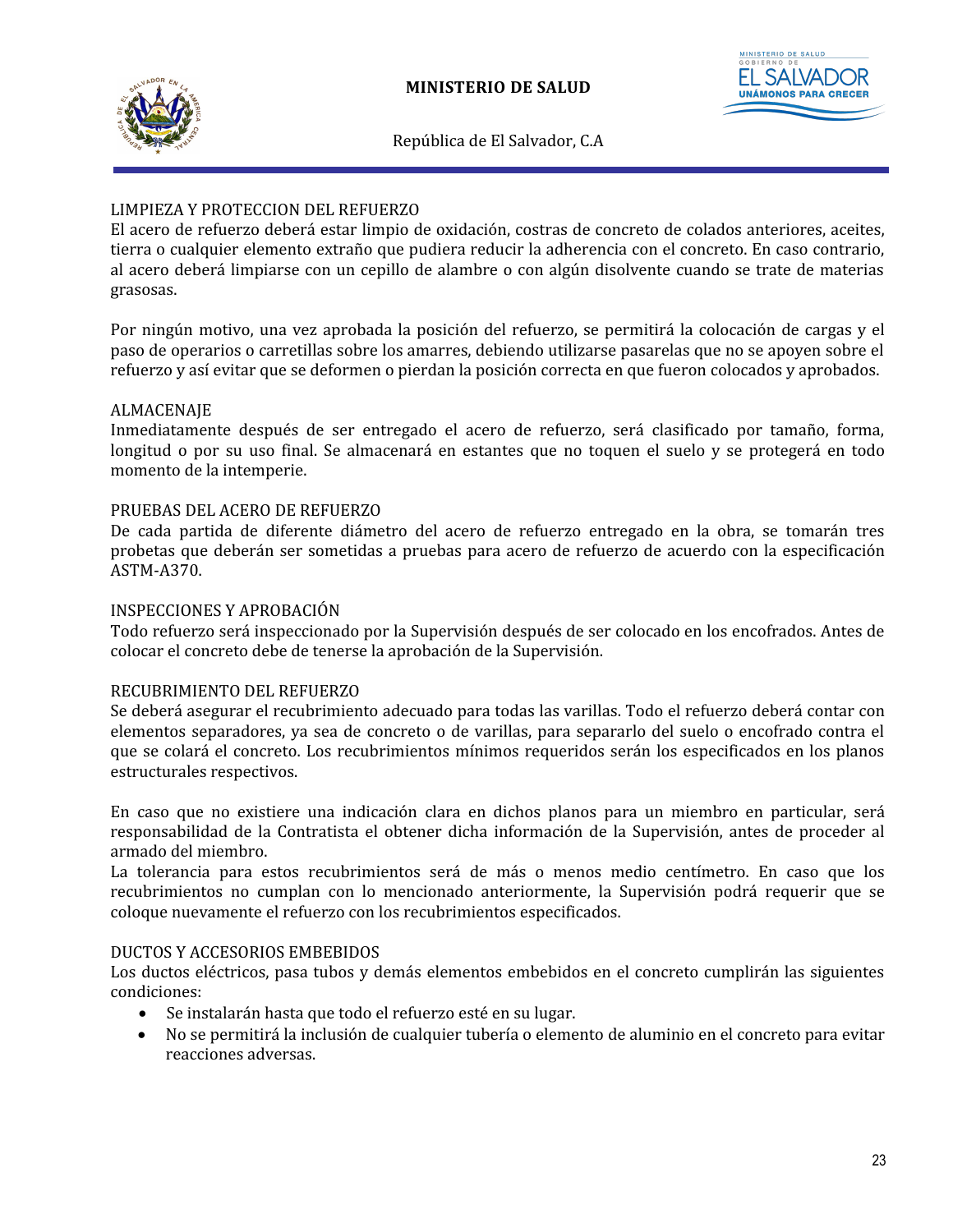



- Cualquier tubería que se instale embebida en las paredes deberá tener una dimensión menor a 1/3 del espesor del concreto en que está embebida. En caso de colocarse varios tubos en forma paralela, la separación entre éstos deberá ser por lo menos tres diámetros de centro a centro.
- El recubrimiento mínimo de cualquier tubería será de 4 cm.

## <span id="page-29-4"></span>**11 ESTRUCTURAS DE CONCRETO**

## <span id="page-29-3"></span>**5.19 SOLERAS DE FUNDACION**

En las construcciones de soleras de fundación y tensores, se procederá de la siguiente forma:

Realizados los trabajos de excavación, se procederá a la construcción de los moldes respectivos y a la colocación del acero de refuerzo en la posición, forma y medida indicada en los detalles estructurales para cada solera de fundación o tensores, en particular.

Todos los trabajos relacionados con la elaboración y colocación de concreto, se regirán por lo estipulado en las partidas de Concreto y Acero de Refuerzo de estas Especificaciones Técnicas.

#### *MEDICIÓN Y FORMA DE PAGO*

La medida y forma de pago será realizada por metro cúbico  $(m^3)$  de concreto colado, según el dimensionamiento y forma indicada en los planos estructurales para cada obra en particular o como se establezca en el Formulario de Oferta.

#### <span id="page-29-2"></span>**5.20 NERVIOS, VIGAS Y SOLERAS INTERMEDIAS, DE CARGADERO Y DE CORONAMIENTO**

Para la construcción de nervios, vigas y soleras intermedias, de cargadero y de coronamiento de concreto, en aquellos sitios señalados expresamente en los planos, se regirán según lo establecido en las partidas Concreto y Acero de Refuerzo de estas Especificaciones Técnicas.

#### <span id="page-29-1"></span>**5.21 CARGADEROS DE PUERTAS Y VENTANAS**

Se dispondrá de una solera a la altura de los cargaderos de puertas y ventanas, corrida en todas las paredes y que cubra todos los claros de estas, a manera de evitar futuros agrietamientos. Para los cargaderos de puertas que no coincidan con la solera antes mencionada, se deberá construir cargadero con bloque solera reforzado, empotrado 60cm a los lados del ancho de la puerta (Ver figura 7 en hoja de Notas Estructurales).

#### <span id="page-29-0"></span>**5.22 REFORZAMIENTO EN REPISAS DE VENTANAS**

Con respecto a las repisas de las ventanas se colocará solera corrida a nivel de repisa (Ver Elevación Tipo de Pared), para las ventanas con diferente nivel de repisa se deberá considerar solera en esta posición (Ver figura 7 en hoja de Notas Estructurales).

*MEDICIÓN Y FORMA DE PAGO*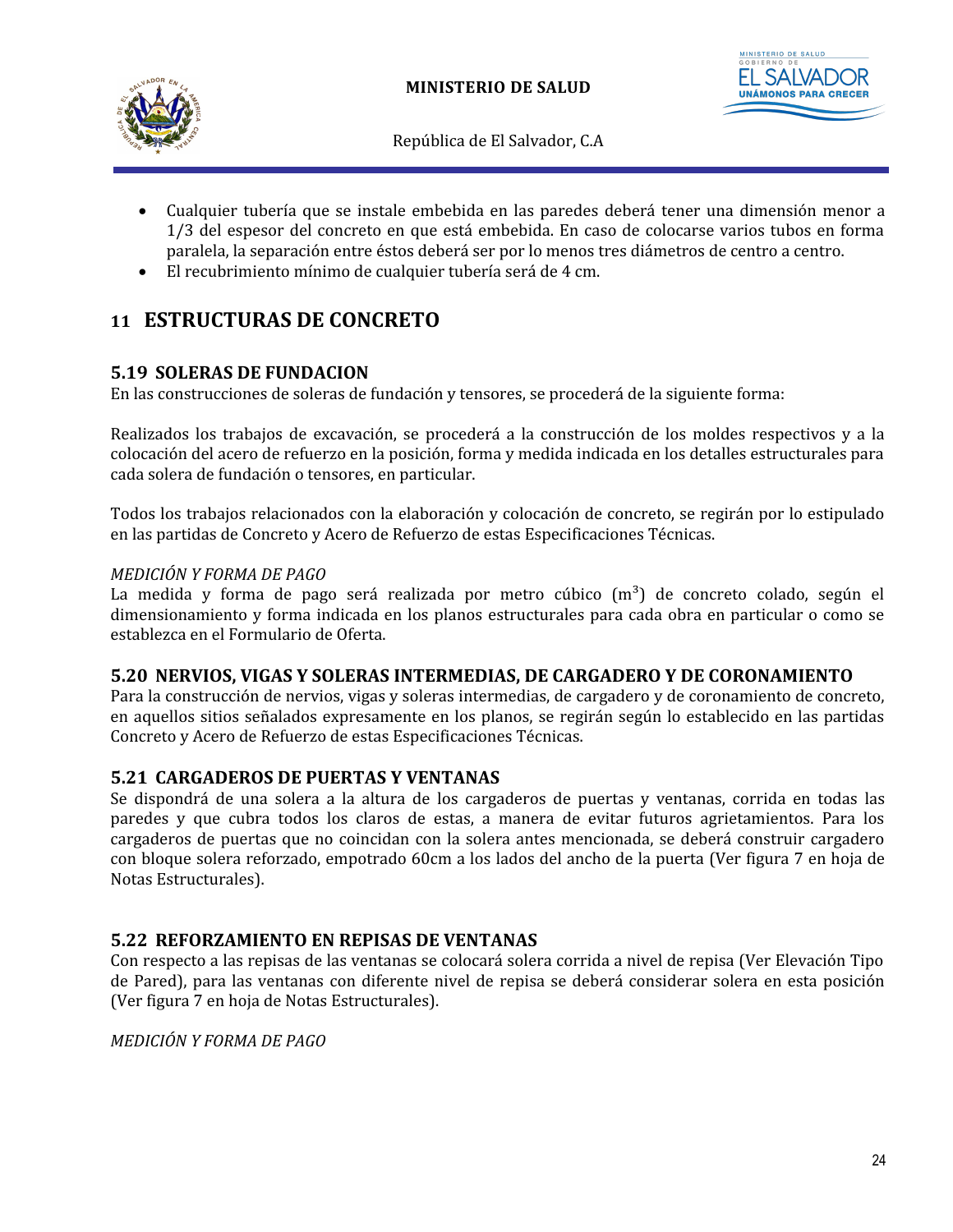



La medida y forma de pago será realizada por metro cúbico  $(m^3)$  de concreto colado o como se describa en el Formulario de Oferta y según el dimensionamiento y forma indicada en los planos estructurales para cada elemento en particular.

## <span id="page-30-2"></span>**12 ALBAÑILERIA**

## <span id="page-30-1"></span>**5.23 ALCANCE DE LOS TRABAJOS**

El alcance en esta sección incluye la provisión de todos los materiales, mano de obra, equipo, andamios y cualquier otro elemento necesario para la ejecución de los trabajos de construcción de paredes, muros y tapiales; éstas se ejecutan a plomo y en línea recta, con bloques de concreto, según se aclara en los planos y notas estructurales.

La capa de mezcla ligante no deberá de exceder de 1.5 cm de espesor, ni ser menor de 1.0 cm tanto en posición horizontal como vertical. No se permitirán ondulaciones entre los ladrillos de barro y bloques de concreto.

Las paredes deberán quedar completamente limpias, sin astilladuras o irregularidades de superficie.

| <b>RUBRO</b>                      | <b>DOSIFICACIÓN</b> |          | <b>TAMIZ AL QUE DEBE PASAR</b> |
|-----------------------------------|---------------------|----------|--------------------------------|
|                                   | <b>Cemento</b>      | Arena    | <b>LA ARENA</b>                |
| Mampostería de ladrillo de barro  |                     | 3        | 1/4"                           |
| Mampostería de piedra             |                     | 3        | 1/4"                           |
| Mampostería de bloque de concreto |                     | 3        | 1/4"                           |
| Aceras                            |                     | 3        | 1/4"                           |
| Enladrillados o engalletado       |                     | 4        | 1/4"                           |
| Repello                           |                     | 3        | 1/16"                          |
| Afinado                           |                     |          | 1/64"                          |
| Zócalo                            |                     | 4        | 1/4"                           |
| Pulido                            |                     | $\Omega$ | 1/64"                          |
| Hormigueado                       |                     | 2        | 1/4"                           |
| Enchape (azulejos)                |                     | 3        | 1/32"                          |

#### **DOSIFICACIONES GENERALES DE MORTEROS**

## <span id="page-30-0"></span>**5.24 PAREDES Y MUROS DE BLOQUE DE CONCRETO**

Los bloques que conformaran estos elementos deben cumplir con las especificaciones ASTM y con los requisitos de los planos estructurales. Solo se permitirá la instalación de bloques enteros o mitades estándar de fábrica, se permitirá cortar el bloque para colocación de estructuras, en que la modulación no corresponda al tamaño del bloque o en el caso de que los muros se unan en ángulos diferentes a 90 grados. Estos cortes serán con sierra eléctrica y/o con elementos de concreto, según se muestra en planos constructivos.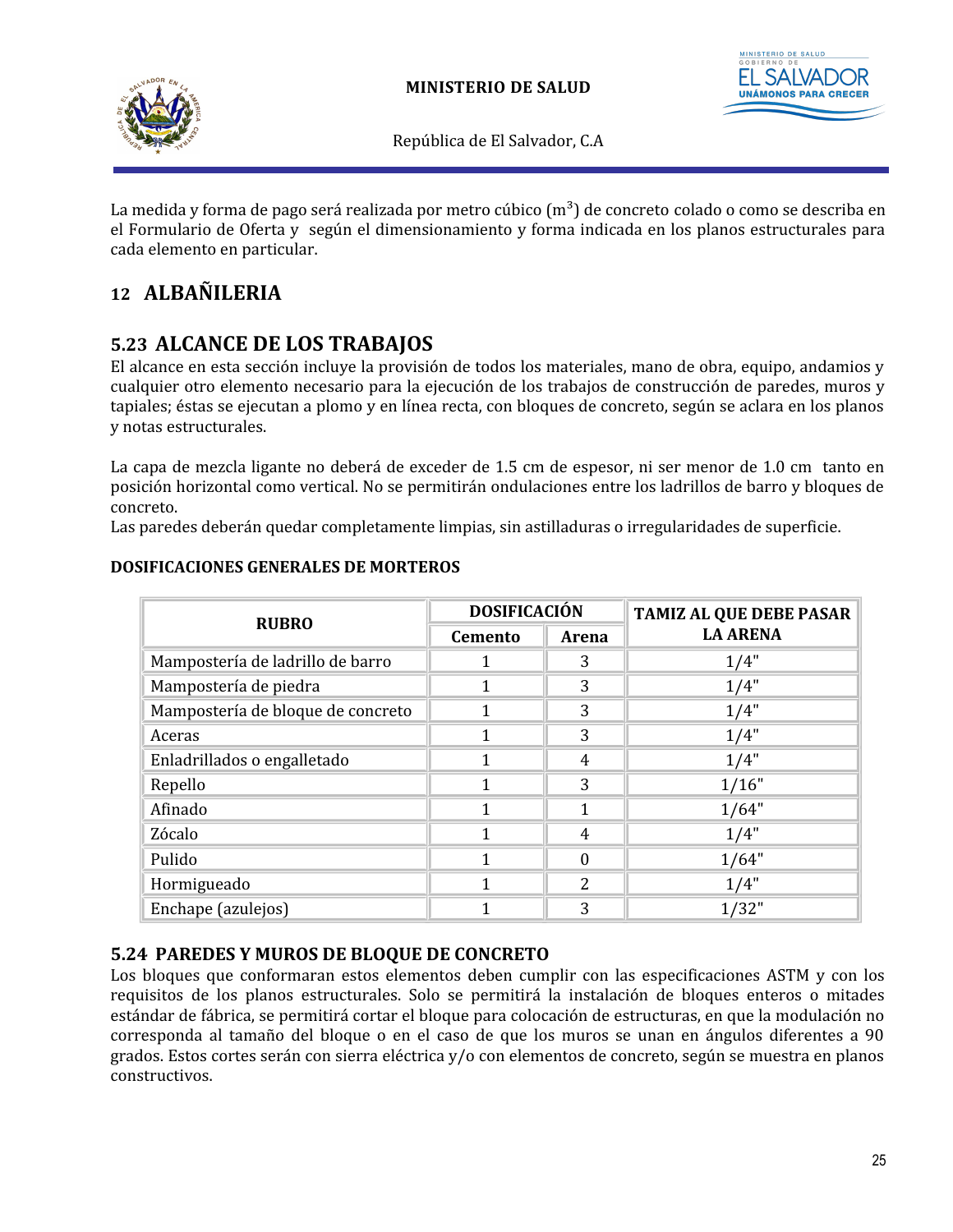

No se darán por recibidos los muros donde la mezcla de la sisa presente huecos o grietas.

La superficie que da al exterior no debe tener salientes, debiéndose dejar que las irregularidades debidas a diferentes gruesos del ladrillo se manifiesten al interior. No deberán existir esas irregularidades en las superficies sobre las que se deba apoyar elementos de otro material.

Los elementos estructurales que según los planos van dentro de la pared deberán estar armados antes de la colocación del bloque.

El bloque será de 15x20x40 ó 20x20x40 centímetros, según sea indicado en los planos y llevarán el acabado indicado en los detalles de los muros y cuadros de Acabados.

No se permitirá el doblado del refuerzo vertical en la base, para hacer coincidir el hueco del bloque, si este problema se presentara, se deberá cortar la varilla y anclarla nuevamente con aditivo epóxico, en la posición correcta.

Los bloques deberán ser fabricados con una mezcla de cemento Portland y agregado de arena y piedra escoria, moldeados por vibración y curados a vapor, debiendo cumplir con las normas ASTM 90-66T Tipo hueco.

La resistencia neta a la ruptura por compresión será de 70 Kg/cm<sup>2</sup>, como mínimo.

Se colocaran y serán de las formas y dimensiones indicadas en los planos. No se usaran boques astillados ni defectuosos.

Las dimensiones de los bloques, serán de acuerdo con los espesores de paredes, tapiales y muros proyectados, llevaran refuerzo vertical y horizontal, conforme se indican en los planos, el relleno interior de bastones se llenará con concreto fluido de alto revenimiento (8 pulgadas) con resistencia mínima de 140 Kg/cm<sup>2</sup> y con agregado máximo de  $3/8$ " (chispa).

Se usará cemento para el relleno interior "Portland" tipo I y tipo GU, calidad uniforme que llene los requisitos ASTM C-150 y C-1157 respectivamente.

El acero de refuerzo, deberá cumplir con las especificaciones estándar para varillas de refuerzo ASTM A-615, así como, las especificaciones A-305, para las dimensiones de las corrugaciones.

#### EJECUCIÓN

Las paredes, muros y tapiales, serán construidos a plomo como filas a nivel. Cada 4 hiladas, deberá comprobarse su alineación y plomo correctos, entre bloque y bloque habrá siempre una capa de mortero que cubrirá completamente las caras adyacentes.

El lleno de bastones se hará a cada 4 hiladas máximo y se dejarán 5.0 cm sin llenar en la última hilada para amarre del siguiente lleno con Grout o con el concreto de soleras.

Las juntas entre bloques deberán quedar completamente llenas, el espesor no será menor de 1.0 cms, ni mayor a 1.5 cms

El mortero de las juntas, deberá quedar bien compactado y se removerá todo excedente, dejando todas las sisas limpias, llenas y selladas totalmente.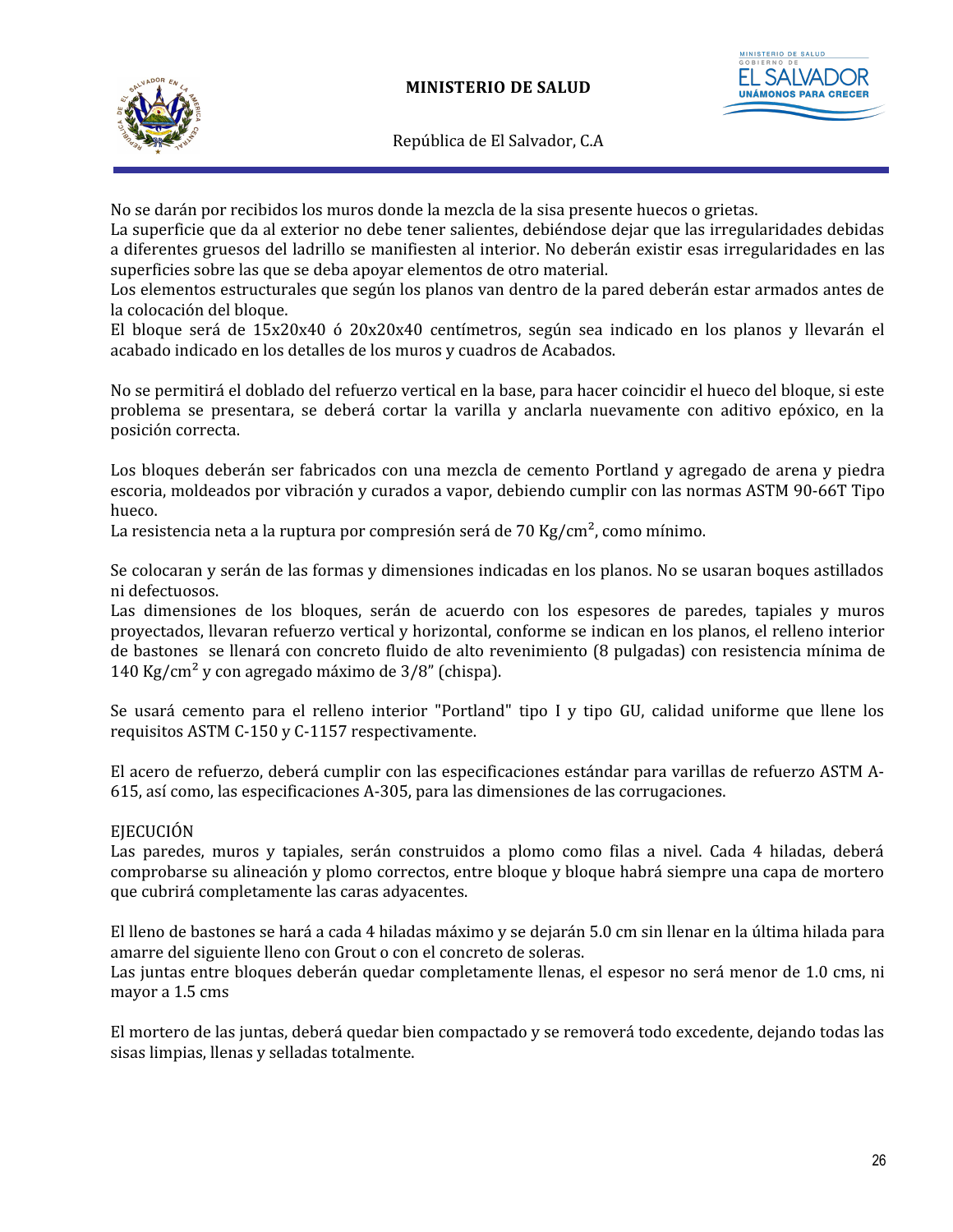



Los bloques serán almacenados en la obra en un lugar seco, no se permitirá el contacto con el suelo y serán protegidos de la lluvia y la humedad en una forma aprobada por la Supervisión. Antes y durante la colocación de los bloques, deberán estar limpios y secos.

#### MEDICION Y FORMA DE PAGO

La construcción de paredes se medirá y pagaran por metro cuadrado (m2) o de acuerdo a la unidad de medida establecida en el Formulario de Oferta.

#### <span id="page-32-0"></span>**5.25 SELLO DE JUNTAS DE DILATACIÓN**

#### 5.25.1 Alcances

El trabajo aquí descrito incluye el suministro e instalación de sello elastomérico en juntas verticales y horizontales en los lugares en que los planos lo señalen dichas juntas, ya sean entre paredes o en las uniones paredes-columnas.

#### 5.25.2 Materiales

- a) Material de respaldo para selladores elastomérico del tipo cordón de Espuma de Polietileno de baja densidad de celdas cerradas la cual debe ser ligera, flexible, redonda; del diámetro correcto y especificado por el fabricante. Se deberá seleccionar el diámetro del material de respaldo, deberá ser un 25% mayor que el ancho de la junta.
- b) Material de Sello de poliuretano elastomérico de un componente sin escurrimiento.

#### 5.25.3 Factor Forma de la Junta

| Ancho      | Ancho:<br>profundidad |
|------------|-----------------------|
| Hasta 10   | 1:1                   |
| mm         |                       |
| $10a25$ mm | 2:1                   |

#### 5.25.4 Procedimiento

Antes de proceder al sello de juntas, estas deben de tener sus aristas bien perfiladas con el acabado especificado para la pared adyacente, limpias y libre de cualquier contaminación, a continuación se procederá a instalar el material de respaldo.

A continuación se procederá a realizar el sello del material de respaldo, para lo cual se debe de tener en cuenta las siguientes consideraciones:

- a) La profundidad del sellador debe ser la mitad del ancho de la junta. La profundidad máxima es de 13 mm (1/2'') y el mínimo es de 6 mm (1/4'').
- b) Aplicar el sellador con pistola de calafateo profesional. No abrir cartuchos, salchichas o cubetas hasta que los trabajos de preparación hayan sido completados.
- c) Las juntas deben rellenarse desde el fondo y hacia la cara exterior presionando la boquilla cortada convenientemente contra el fondo de la junta.
- d) El acabado con una herramienta seca es recomendable, se recomienda utilizar agua jabonosa o solvente para dar el acabado. Un buen acabado con herramienta asegura una forma correcta del sellador, una junta limpia y máxima adherencia.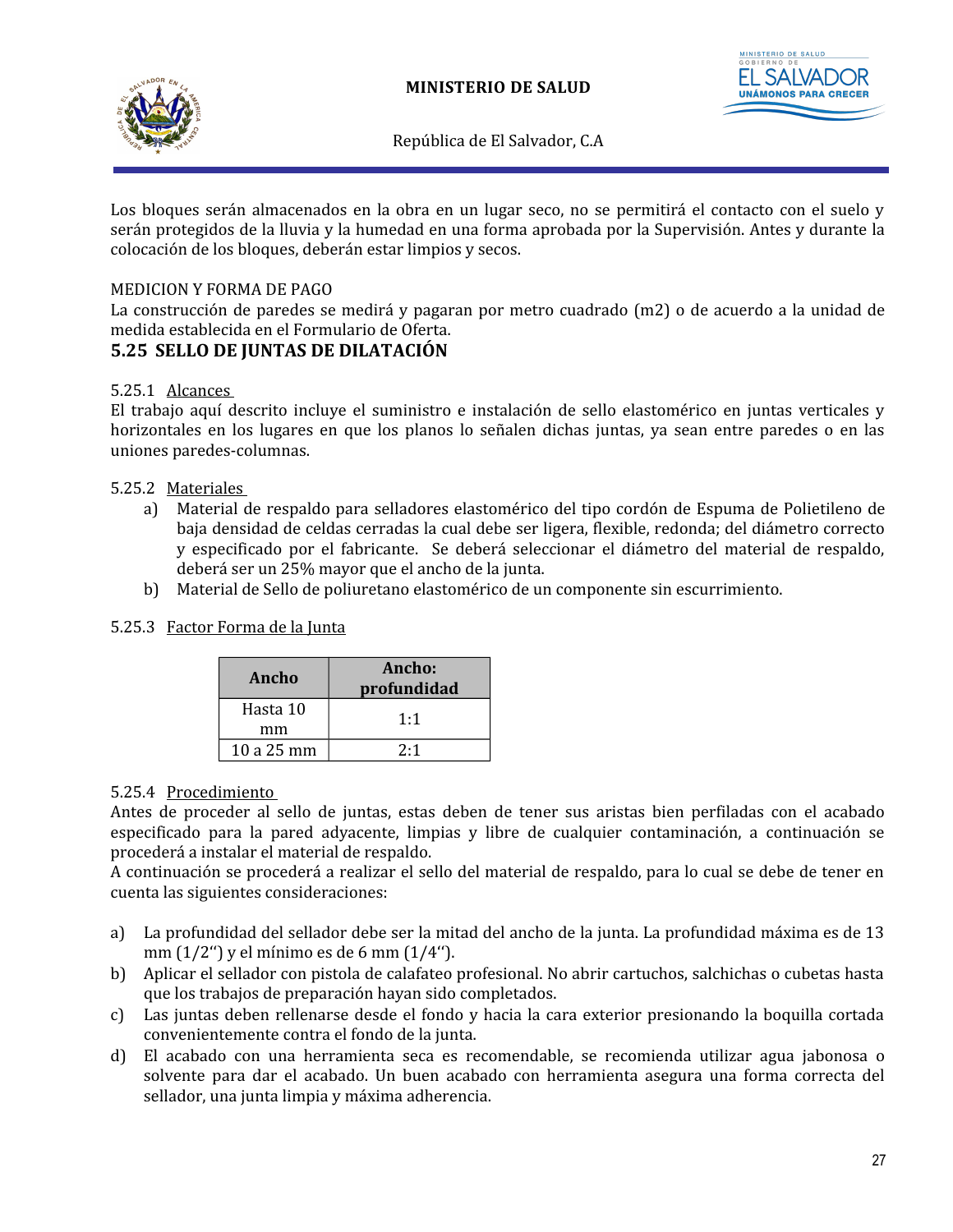





#### MEDICION Y FORMA DE PAGO

El sello de juntas se medirá y pagaran por metro lineal (ml) de acuerdo al precio establecido en el Formulario de Oferta.

#### <span id="page-33-0"></span>**5.26 REVESTIMIENTOS, ACABADOS O ENCHAPES EN PAREDES, MUROS Y DIVISIONES**

El trabajo consiste en el suministro de materiales, mano de obra, equipo, herramientas, etc. y todos los servicios necesarios para ejecutar los trabajos de revestimientos. 5.26.1 Repellos

#### MATERIALES

- **Cemento**: Portland tipo I, según especificaciones ASTM C-1157 o tipo M, según especificaciones ASTM C-91.
- **Arena:** La arena de río o arena manufacturada deberá ser angular, limpia, libre de cantidades dañinas y sustancias salinas y alcalinas, polvo materiales orgánicos o cantidades perjudiciales de arcilla. Las partículas serán de génesis silíceas o calcáreas, duras e impermeables. La arena deberá ser uniforme al pasar todo el tamiz No.8, no más del 10% deberá pasar el tamiz No. 100 y no más del 5% el tamiz No. 200.
- **Agua**: El agua para uso de la obra deberá ser limpia y libre de materias dañinas como aceites, ácidos, sales, álcalis, materias orgánicas y otros tipos de materia que reaccionen con los materiales que entran en la formación de los morteros reduciendo su resistencia y durabilidad.

El repello se aplicará en las áreas mostradas en los planos a menos que específicamente se indique otra cosa, la nervadura expuesta tanto vertical como horizontal será repellada y afinada. En el caso particular de columnas, vigas y soleras de corona vistas, se repellarán y afinarán inclusive sus aristas.

Las estructuras de concreto serán picadas antes de repellarlas y las superficies serán limpiadas y mojadas hasta la saturación, antes de la aplicación del repello, éste en ningún caso, tendrá un espesor mayor de 1.5 cm ni menor de 1 cm y será necesario al estar terminada, curarla durante un período mínimo de 3 días continuos, la mezcla a utilizar deberá tener una proporción 1:3.

Las paredes se repellarán usando el método de fajas a plomo, con una separación máxima entre ellas de 1.50 m, procediéndose luego a rellenar los espacios con mortero y emparejando la superficie por medio de reglas canteadas, apoyadas en las fajas previamente aplomadas. Los repellos al estar terminados deben quedar nítidos, limpios, sin manchas, parejos, a plomo, sin grietas, o irregularidades y con las aristas vivas.

#### 5.26.2 Enchapes

El trabajo consiste en el suministro de materiales, mano de obra, equipo, herramientas, etc. y todos los servicios necesarios para ejecutar los trabajos de enchapado. Para los lugares donde se indique enchape se deberá colocar cerámica de 20 x 30 cm en paredes de servicios sanitarios a una altura especificada en planos, así como sobre las paredes de apoyo de los muebles o lavamanos a una altura de 60cm o según se especifique para cada caso.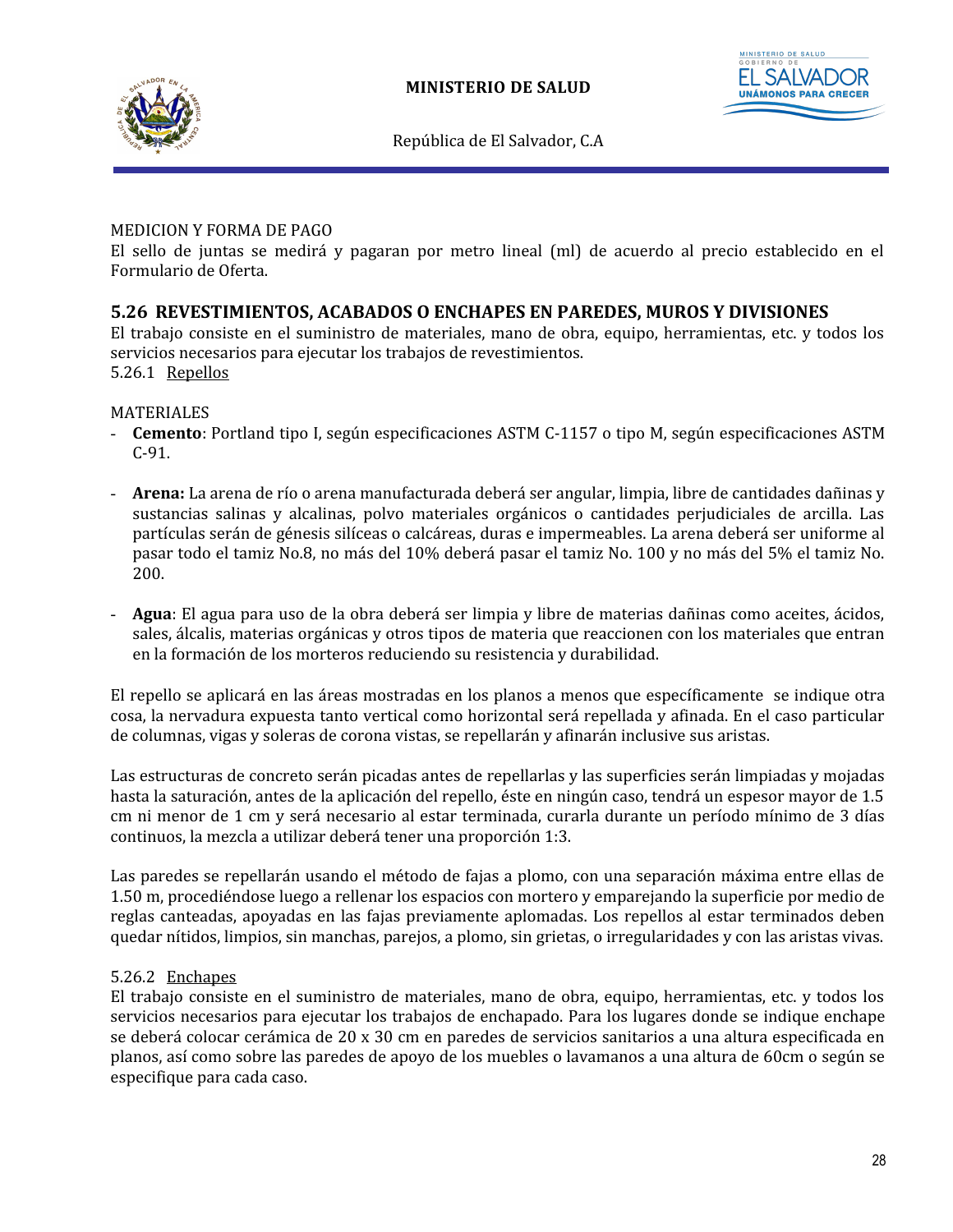

#### 5.26.3 Afinados

Los afinados se harán con un acabado a llana de metal o madera, seguido de un alisado con esponja. Para poder efectuar el afinado, las paredes deben estar bien repelladas y mojadas hasta la saturación, limpiar el polvo, aceite o cualquier otro elemento extraño, deberá estar libre de grietas, fisuras, cuarteaduras, manchas y sopladuras en el repello.

El afinado se aplicará en las áreas mostradas en los planos a menos que específicamente se indique otra cosa, la nervadura expuesta tanto vertical como horizontal será afinada En el caso particular de columnas, vigas y soleras de corona, se afinarán todas sus caras vistas, la mezcla a utilizar deberá tener una proporción 1:1.

El afinado de paredes interiores, no podrá ejecutarse hasta que la cubierta de techo o losa esté colocada, según el caso. El afinado de paredes no podrá ejecutarse antes de que estén resanados los repellos, así mismo deberán estar colocadas las tuberías, pasa-tubos y cajas eléctricas.

La Supervisión recibirá la pared afinada, la cual debe mostrar los filos vivos, textura suave, lisa y uniforme y estar a plomo en toda la superficie. Cuando se hayan hecho perforaciones en paredes, en el caso de haber colocado tuberías, artefactos sanitarios, etc. después del afinado, deberá eliminarse el acabado en todo el paño y repetirse nuevamente todo el proceso, sin costo adicional para el MINSAL.

## <span id="page-34-0"></span>**13 PISOS**

## <span id="page-34-1"></span>**5.27 ALCANCES**

El trabajo descrito en esta sección consiste en la construcción de los diferentes tipos de pisos y zócalos, incluyendo todos los materiales, mano de obra, equipo, aditamentos y cualquier otro trabajo necesario para la completa ejecución de todos los trabajos tal como está indicado en los planos constructivos.

El trabajo de esta partida comprende:

- a) Se efectuarán trabajos de excavación y restitución de suelos bajo el nivel del piso, en todas las áreas que afectara el proyecto.
- b) La restitución del suelo se hará con material selecto, debidamente compactado hasta alcanzar una densidad del 95% de la densidad máxima obtenida en el Laboratorio mediante la norma AASHTO T-180.
- c) Instalación de pisos nuevos, para lo cual se procederá a la preparación de la base de acuerdo a los detalles en planos constructivos.

#### <span id="page-34-3"></span>**5.28 TIPOS, MATERIALES Y PROCEDIMIENTOS CONSTRUCTIVOS**

Toda la superficie a enladrillar deberá estar completamente nivelada, limpia y libre de cuerpos extraños, no se dará inicio a esta operación mientras no esté colocada la cubierta del techo.

El control de niveles se efectuará trazando un nivel horizontal a lo largo de las paredes circundantes, a una altura de referencia conveniente

#### <span id="page-34-2"></span>**5.29 PISO TERRAZO**

#### **Ladrillo tipo Terrazo**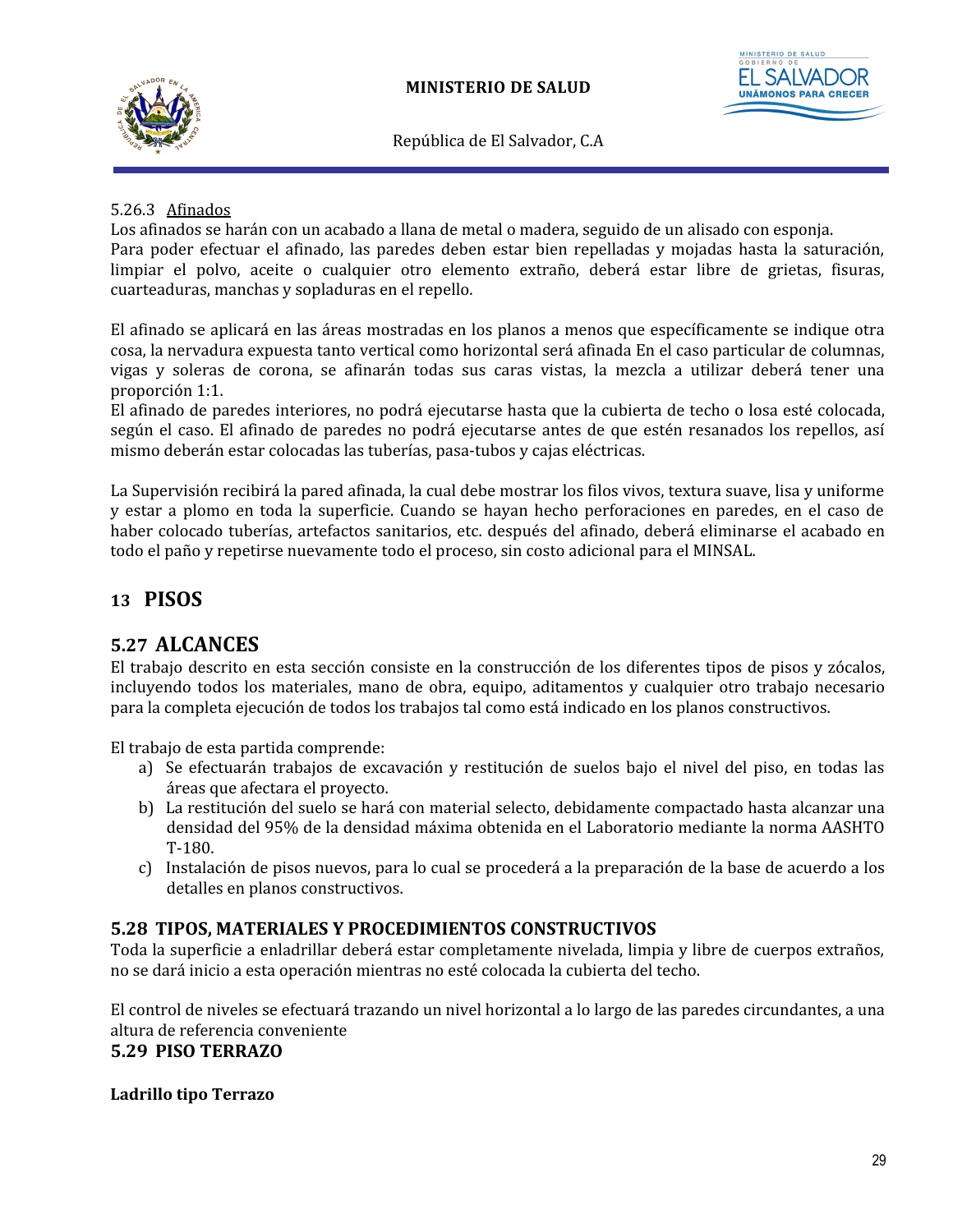



El piso a instalar será de 30 x 30 cm y 2.5 cm de espesor, de grano integral de mármol, pigmentos de mármol, el color será fondo blanco grano de color a escoger por la Administración del Contrato, con el apoyo de la Región de Salud correspondiente. Deberá tener una resistencia a la flexión de 45 kg/cm<sup>2</sup>, MOHS 4 y KNOOP de  $142 \text{ kg/mm}^2$ .

#### **Procedimientos Constructivos para piso Terrazo**

#### A. PREPARACION DE LA SUPERFICIE SOBRE SUELO NATURAL: (para nuevas construcciones)

Terreno previamente compactado al 95% de su densidad máxima. Se escarificará 10 cm bajo nivel de la terraza proyectada para el tratamiento de la capa con suelo cemento, de espesor de 10 cm, hasta alcanzar una compactación del 95% posteriormente se colocará una capa de hormigón o de material de baja densidad (tipo pómez) con un espesor mínimo de 3.0 cm, los siguientes 2.5 cm, como mínimo, será la capa de mortero en una proporción de 5:1 (cinco medidas de arena cernida y una medida de cemento), los materiales y mano de obra involucrados en las actividades descritas estarán incluidas en el precio unitario del suministro y colocación del piso.

Previamente a la colocación del mortero se deberá humedecer la superficie en las cuales se colocará el ladrillo, el mortero se colocará únicamente en las áreas a enladrillar y este será un máximo de 4 piezas

#### B. INSTALACION DE PISO TERRAZO

Las superficies del piso serán en un solo plano, con las juntas nítidas, sin topes, formando líneas ininterrumpidas y uniformes en ambas direcciones, las cuales deben de cortarse entre sí en ángulo recto.

Para garantizar la distribución del enladrillado que se encuentra en un ambiente determinado, se colocarán dos fajas de ladrillo perpendiculares entre sí, para que sirvan de guía al obrero especializado en colocar el piso.

La sisa o junta mínima recomendada es de 3mm de ancho y debe quedar completamente limpia por el canto, hasta la mezcla depositada en la base, durante la instalación.

#### C. ZULAQUEADO

Para el zulaqueado se utilizará lechada con un pigmento de polvo de mármol y cemento blanco, para sellar poros y juntas, la mezcla será homogénea y cremosa (Nunca liquida o pastosa), adecuada para llenar completamente todas las sisas. El color del zulaqueado a aplicar será blanco y deberá ser aprobado previamente por la Supervisión.

Cuando el área enladrillada no está expuesta a un secado natural, o la zona es húmeda, se recomienda no transitar sobre estas áreas donde se ha rellenado la sisa (zulaqueado o fraguado) sino hasta después de 12 días, para evitar que se desprendan o aflojen las piezas instaladas y que el zulaqueado (fragua) de las sisas no sufran daño alguno. En caso de que exista la necesidad de transitar sobre estas áreas, deberán colocarse tablas de madera uniformes, a fin de que la presión ejercida sea equilibrada.

Posteriormente al zulaqueado de los pisos es recomendable mantener la humedad sobre los mismos, mediante el riego con agua limpia por lo menos 5 días después de este proceso, teniendo cuidado de no inundar o "empozar" la superficie para lograr un excelente fraguado del zulaqueado y evitar agrietamientos posteriores.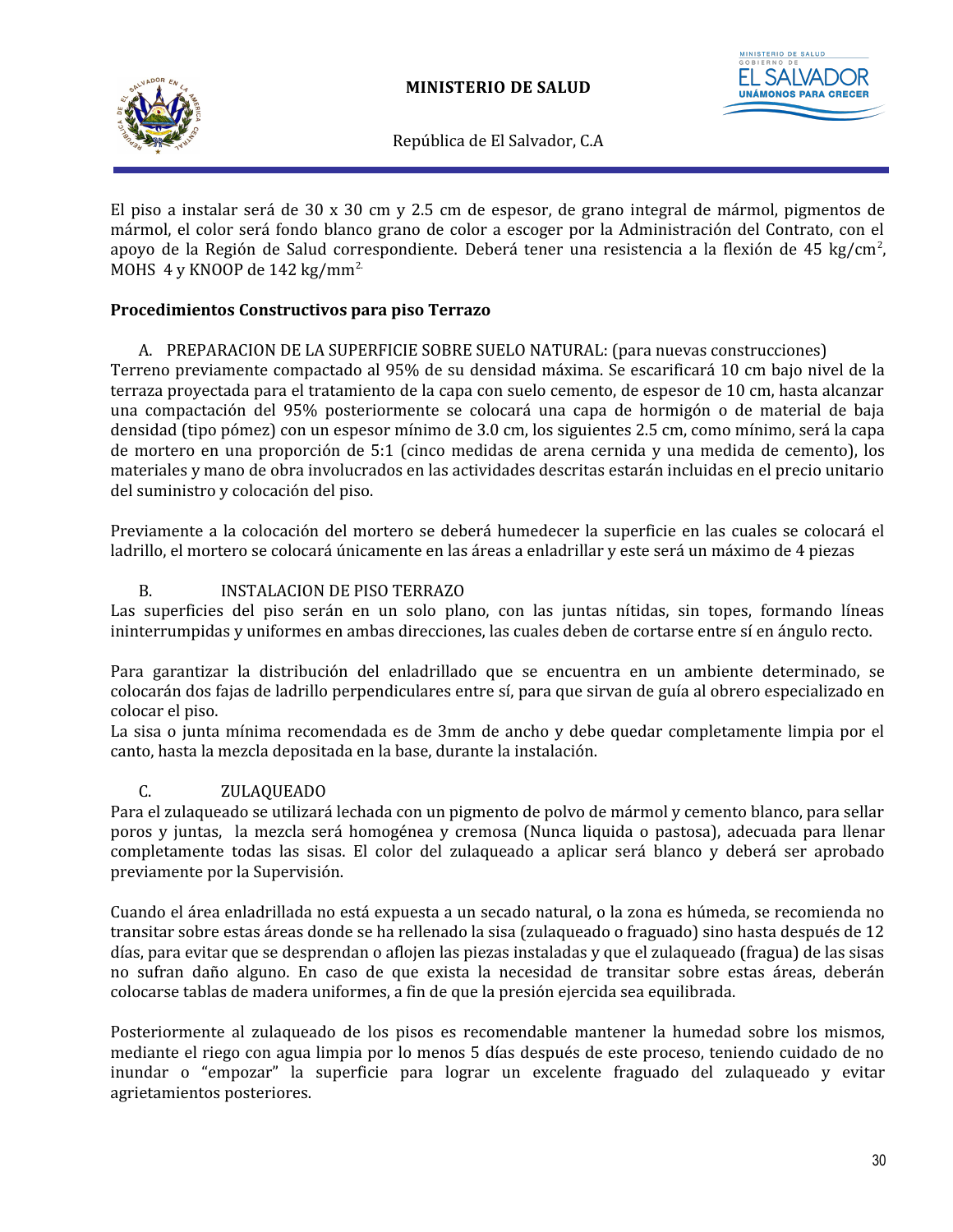

STERIO DE SALUD **UNÁMONOS PAF** 

República de El Salvador, C.A

El agrietamiento o deterioro que pudieran surgir a causa del no cumplimiento de lo dispuesto aquí y/o recomendado por el fabricante del piso será responsabilidad de la Contratista, por tanto las reparación y/o sustitución del piso será totalmente responsabilidad del mismo, y deberá efectuarlas en el más breve plazo sin responsabilidad y pago alguno adicional para el MINSAL.

### D. PULIDO Y LUSTRADO

Luego de transcurridos de 12 a 15 días de la instalación del piso y posterior al proceso de zulaqueado de las sisas, se podrá iniciar el proceso de pulido. Este proceso se hará dos veces con máquinas pulidoras y con esmeriles adecuados con el objeto de eliminar las diferencias de nivel que puedan existir entre una pieza y otra.

Se inicia con esmeriles gruesos y se llega a esmeriles delgados, hasta dejar una superficie totalmente lisa y plana. Para efectuar la pulida se requerirá de agua limpia y la lechada proveniente del desbaste de las piezas debe ser extraída de acuerdo al mejor procedimiento y respetando las normas aplicables a este tipo de actividad.

El siguiente proceso es el abrillantado y que tiene por objeto dar una buena apariencia y proteger la superficie del piso. Para lograr el brillo se usarán ácidos y brines especiales para este proceso. Inmediatamente después de terminar los anteriores procesos y para mejorar y proteger el acabado final del piso, se procederá a lustrar con máquina, cepillos de cerdas y ceras de primera calidad.

La superficie enladrillada se recibirá sin ningún tipo de manchas, ralladuras u otros daños causados por los trabajos, materiales o deficiente mano de obra utilizada, tampoco se recibirán pisos agrietados, descascarados, soplados o con topes.

Los terrazos serán de tipo conocido como terrazo grano integral de mármol de 30x30 cm de 12 mm mínimo, de capa de desgaste y una resistencia a la compresión de 180 Kg/cm2.

## E. ZÓCALO

El zócalo a instalar en las paredes y divisiones serán piezas pre lustradas del mismo material, dimensión y color del piso instalado. Las juntas coincidirán con las del piso instalado y serán colocados sobrepuestos al plano vertical de la pared y división. El zócalo rodeará la esquina de los extremos de las paredes en cuyo caso serán biseladas y terminarán al inicio de la mocheta de puerta, en caso de aplicar.

Para su colocación se preparará el repello de las paredes correspondientes, y se adherirá mediante una capa de pasta de cemento de mortero de 5 mm, de espesor como mínimo. El zócalo será zulaqueado al igual que el piso.

Para el pegamento del zócalo en divisiones livianas, será obligatorio atender las instrucciones técnicas recomendadas por el fabricante de ambos materiales (Paneles y zócalo)

#### MEDICIÓN Y FORMA DE PAGO

Se pagará el piso tipo terrazo por metro cuadrado (m<sup>2</sup>) y el zócalo por metro lineal (ml) instalado o como se indique en el Formulario de Oferta.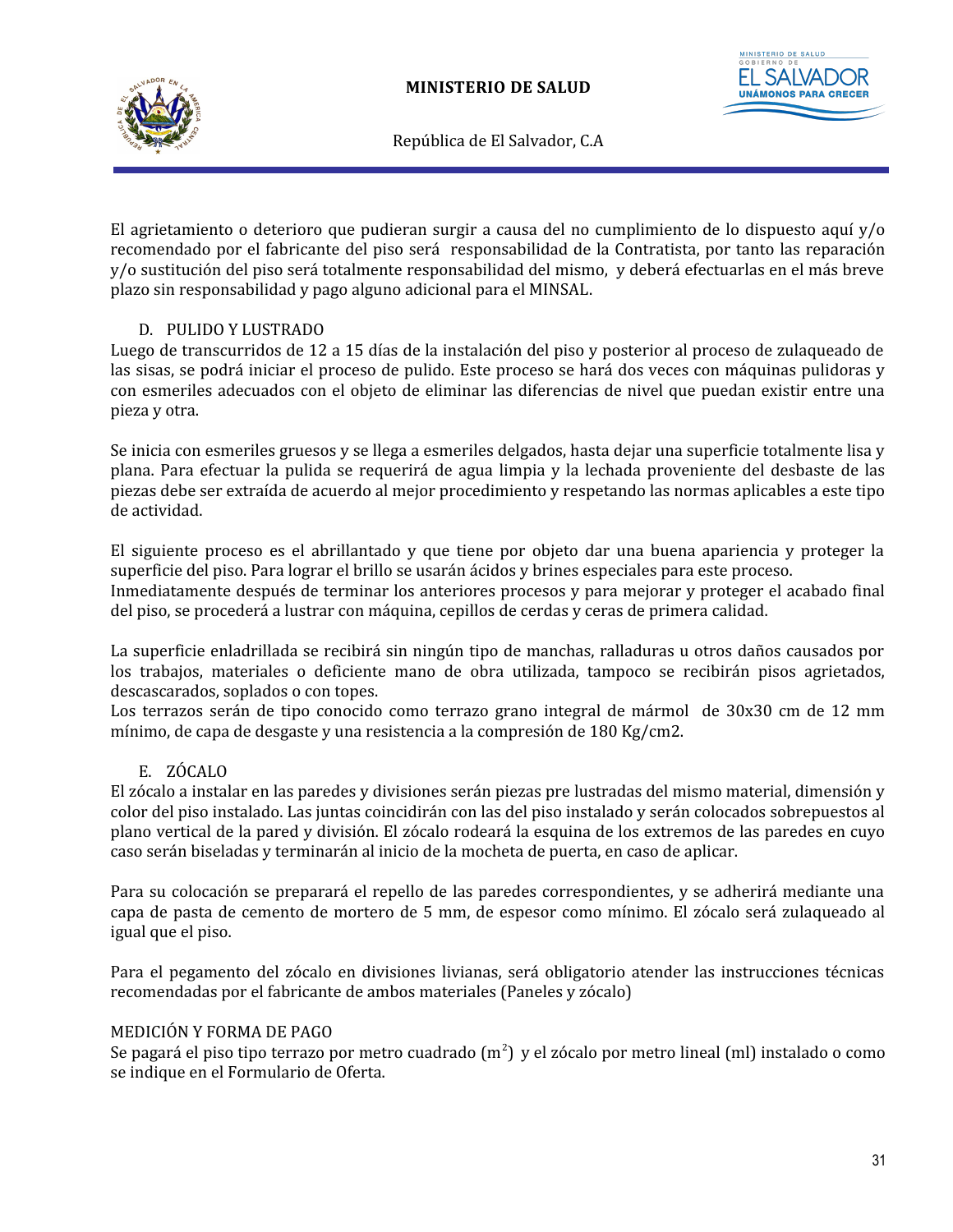

STERIO DE SALUD **UNÁMONOS PAF** 

República de El Salvador, C.A

### **5.30 PISO DE CONCRETO SIMPLE TIPO ACERA**

Este tipo de piso deberá colocarse en todos los lugares donde se indique en los planos constructivos. El suelo bajo este piso será excavado hasta una profundidad de 37.0 cm, como mínimo, bajo el nivel proyectado de piso, debiendo luego re-compactarse con material selecto, una capa de 20 cm, esta compactación se hará utilizando material aprobado por la Supervisión del proyecto y que será compactado hasta alcanzar 95% de la densidad máxima obtenida en el Laboratorio.

Posteriormente se colocará 12 cm de piedra cuarta fraguada con mortero proporción 1:3, dejando 5 cm bajo el nivel del piso terminado. Estos 5 cm constituyen el espesor del concreto simple, F'c: 140 kg/cm<sup>2</sup>, La capa de desgaste será mortero de 2 cm de espesor proporción 1:3 y se aplicará cuando empiece a fraguar el concreto colocado. Se construirá en una sola capa cuya superficie se conforme a las pendientes indicadas.

- $\bullet$  Sisado en cuadros de 0.50 x 0.50 m y la sección de la sisa corresponderá a una varilla de 3/8". La línea de sisa coincidirá con la juntas entre colados sucesivos.
- Acabado tipo escobillado en rampas peatonales que produzca una superficie rugosa para evitar accidentes.
- Repellado y pulido para una superficie lisa, homogénea e impermeable para Caseta de Desechos Comunes y Caseta de Almacenamiento Temporal de Desechos Bioinfecciosos.

Se construirán las aceras con las pendientes y espesores indicados en los planos. La sub rasante se conformará a la misma pendiente de la acera. El material de la sub rasante que, a juicio de la Supervisión, sea inadecuado será removido y sustituido con suelo cemento compactado al 95%.

#### *MEDICION Y FORMA DE PAGO*

Se pagará por metro cuadrado (m2) construido, o tal como se estipule en el Formulario de Oferta, Incluye: excavación, relleno compactado con material selecto o suelo cemento, emplantillado de piedra cuarta fraguada y repello, suministro y acarreo de material selecto, así como, desalojo de material sobrante, según detalle en planos constructivos.

# **5.31 JUNTAS DE DILATACION EN PISOS Y ACERAS DE MÓDULOS A CONSTRUIR**

Se deberá construir una junta de dilatación de ½'' de espesor entre la línea de intersección de una acera con paredes del módulo, rellenando la junta con poliestireno expandido y sellada con un material elástico mono componente no preformado basado en polímeros. Estas juntas deben permitir la expansión de los materiales y absorber cualquier tensión generada, por lo que deben quedar perfectamente libres de materiales rígidos.

#### *MEDICION Y FORMA DE PAGO*

Se pagará por metro cuadrado (m2) de acera construido, o tal como se estipule en el Formulario de Oferta, Incluye: excavación, relleno compactado con material selecto o suelo cemento, emplantillado de piedra cuarta fraguada y repello, suministro y acarreo de material selecto, así como, desalojo de material sobrante, según detalle en planos constructivos.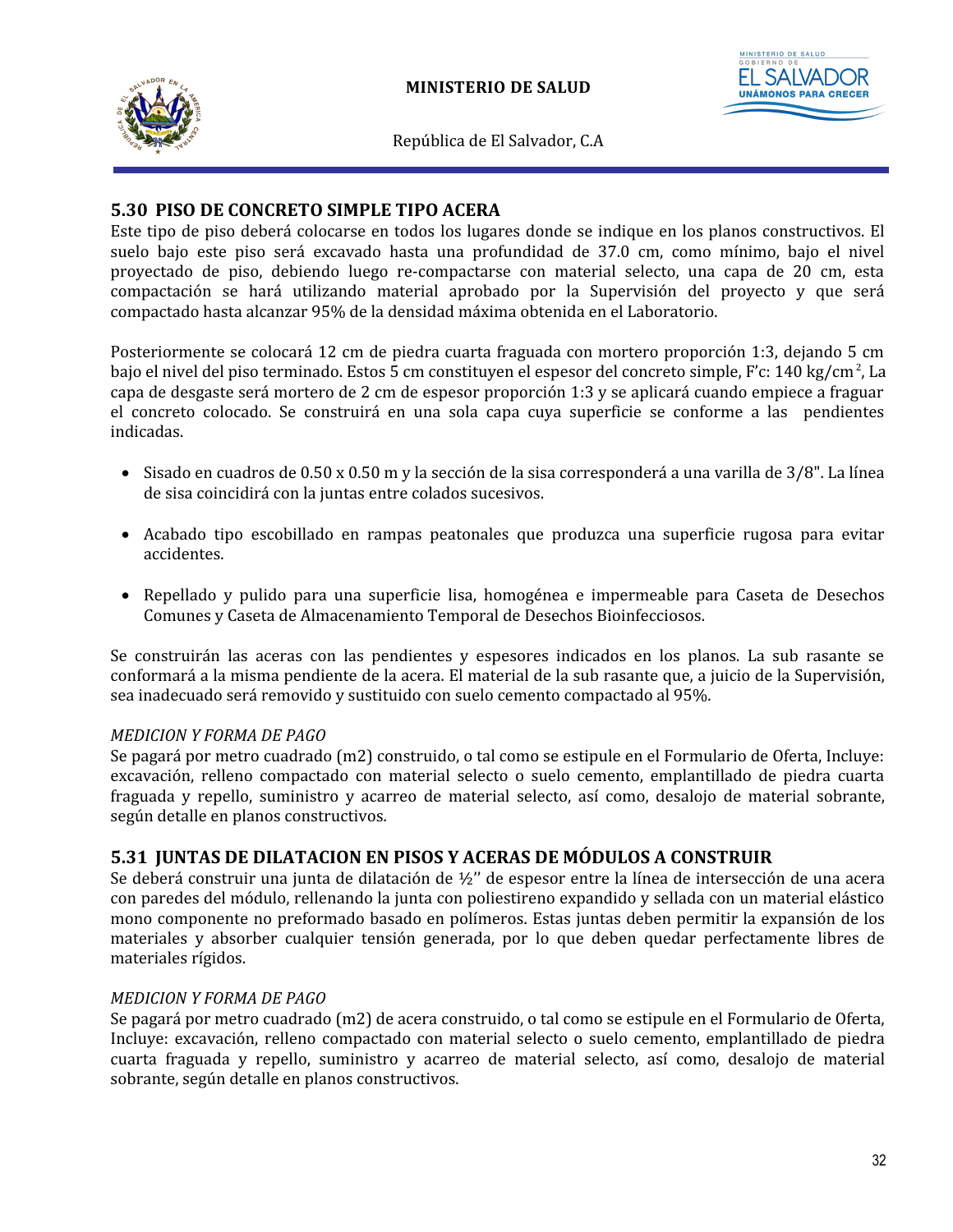



# **14 TECHOS**

# **5.32 CUBIERTA DE TECHO**

En toda la construcción, La Contratista está obligado a utilizar mano de obra de buena calidad, ya sea en la colocación de cada uno de los elementos indicados o en su acabado final, ya que el incumplimiento de esta disposición faculta a la Supervisión a rechazar una o todas las partes que conformen la obra objeto del rechazo. No se aceptará material defectuoso, agrietado o fisurado.

# **5.33 LAMINA METALICA TROQUELADA**

Lámina metálica troquelada de aleación aluminio-cinc, pre-pintada y/o natural, calibre 24, grado 80, de perfil estándar o similar y con aislante termo acústico de 5.0 ó 10.0 mm de Aluminio Poliéster, con relleno de espuma de polietileno de celda cerrada de 5 mm de espesor y deberá ser instalado de acuerdo a las re comendaciones del fabricante (Según se indique en planos o Formulario de Oferta), del tipo y dimensiones indicadas en los planos, irá sujeta a la estructura (polines tipo "C") por medio de tornillos autorroscantes, respetando las separaciones, tamaños y cantidades recomendados por el fabricante del material de la cubierta.

La cubierta se recibirá bien colocada, sin hendiduras horizontales ni transversales, limpia y sin rajadura ni agujeros.

Los capotes serán de lámina lisa de aluminio y zinc calibre 24, grado 80, pre-pintada y/o natural.

Su recubrimiento metálico estará formado por una aleación del 55% de aluminio, 43.5% de Zinc y 1.5% de silicio aplicado al acero por medio de un proceso continuo de inmersión en caliente.

Al instalarse sobre polines "C", se utiliza como fijación un tornillo autorroscante o autotaladrante de 5/16" x 1" de largo y para el caso del traslape longitudinal entre láminas se utiliza de 5/16" x 3/4". El tornillo incluye la arandela metálica con empaque y lleva 5 ó 6 tornillos por apoyo.

La pendiente de la lámina será la indicada en los planos constructivos.

### *MEDICIÓN Y FORMA DE PAGO*

Las cubiertas se pagarán por la cantidad de metro cuadrado  $(m^2)$  del área ejecutada, medida en su posición inclinada, aplicada a los distintos rubros que se detallan en el Formulario de Oferta. Incluye: los elementos necesarios para la sujeción y el sello. Los capotes se pagarán por metro lineal (ml) instalado, incluye los elementos necesarios para la sujeción y el sello, o tal como se estipule en el Formulario de Oferta.

## **5.34 ESTRUCTURA METÁLICA**

Estas especificaciones incluyen los trabajos relativos a la hechura y montaje de polines, vigas metálicas, tijeras metálicas y cualquier obra metálica.

Los perfiles laminados que sean utilizados serán de acero estructural que llene los requisitos ASTM A-36; los calibres especificados son "estándar" y son mínimos.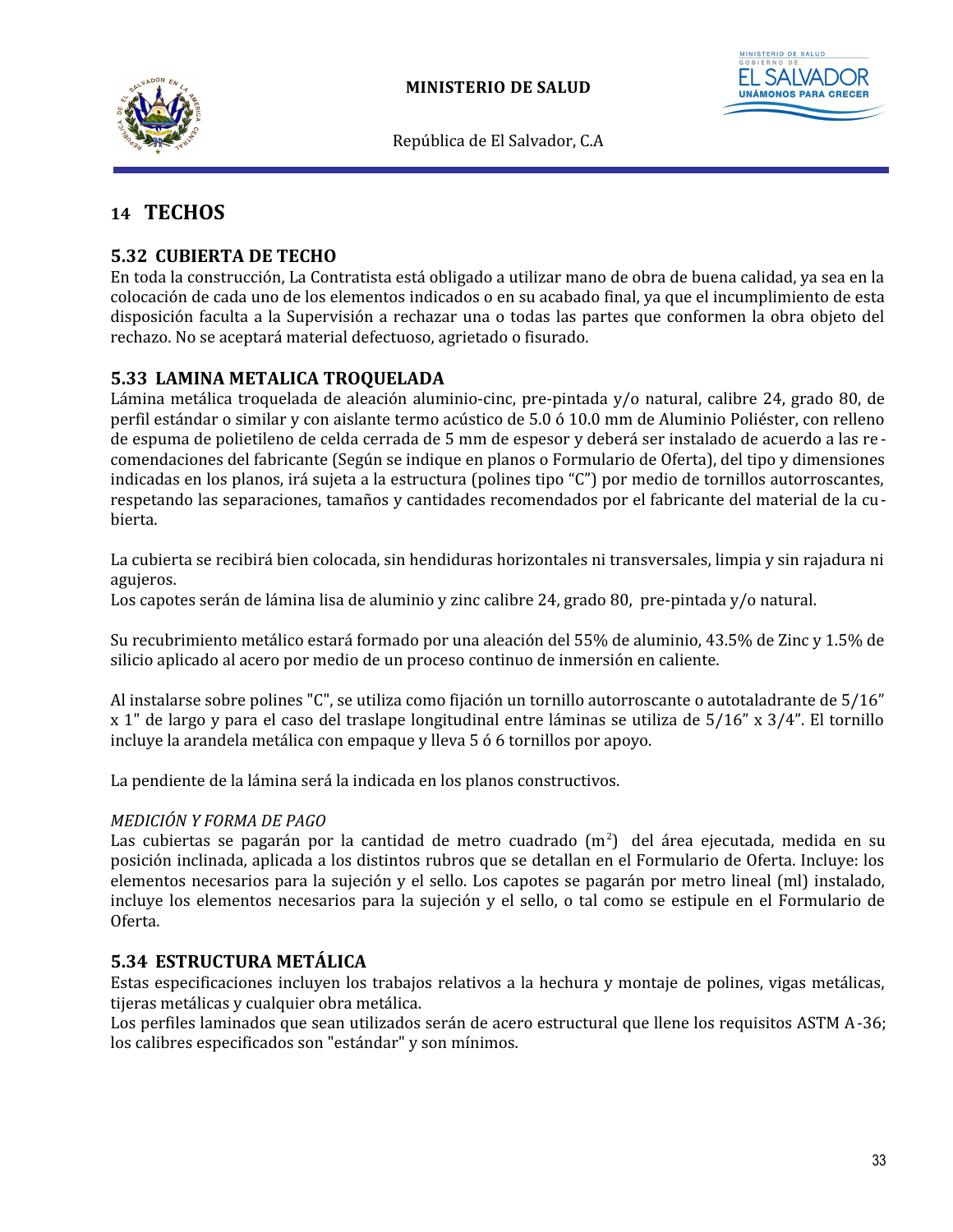



Los electrodos para soldadura de arco llenarán los requisitos de las "Especificaciones para electrodos de soldadura de arco para hierro y acero", de la American Welding Society. (AWS), del tipo y serie E-70XX de las especificaciones para aceros suaves se empleará electrodos de diámetro 3/32", 1/8" o 3/16", de bajo contenido de hidrógeno para reducir agrietamientos según el tipo de estructura 60,000 Lb/pulg. a la tracción (mínima).

Todos los elementos metálicos serán pintados con dos manos de anticorrosivo de diferente color, que evite la degradación del hierro y sea libre de plomo y mercurio (tipo minio), y una mano de acabado de pintura de esmalte brillante base agua de primera calidad, que cubra completamente todas las superficies metálicas incluyendo las soldaduras. En ningún caso se aplicará pintura sobre superficie con óxido, polvo, grasa o cualquier otro material extraño.

Las estructuras metálicas serán instaladas de acuerdo con las medidas que se rectificarán en la obra y los contornos que indiquen los planos. Los cortes y perforaciones dejarán líneas y superficies rectas y limpias, las uniones permanentes serán soldadas. Los miembros terminados tendrán una alineación correcta y deben quedar libres de distorsión, torceduras, dobleces, juntas abiertas y otras irregularidades o defectos; los bordes, ángulos y esquinas serán con líneas y aristas bien definidas, debiendo cumplir en todo caso con las especificaciones para fabricación y montaje de acero estructural para edificios del AISC.

Las piezas a soldar se colocarán tan próximas una a otra como sea posible y nunca quedar separadas una distancia mayor de 4.0 mm, el espaciamiento y separación de los cordones de soldadura, será tal que evite distorsión en los miembros y minimice las tensiones de temperatura. La soldadura deberá quedar libre de escoria y ser esmerilada cuidadosamente antes de ser pintada.

La técnica de soldadura empleada, la apariencia, calidad y los métodos para corregir trabajos defectuosos, estarán de acuerdo al "Standard Code For Arc Welding In Building Construction", de la American Welding Society.

## *MEDICIÓN Y FORMA DE PAGO*

Se pagará por metro lineal (ml) o según se indique en el Formulario de Oferta.

# **15 FASCIAS Y CORNISAS**

# **5.35 DE LÁMINA LISA DE FIBROCEMENTO**

Para el forro de fascias y/o cornisas se a utilizará lámina lisa de fibrocemento de 6mm de espesor, la cual será de color natural con aplicación de dos manos (Como mínimo) de pintura látex, color a definir por la Administración del Contrato. La estructura de apoyo será fijada en las paredes y estructura metálica del techo.

Según se indique en planos y Formulario de Oferta, las fascias y cornisas serán de forro de lámina de fibrocemento en estructura metálica de tubo rectangular de 2'' x 1", chapa 16, con aplicación de dos manos de anticorrosivo y una de esmalte brillante base agua, altura y ancho que indiquen los planos y con una cuadricula de 40cm de separación máxima.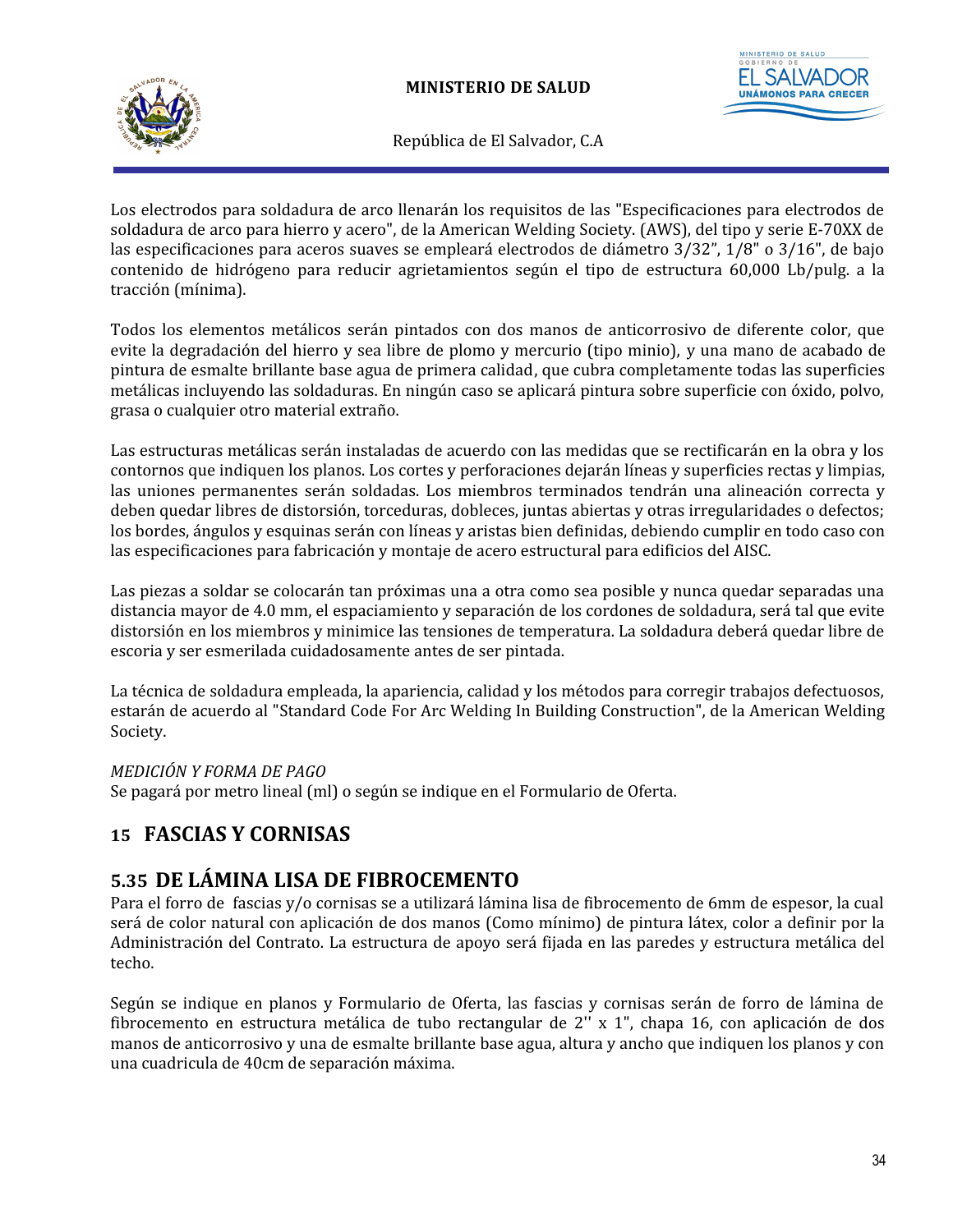



Las fascias deberán estar perfectamente fijas, alineadas y a escuadra. No deberá observarse las juntas de las láminas, todo material deformado o manchado será rechazado por la Supervisión.

Cuando las fascias se coloquen cubriendo un canal de aguas lluvias, la parte superior quedará cubierta con una cañuela de lámina galvanizada lisa Nº 24. En la parte inferior de la fascia deberá dejarse un corta gotas no menor a 1.0 cm.

Las juntas de las láminas en la fascia, no deberán observarse, se colocará una cinta cubrejuntas previa a la aplicación de la pintura.

Las losetas de fibrocemento a suministrar e instalar en fascia y cornisa, deberán ser color natural, para su correspondiente aplicación de dos manos (como mínimo) de pintura tipo látex. No deberán suministrarse con acabado de fábrica.

Dentro del Precio Unitario estipulado se deberá considerar toda la mano de obra, materiales y accesorios necesarios para la correcta instalación y acabado de las mismas.

### **5.36 CANALES Y BOTAGUAS**

Los canales y botaguas se elaborarán y colocarán de acuerdo a lo especificado en el apartado de "INSTALACIONES HIDRAULICAS" de estas Especificaciones, donde se definen los tipos, dimensiones y materiales a utilizar en estos elementos, así como, la medición y la forma de pago.

# **16 CIELO FALSO**

# **5.37 ALCANCE DEL TRABAJO**

La Contratista suministrará todo el material, herramientas, equipos, transporte, servicio y mano de obra, así como el suministro y colocación del cielo falso, conforme lo indicado en las presentes Especificaciones.

La Contratista está obligada a utilizar mano de obra de especializada, el incumplimiento de esta disposición faculta a la Supervisión a rechazar una o todas las partes que conformen la obra objeto del rechazo.

Las losetas de fibrocemento a suministrar e instalar en cielo falso, deberán ser color natural, para su correspondiente aplicación de dos manos (como mínimo) de pintura tipo látex. No deberán suministrarse con acabado de fábrica.

### **5.38 CIELO FALSO DE FIBROCEMENTO CON SUSPENSION DE ALUMINIO**

El Suministro y colocación del cielo falso, será conforme lo indicado en los planos y en las presentes Especificaciones.

El cielo falso será de losetas de fibrocemento y la estructura será de perfiles de aluminio. Las losetas serán recibidas en buen estado, enteras, sin deformaciones, astilladuras ni manchas y con la superficie y aristas bien definidas.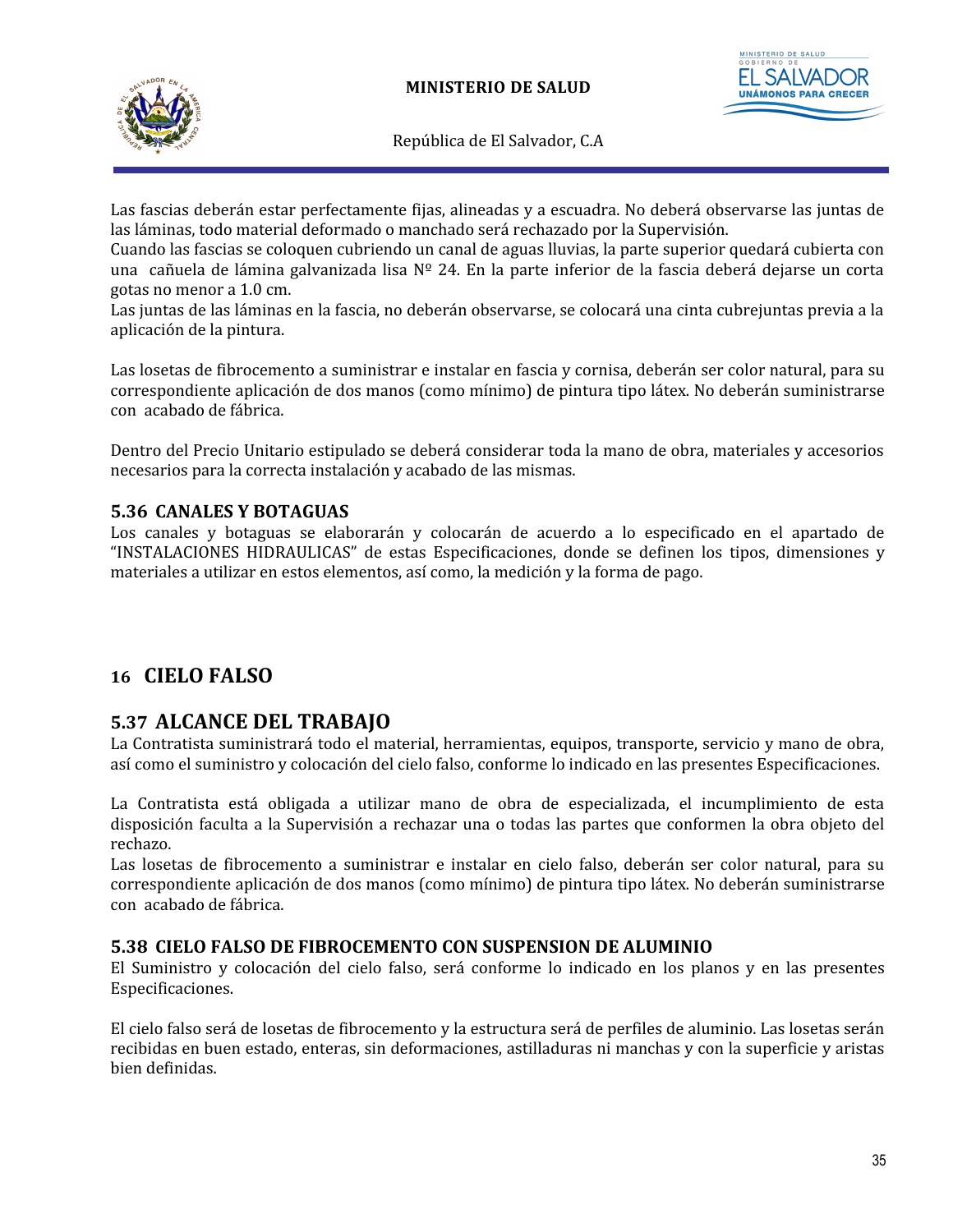

**UNÁMONOS PAI** 

República de El Salvador, C.A

La Supervisión y/o la Administración del Contrato, no aceptarán cielos falsos que presenten manchas, averías, torceduras en las piezas metálicas, desniveles u otro tipo de defectos que contrarresten la calidad del trabajo. El cielo deberá observarse con excelente calidad.

### 5.38.1 Forro

Losetas de fibrocemento de 2' x 4' y 6 mm de espesor, con aplicación de pintura tipo látex color blanco, dos manos como mínimo. Las losetas de fibrocemento se sujetarán a los perfiles de aluminio por medio de clavos de acero, puestas como pasador a través del alma de los perfiles de aluminio.

### 5.38.2 Suspensión

Perfiles de aluminio tipo pesado acabado al natural (ángulos, tees, cruceros, uniones) asegurados a estructura metálica de techo, según el caso, por colgantes de alambre galvanizado y sujetos a las paredes perimetrales con clavos de acero. Antes de proceder a la instalación de la estructura perimetral, deberá realizarse el trazo del cielo falso, el cual deberá quedar perfectamente alineado y nivelado; la colocación del ángulo perimetral se iniciará cuando los afinados en paredes se hayan terminado, si es que los hubiere.

La suspensión se distribuirá de manera que se pueda trabajar con losetas de la medida ya descrita. Todo el conjunto deberá quedar rígido y a nivel. Se utilizarán rigidizadores sismorresistentes (según detalle en planos) a cada 2.40 metros en ambos sentidos, para prevenir movimientos verticales.

#### 5.38.3 Proceso de Construcción

- Antes de proceder a la instalación de la estructura perimetral, deberá realizarse el trazo del cielo, el cual deberá quedar perfectamente nivelado; la colocación del ángulo perimetral se iniciará cuando los afinados en paredes se hayan terminado, si es que los hubiere.
- La suspensión se distribuirá de manera que se pueda trabajar con losetas de la medida ya descrita.
- Las losetas se sujetarán a los perfiles de aluminio por medio de clavos, puesto como pasador a través del alma de los perfiles de aluminio.
- Todo el conjunto deberá quedar rígido y a nivel. Se utilizará arriostramiento sismo resistente a cada 2.40 m. ambos sentidos para prevenir movimientos verticales.
- En cada ambiente se proveerá una loseta falsa para permitir los trabajos de mantenimiento. Esta loseta falsa se dejará contigua a una luminaria.
- El acabado de las losetas será uniforme con pintura color blanco, tipo látex de primera calidad y una vez instaladas no se retocarán las losetas. El cielo falso deberá entregarse totalmente limpio.
- Se deberá realizar planos de taller de cielo falso reflejado previamente a la instalación del mismo con el propósito de coordinar la ubicación de luminarias, ventiladores y otros, de acuerdo a la distribución proyectada en planos por el diseñador electricista.
- Los instaladores del cielo falso, coordinarán su trabajo con el de los instaladores de lámparas, rejillas, registros, y otros elementos que penetren en el material, se enmarcarán las aberturas para recibir tales elementos para soportarlos. No se colocará el cielo hasta que todas las instalaciones del entrecielo hayan sido colocadas y aceptadas por la Supervisión.

#### *MEDICIÓN Y FORMA DE PAGO*

Se pagará por metro cuadrado (m<sup>2</sup>) o según se indique en el Formulario de Oferta.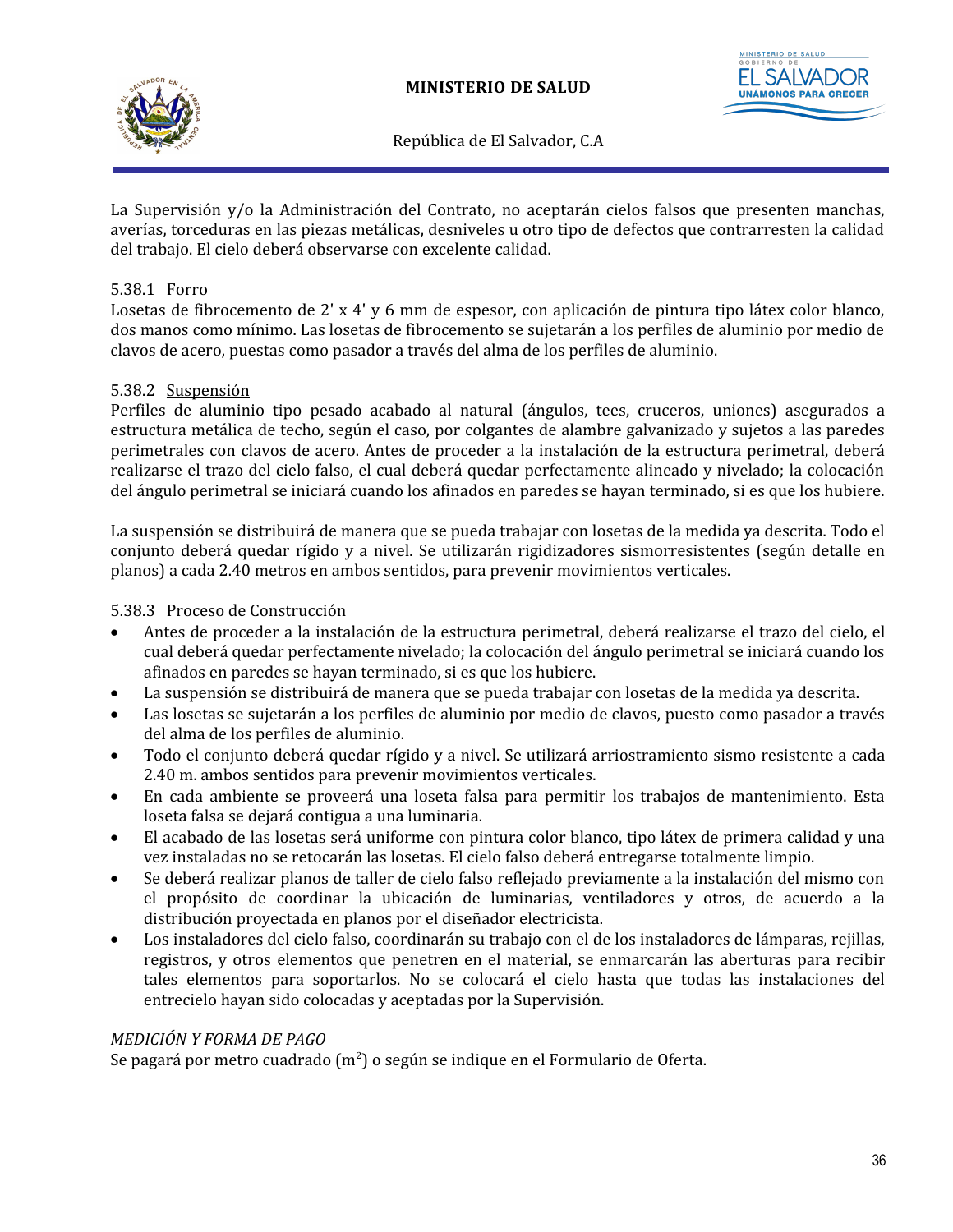



# **17 PINTURAS**

### **5.39 PINTURA GENERAL**

Todas las superficies a ser tratadas se limpiarán de polvo, grasa, suciedad o partículas extrañas, y deberán estar libres de humedad. Las superficies metálicas se limpiarán con lija ó cepillo de alambre según sea necesario para eliminar marcas de pintura, oxidación y otras materias extrañas hasta descubrir metal limpio y recibirán dos manos de anticorrosivo antes de la capa final de pintura.

Las superficies de madera se limpiarán y lijarán para eliminar imperfecciones, marcas o agujeros de clavos o tornillos, juntas, rajaduras y otras irregularidades de la madera, serán retocadas con sellador y rellenadas a nivel de la superficie con masilla adecuada. Tanto el acabado previo como el acabado final se deberán aplicar a todas las partes visibles de mueble. A las partes no visibles e interiores de gavetas, entrepaños etc., se aplicará por lo menos sellador, excepto cuando los esquemas constructivos detallen otro acabado. Todas las pinturas y barnices se aplicarán en forma uniforme sin escurrimiento.

Se aplicarán las capas de pintura necesaria (el mínimo es dos), hasta cubrir perfectamente la superficie a satisfacción de la Supervisión y no se aplicará ninguna nueva capa de pintura hasta después de transcurridas 24 horas de aplicada la anterior.

La Contratista deberá contar con aprobación de la Supervisión para proceder a pintar cada elemento, tanto respecto del estado adecuado del mismo para recibir la pintura, como respecto del procedimiento y los medios a utilizar.

En general, para los trabajos de pintura se procederá de la forma siguiente:

- a) Dos manos, como mínimo de pintura de aceite tono semibrillante de primera calidad, en paredes existentes de mampostería: sisadas y/o repelladas y afinadas. Incluye tapones y divisiones livianas de cualquier tipo.
- b) Curado, colocación de pintura base (según especificaciones del fabricante) y dos manos, como mínimo, de pintura epóxica base agua y/o látex, acrílico acabado semibrillante de primera calidad sobre paredes nuevas de mampostería: sisadas y/o repelladas y afinadas. Incluye tapones y divisiones livianas de cualquier tipo.
- c) Dos manos de anticorrosivo y una mano, como mínimo, de pintura de esmalte brillante base agua de primera calidad en puertas metálicas, estructuras y otros elementos metálicos.
- d) Dos manos de pintura base para estructuras de hierro galvanizado (fondo sintético formulado con resinas, pigmentos y aditivos seleccionados especialmente para asegurar adherencia total sobre hierro galvanizado) aplicado según especificaciones del fabricante y acabado de esmalte aplicado con soplete. A botaguas se les aplicará el acabado de esmalte con brocha.
- e) Dos manos (mínima) de pintura látex de primera calidad para losetas de cielo falso, fascias y cornisas exteriores.
- f) Sellador y barniz en muebles y otros elementos de madera.
- g) Sellador y dos manos de pintura látex acrílica, acabado semibrillante, aplicado con soplete en puertas de madera.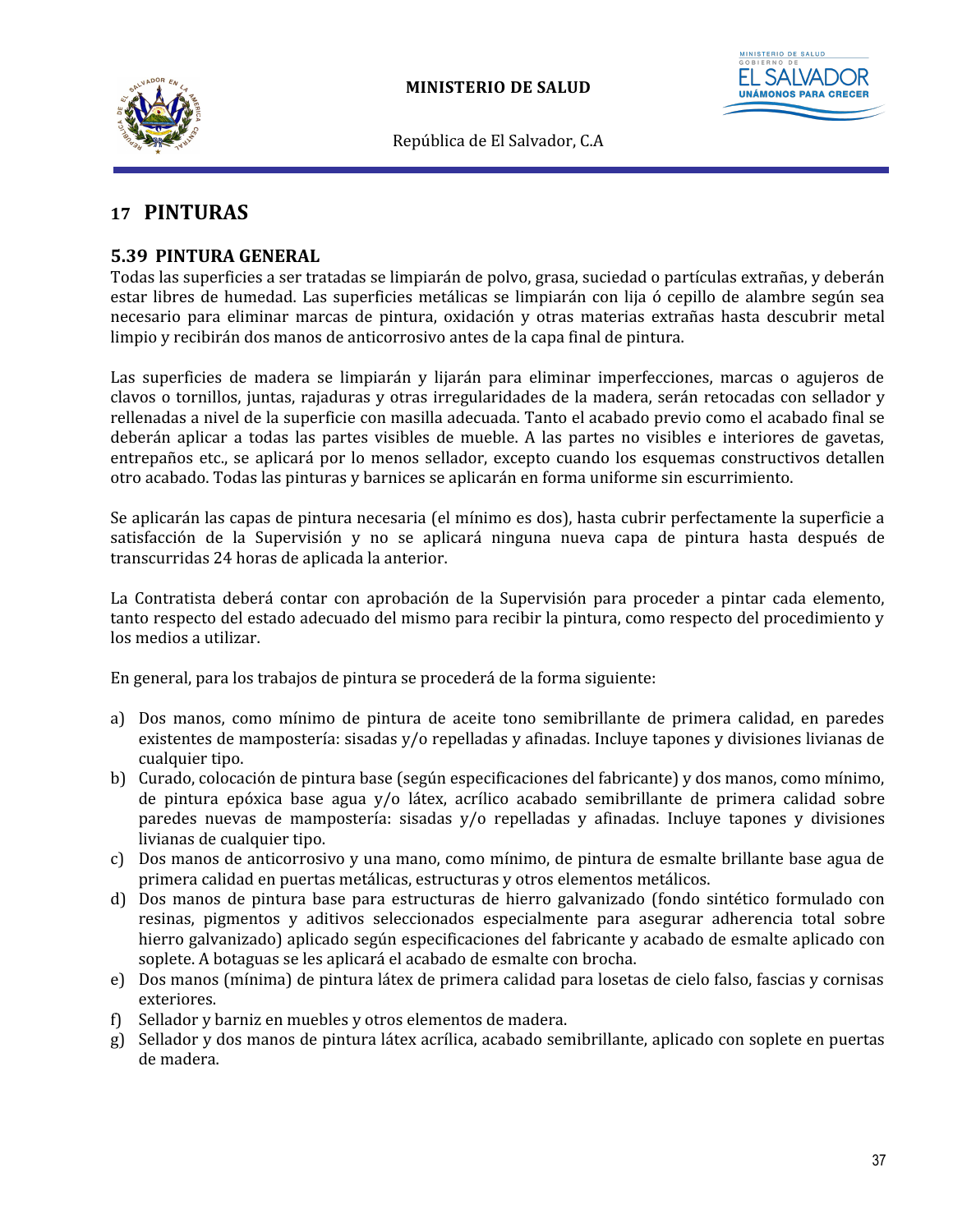



- h) La Contratista comunicará a la Supervisión y/o a la Administración del Contrato las marcas y calidades de pintura que se propone usar, proporcionando la información correspondiente además de los muestrarios de colores disponibles.
- i) La Administración del Contrato aprobará los requisitos aceptables de calidad y solicitará al Contratista que presente propuestas y/o alternativas para aquellos que por no cumplirlos fueron rechazados.
- j) La Administración del Contrato, en consulta con el arquitecto diseñador seleccionarán los colores, tonos y mezclas a usarse y lo comunicará al Contratista, este preparará muestras in situ sobre áreas seleccionadas, éstas áreas de muestras serán: Paredes, 4m², en puertas, un rostro: en cielo, 4m², en fascias y cornisas, 6 ml. La Administración del Contrato y/o la Supervisión las examinará y de no haber observaciones las aprobará.
- k) Todos los materiales serán entregados en las bodegas de la obra en sus envases originales, con sus respectivas marcas de fábrica y no se abrirán hasta el momento de usarlos.
- l) La Contratista no almacenará en la obra ninguna pintura, que no haya sido aprobada por la Supervisión y la Administración del Contrato. La Contratista seleccionará un espacio de la bodega para almacén de materiales de pintura; éste espacio deberá conservarse limpio y ventilado.
- m) Se proveerán las protecciones necesarias para evitar que se manchen pisos, paredes u otras áreas adyacentes durante el proceso, los materiales en uso se mantendrán con las respectivas precauciones para prevenir el peligro de incendios.
- n) La Contratista no hará uso de los drenajes para evacuar aceites, solventes, pintura ni material alguno que tenga relación con éstos.
- o) Todo proceso de pigmentación o mezcla necesaria para la preparación de la pintura se llevará a cabo exclusivamente en la fábrica. Se prohíbe el uso de materiales en cualquier otra forma que no sea la recomendada por el fabricante del producto
- p) La Contratista mantendrá protegida la obra durante todo el período de ejecución para evitar daños a la pintura, acabados, a los demás elementos y trabajos terminados.
- q) Al completar el trabajo, La Contratista limpiará la obra, efectuará los retoques donde fuere necesario y eliminará manchas de pintura que afecten zonas adyacentes.

### *MEDICIÓN Y FORMA DE PAGO*

La pintura se pagará por metro cuadrado (m<sup>2</sup>) o según Formulario de Oferta

## **5.40 PINTURA DE ESMALTE.**

Esta pintura se aplicará en puertas metálicas, luego de haberse realizado la adecuada preparación de la superficie a pintar con acondicionadores, selladores o primers, según las necesidades presentadas.

La pintura será de esmalte acrílico, de bajo olor, base agua. El acabado será brillante, y se utilizarán colores de línea, debe ser resistente a la formación de hongos, algas, moho y líquenes, y ser totalmente libre de plomo y mercurio; presentando una alta lavabilidad, capaz de retener el brillo y color.

Debe considerarse una relación de sólidos por peso del 39.55% al 47.54%, sólidos por volumen del 37.54% al 41.71% y un peso por galón entre 8.52 lb y 11.46 lb.

Para la aplicación, se recomienda un espesor entre 1.5 y 2.0 mils, con una temperatura ambiente entre 10°C y 38°C, evitando iniciar el proceso si hay presencia de lluvia. Podrán utilizarse las herramientas siguientes: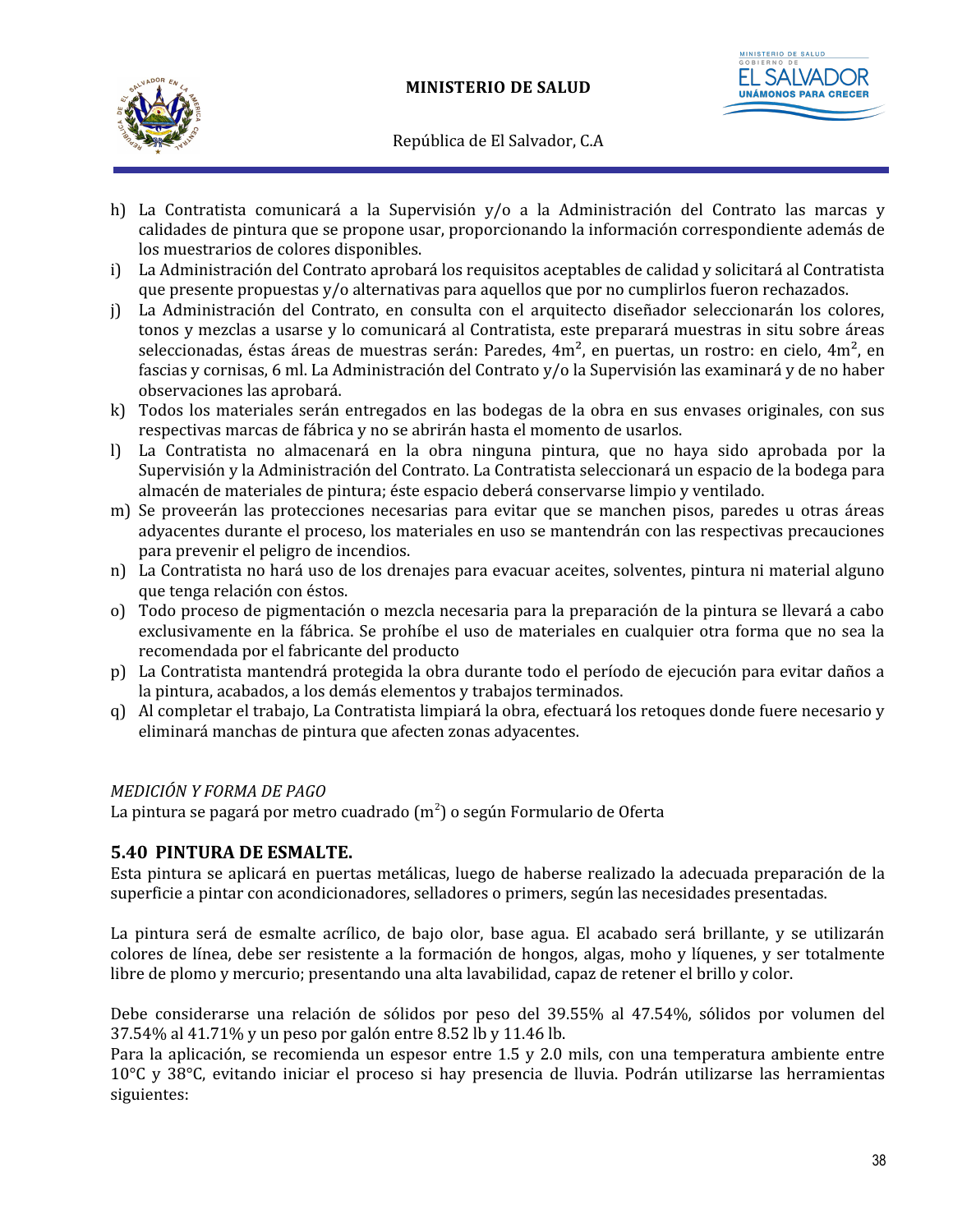



- Brocha: de cerda de poliéster con la medida requerida por la superficie a pintar, diluir o reducir la pintura al 10% con agua limpia.
- Rodillo: con felpas adecuadas a la rugosidad de la superficie a pintar, variando de 3/8" a 1 1/4"; diluir o reducir la pintura al 10% con agua limpia.
- Soplete: con boquillas de 0.017" a 0.021" con una presión de 1500 psi; en este caso, la pintura no necesita reducción.

# **5.41 PINTURA LÁTEX ACRÍLICA.**

Esta pintura se aplicará en general, en paredes (mampostería, paneles de tabla yeso o tabla cemento) y cielos falsos (fibrocemento), luego de haberse realizado la adecuada preparación de la superficie a pintar con acondicionadores, selladores o primers, según las necesidades presentadas.

Particularmente, se recomienda el uso de acondicionadores base agua, específicos para solucionar problemas de yesamiento, desprendimiento de pinturas, eflorescencia y alcalinidad en las superficies.

En las paredes que aplique, se efectuará un tratamiento para hongo, con la aplicación de una solución para remover hongos, algas, líquenes y moho; base agua. Esta se aplicará según las recomendaciones del fabricante. Se complementará con la aplicación de una solución para inhibir el aparecimiento de hongos, según las recomendaciones del fabricante.

Como se indica, la pintura será látex, por lo tanto, es base agua. El acabado será semibrillante, y se utilizarán colores de línea, debe ser resistente a la formación de hongos, algas y líquenes, y ser totalmente libre de plomo y mercurio.

Debe considerarse una relación de sólidos por peso del 40.4% al 43.3%, sólidos por volumen del 28.2% al 29.6% y un peso por galón entre 10.2 lb y 10.5 lb.

Para la aplicación, se recomienda un espesor entre 1.5 y 2.0 mils, con una temperatura ambiente entre 10°C y 38°C, evitando iniciar el proceso si hay presencia de lluvia. Podrán utilizarse las herramientas siguientes:

- Brocha: de cerda de poliéster con la medida requerida por la superficie a pintar, diluir o reducir la pintura al 10% o 15% con agua limpia.
- Rodillo: con felpas adecuadas a la rugosidad de la superficie a pintar, variando de  $3/8$ " a  $1/4$ "; diluir o reducir la pintura al 10% o 15% con agua limpia.
- Soplete: con boquillas de 0.017" a 0.021" con una presión de 2000 psi; en este caso, la pintura no necesita reducción.

## **5.42 ANTICORROSIVO.**

Esta pintura se aplicará en las puertas metálicas a construir y/o reparar, asi como las estructuras metálicas existentes en la UCSF; luego de haberse realizado la adecuada preparación de la superficie a pintar, limpiándola de cualquier suciedad o elementos extraños adheridos, según las necesidades presentadas.

El anticorrosivo será acrílico, de bajo olor, base agua. El acabado será mate, y se utilizarán diferentes colores (base entintable), debe ser resistente a la formación de hongos, proveer protección contra la oxidación en metales ferrosos y no ferrosos, ser totalmente libre de plomo y mercurio; y capaz de recubrirse con pinturas látex o de esmalte.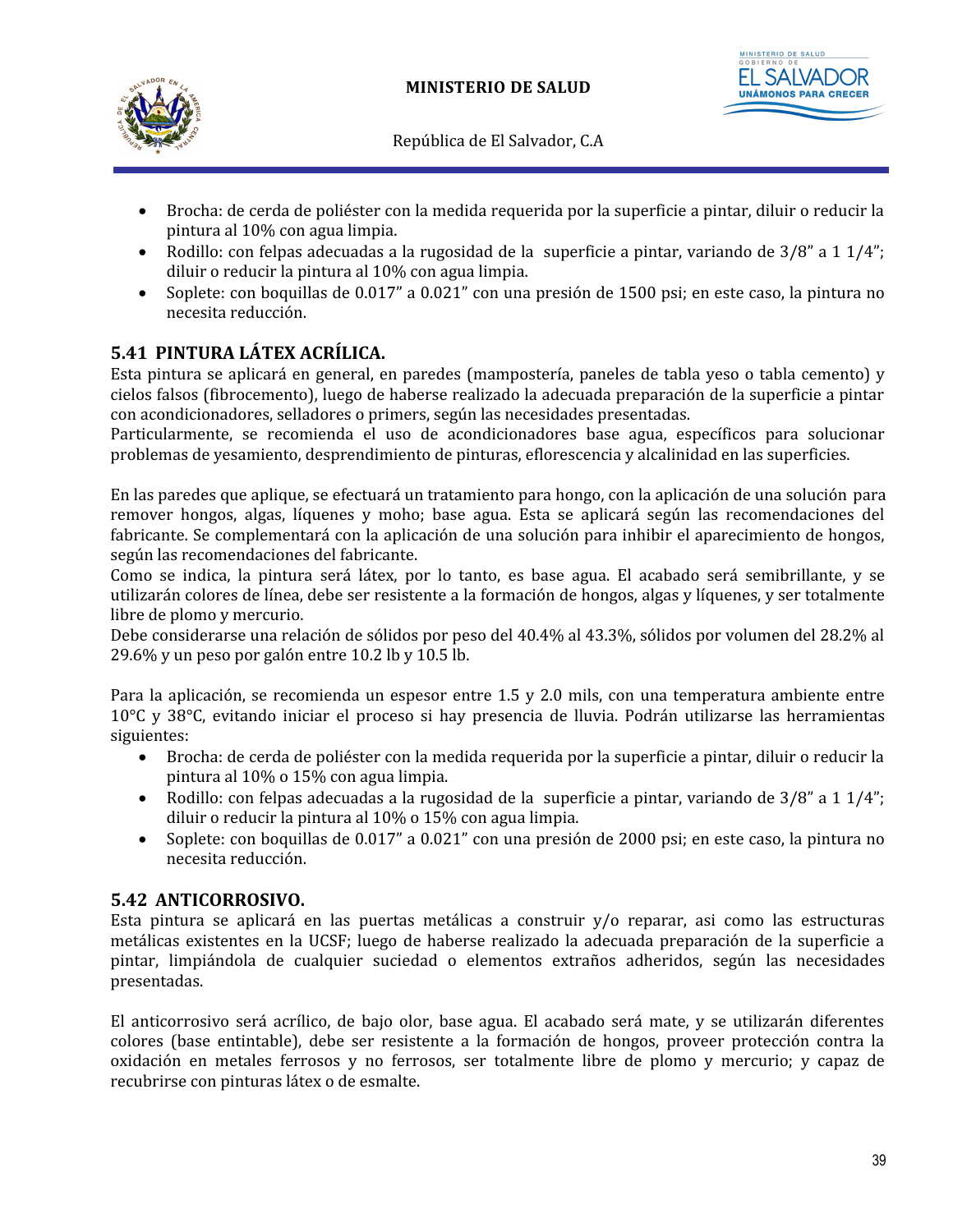



Debe considerarse una relación de sólidos por peso del 59.2%, sólidos por volumen del 43.89% y un peso por galón de 11.46 lb.

Para la aplicación, se recomienda un espesor entre 1.5 y 2.0 mils, con una temperatura ambiente entre 10°C y 38°C, evitando iniciar el proceso si hay presencia de lluvia. Podrán utilizarse las herramientas siguientes:

- Brocha: de cerda de poliéster con la medida requerida por la superficie a pintar, diluir o reducir la pintura al 10% con agua limpia.
- Rodillo: con felpas adecuadas a la rugosidad de la superficie a pintar, variando de 3/8" a 1 1/4"; diluir o reducir la pintura al 10% con agua limpia.
- Soplete: con boquillas de 0.017" a 0.021" con una presión de 1500 psi; en este caso, la pintura no necesita reducción.

# **5.43 PINTURA PARA GALVANIZADOS.**

Esta pintura se aplicará en botaguas u otros elementos de hierro y/o galvanizados. Se deberá preparar la superficie de la lámina según el procedimiento de limpieza manual del SSPC-SP1 del Steel Structures Painting Council (SSPC), efectuando como mínimo, los pasos siguientes:

- Remover manchas, salpicaduras de cemento, sales u otras materias extrañas (distintas de grasa o aceite), cepillando con fibras duras o cepillos de alambre.
- La grasa y el aceite pueden ser removidos cepillando las superficies con raspadores o cepillos humedecidos con un solvente. El cepillado final debe darse con solventes limpio y cepillo o raspador limpio; para evitar esparcir el aceite y cualquier otro contaminante en la superficie.

Se verificará la adherencia de la pintura; en caso de presentar mala adherencia, se procederá según lo recomendado por el fabricante de la pintura.

El recubrimiento para galvanizados será alquídico, auto-imprimante, base solvente mineral del tipo alifático; capaz de absorber las dilataciones y contracciones por la exposición a la intemperie. El acabado será satinado, color blanco, debe ser resistente a la corrosión, al calor y a la humedad.

Debe considerarse una relación de sólidos por peso del 79%, sólidos por volumen del 65% y un peso por galón de 12.1 lb aproximadamente.

Para la aplicación, se recomienda un espesor entre 1.0 y 2.0 mils, con una temperatura ambiente entre 25°C y 35°C, evitando iniciar el proceso si hay presencia de lluvia (hasta un máximo del 85% de humedad relativa). Podrán utilizarse las herramientas siguientes:

- Brocha: de cerda natural con la medida requerida por la superficie a pintar, no se recomienda diluir o reducir la pintura; sin embargo, en caso de ser necesario, se reducirá al máximo del 10% con solvente del tipo alifático.
- Rodillo: con felpa resistente al solvente, 3/8"; no se recomienda la dilución o reducción de la pintura.
- Pistola Convencional (HVLP): con boquillas de 1.5 mm a 1.7 mm con una presión de atomizador de 6 a 12 psi y presión de fluido de 35 a 45 psi; diluir o reducir la pintura hasta un máximo del 15% con solvente del tipo alifático.

# **18 CARPINTERÍA DE PUERTAS Y MUEBLES**

La Contratista deberá efectuar el suministro e instalaciones de todas las puertas y muebles, indicadas en planos y cuadro de acabados, estas serán de diferentes tipos, dimensiones y materiales.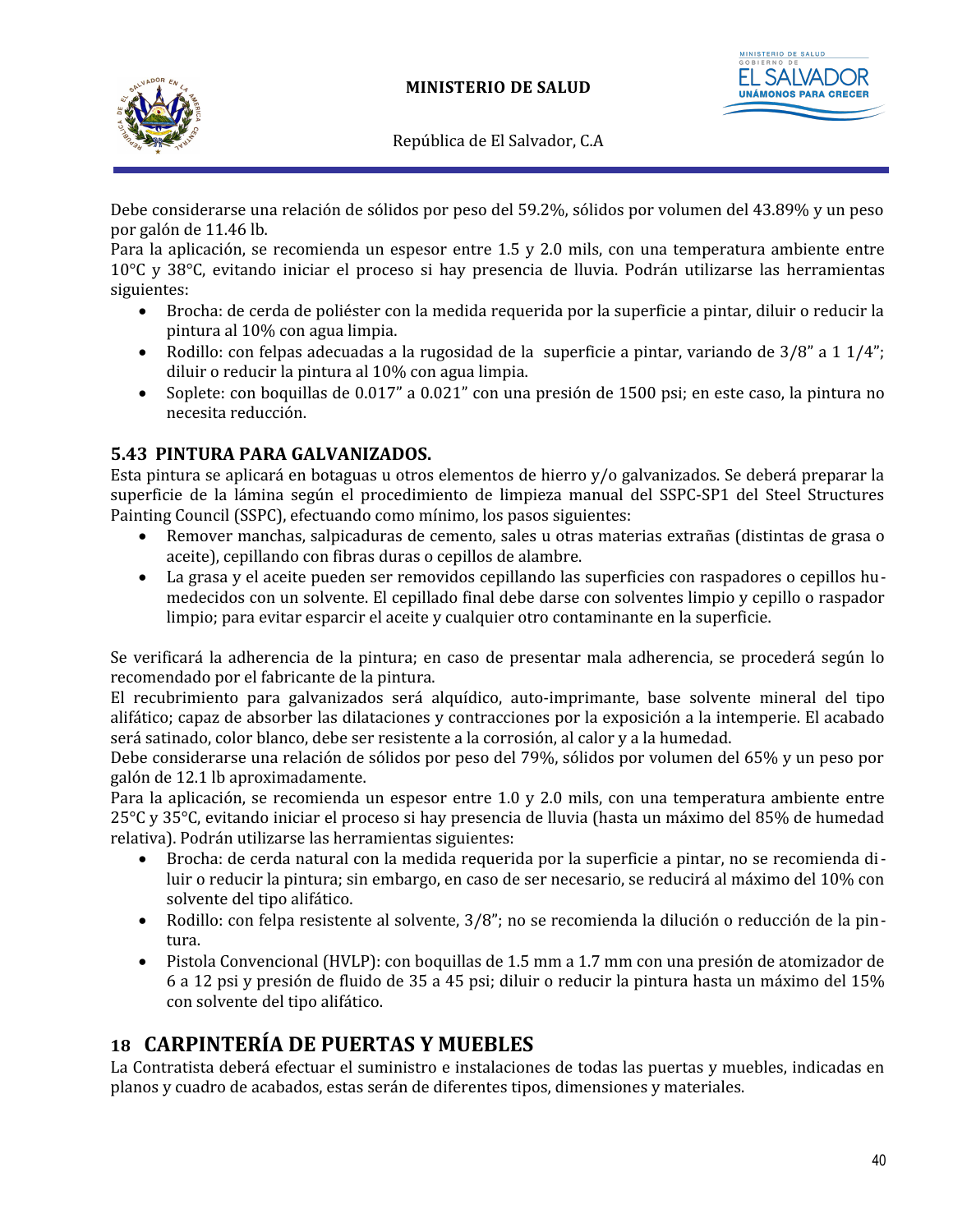



Las puertas para los ambientes interiores serán de madera o metálicas, según lo detallado en planos constructivos y Formulario de Oferta.

# **5.44 PUERTAS Y MUEBLES**

Comprenderá todo el suministro de puertas de madera y muebles, forros y acabados de muebles, la cerrajería y otros herrajes necesarios según se muestran en los planos o se describen en las presentes especificaciones o ambas. Los dibujos mostrados en los planos para las obras de carpintería deben considerarse diagramáticos, ya que no indican todos los trabajos y accesorios que puedan ser requeridos para completar el adecuado trabajo, dichos trabajos serán recibidos a satisfacción de la Supervisión y la Administración del Contrato y serán de primera calidad.

Todo el clavado será preciso y el trabajo cuidadosamente armado, contorneado y ajustado en posición, y será alisado a mano. Todas las uniones serán al ras y lisas después de ser pegadas.

Todas las superficies serán niveladas y parejas, sin marcas de herramientas, la superficie visible total será lijada paralelamente, los topes serán acabados perfectamente lisos para la aplicación del acabado respectivo, se respetarán las dimensiones indicadas en los planos y resultantes de las medidas verificadas en la obra. Todas las piezas de madera deberán ser correctamente alineadas y colocadas según los planos y no se permitirá irregularidades de superficie.

La madera de cedro se utilizará en las secciones indicadas en los planos las cuales se consideran dimensiones finales de la madera repasada, en piezas secas, de cantos rectos y sin nudos ni imperfecciones, en ningún caso la Supervisión aceptará calidades inferiores a las especificadas.

Todas las piezas de madera serán emparejadas por los cuatro costados y cepilladas para alcanzar las medidas indicadas en los planos; estarán libres de cortezas, biseles, bolsas de betún, resinas, nudos sueltos y nudos de dimensiones mayores que 1/4'' de la dimensión menor de la pieza.

El plywood será del tipo y dimensiones indicados en los planos, sin rasgaduras, deformaciones, manchas, bolsas, etc.; deberá ser liso y limpio y se exigirá que todos los pliegos sean uniformes en calidad y presentación.

El plástico laminado deberá ser de pliego tamaño 4'' x 8''; espesor mínimo 0.6 mm; color a escoger; en los colores que apruebe la Supervisión y la Administración del Contrato. El pegamento será a base de resinas fenólicas, 10% impermeable.

Todo el clavado será nítido y el trabajo cuidadosamente armado, contorneado y ajustado en posición y será alisado a mano Todos los clavos y tornillos serán galvanizados. Todas las uniones serán al ras y lisas después de ser pegadas debiéndose evitar juntas vistas.

En el caso de muebles que cuenten con gavetas y entrepaños, estos elementos irán forrados de plástico laminado en sus interiores o según se indique en los planos.

## **5.45 PUERTAS DOBLE FORRO DE PLYWOOD Y MARCO DE CEDRO**

Las puertas de madera serán de doble forro de plywood Banack o caobilla clase "B" de 1/4" de espesor, el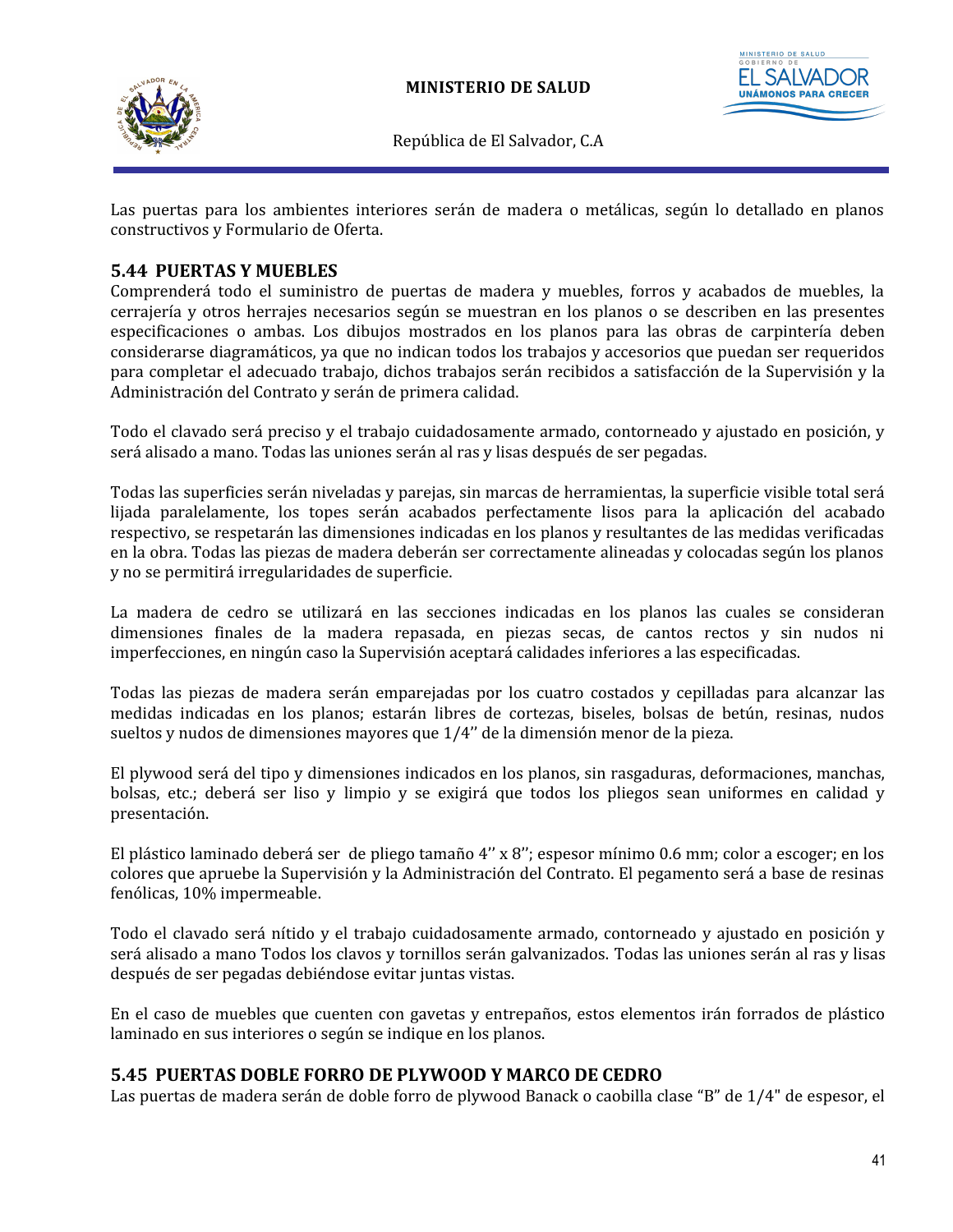



plywood irá embatientado al marco y llevaran estructura de riostra de madera de cedro, ésta tendrá 4.0cms de espesor, se deberá colocar una pieza de madera de cedro de 25x25cms., en el área en la cual se colocara la chapa.

Las puertas de madera a utilizarse están indicadas en los planos y serán embatientadas en sus cuatro costados. Los marcos se fabricarán de acuerdo a los cuadros de acabados y con madera cepillada, lijada, sin nudos, abolladuras, rajaduras o cualquier otro defecto. En los casos que aplique se colocarán chambranas de madera de cedro en una o ambas caras.

Todas las partes irán fijadas con pegamento para madera además de tornillos u otros elementos de unión, los cuales quedarán remetidos y los agujeros rellenados con madera. Para las uniones entre dos miembros de madera, en la puerta si no se detalla en los planos, podrán usarse cualquier tipo de las siguientes: saques a media madera, en cola de milano, escopladura y espiga, etc.

No se permitirán miembros unidos únicamente al beso, si no que serán pegados y con tornillos, garantizando así su completa unión.

Las mochetas serán de cedro de buena calidad, fijadas con pines de de varilla lisa Ø 1/4", o con tornillo en ancla plástica de 2" x 3/8". Los agujeros visibles que dejan los elementos fijadores, deben ser tapados con tacos de la misma madera, adheridos con pegamento adecuado si los planos no lo detallan de otra manera. Las mochetas serán integrales formando un solo cuerpo con los topes o batientes. Los herrajes serán tres bisagras tipo alcayate de 4" de acero inoxidable por hoja, y cerraduras a través de chapa tipo palanca de primera calidad de fabricación americana y acabado inoxidable adecuadas a la función a que están destinadas, de acuerdo al apartado "CERRAJERÍA Y HERRAJES".

Deberá verificarse la medida del vano en el lugar antes de construirla. El acabado final de las puertas se realizará aplicando dos manos de pintura de aceite con soplete. En los casos que se indique se colocará chapa de seguridad de primera calidad.

Las puertas de madera de doble acción llevarán una bisagra de pie, según lo indiquen los planos constructivos. Algunas puertas de una sola acción llevarán un cierra-puertas visto en la parte superior, según lo indique el Formulario de Oferta.

### ANCLAJE

Los marcos serán asegurados en cada lado. Siendo éste mayor de 300 mm, por lo menos con tres puntos de anclaje, la distancia entre estos puntos no será mayor de 600 mm y la distancia de los esquineros será menos de 200 mm. Las puertas deberán fijarse a la estructura por medio de anclas, las cuales serán capaces de soportar el uso a que estarán sometidos estos elementos.

### COLOCACION DE PUERTAS

Al colocar las puertas, estas deberán abrir y cerrar fácilmente, debe de tomarse en cuenta el posterior aumento por la aplicación del acabado de sus caras y cantos.

Las hojas de las puertas en su posición cerrada, debe tener un ajuste perfecto. Las hojas no deben rozar en ningún punto de la mocheta o topes.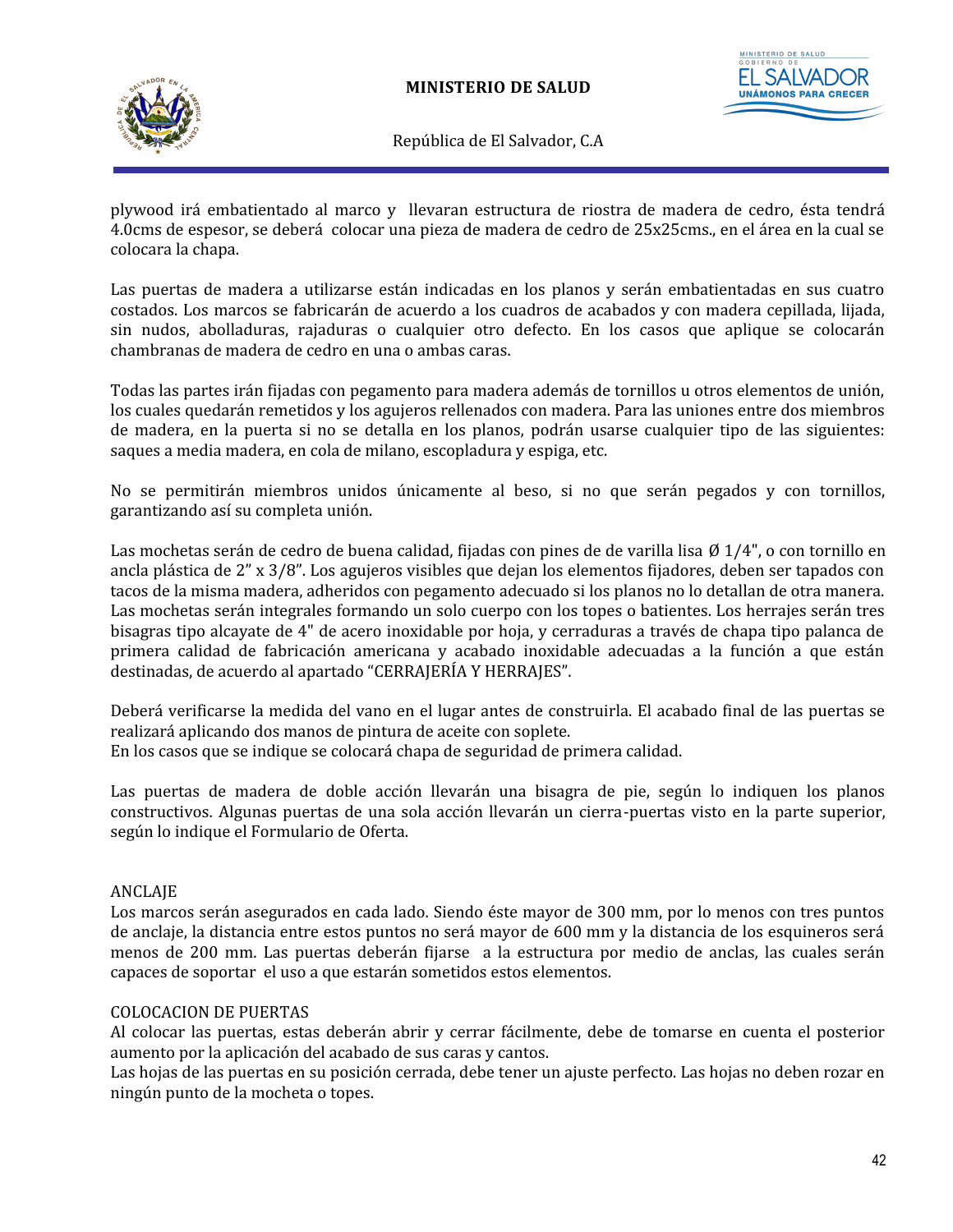



### COLOCACION DE CERRADURAS, HERRAJES Y PASADORES.

La instalación de cerraduras, pasadores y otros herrajes de las puertas, debe efectuarse de tal manera que sean removibles, atendiendo las instrucciones del fabricante.

### MOCHETAS

Serán de madera de cedro, anclada a las estructuras, según lo indiquen detalles y cuadros de acabados. En casos de paredes de láminas o paneles de yeso, la mocheta será de madera y abrazará a la pared de una pieza entera, integrando el tope de la puerta, se atornillará terminal de la pared, utilizando un número adecuado de tornillos para asegurar su fijeza.

## **5.46 PUERTAS METÁLICAS**

### 5.46.1 Puerta Metálica en Acceso Principal

En los accesos principales se suministrará e instalará puerta metálica de dos hojas, marco de polín "C" de 3" x 2'' chapa 14, estructura con tubo estructural de 2" x 1" chapa 14, un forro de lámina de hierro 3/16". Contramarco de ángulo de 2 1/2" x 2 1/2'' x 3/16", 8 bisagras tipo cápsula de 5/8" x 5" (4 por hoja) , chapa tipo parche de primera calidad, pasadores horizontales y verticales (al piso y cargadero) de hierro liso de 3/4", 4 haladeras metálicas de hierro redondo liso de 5/8" x 5" y topes a la pared, apertura 180º y colocación de 2 argollas para fijación en posición de apertura. Incluye dos manos de anticorrosivo de diferente color y acabado con dos manos (mínimo) de pintura de esmalte brillante base agua aplicada con soplete. Esta puerta esta detallada respectivamente en planos constructivos.

#### 5.46.2 Puertas de Lámina de Hierro

Las puertas metálicas a utilizarse están indicadas en los planos; La Contratista deberá verificar en la obra que existan las condiciones favorables para garantizar la correcta fijación de éstas en huecos existentes, es decir, que no existan diferencias en las medidas reales de abertura y los especificados en los planos.

La Contratista deberá ajustar las medidas de fabricación a las tomadas en la construcción sin pago adicional; en los casos que se presenten diferencias entre las medidas de los planos y las efectivas de la construcción. Serán fabricadas según se especifique en planos.

Todos los miembros de fijación de las puertas a los elementos de concreto o mampostería, deberá protegerse contra la corrosión. Esta protección deberá proporcionarse con pinturas anticorrosivas autorizadas por la Supervisión y/o la Administración del Contrato.

La fijación de elementos se efectuará por medio de anclas o pernos, se aceptarán, siempre que no exista una especificación contraria. Todas las uniones en las puertas no deben tener puntos disparejos que puedan estorbar la unión de éstos. Las superficies deben quedar lisas, los elementos instalados deben quedar a nivel y a plomo.

La Administración del Contrato recibirá los elementos completamente terminados con sus chapas, herrajes, acabados y accesorios, y se pagará a los precios contratados según el Formulario de Oferta.

Según se indique en planos de acabados, las puertas metálicas tendrán: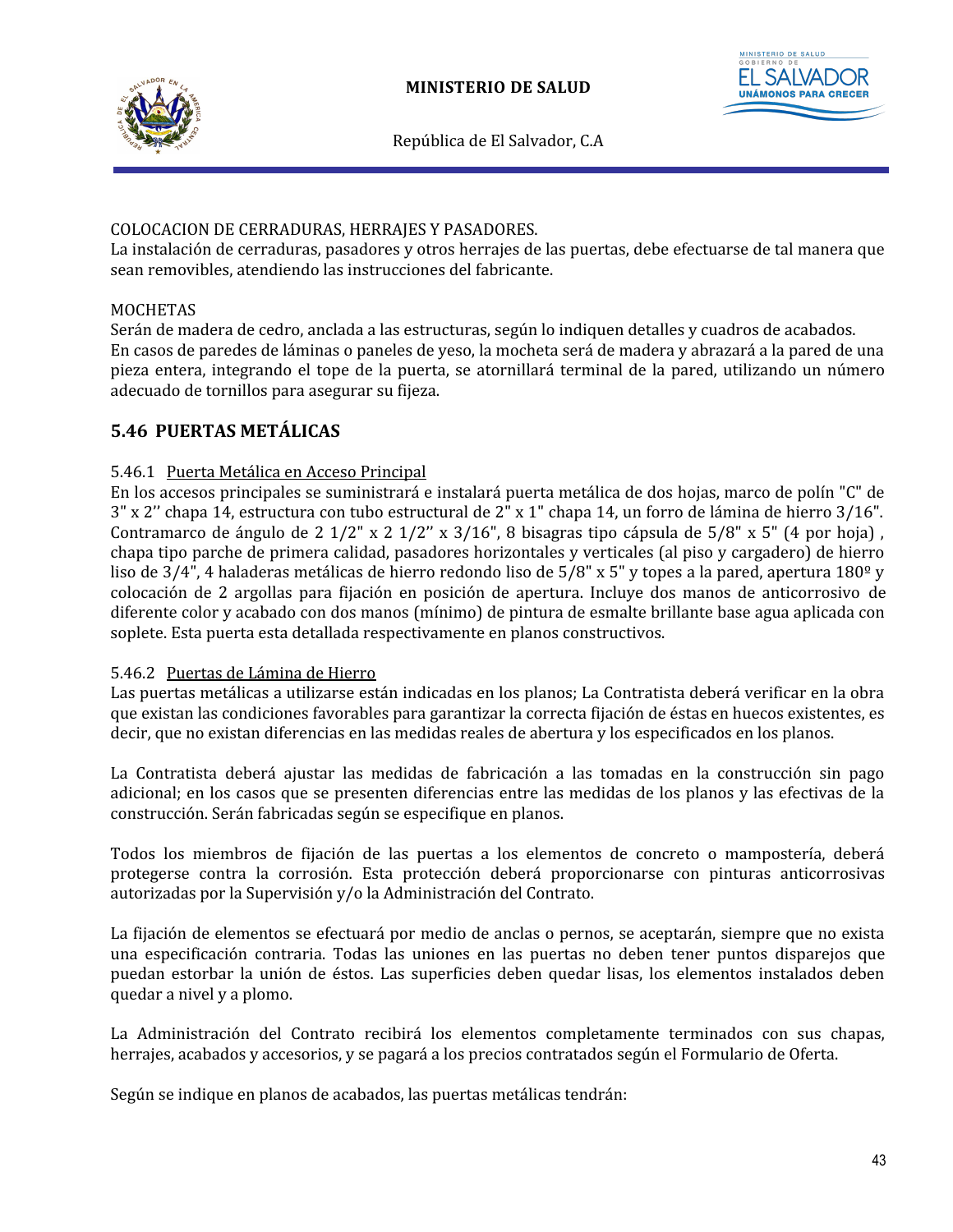



- Forros:
- Doble forro de lámina de hierro 1/16"
- Forro de lamina de hierro tipo desplegada, espesor 1/8''
- Forro de malla ciclón # 9 sujeta a estructura metálica
- Contramarco, Marco y refuerzos
- De tubo de hierro cuadrado de 1'' x 1'' chapa 14 y contramarcos de un ángulo de hierro de 1 1/2" x 1 1/2" x 3/16", de acuerdo al cuadro de acabados de puertas.
- Contramarco de ángulo de hierro de 2 1/2" x 2 1/2" x 3/16", de acuerdo al cuadro de acabados de puertas
- Marco y refuerzos de ángulo de hierro de 1 1/4" x 1 1/4" x 1/8", de acuerdo al cuadro de acabados de puertas
- De tubo de hierro cuadrado de 1" chapa 14 y contramarcos de un ángulo de hierro de 1 1/2" x 1 1/2" x 3/16", de acuerdo al cuadro de acabados de puertas.
- De polín "C" encajuelado de 4'', galvanizado, chapa 14.
- Tubo galvanizado de diferente diámetro, según planos.
	- Haladeras de hierro redondo liso de 5/8'' x 5''.
	- Pasadores al piso y cargadero con hierro redondo liso de 3/4'', pasadores horizontales, pasadores portacandados y candado, según se detalla en planos.
	- Las puertas metálicas tendrán 3 bisagras tipo cápsula de 5/8" x 5" de acero inoxidable, por cada hoja.
	- Los portones metálicos de acceso peatonal tendrán 8 bisagras tipo capsula de ¾'' x 5''con varilla de hierro liso y caño de diámetro 1'' fijada a pletina soldada a columna. Se colocaran 4 bisagras por hoja.
	- Aplicación de dos manos de anticorrosivo de diferente color y acabado con una mano (mínimo) de pintura de aceite aplicada con soplete.

#### CERRAJERÍA Y HERRAJES

Cada uno de estos elementos deberá someterse, previamente a su uso en la obra, a la consideración y aprobación de la Administración del Contrato y se recibirá en la obra completamente nueva, en su empaque original, todo con sus tornillos, tuercas, arandelas, molduras y demás piezas y accesorios necesarios para su instalación.

Las bisagras para las puertas de madera serán tipo alcayate de 4 pulgadas de acero inoxidable, salvo donde se indique otra cosa.

Las chapas en los ambientes interiores y servicios sanitarios para pacientes serán de palanca de primera calidad, cierre de resbalón. En los ambientes de trabajo tendrán pestillo de seguridad accionado al interior por botón con rotación, liberado al interior por giro, al exterior por llave; en los servicios sanitarios para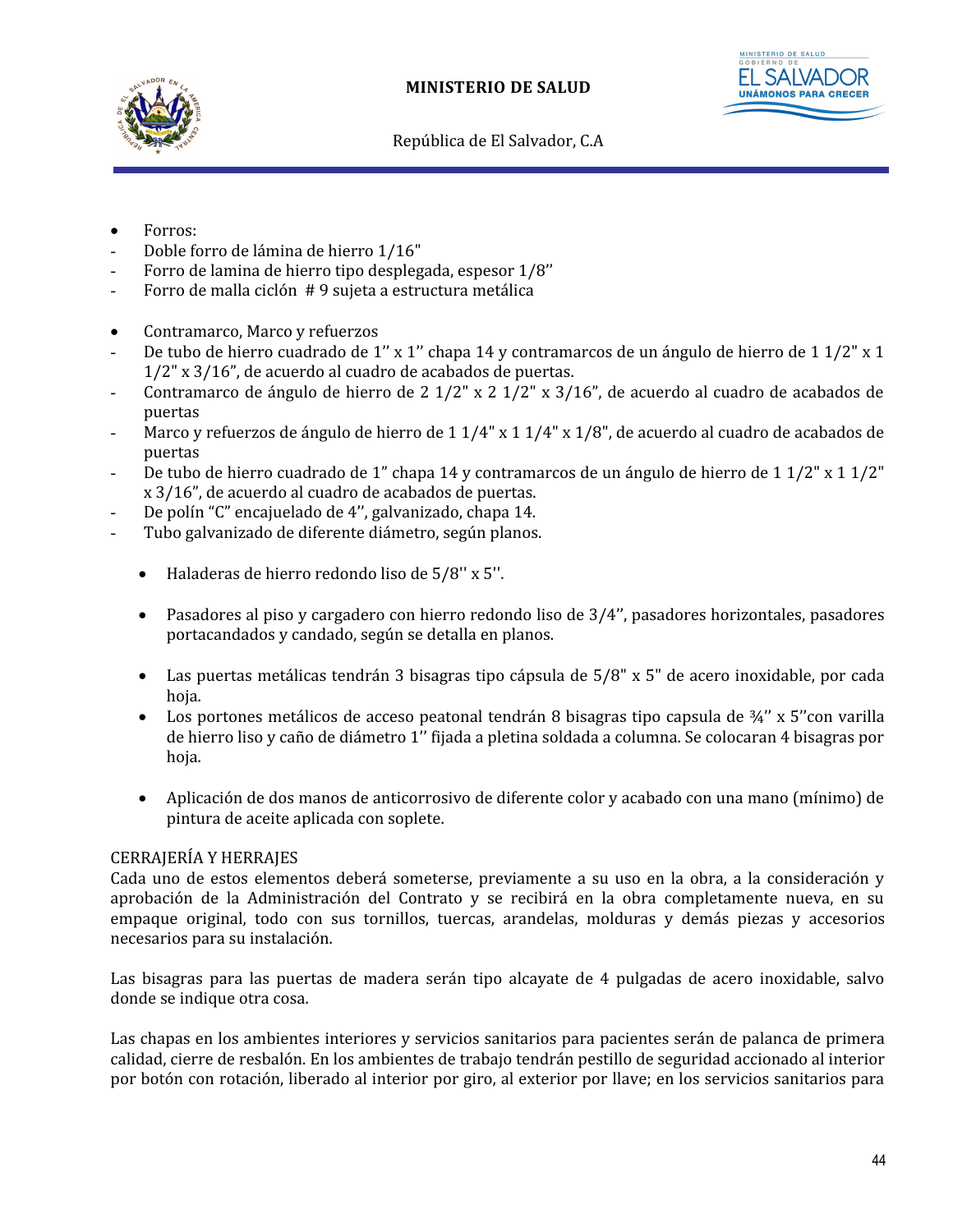



empleados el seguro se acciona al interior por botón con rotación y se liberará al interior por medio del giro y al exterior con llave (dispositivo de emergencia para puertas de baño).

Todas las puertas metálicas tendrán chapa tipo parche, excepto aquellas puertas de servicio sanitario para pacientes, ubicados al exterior, estas llevarán chapa tipo palanca.

En todo caso, el material del mecanismo será forjado en acero y bronce, las placas de recibidor y de fijación serán de lámina de acero, el material de las palancas y chapetones serán de lámina de acero o de aluminio reforzado con acero.

Previo a la entrega de los accesorios aquí mencionados se presentarán muestras de cada uno de ellos para la aprobación de la Administración del Contrato, debidamente etiquetadas para identificar el uso propuesto en el proyecto. En todo caso se dará preferencia a las marcas reconocidas en el país que tengan precedentes de buena calidad y rendimiento satisfactorio. No se admitirán cerraduras de baja calidad.

### CARACTERISTICAS DE LA CERRADURA

Las chapas serán para uso pesado (de alta exigencia) y a menos que se especifique otro sistema serán operadas por cilindros de 6 pines y estarán construidas de materiales durables; las piezas sujetas al desgaste serán de acero y los resortes serán de acero inoxidable.

Las cerraduras serán ajustables para permitir su colocación en puertas de espesor entre 4.1 cm y 5.1 cm El estilo de las palancas será avalado por la Supervisión y/o Administración del Contrato. Las cerraduras deberán satisfacer las especificaciones federales ANSI A 156.2 1989 serie 4000 grado 1, certificada por la U.L., de los Estados Unidos.

#### DESCRIPCION DE LAS CERRADURAS

Todas las cerraduras con llave deberán ser de una sola marca, para facilitar su amaestramiento, sin embargo, de ser posible se amaestrarán también otros tipos de chapa. Si hubiera dificultades en este sentido la Administración del Contrato y la Supervisión decidirá lo procedente.

### *MEDICIÓN Y FORMA DE PAGO*

Las puertas se pagarán por unidad (c/u) o como se indique en el Formulario de Oferta.

## **19 VENTANAS**

Esta partida comprende el suministro, instalación, materiales y equipo, transporte, herramientas, mano de obra y servicio para los trabajos de instalación de las ventanas nuevas de acuerdo a las características mostradas en los cuadros de acabados, incluyendo los marcos, vidrios, herrajes, empaques.

Previo a la colocación de cada tipo de ventana se presentará una muestra de está a la Supervisión para su aprobación por escrito.

Todas las ventanas deberán ser instaladas completas hasta en el menor detalle y de acuerdo a las instrucciones y especificaciones del fabricante, para garantizar un perfecto funcionamiento, ajuste y hermeticidad. Por lo tanto se usarán todos los herrajes, empaques vinilicos y selladores, recomendados por el fabricante para cumplir tales fines.

### **5.47 GENERALIDADES**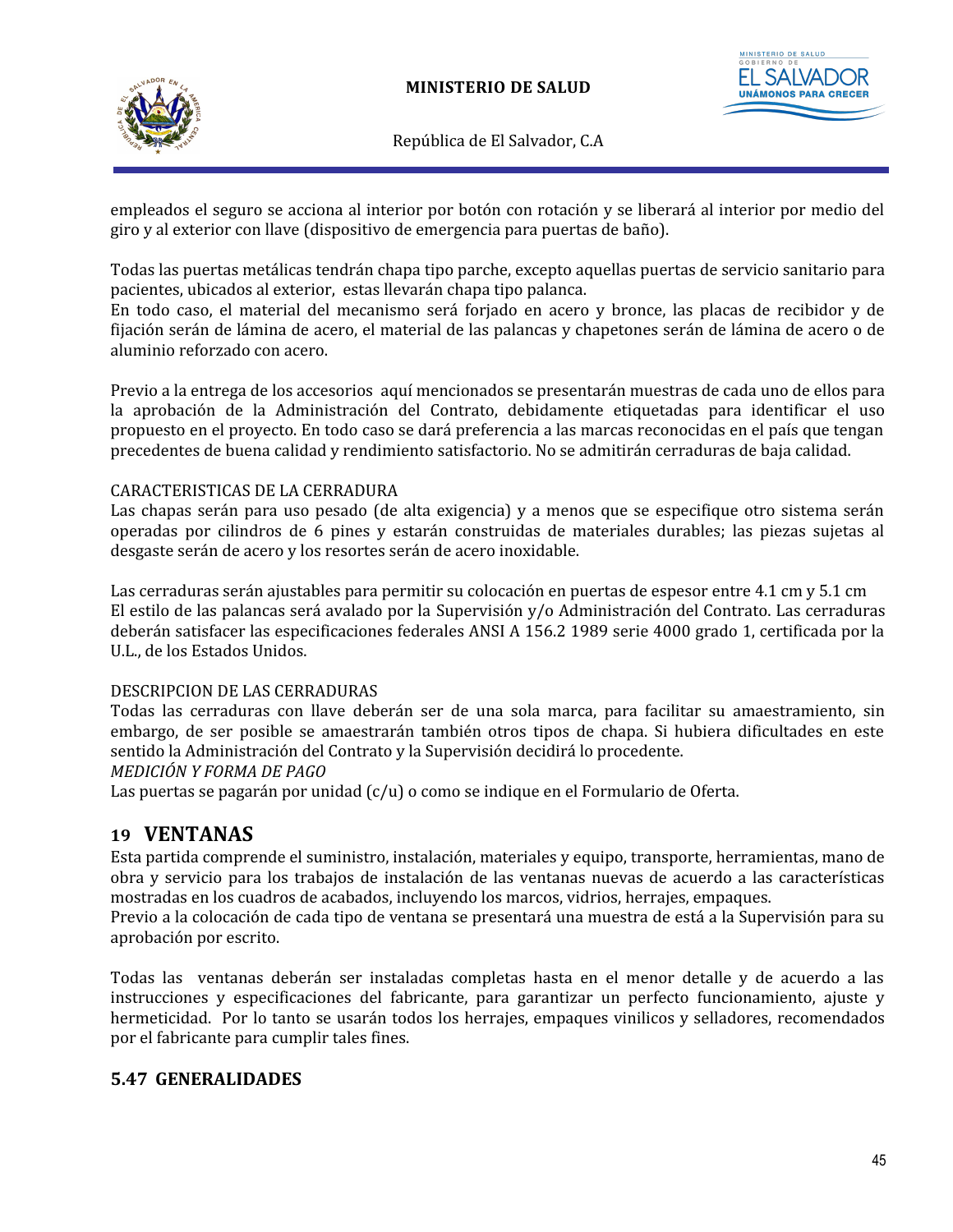



- a) Antes de su elaboración e instalación, La Contratista deberá verificar en la obra las dimensiones de vanos para ventanas, ya que la corrección de errores por omisión de esta parte del trabajo, se realizara nuevamente sin implicar ningún costo adicional para el MINSAL. El marco de las ventanas deberá ajustarse al hueco de la misma, cumpliendo las condiciones establecidas en estas especificaciones.
- b) El trabajo será ejecutado de acuerdo a los planos de taller para cada tipo de ventana previo a su instalación, los cuales serán elaborados por La Contratista y aprobados por la Supervisión.
- c) Todo lo que no reúna las condiciones de estas especificaciones, que sea de mala calidad o que sea colocado erróneamente, no será aceptado y será corregido, repuesto y colocado de nuevo por cuenta la Contratista, hasta la aprobación de la Supervisión.
- d) Todos los trabajos de esta sección deberán ejecutarse conforme a las Especificaciones Técnicas, los planos y detalles.
- e) La superficie de contacto donde serán colocadas las ventanas de aluminio y/o hierro, deberán ser pintadas previo a su instalación, con pintura aprobada por la Supervisión (cuadrados, bloques de concreto y otros tipos de construcción similar repellados y afinados).
- f) El aluminio será limpiado con agua pura o un producto de petróleo, como gasolina o kerosén.
- g) Donde haya ventanas de vidrio y aluminio en contacto con el exterior, habrá un desnivel de 1cm mínimo entre el interior y el exterior, la cual deberá ser absorbida por el perfil que forma la parte inferior de la ventana con el objeto de no permitir la entrada de agua lluvia.
- h) A cada marco se deberá aplicar sello perimetral con material elastomérico, separación promedio entre 3mm y 4mm
- i) No se permitirán entrada de luz entre la pared y el marco de la ventana.

### **5.48 MATERIALES**

- a) Vidrio: Para las ventanas de vidrio fijo serán de 1/4" (6 mm) de espesor y vidrio de celosía de 5- 6mm. Los vidrios a emplearse podrán ser claros o nevados, según se especifique en plano, con aristas biseladas de fábrica.
- b) Aluminio: Todo el aluminio a emplearse será de aleación del mismo metal 60, 63-T5 conforme al ASTM B-221 aleación GS 10-A-TS. Las secciones a emplearse en los diferentes casos serán los recomendados por el fabricante o indicados en los planos y en estas Especificaciones. Los dispositivos de fijación serán de aluminio, de acero inoxidable u otro material resistente a la corrosión; Todo material expuesto será pulido hasta obtener una superficie brillante, sin ralladuras, o defectos, será anodizado. El acabado final de la manguetería deberá tener un color uniforme. Del aluminio, vidrios y del acabado final se presentarán muestras a la Supervisión para su aprobación.
- c) Plástico: El compuesto elástico, llevará sellador de vinil en su perímetro, de una sola pieza de acuerdo a las recomendaciones del fabricante.
- d) Sellador: Se deberá colocar un sello perimetral con un componente 100% base silicón, elástico y traslucido, del tipo pintable ancho promedio 1/8''– 3/16 ''.

### **INSTALACION**

La Contratista usará herramientas y equipo apropiado y mano de obra especializada, para la correcta instalación de todas las ventanas y sus accesorios.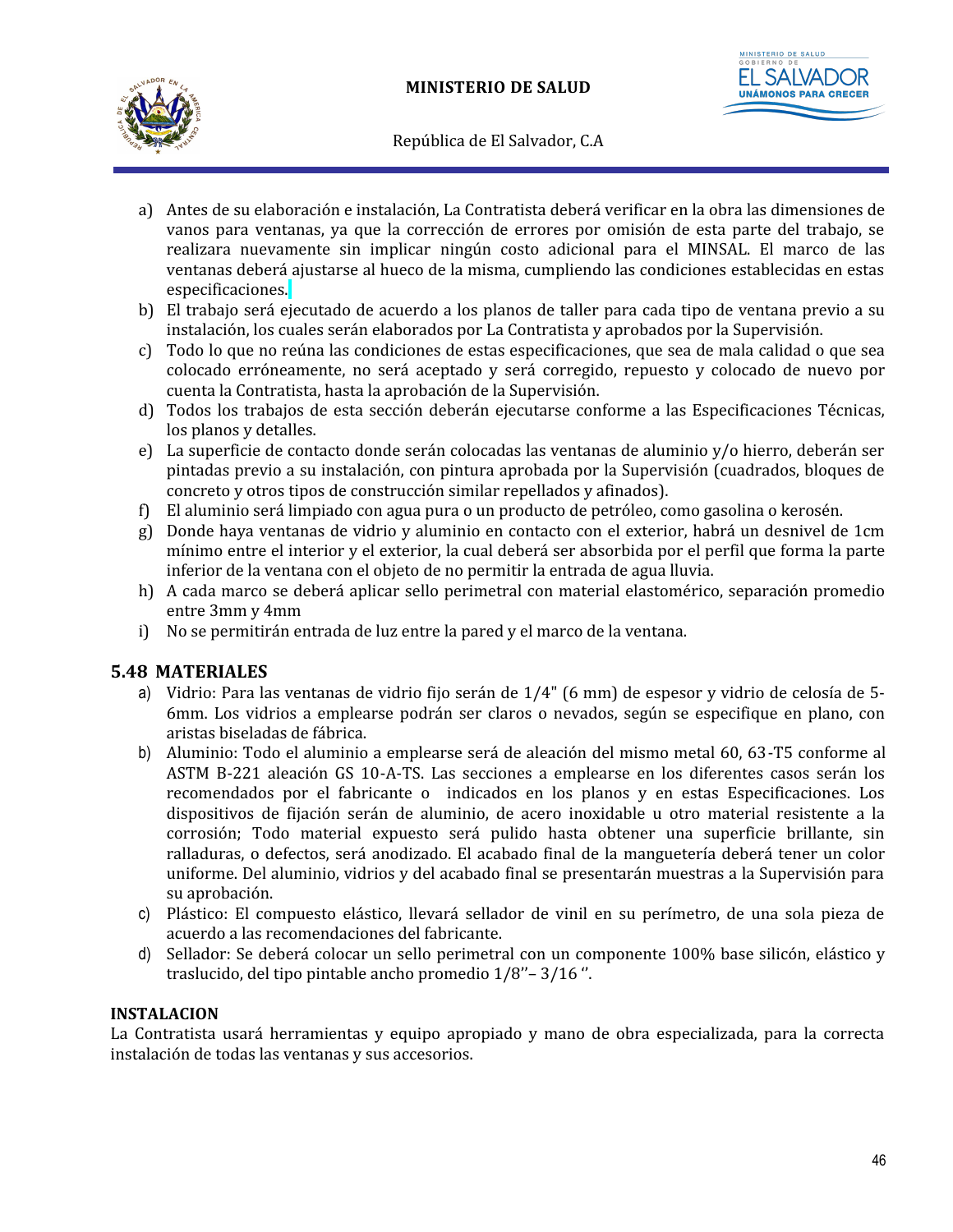

*TERIO DE SALUD* 

República de El Salvador, C.A

Estos serán instalados con el cuidado necesario para evitar rayones, rajaduras o con astilladuras. No se aceptarán vidrios que presenten tales defectos, deberá colocarse un empaque de vinilo para recibir los vidrios de manera de obtener un cierre total, hermético y efectivo que impida el paso del agua, polvo y aire.

Deberán suministrarse espaciadores de neopreno o de material similar donde sea necesario, a fin de centrar perfectamente los vidrios. No se aceptarán aquellos que no cumplan con estas Especificaciones.

Vidrios mal colocados o astillados a causa de la instalación, o por trabajo defectuoso, deberán ser sustituidos sin cobro adicional al MINSAL. La Contratista, al hacer la entrega del proyecto, dejará toda la ventanería perfectamente limpia y libre de rayones o manchas de cualquier procedencia y con los operadores y/o mecanismos funcionando correctamente.

### **VENTANAS A INSTALARSE**

En los planos se indican las dimensiones de cada una de ellas y los lugares en donde han de colocarse. Deberán seguirse todas las indicaciones explicadas en párrafos anteriores.

### **Celosía de Vidrio y Operadores**

Serán de la mejor calidad del fabricante y de las medidas mostradas en los planos. Tendrán operadores de manivela tipo mariposa y cuando el paño tenga más de 14 vidrios (Celosías) tendrá dos operadores. Los operadores estarán instalados de tal manera que no interfieran con nada para su operación. En el caso de las ventanas con repisas de dos metros o más, se utilizaran operadores tipo de cadena.

#### **Ventana con Vidrio Fijo y Marco de Aluminio**

El vidrio tendrá espesor de 6mm y marco de perfiles de aluminio con la sección adecuada a la función de la ventana. Dependiendo del ancho de la ventana estará dividida en cuerpos de iguales longitudes.

#### **DEFENSAS EN VENTANAS**

En todas las ventanas expuestas al exterior, se colocará defensas de hierro cuadrado de 1/2", según el diseño mostrado en planos. Para su construcción se deberá seguir las indicaciones del apartado "Estructura Metálica" y "Pintura" citados anteriormente.

Las defensas se fijarán a la estructura previamente el afinado o acabado final de la pared adyacente, e irán ancladas a la pared con pines de hierro cuadrado de 5/8'' con material epóxico, colocados a cada 50cm de separación máxima entre ellos.

### *MEDICIÓN Y FORMA DE PAGO*

Las ventanas y las defensas metálicas se pagarán por metro cuadrado  $(m<sup>2</sup>)$  o como se especifique en el Formulario de Oferta, e incluyen: el material, mano de obra, acabado final y colocación.

# **20 CARPINTERIA DE MUEBLES**

El trabajo descrito en esta sección incluye la fabricación de todos los muebles aquí descritos o mostrados en los planos, con el número y con las características indicadas en ellos.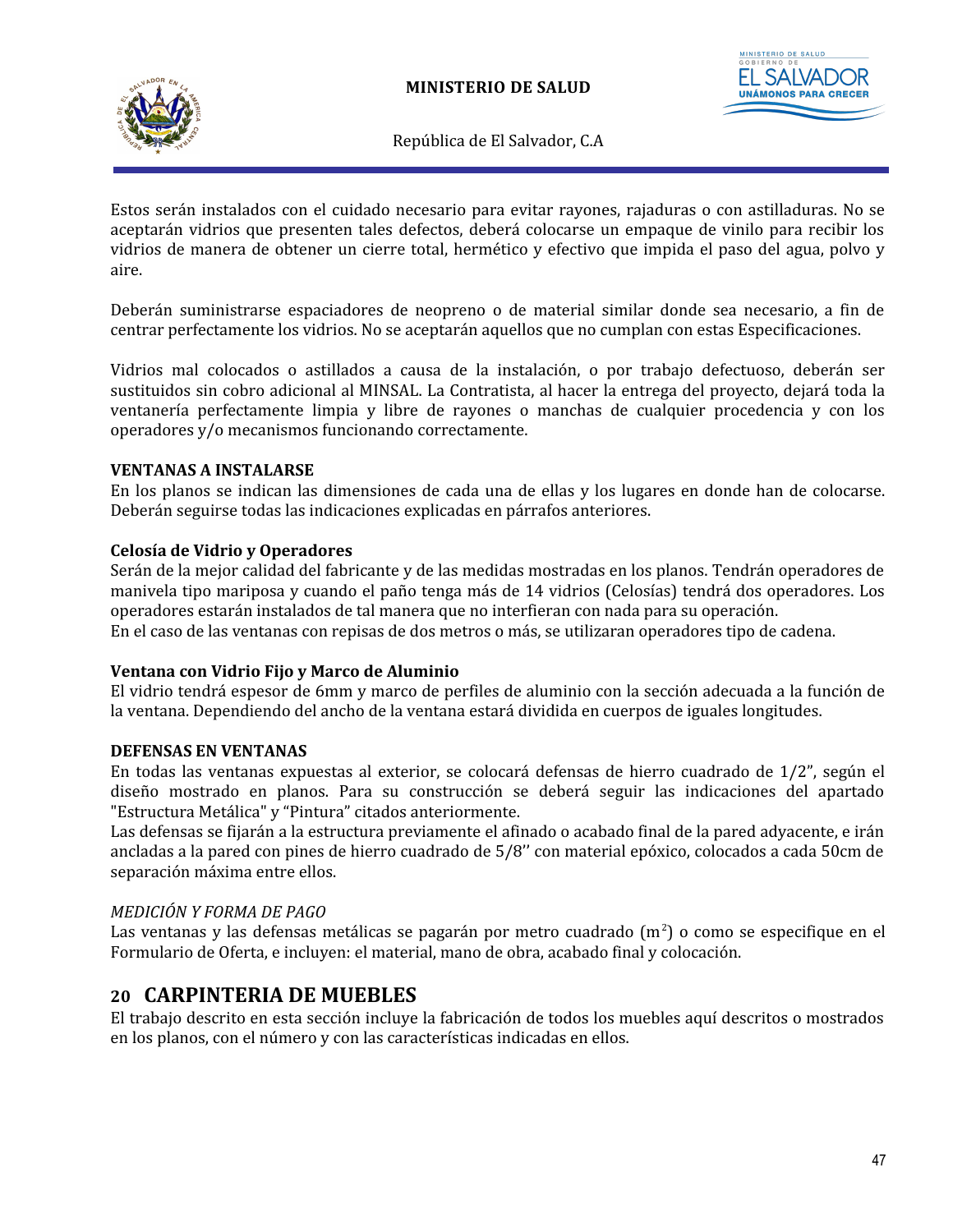



La Contratista deberá suministrar todos los materiales, herramientas, equipos, accesorios y mano de obra que sean necesarios para la correcta elaboración y buen funcionamiento de los muebles, aún cuando no estén específicamente mencionados aquí, ni mostrados en los planos.

Sin limitar la generalidad de lo dicho, se incluyen aquí:

- Muebles con poceta de acero inoxidable, estructura de madera de cedro y cubierta de plywood con superficie de losa sólida 100% de granito de 13 ó 20 mm.
- Muebles de losa de concreto tipo repisa con acabado de forro de madera de cortez blanco de 2.0mm de espesor, sellada y barnizada con bordes bocelados o superficie de losa solida 100% de granito de 13 ó 20mm de espesor color a elegir.
- Muebles de concreto enchapados con cerámica de 20 x 30 cm (poceta de aseo)
- Muebles de losa de concreto enchapado con cerámica de 20 x 20 cm con lavamanos tipo ovalín de porcelana empotrado
- Muebles de madera con superficie losa sólida 100% de granito 13 ó 20mm y lavamanos tipo ovalín de porcelana empotrado
- Muebles de madera con superficie 100% losa de granito de 13 ó 20mm de espesor (muebles húmedos) y/o plástico laminado (muebles no húmedos) de 0.6 mm de espesor mínimo, según se indique, con lavamanos de porcelana tipo ovalín empotrado.

En todo trabajo de carpintería se tendrá especial cuidado en respetar las dimensiones indicadas en los planos, así como de verificar previo a su corte y armado, las medidas finales en la obra. Se verificarán todas las medidas en la obra según se requiere por todos los trabajos de montaje de modo que se ajuste a las condiciones del lugar.

Previo al inicio de cualquier trabajo se examinará toda obra adyacente, de la cual, el trabajo abarcado en esa sección, depende de alguna manera, a fin de asegurar perfecta ejecución y ajuste.

Todas las piezas de madera deberán ser correctamente alineadas y colocadas según los planos y no se permitirán irregularidades de superficies ni desviaciones mayores de 1.5 cm. por metro (pandeos, distorsiones, defectos de alineamientos, verticalidad, horizontalidad y paralelismo), los controles se efectuarán con escuadra y con regla de dos metros de longitud.

Se verificará la calidad de la obra (puertas, muebles), de lo contrario la Supervisión y/o la Administración del Contrato podrá requerir que se repita el trabajo. No se harán pago adicional alguno por correcciones que deban efectuarse, debido a no atender estas indicaciones.

# **5.49 MATERIALES**

La madera a usar será de primera calidad y deberá estar completamente seca y libre de defectos. Las clases de maderas están indicadas en los planos, pero cuando no se indique será de cedro, acabada mecánicamente y alisada; las piezas deberán ser rectas, libres de corteza, nudos sueltos y libre de otras imperfecciones.

La humedad de la madera al instalarse, será considerada por la Supervisión quien la verificará y autorizará según el caso.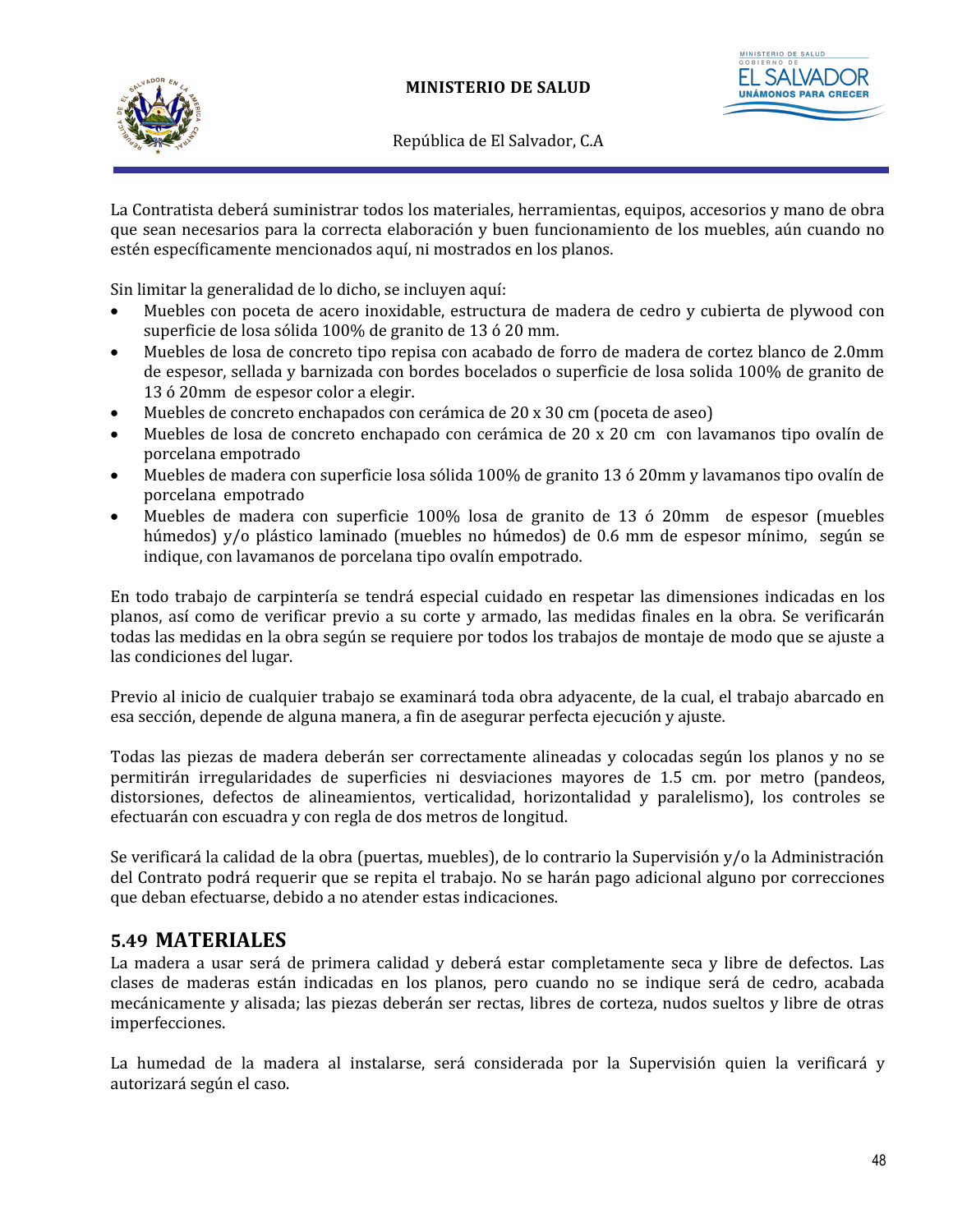



La cerrajería será la indicada en los planos, con acabados inoxidables, incluirá todos los accesorios tales como: Haladeras, bisagras, chapas, topes etc., que aunque no hayan sido indicados, se requieran para el buen funcionamiento del mueble y completar el trabajo indicado en los planos o descritos en las especificaciones.

Todas las piezas de madera serán emparejadas por los cuatro costados y cepilladas para alcanzar las medidas indicadas en los planos; estarán libres de cortezas, biseles, resinas, nudos sueltos y nudos de dimensiones mayores que 1/4 de la dimensión menor de la pieza.

Todas las gavetas llevarán guías metálicas a ambos lados e irán forradas internamente con plástico laminado. No se harán pagos adicionales por estos conceptos.

### **a) Madera Sólida**

La madera será de cedro o cortez blanco se utilizará en las secciones y las formas indicadas en los planos las cuales se consideran dimensiones finales de la madera repasada, en piezas secas de cantos rectos y sin nudos, imperfecciones o rajaduras. En ningún caso la Administración del Contrato aceptará calidades inferiores a las especificadas.

### **b) Madera prensada (plywood)**

Será de caobilla, clase "B", de 3/4" (2 cm) y de 1/4" (6 mm), sin rasgaduras ni dobleces, ni capas despegadas, estará libre de manchas y cuando deba quedar expuesto, su superficie estará libre de añadiduras.

### **c) Plástico laminado**

Será un recubrimiento laminar, con un espesor mínimo de 0.6 mm. Será entregado en la obra en pliegos completos, sin golpes ni grietas. El plástico laminado deberá ser en los colores que apruebe la Supervisión dentro del proceso de control de calidad.

### **d) Losa de granito**

En los muebles a construirse y donde el detalle en planos lo indique, se deberá colocar superficie de losa sólida 100% de granito de 13 ó 20 mm de espesor de primera calidad.

### **e) Pocetas o fregaderos**

Poceta cuadrada de acero inoxidable, de empotrar, de 45 x 45 cm calibre 16'' y con 25 - 30cm de profundidad (o según especificación de fabricante), incluyendo, desagüe con copa removible de bronce cromado. Sifón de bronce cromado, descarga a la pared y chapetón de bronce cromado. Tubo de abasto y válvula de control de metal cromado. Llave metálica, cromada, tipo cuello de ganso. Todo instalado y probado a satisfacción de la Supervisión.

La Contratista suministrará e instalará estos muebles de la mejor calidad, libre de defectos, completos y en perfecto estado de funcionamiento.

### **f) Lavamanos**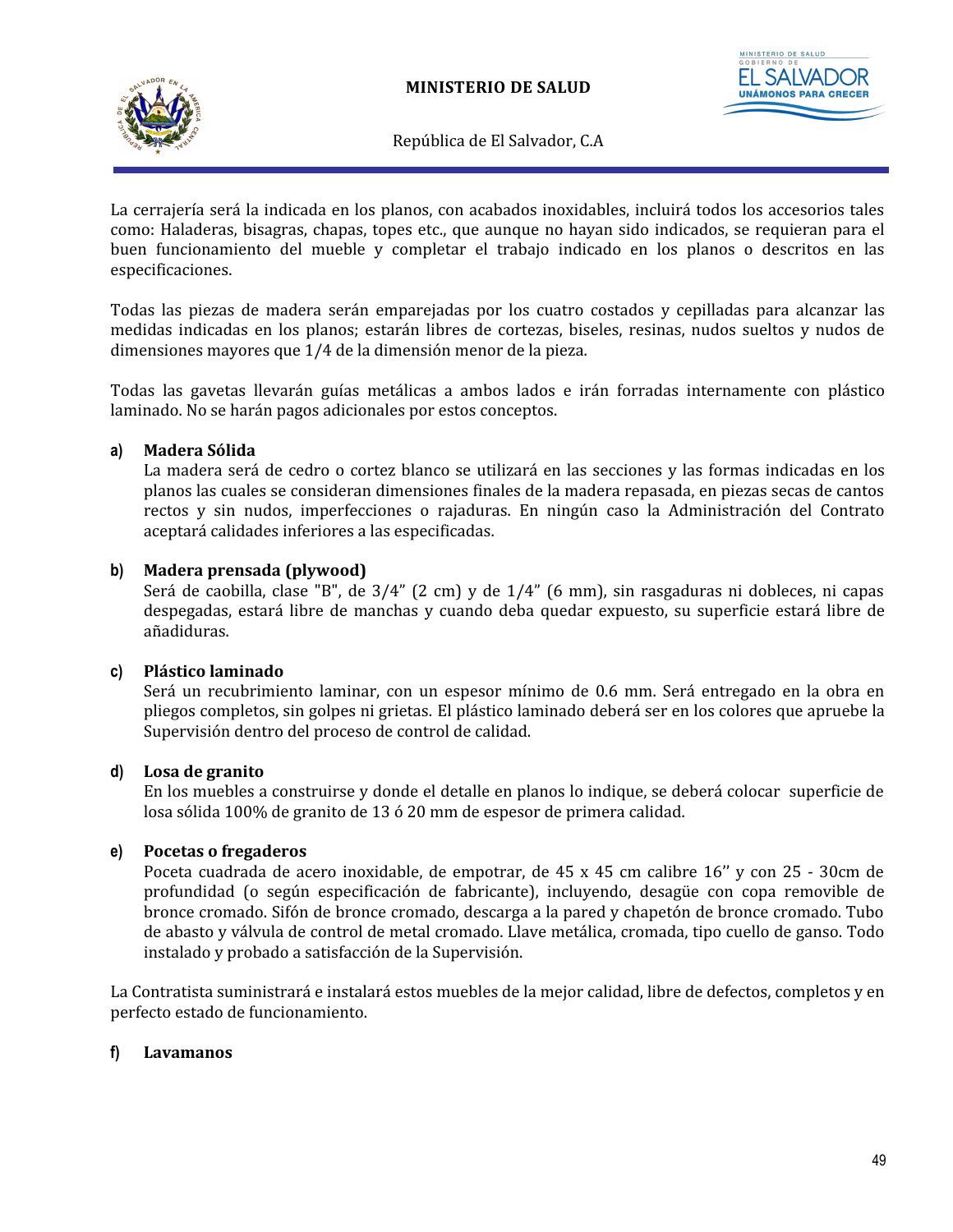



Los lavamanos se colocarán empotrados en muebles según se indique en detalle en planos y serán de porcelana de primera calidad, tipo ovalín. Se deberán incluir grifos cromados tipo mono-comando, libres de plomo y de primera calidad.

### **g) Ventana corrediza y fija (ubicadas en mueble de despacho)**

Tendrán marco de perfiles de aluminio con la sección adecuada a la función de la ventana. Tendrán un resorte que permita mantener abierta la ventana en cualquier posición, sin riesgo que se cierre bruscamente.

La ventana estará dividida en tres partes, la superior deberá ser fija y las dos inferiores en partes iguales serán corredizas. El vidrio debe ser laminado espesor de 6 mm y color claro, en caso que no se especifique lo contrario. Incluye sello perimetral con silicón del tipo pintable (ancho promedio 1/8" -3/16"), repisa de concreto armado con forro de madera de cortez blanco 2.00 cm sellada y barnizada, con bordes bocelados

#### **h) Haladeras**

Las haladeras serán metálicas lisas anodizadas.

#### **i) Adhesivos**

Para unir entre sí dos piezas de madera en complemento al clavado se utilizará cola blanca de primera calidad.

Para adherir plástico laminado o acero inoxidable o madera se utilizará adhesivo epóxico de dos componentes. El pegamento será a base de resinas fenólicas (resistente al calor y al agua, de gran resistencia al envejecimiento), 100% impermeable.

#### **j) Tornillos y clavos**

Todos los tornillos y clavos serán de hierro galvanizado.

La Contratista suministrará e instalará estos muebles de la mejor calidad, libre de defectos, completos y en perfecto estado de funcionamiento.

### **5.50 CERRADURAS Y HERRAJES**

El trabajo aquí descrito incluye el suministro e instalación de chapas, bisagras, pasadores, haladeras y otros accesorios necesarios para dejar en perfecto funcionamiento las puertas y gavetas de todos los muebles que se muestran en los planos. Las gavetas de los muebles a instalarse llevarán cerradura de cilindro y llave de latón de primera calidad, según se indique en planos constructivos.

A todas las puertas de los muebles se les colocarán cerraduras tipo resbalón de rodillo. La colocación de cerraduras y herrajes será limpia y precisa. Si los herrajes van empotrados, los cortes y saques serán hechos con precisión y limpieza. Los herrajes serán fijados con tornillos adecuados a la calidad y tamaño del herraje.

La instalación de las cerraduras y herrajes será de acuerdo a las instrucciones del fabricante y con la aprobación de la Supervisión.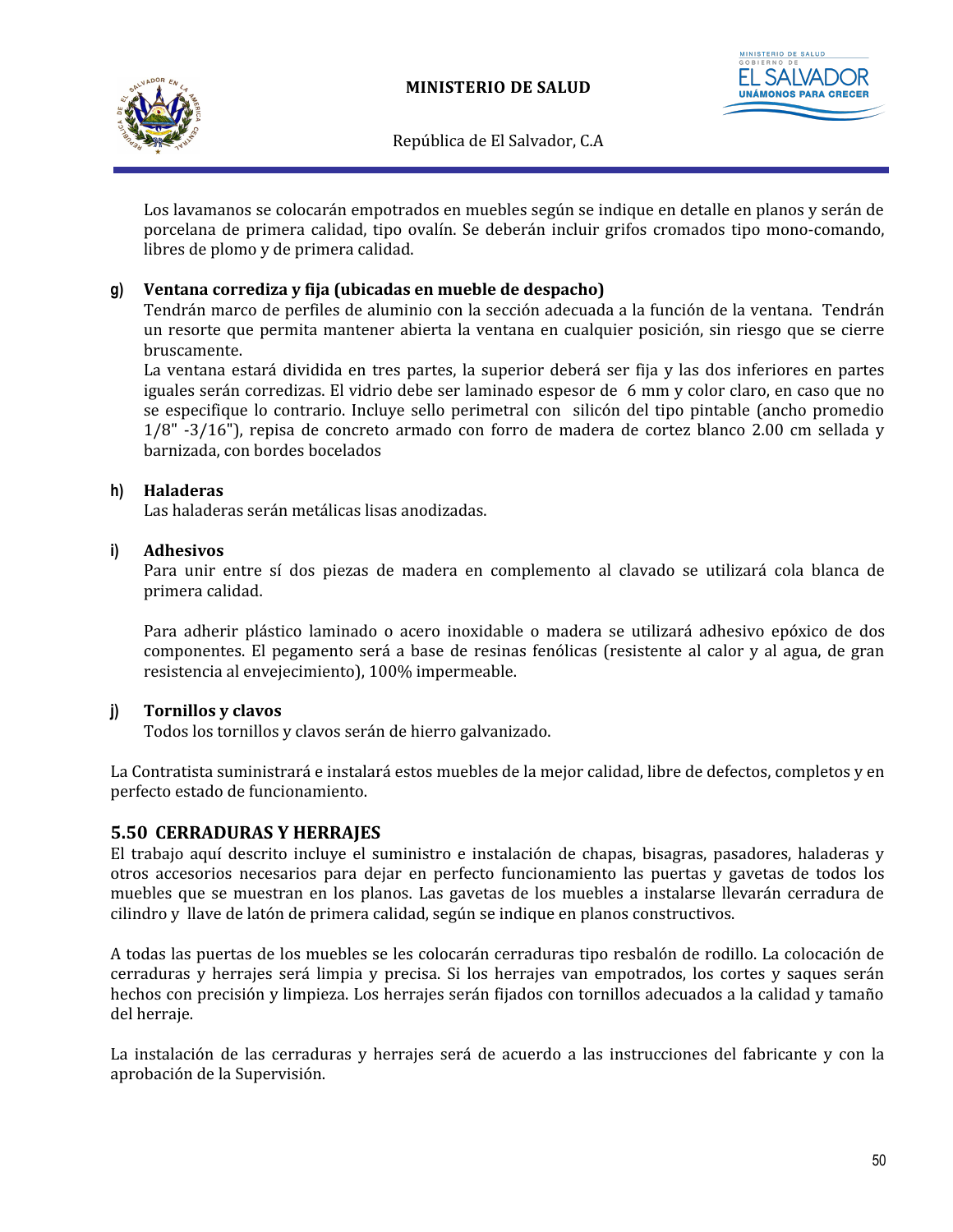



# **5.51 MUESTRAS**

La Contratista someterá a la aprobación de la Supervisión todas las muestras de madera, herrajes, plástico laminar, losa de granito y otros recubrimientos y materiales a utilizar.

La aprobación de la Administración del Contrato y/o la Supervisión no libera la responsabilidad de la Contratista en lo que concierne a la calidad de los materiales a utilizar en la fabricación de los muebles.

### **5.52 PROCEDIMIENTO DE CONSTRUCCION**

Previo a la hechura y colocación de los muebles, La Contratista someterá a la aprobación de la Supervisión, planos de taller a escala 1:25 o mayor, tomando como referencia los planos constructivos del proyecto, describiendo la construcción de todos los muebles, estantes, etc.

- a) Las estructuras de madera deberán ser emparejadas por los cuatro lados y cepillada a la medida indicada en los planos, aserrada de piezas de tabloncillos, reglón o secciones mayores, perfectamente ajustada, atornillada y pegada con pegamentos a base de resinas fenólicas cien por ciento impermeable o cemento plástico.
- b) Las juntas entre divisiones, entrepaños, mesas, etc., y la estructura quedarán perfectamente ajustadas por medio de saques a media madera. Llevarán los refuerzos estructurales necesarios detallados en los planos, o los que indique la Supervisión cuando dichos detalles no sean explícitos.
- c) El armado de las superficies, gavetas, etc., se hará con tornillos y tacos de madera.
- d) Toda la mano de obra será de primera clase, realizada por trabajadores de competencia probada.
- e) El clavo a utilizar será nítido y perpendicular a la pieza, empleando clavos de la dimensión y en la cantidad adecuada a las características de las piezas a unir; antes de clavar las piezas de madera se les aplicará cola blanca de la mejor calidad existente en el mercado.
- f) Todas las uniones serán al ras y lisas, las juntas serán cuidadosamente ajustadas, todas las superficies de madera quedarán vistas y deberán ser barnizadas o esmaltadas y cuidadosamente lijadas paralelamente al hilo de la madera.
- g) La instalación de las cerraduras, herrajes y bisagras será integral de acuerdo a las instrucciones del fabricante y con la aprobación de la Supervisión.
- h) Las piezas de madera que hayan de clavarse serán impregnadas de pegamento en ambas superficies de contacto. En todo caso se aplicará el pegamento en la manera y cantidad recomendada por el fabricante del mismo y se permitirán los períodos de secado que el mismo especifique.
- i) El plástico laminado, se limpiará con agua y jabón hasta lograr una superficie limpia, brillante, sin manchas de ninguna especie, rayones ni rasgaduras y todas las uniones quedarán perfectamente a escuadra sin defectos de ninguna clase.
- j) Las superficies de madera que vayan a recibir barniz o pintura, serán previamente lijadas y desempolvadas antes de recibir la primera mano.
- k) No se permitirá la presencia de bordes expuestos de las láminas de material de forro, en todo caso los ensambles y uniones se prepararán dé tal manera que el trabajo presente expuestas solamente las caras principales de estos materiales.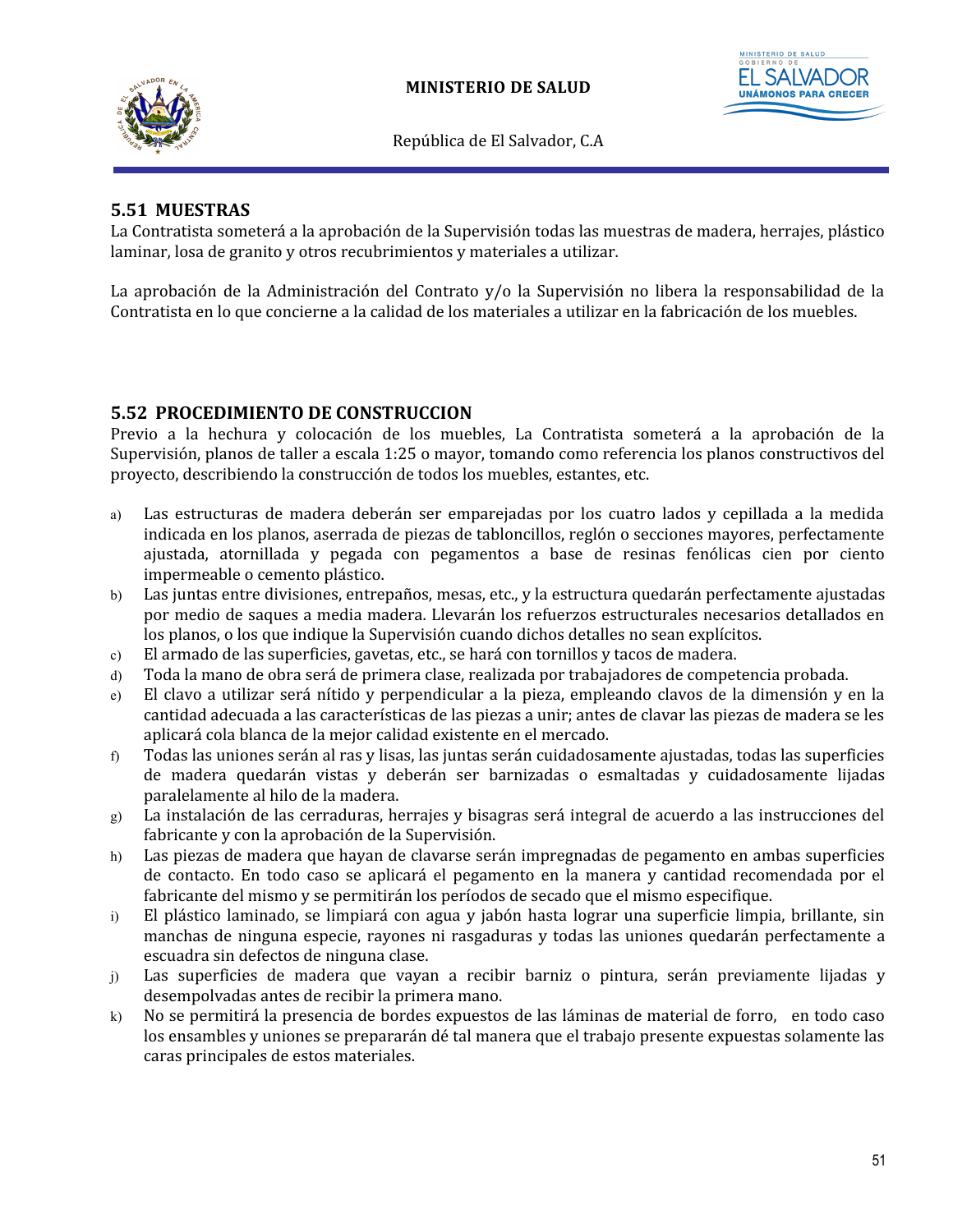



l) Tanto el acabado previo como el acabado final, se deberá aplicar a todas las partes visibles del mueble, a la parte no visibles a las interiores de gaveta etc. se aplicará por lo menos sellador, excepto cuando los planos detallen otro acabado, todos sin pago adicional al Contratista.

# **5.53 CONDICIONES DE VERIFICACION**

- a) Se verificarán todas las medidas en la obra según se requiere por todos los trabajos de montaje de modo que se ajuste a las condiciones del lugar.
- b) Antes de iniciar cualquier trabajo se examinará toda obra adyacente, de la cual, el trabajo abarcado en esa Sección, depende de alguna manera, a fin de asegurar perfecta ejecución y ajuste.
- c) Se verificará la calidad de la obra (puertas, muebles), de lo contrario la Supervisión podrá pedir que se repita el trabajo.
- d) La Contratista deberá realizar una revisión previa de medidas en la obra en áreas que cuenten con muebles fijos, a fin de garantizar una mejor precisión en la adaptación de los muebles al momento de su fabricación e instalación.

### *MEDICIÓN Y FORMA DE PAGO*

Se pagará por unidad (c/u) de mueble construido o según se indique en el Formulario de Oferta.

## **5.54 GABINETE PARA LLAVES**

La Contratista suministrará e instalará, en el lugar que la Supervisión y/o la Administración del Contrato indique un gabinete de madera provisto de ganchos en número igual al de las chapas y candados instalados; en la parte superior de cada gancho se colocará una etiqueta identificando la puerta del ambiente correspondiente. El gabinete estará así mismo provisto de cerradura. Para un control y facilidad, las chapas de las puertas de madera y metálicas deberán ser amaestradas, la Contratista deberá entregar a la Administración del Contrato, tres ejemplares de cada tipo de puertas, estas serán entregadas inmediatamente y por medio de acta a la Dirección de Salud Regional Correspondiente.

El Gabinete será recibido por la Supervisión y/o la Administración del Contrato, completamente terminado con sus chapas, herrajes, acabados y demás accesorios. El costo de este Gabinete para llaves y el amaestramiento de las mismas, será incluido en el precio Unitario de las puertas (De madera y metálicas)

### **5.55 CORTINAS DIVISORIAS ANTIBACTERIALES**

El trabajo consiste en el suministro e instalación de cortinas antibacteriales 100% poliéster, que serán ubicadas en los consultorios entre el área de consulta y de examen y en los ambientes que se indique en planos, sirviendo como división entre ambas, contará con dos capas externas y una capa interna de fibra sintética de elevada resistencia antibacteriana, contará además con ojetes en la parte superior con su respectivo riel sujetado al cielo falso y ganchos de colgar, en su parte superior contara con una malla de nylon de alta resistencia, contando además con las siguientes características:

- Resistente a las bacterias
- Antiestática
- Auto desodorante
- Resistente a las manchas
- Retardante a la Flama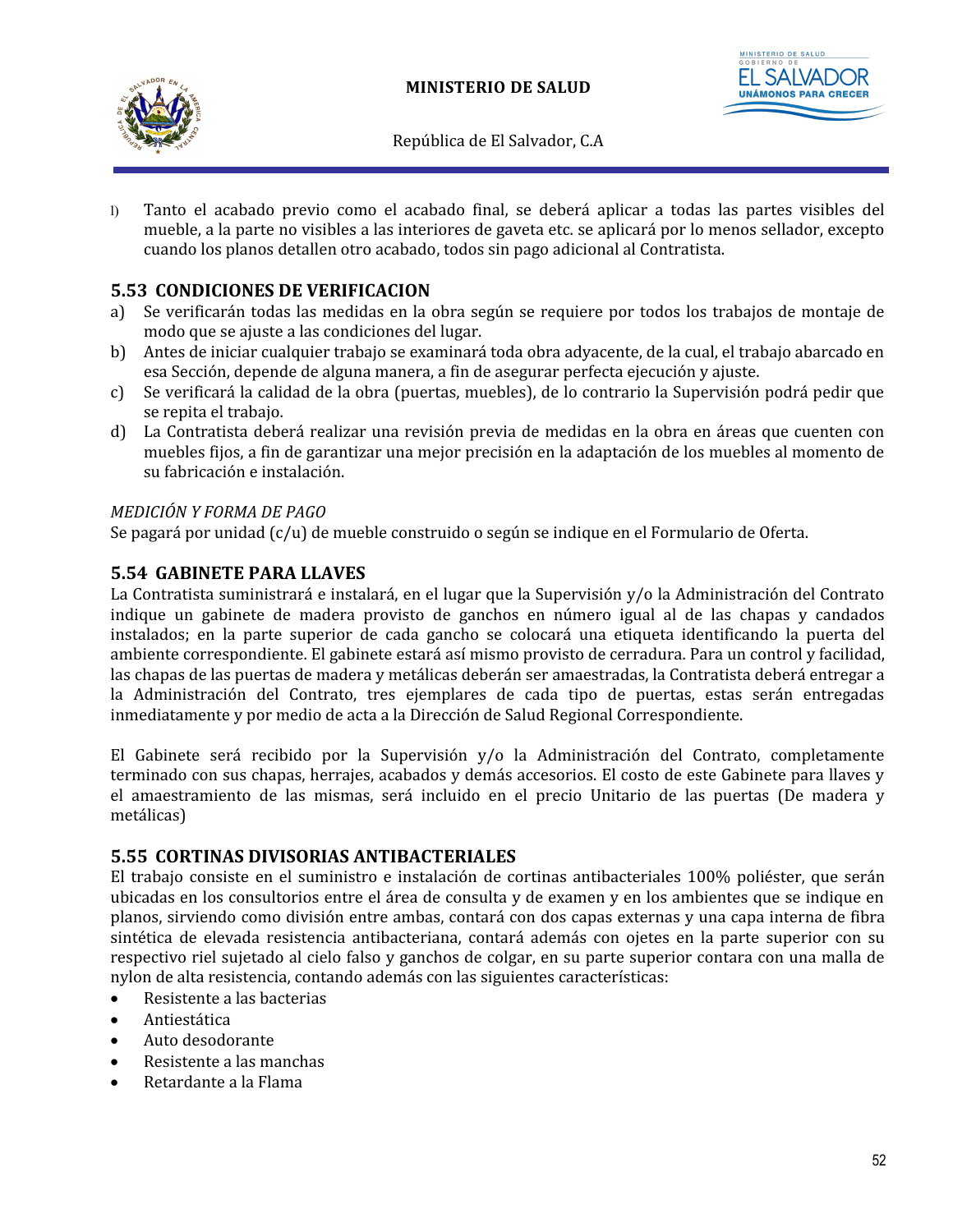



- Decorativa
- Lavable.

Para mayor apreciación de estas, ver hoja de detalles en planos constructivos, si el proyecto los considera.

Es importante que La Contratista tome en consideración que este tipo de material es de importación, por lo tanto deberá contar con especial cuidado para el suministro e instalación de este, deberán de prever el suministro con la debida anticipación, evitando con ello atrasos en la ejecución de esta partida.

### *MEDICIÓN Y FORMA DE PAGO*

Se pagará por unidad (c/u) ó como se especifique en el Formulario de Oferta

# **21 INSTALACIONES HIDRÁULICAS**

### **5.56 INSTALACIONES HIDRAULICAS DE AGUA POTABLE, AGUAS NEGRAS Y AGUAS LLUVIAS**

El trabajo incluye toda la mano de obra, los materiales, herramientas, equipos y los servicios necesarios para el suministro, la instalación, lo cual incluye trazo, zanjeado, picado, recubrimiento, fijación en paredes y estructuras; así como las pruebas necesarias durante los procesos de instalación y la prueba final de toda la obra de Instalaciones Hidráulicas (agua potable, aguas negras, aguas grises y de aguas lluvias); y protecciones tales como tapa junta, canales, botaguas, todo de acuerdo con los planos y especificaciones.

El trabajo necesario para la ejecución completa de las obras de instalación hidráulica se realizará conforme a las Normativas establecidas en el Código de Salud vigente y ANDA, e incluyen la instalación de:

- Sistema provisional de abastecimiento de agua potable y servicios sanitarios.
- Sistema de drenaje de aguas lluvias.
- Sistema de ventilación de drenaje de aguas negras.
- Sistema de drenaje de aguas negras.
- Sistema de abastecimiento de agua potable.
- Prueba hidrostática de todas las tuberías de agua potable
- Pruebas de hermeticidad y estanqueidad
- Elementos de fijación.
- Elaboración de planos de la obra ejecutada.

### **5.57 RELLENO COMPACTADO PARA TUBERIAS DE REDES HIDROSANITARIAS**

Los rellenos sobre tuberías deberán realizarse después de haber efectuado las pruebas respectivas y de haber obtenido el visto bueno de la Supervisión. El relleno se realizará en capas sucesivas, aproximadamente a niveles que no excedan de 15 cm después de haber sido compactadas, igual a lo descrito anteriormente, se procederá a rellenar las zanjas después de haberse instalado la tubería, procediendo a compactar capas sucesivas, primero a ambos lados de la misma hasta cubrirla totalmente y alcanzar la rasante de la terraza del proyecto.

Cuando se inicia al compactado de las tuberías se deberá tener cuidado para compactar completamente el material en los costados de la tubería usando especialmente material selecto. No se permitirá que opere equipo pesado sobre una tubería hasta que se haya rellenado y cubierto por lo menos con cincuenta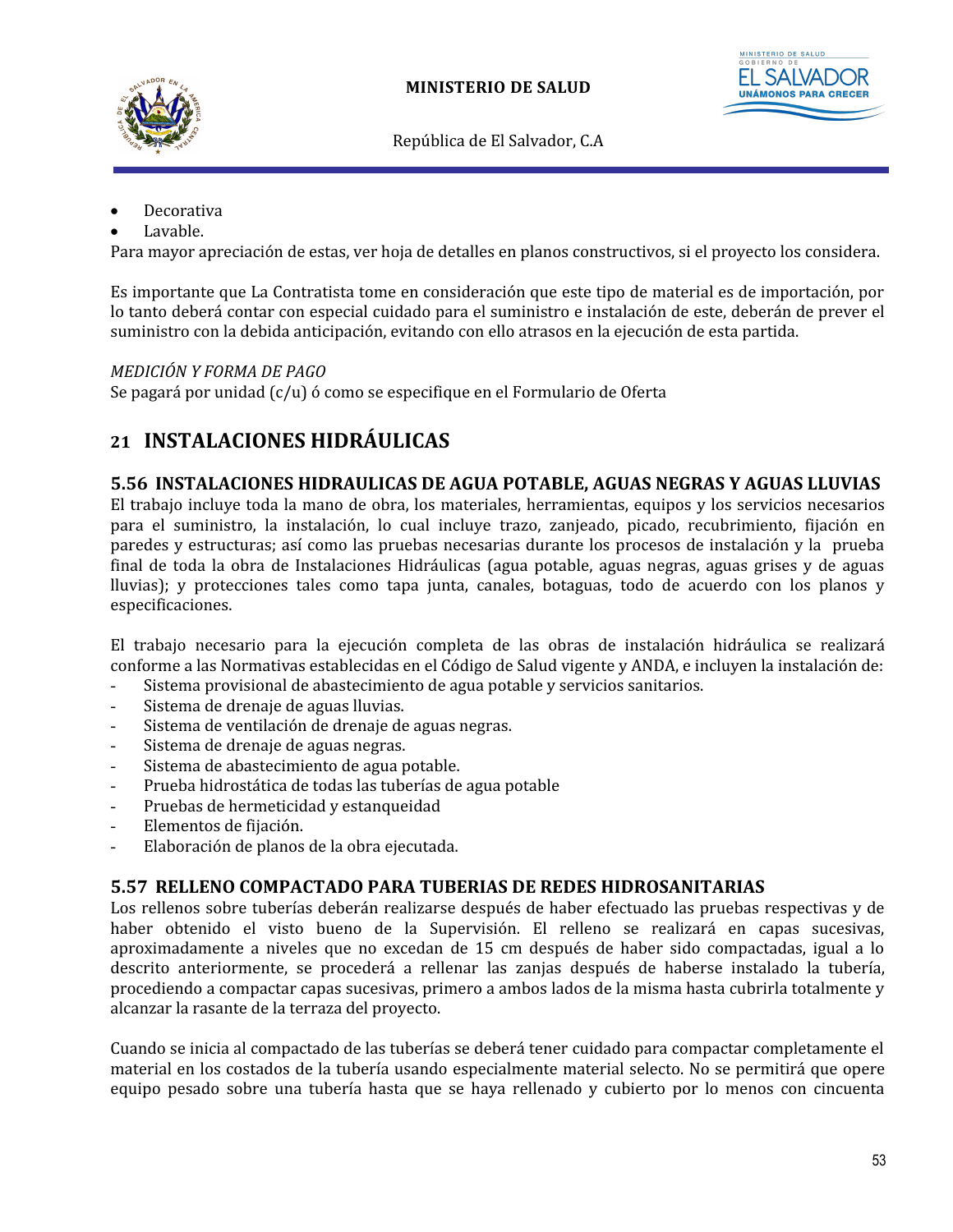



**ISTERIO DE SALUD UNÁMONOS PA** 

República de El Salvador, C.A

centímetros de material compactado. Ningún pavimento ni material se colocará sobre ningún relleno hasta que éste haya quedado perfectamente compactado y asentado y haya sido aprobado por la Supervisión.

Cuando el diseño de sistema hidráulico del proyecto requiera la utilización de tubería PVC con rostro exterior corrugada (tuberías perfiladas de PVC) el proceso de compactación se deberá realizar según las recomendaciones del fabricante en el manual de instalación.

### *MEDICION Y FORMA DE PAGO*

El costo del relleno compactado para tuberías de redes hidrosanitarias se incluirá en el costo unitario por metro lineal (ml) de tubería instalada.

### **5.58 MATERIALES DE TUBERIA Y ACCESORIOS**

Todos los materiales, tuberías, conexiones, válvulas y accesorios que se instalen en la obra deberán ser nuevos de la calidad especificada, sin defectos ni averías y bajo Norma.

Cuando no se indique en los planos o especificaciones la Norma, la clase de un material ó accesorio, la Contratista deberá suministrarlo de primera calidad, a satisfacción y aprobación de la Supervisión.

Los accesorios iguales o similares que se instalen deberán ser producidos por el mismo fabricante. No se permitirá usar en la obra la tubería y accesorios de la instalación provisional.

LOS MATERIALES A USARSE DEBERAN LLENAR LAS NORMAS SIGUIENTES:

- Distribución de Agua Potable: Agua fría, tubería PVC., SDR 13.5 de 315 PSI Norma ASTM 2241 y SDR 17.0 de 250 PSI Norma ASTM 2241
- Drenajes de aguas negras y/o pluviales en el interior y exterior de los edificios y hasta los pozos o cajas de registro serán de: Tubería PVC, SDR 32.5 ASTM D-3034 de 125 PSI.
- Drenaje de aguas negras, grises o pluviales en áreas exteriores (desde los pozos de registro hasta el punto de descarga): Tubería de PVC, SDR 32.5 ASTM 3034 de 125 PSI.

## **5.59 TUBERIAS Y ACCESORIOS**

#### 5.59.1 Agua Potable

Los diámetros de las tuberías a instalar en esta partida serán de Ø 1/2'', Ø3/4'', Ø1'' o según se indique en planos y Formulario de Oferta.

#### 5.59.2 Aguas Negras, Grises y Aguas Lluvias

Los diámetros de las tuberías a instalar en esta partida serán de Ø 2", Ø 3", Ø 4" y Ø 6" o según se indique en planos y Formulario de Oferta.

Las tuberías de Ø 2" serán aquellas que drenan lavamanos, pocetas y fregaderos. Para los servicios sanitarios, duchas y tapones inodoros serán de diámetro 4". El resto de tubería de Ø 6", Ø 8" o mayor diámetro (o según se indique en los planos) será para evacuar las aguas en general.

## **5.60 EXCAVACION, INSTALACIÓN Y JUNTAS DE TUBERÍAS**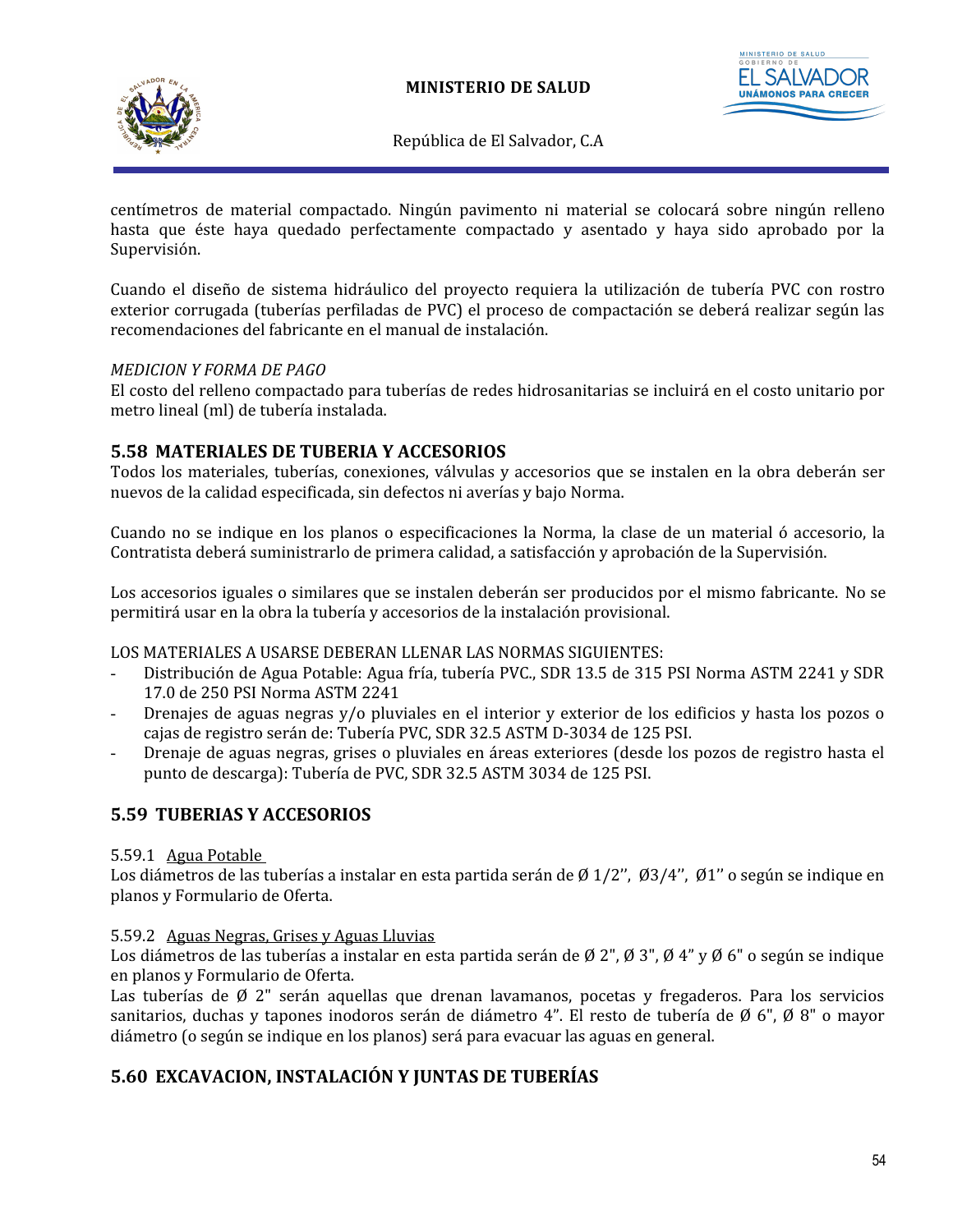

Se debe de efectuar una zanja, según lo establecido en la tabla normativa de los anchos de excavación, a fin de permitir un acomodo apropiado de la tubería. Es recomendable un ancho mínimo de 50 cm más el diámetro de la tubería, esto dependerá de la profundidad de la misma.

La profundidad de la zanja, en lugares donde no se encuentran cargas excesivas, debe de tener un mínimo de 20 cm más el diámetro externo de la tubería que va a colocarse. Si sobre la tubería van a circular o estacionarse vehículos, es recomendable un mínimo de 60 cm mas el diámetro externo de la tubería a colocarse.

Para relleno de la zanja se utilizará material selecto, libre de piedra y objetos punzantes, evitando emplear tierra arcillosa que impidan una buena compactación.

En los casos en que la tubería queda enterrada, el proceso de preparación pegamento debe realizarse fuera de la zanja, evitando así que caiga tierra y otras suciedades sobre el material cementante. La colocación de la tubería cementada dentro de la zanja debe esperar como mínimo 30 minutos después de la operación de pegado.

Las tuberías a instalarse en paredes y pisos estarán ocultas. Las bajadas serán perfectamente verticales, a menos que se indique lo contrario y No se permitirá tuberías vistas, La Contratista deberá forrar estas tuberías (Construir ducto) con material tipo tabla cemento, el costo de este deberá incluirse en el precio unitario de las instalaciones hidráulicas.

La separación entre tuberías será tal que permita hacer fácilmente los trabajos posteriores de mantenimiento.

Los tubos que pasen a través de paredes o estructuras pasarán por medio de camisas cortadas de retazos de tubería de hierro galvanizado en diámetro mayor, el espacio anular que quede entre la camisa y el tubo se llenará con componente elastomérico.

Las excavaciones para tuberías, cajas, tragantes, pozos y otras estructuras, tendrán las caras verticales y un ancho total que permita una holgura mínima de 15 cm a cada lado de las campanas o balones de los lechos, o de las paredes de dichas estructuras. El fondo de las zanjas será redondeado de tal manera que un arco de circunferencia igual a 0.6 veces el diámetro externo del tubo descanse sobre el suelo natural no removido.

La tubería de PVC se unirá por medio de valonas del mismo material y cemento solvente de secado rápido para diámetros iguales o menores de Ø 2"; de secado lento para diámetro mayores de Ø 2", o similares, según norma ASTM D-2564 y D-2855 (junta cementada)

Para los casos no indicados en los planos las tuberías horizontales de drenaje tendrán una pendiente del 1% como mínimo y del 3 % como máximo.

Para la conexión de la tubería de hierro galvanizado en agua potable los tubos serán cortados a la medida exacta, roscados y colocados convenientemente por medio de uniones o accesorios. Las uniones roscadas deberán hacerse usando masilla de aluminio aplicada únicamente a la rosca macho.

# **5.61 VÁLVULAS**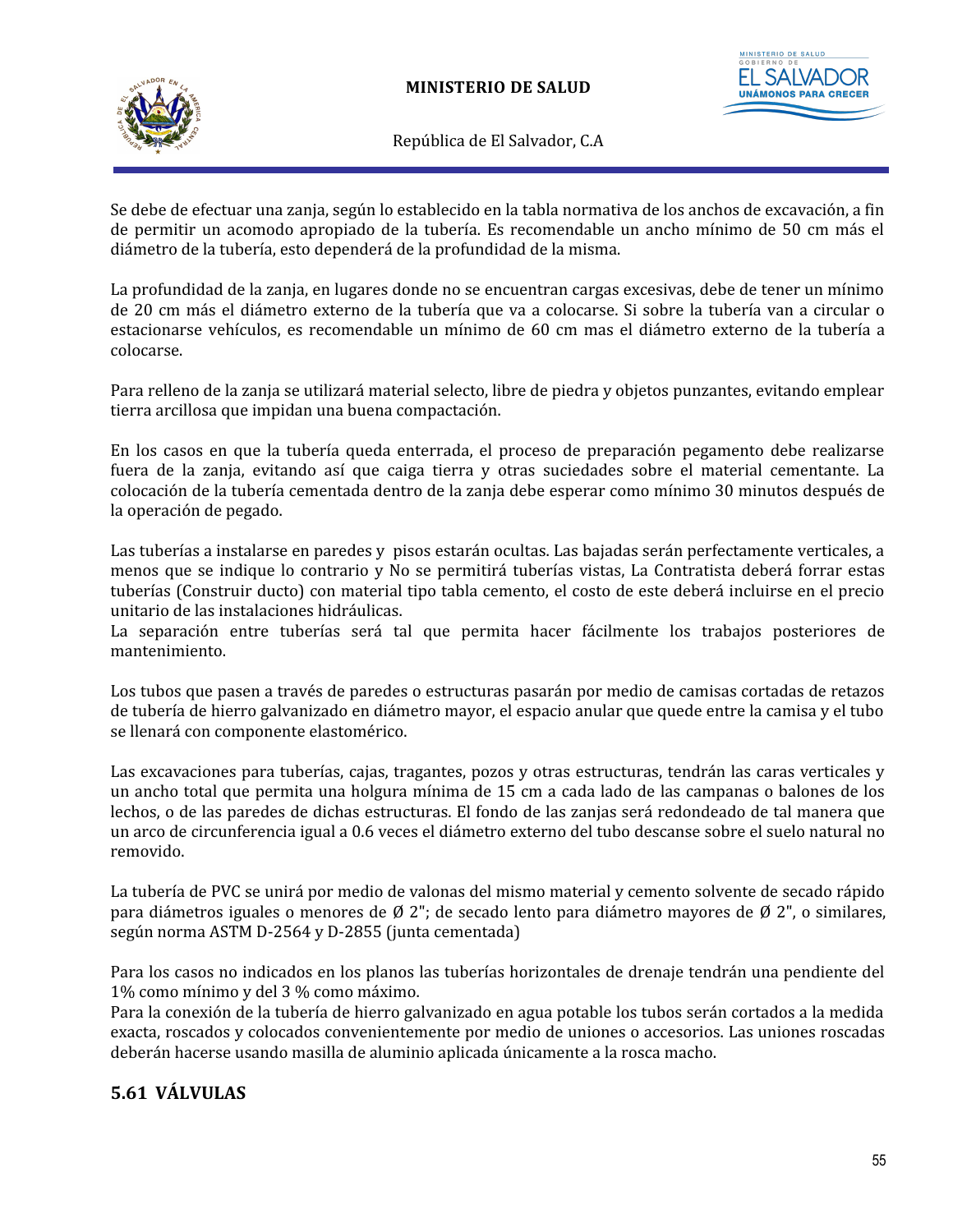



**UNÁMONOS PA** 

República de El Salvador, C.A

Para diámetros desde Ø 1/2" hasta Ø 2", las válvulas que se instalen serán de cuerpo de bronce, roscadas, diseñadas para soportar una presión de trabajo de 125 lbs/ pulg<sup>2</sup> (8.75 Kg/cm<sup>2</sup>) de primera calidad.

### VÁLVULAS CHECK.

Serán válvulas de retención horizontal del tipo columpio con cuerpo y columpio de bronce, roscadas y diseñadas para soportar una presión de trabajo de 125 lbs/ pulg<sup>2</sup> (8.75 Kg/cm<sup>2</sup>). Deberán ser de primera calidad.

### VALVULA DE COMPUERTA

Serán válvulas utilizadas para el flujo de fluidos limpios y sin interrupción. Con cuerpo de bronce, roscadas y diseñadas para soportar una presión de trabajo de 125 lbs/ pulg<sup>2</sup> (8.75 Kg/cm<sup>2</sup>). Deberán ser de primera calidad.

### **5.62 CAJAS Y POZOS**

Según lo requiera el proyecto, se construirán de mampostería de ladrillo de barro puesto de lazo, repellado y pulido con cemento tipo portland en la superficie expuesta, apoyadas sobre una base de concreto aún cuando no se indique en los planos. En todos los casos las tapaderas serán de concreto armado, excepto para aguas lluvias que llevarán su respectiva parrilla o tapadera de hierro fundido, tal como se especifica en los planos.

Las cajas y los pozos irán ubicados de acuerdo a diseño hidráulico, y serán de las dimensiones indicadas en planos con altura variable.

La Contratista proveerá el material y mano de obra para su elaboración y se sujetará las dimensiones y detalles indicados en los planos respectivos.

### *MEDICION Y FORMA DE PAGO*

Las instalaciones hidráulicas (Tuberías) se pagaran por metro lineal (ml) instalado, incluye excavación, relleno compactado, acarreo de material selecto y desalojo de material sobrante.

Las válvulas, cajas y pozos se pagarán por unidad (c/u) construida e incluye las tapaderas o parrillas.

### **5.63 FOSA SEPTICA**

Se construirá fosa séptica según capacidad indicada. Incluye: trazo y nivelación, excavación, tratamiento y relleno compactado. Será construida a partir de una losa inferior de concreto armado con un espesor indicado en planos, reforzada con varillas de hierro. Las paredes serán de 20 cm de espesor, de concreto armado con refuerzo vertical y horizontal, en ambas direcciones y losa superior de concreto con vigas indicadas que servirá de losa de piso para el módulo de Servicios Sanitarios. El concreto tendrá una resistencia F´c= 210 kg/cm2 a los 28 días y el acero de refuerzo será grado 40 (F´y =2,800 kg/cm2).

Las paredes internas y losa inferior deberán ser repelladas con impermeabilizante y un acabado tipo pulido. Las tapaderas serán de concreto armado de 5.0 cms. de espesor, concreto F´c= 210 kg/cm2, las cuales irán colocadas sobre batiente de concreto de 5.0 cm., de alto x 5.0 cm., de ancho, en losa superior, las asas serán de varilla de hierro liso de 5/8" pintadas con dos manos de anticorrosivo. Incluye tuberías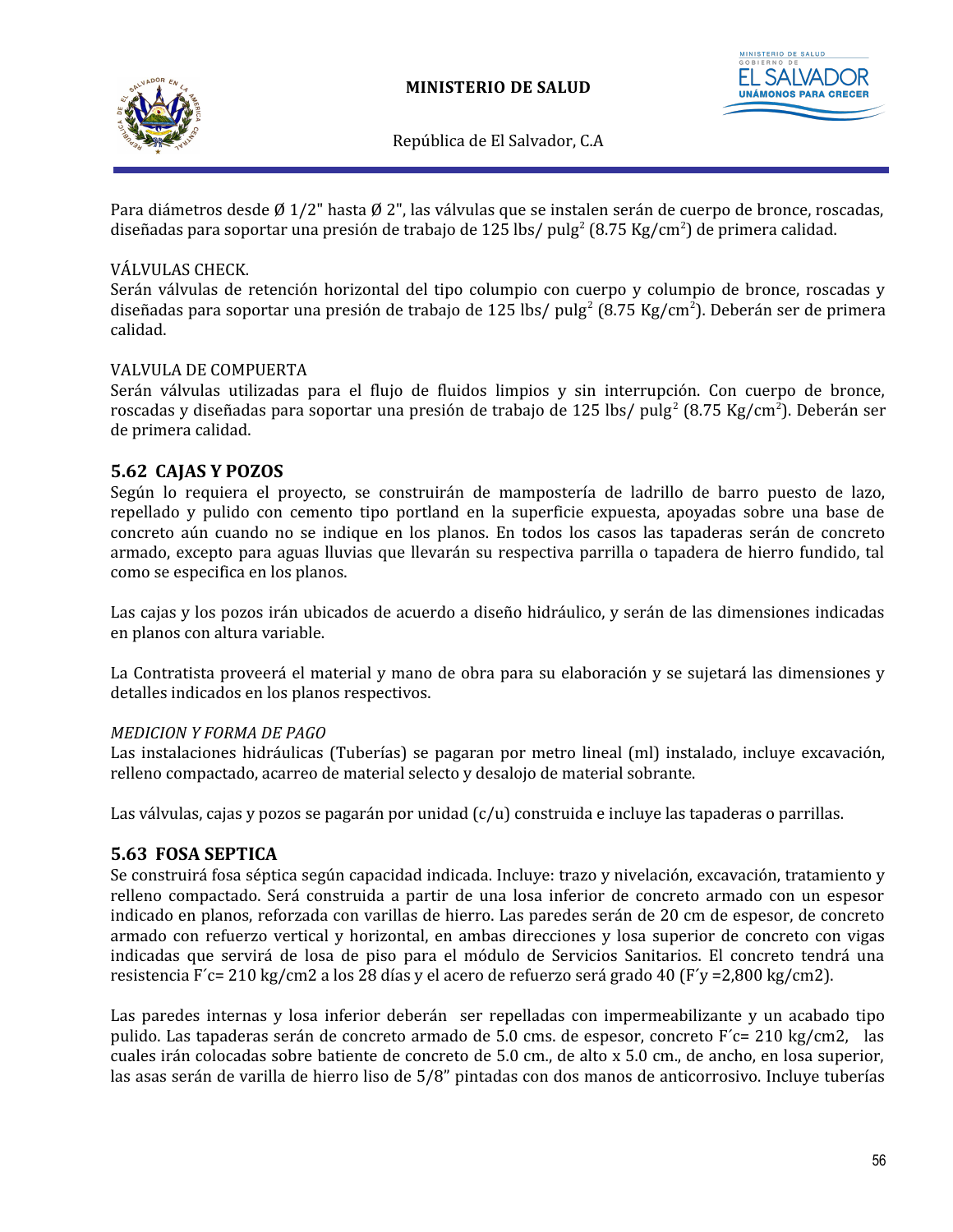



de limpieza de PVC 125 PSI con tapadera de rosca, pasatubos metálicos, curvas y niples de PVC que se ubican en el interior de las cámaras de la fosa.

### *MEDICION Y FORMA DE PAGO*

La fosa séptica se pagará según lo establecido en contrato, incluyendo todas las obras descritas en éstas especificaciones.

### **5.64 POZOS DE ABSORCION**

Se construirán dos pozos de absorción, para lo cual será necesario el estudio de suelos que determine su tipo, nivel freático y prueba de infiltración. Incluye: trazo y nivelación, excavación, suministro y colocación de lechos de piedra cuarta, grava No. 1 y arena, cada uno de los cuales serán colocados en capas de 50 cm., como mínimo. El broquel será de ladrillo de barro cocido puesto de trinchera utilizando para el pegamento mortero proporción 1:4. La tapadera será de concreto armado de 10 cm., de espesor, incluyendo asas de varilla de hierro liso de 3/4" de diámetro, pintada con dos manos de anticorrosivo.

#### *MEDICION Y FORMA DE PAGO*

El pozo de absorción se pagará según lo establecido en contrato, incluyendo todas las obras descritas en éstas especificaciones

Nota: En caso que el nivel freático y la prueba de infiltración resultare insatisfactoria será necesario diseñar la solución técnicamente aceptable, la cual podría ser por medio de zanjas filtrantes, previa aprobación de la Administración del Contrato y de la Supervisión.

### **5.65 CANALETAS RECOLECTORAS DE AGUAS LLUVIAS**

Estas estructuras hidráulicas deberán ser construidas según el detalle mostrado en los planos, el suelo para la cimentación de estas deberá nivelarse y compactarse hasta obtener una densidad de compactación del 95%, emplantillado con piedra cuarta fraguada con mortero 1:3. La superficie será de concreto simple de 140kg/cm2, afinada con mezcla en proporción 1:1, todo lo anterior aprobado por la Supervisión.

La canaleta deberá mantener una pendiente mínima de 1% y se deberá garantizar la mayor evacuación de agua lluvia de acuerdo a como lo indiquen los planos de instalaciones Hidrosanitarias de Aguas Lluvias.

### **5.66 PRUEBA DE LAS INSTALACIONES**

#### 5.66.1 Para Agua Potable

Antes de instalar los accesorios sanitarios, se probarán las tuberías colocando tapones en los lugares correspondientes. Se usará una bomba de pistón con manómetro sensible de presión.

Se empleará el siguiente método:

- Se inyectará agua con una bomba hasta obtener una presión de 7 kg/cm<sup>2</sup>. (150 lbs/pulg<sup>2</sup> ó 150 PSI)
- El manómetro deberá indicar esta presión en forma constante durante 60 minutos.
- Si el manómetro indica descarga de presión, se buscarán los puntos de fugas posibles y se corregirán adecuadamente, y se efectuará nuevamente la prueba hasta lograr que el manómetro indique una presión constante durante 120 minutos.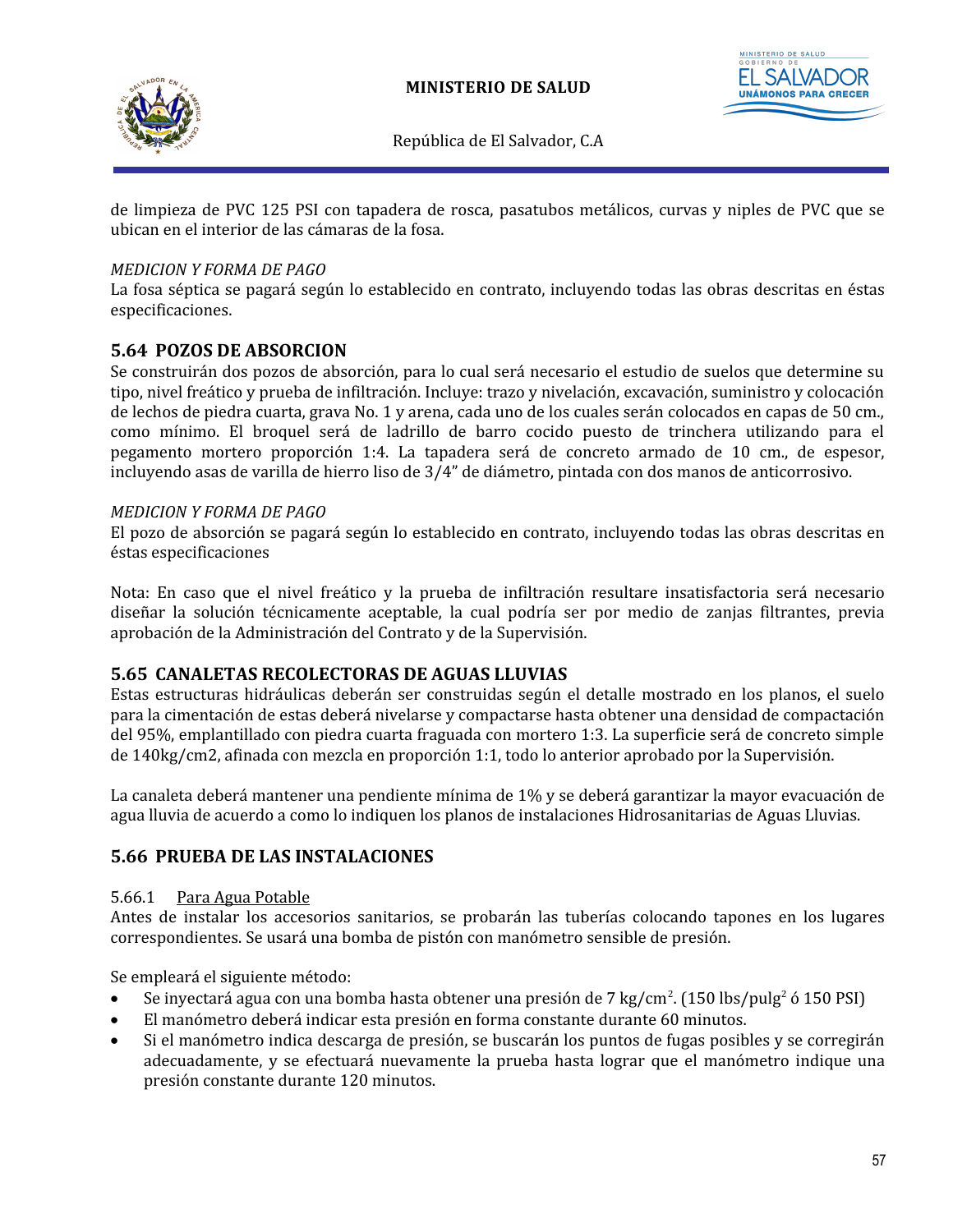

### 5.66.2 Para Aguas Negras, Aguas Grises y Aguas Lluvias

Se hará una prueba de hermeticidad y estanqueidad al sistema de hidráulico correspondiente previo a la compactación de zanjas o de la colocación de artefactos sanitarios.

Todas las pruebas se harán por secciones como lo indique la Supervisión.

Se taparán perfectamente bien todas las aberturas y se llenará la sección a probar por la abertura más alta, el agua deberá permanecer cuando menos 24 horas, inspeccionando la tubería después de transcurrido este tiempo. No se aceptará la sección en prueba, si hay salida visible, o el nivel de agua, baja del nivel original.

Cualquier evidencia de fuga en una tubería o algún accesorio defectuoso, será corregida de inmediato, reemplazándolo o haciendo nueva junta, usando material nuevo, según el caso.

## **5.67 CISTERNA**

En los proyectos donde se indique, se suministrara e instalará cisterna plástica fabricada de una sola pieza con polietileno de alta tecnología, impermeable, con plásticos anti bacterias que eviten la reproducción de bacterias. Interior de color claro que permita ver la cantidad y claridad del agua almacenada. La capacidad de almacenamiento de agua de esta cisterna, será indicada en planos y demás documentos.

Se deberá construir base de apoyo de la cisterna, según especificaciones del fabricante, broquel de bloque de concreto y tapadera de lámina de hierro de 1/16'' con marco y contramarco de ángulo de hierro con refuerzo de ángulo de hierro de 1 1/4'' x 3/16'', haladera de hierro redondo liso de 5/8'' con aplicación de dos manos de anticorrosivo y una mano de aceite que deberá ser aplicada con soplete. A esta tapadera deberá colocársele portacandado de lámina pletina de hierro de 1 ½" x  $3/16$ " y candado para intemperie de 60mm, de primera calidad. Ver detalle en planos.

El detalle de la cisterna ha sido incluido en los planos. Adicional a la construcción de esta, se deberá considerar la construcción de una caseta para equipo de bombeo, según detalle en planos constructivos.

## **5.68 SISTEMA HIDRO-NEUMATICO EN CISTERNA**

Se instalará una bomba centrífuga de 1.0 HP (según se indique en los planos) con tubería de succión de 1 1/4" situada sobre la válvula de pie que permitirá el cebo constante de la tubería de succión. Esta bomba funcionará en el rango de 40 – 60 PSI con tubería de salida de Ø 1" que garantiza 2.5 Lt/sg.

La red de distribución estará conformada por tuberías de PVC de Ø 1 1/4", 1", 3/4" y 1/2" las cuales deberán haber sido fabricados según las Normas AWWA C-900 Pressure 150 PSI SDR 18, Comercial Standard Cd 256-63 Pressure rating 160 PSI SDR 26.

Las válvulas deberán ser cuerpo de bronce y fabricadas según norma AWWA C 500 para 175 PSI. (Vástago no levadizo con sentido de cierre igual al de las agujas del reloj). Características de los Accesorios:

Las tuberías de conexión entre la bomba y el tanque hidroneumático de 120 galones, 220V/1Ø/60 Hz, serán de hierro galvanizado cédula 40.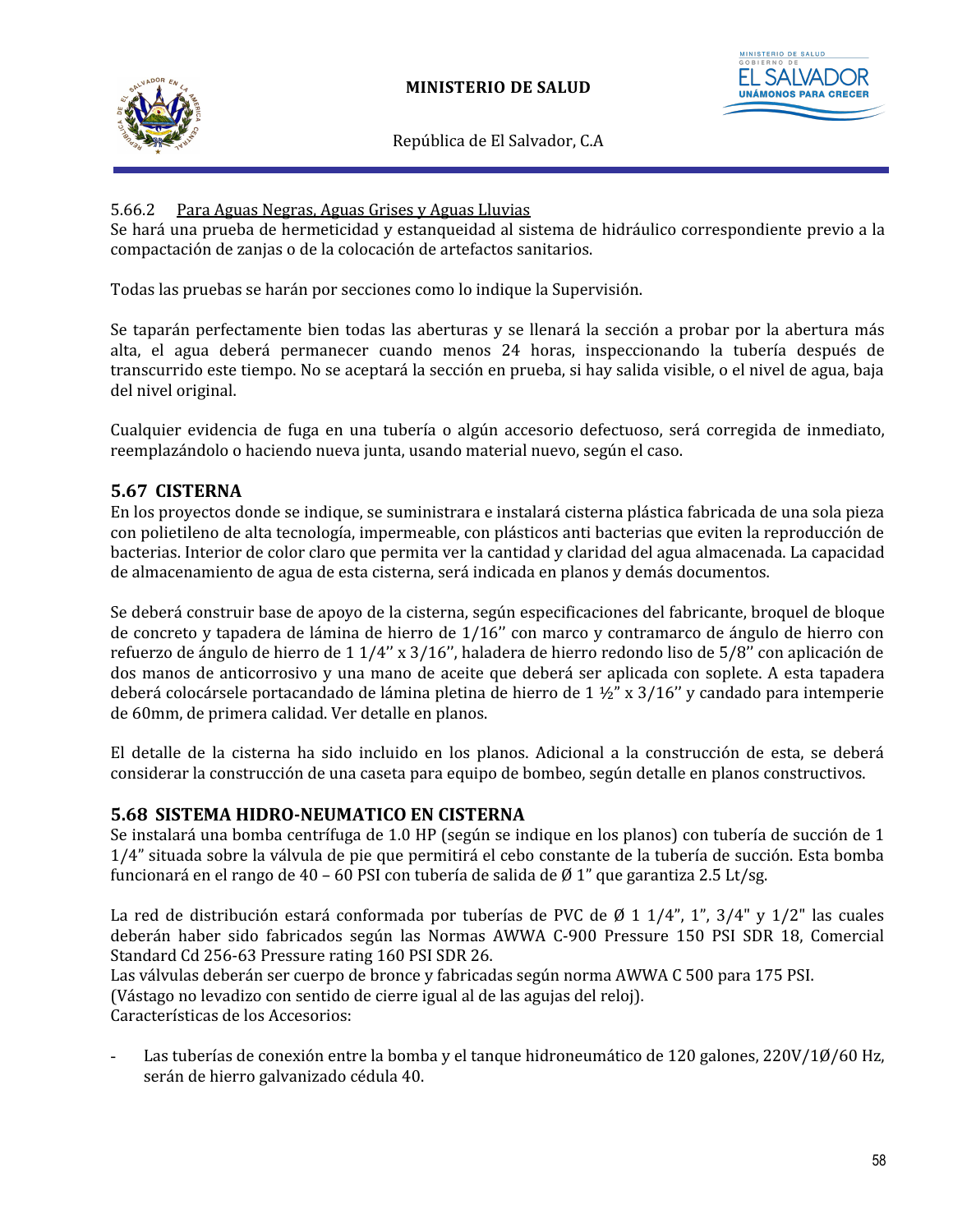



- El sistema deberá contar con válvulas de control y válvulas check
- Se dispondrá de uniones universales de conexión entre la bomba y el tanque, para poder efectuar un reemplazo de la bomba o el tanque en forma rápida.
- Deberá haber unión universal en la tubería de succión, para facilitar el reemplazo de la válvula de succión (granada)
- Tablero eléctrico, control automático y manual para llenado de tanque elevado (En los casos que aplique) y funcionamiento de bomba, sensores de nivel para monitorear y controlar la cantidad de agua en tanque y cisterna. Para protección de motor de bomba se usará un Guardamotor y un relé de sobrecarga.

## **5.69 ARTEFACTOS SANITARIOS**

Esta sección describe el suministro, instalación, puesta y regularización de todos los artefactos sanitarios y sus accesorios correspondientes; inodoros, lavamanos, pocetas, urinarios, fregaderos, pocetas, ducha etc., todos tipo estándar, para el buen funcionamiento del establecimiento de Salud. Deberán ser de primera calidad, libres de defectos de fabricación o imperfecciones y tendrán sus accesorios y conexiones listos para funcionar.

Los artefactos que se apoyen directamente sobre el piso deberán ser colocados a ras con el nivel del piso terminado y cuando ello sea requerido, serán instalados sobre bridas especiales, esto concierne particularmente a los inodoros, ya que estos deben quedar colocados de manera rígida que no permitan fugas.

Los sumideros de piso (tapones inodoros) serán colocados en todas las áreas de servicios sanitarios, aseos y lugares donde se haya indicado en planos su instalación, de manera que queden al nivel del piso terminado tomando en cuenta los eventuales desniveles de escurrimiento.

Los lavamanos y pocetas de acero inoxidable se colocaran según el caso; sobre losas de concreto o muebles de madera, con los accesorios de sujeción que el fabricante recomiende. La Contratista protegerá todas las tuberías, válvulas, accesorios y equipo durante el desarrollo del trabajo contra cualquier daño por golpes o accidentes similares.

Todos los artefactos sanitarios y los accesorios de fontanería deberán ser protegidos hasta la entrega final de la obra para evitar que sean usados. La Contratista será el único responsable por los accesorios y artefactos sanitarios hasta la entrega final de la obra y su recepción.

## **5.70 ARTEFACTOS SANITARIOS A INSTALAR**

#### 5.70.1 Inodoros

Los inodoros deberán ser tipo estándar de losa vitrificada con descarga por trampa inversa y tanque, color blanco (Tanque y taza), tapadera y asiento elongado para uso pesado. Tubo de abasto flexible metálico de  $\emptyset$  3/8" y válvula de control  $\emptyset$  1/2" de metal cromado completo con accesorios de tanque.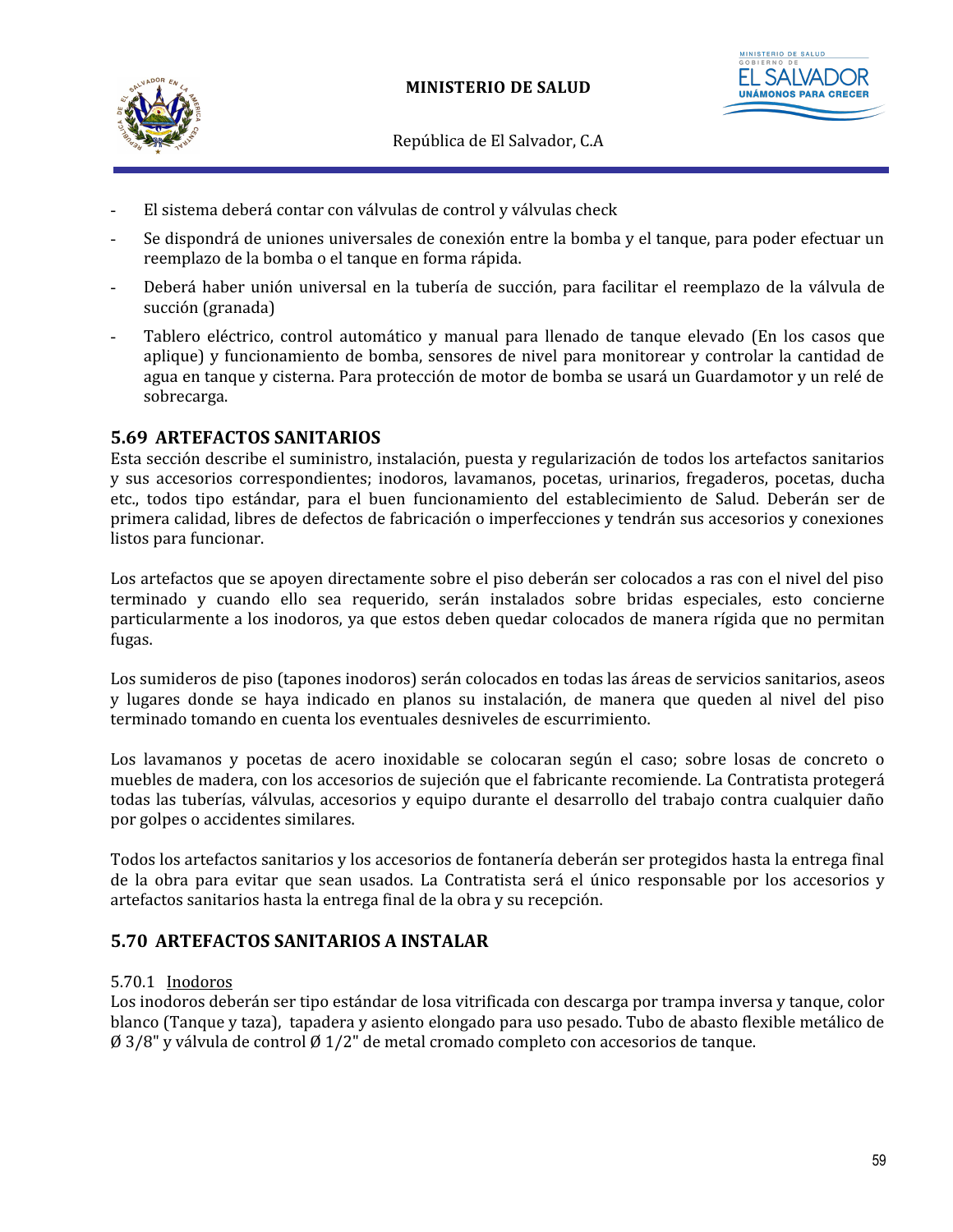



Dimensiones: ancho 44.7 cm, largo 75.9 cm y altura de taza (estándar) 35.6 cm, altura total aproximada de 79.0 cm. El inodoro será aprobado previamente por la Supervisión y la Administración del Contrato.

### 5.70.2 Lavamanos

Se deberán utilizar lavamanos tipo estándar aprobados por la Administración del Contrato. En el caso de los lavamanos empotrados en muebles tipo gabinete (en consultorios o áreas de tratamiento) o en los lugares donde se indique, serán tipo ovalin empotrado en losa de concreto reforzado y/o mueble de madera con cubierta de granito de 13mm o plástico laminado de 0.6mm. Se deberán incluir grifos monocomando libres de plomo y de primera calidad.

Los lavamanos serán equipados con desagüe sencillo, parcialmente cromados, sifón metálico de 1 1/4", de metal cromado (a la pared), tubo de abasto flexible metálico de  $\emptyset$  3/8" y válvula de control  $\emptyset$  1/2", metálica y cromada, con conector angular de 3/8" a 1/2", cadena con tapón y uñas de fijación, de losa vitrificada color blanco. Se colocará a la altura especificada en planos (entre 80cm y 90cm sobre el piso terminado).

El lavamanos llevará gabinete incorporado, si así se indica en el plano, de lo contrario se apoyará sobre dos tubos de hierro tipo pesado con acabado cromado de 3/4'' fijados al piso. El lavamanos será aprobado previamente por la Supervisión y la Administración del Contrato.

### 5.70.3 Poceta

Poceta cuadrada de acero inoxidable, de empotrar, de 52.5 x 52.5 cm y con 25 - 30cm de profundidad, incluyendo, desagüe con copa removible de bronce cromado. Sifón de bronce cromado, descarga a la pared y chapetón de bronce cromado. Tubo de abasto y válvula de control de metal cromado. Llave metálica, cromada, tipo cuello de ganso. Todo instalado y probado a satisfacción de la Supervisión.

### 5.70.4 Grifos

Los grifos en el exterior, serán de bronce de la mejor calidad, llave sencilla  $\emptyset$  1/2" con rosca para manguera, colocados en las paredes de la edificación o en pedestal de concreto, según se indica en los planos.

#### 5.70.5 Resumideros de Piso con Desagüe de Ø 4" de Diámetro (Tapón Inodoro)

Donde se indique un resumidero con desagüe de  $\emptyset$  4" de diámetro, éste deberá ser de hierro fundido cromado.

## **5.71 ACCESORIOS SANITARIOS**

#### 5.71.1 Dispensador de Papel Higiénico o Portarollos

De acero Inoxidable, para rollo gigante, de servicio pesado, de acero inoxidable u otro dispensador de calidad superior y reconocida marca en el mercado nacional, aprobado por la Supervisión. Se colocara a una altura máxima aproximada de 1.20m desde el N.P.T.

#### 5.71.2 Dispensador de Jabón Líquido montado en Pared

Dispensador de jabón líquido sobre lavamanos o muebles com poceta: Base de Acero Inoxidable, para sanitarios de personal y consultorios u otro dispensador de calidad superior y conocida marca en el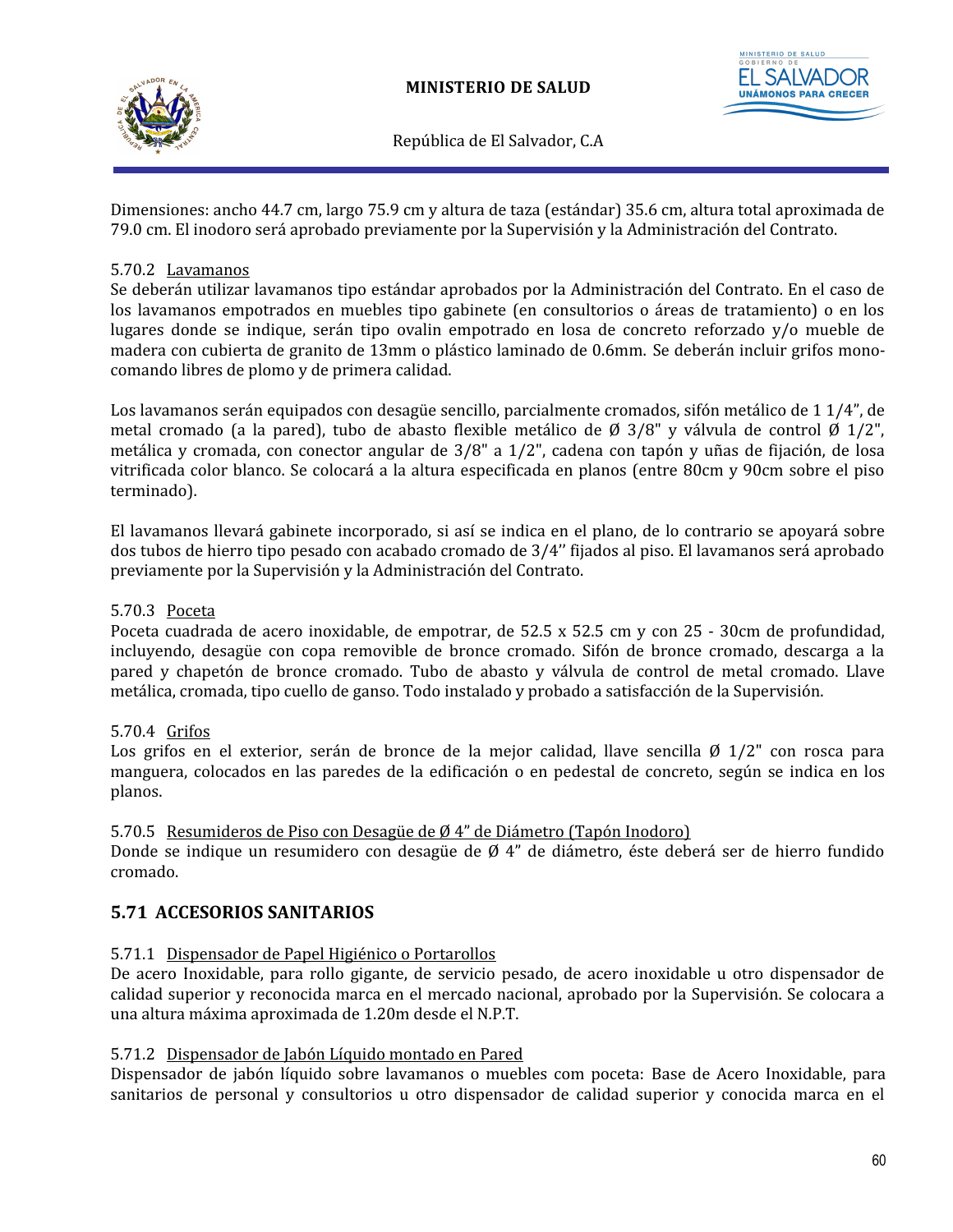



mercado nacional, aprobado por la Supervisión. Se colocara a una altura máxima aproximada de 1.10m desde el N.P.T.

### 5.71.3 Porta-toallas

Porta toallas de barra de metal cromado de 18", se colocarán en los servicios sanitarios para el personal y en consultorios que se coloquen lavamanos. Se colocará a una altura máxima aproximada de 1.10m desde el N.P.T.

### 5.71.4 Barra para personas con Capacidades Especiales

En las áreas de baños para personas con capacidades especiales, se deberá colocar barras de acero inoxidable de 32 mm de diámetro y 36" de largo para sujeción, colocadas en las paredes laterales a 90 cm de altura en relación al NPT y con una separación de 5 cm, de la pared. Según los planos constructivos y el Formulario de Oferta.

Estas barras deberán sujetarse con anclajes apropiados para soportar el peso total de una persona.

### *MEDICIÓN Y FORMA DE PAGO*

Los artefactos y accesorios sanitarios se pagarán por unidad (c/u) de artefacto y/o accesorio sanitarios instalado, después de su recepción y prueba de funcionamiento ante la Supervisión o según se especifique en el Formulario de Oferta.

# **22 INSTALACIONES ELECTRICAS**

### **5.72 GENERALIDADES**

Todo trabajo, incluido en esta sección se regirá de acuerdo a los documentos contractuales, entre los cuales están incluidos los planos respectivos, Formulario de Oferta y las presentes Especificaciones.

La Contratista proveerá todos los materiales y equipo, y ejecutará todo trabajo requerido para las instalaciones de acuerdo con lo establecido por los siguientes reglamentos, códigos y Normas.

- Reglamento de Obras e instalaciones eléctricas de la República de El salvador.
- El Código Nacional Eléctrico de los Estados Unidos (NEC)
- Normas de la Asociación para la protección contra el fuego de los Estados Unidos (NFPA)
- Underwrites Laboratories (UL) de los Estados Unidos.
- Asociación Americana de Estándares (ASA) de los Estados Unidos.
- Asociación Nacional de Fabricantes Eléctricos (NEMA) de los Estados Unidos.

Todos los cuales forman parte de las presentes especificaciones.

La Contratista obtendrá y pagará por todos los servicios provisionales indispensables para la ejecución del trabajo.

La Contratista suministrará e instalará cualquier material o actividad no descrita en los planos, pero mencionado en las Especificaciones, o viceversa o cualquier accesorio necesario para completar el trabajo en forma satisfactoria para el MINSAL y dejarlo listo para su operación, aún cuando no esté específicamente indicado, sin que esto incurra en costo adicional para el MINSAL.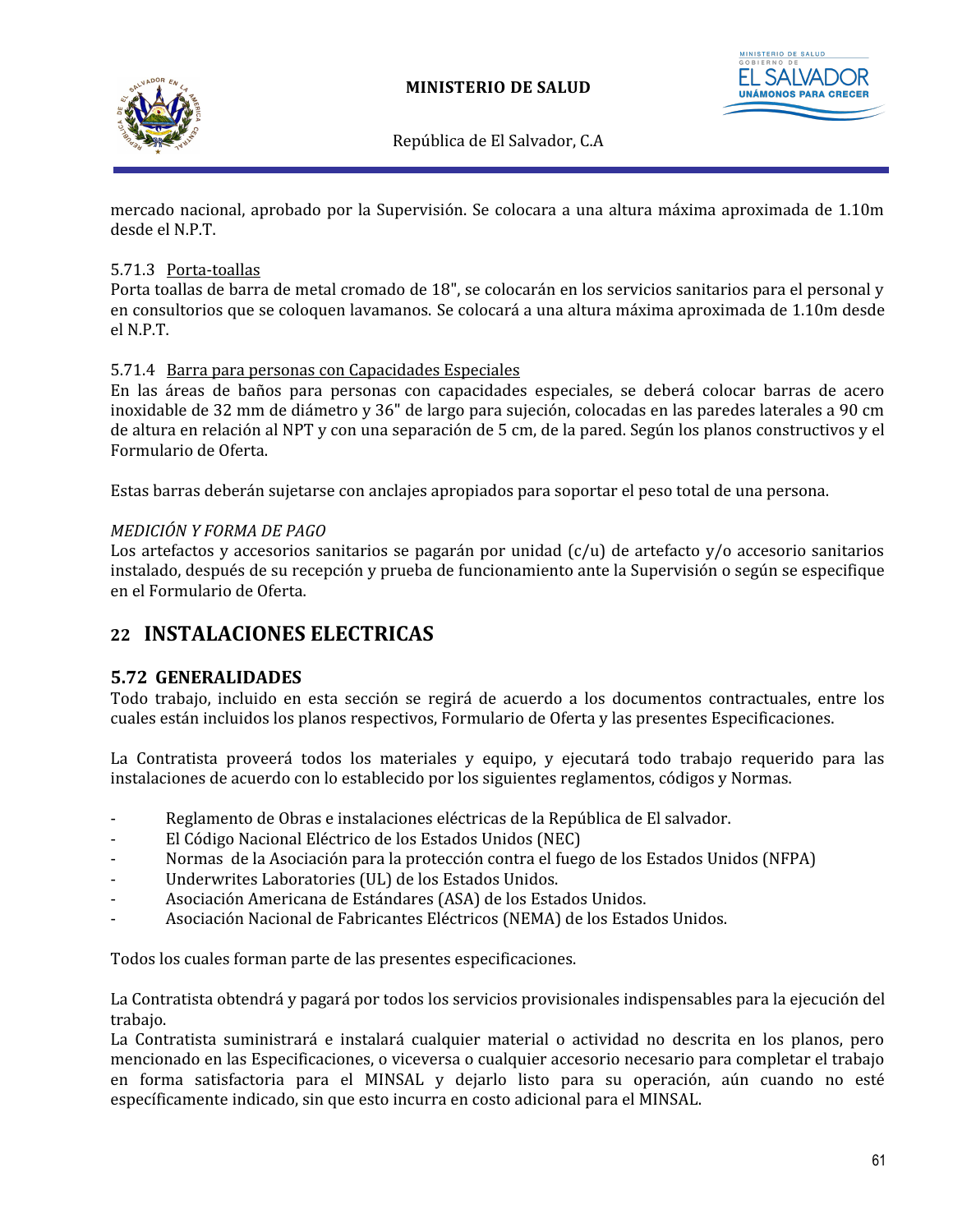

STERIO DE SALUD **UNÁMONOS PAF** 

República de El Salvador, C.A

La Contratista verificara todas las dimensiones necesarias en el campo o en los planos que están a su disposición que complementan estas especificaciones.

La Contratista será responsable por el cuidado y protección de todos los materiales y equipo hasta la recepción definitiva de las instalaciones, debiendo reparar por su cuenta, los daños causados en la obra, en caso de generarse.

Todo equipo dañado durante la ejecución del proyecto, será reemplazado por otro nuevo, de idénticas características.

Todos los materiales o accesorios de un mismo modelo, individualmente especificado, deberán ser del mismo fabricante.

Todos los materiales y equipos a suministrar deberán ser nuevos, de primera calidad y adecuados al entorno en el cual serán instalados.

La Contratista deberá consultar por escrito, en bitácora, con 48 horas de anticipación, a la Supervisión o a la Administración del Contrato sobre cualquier perforación a realizarse en elementos de importancia estructural, tales como columnas, vigas, losas, fundaciones etc

La Contratista considerará en su presupuesto los gastos que ocasionará la reubicación de cualquier elemento. Estos cambios no ocasionarán gastos adicionales al MINSAL.

Es obligación la Contratista entregar, con quince días anticipados, catálogos y especificaciones (fichas técnicas) de los materiales y equipos a instalar, para evaluación y aprobación de la Administración del Contrato.

Los Planos y las presentes Especificaciones son guías y ayuda para las localizaciones exactas de los equipos, distancias y alturas, estas serán determinadas por las condiciones y necesidades reales del proyecto y las indicaciones de la Supervisión y la Administración del Contrato..

# **5.73 DIRECCIÓN TÉCNICA**

La obra eléctrica será dirigida por un Ingeniero Electricista o Electromecánico, graduado o incorporado a la Universidad de El Salvador, o graduado en cualquier otra de las Universidades autorizadas en el país, quién atenderá la obra como Ingeniero responsable durante todo el proceso hasta la recepción definitiva. En la ausencia del Ingeniero y durante la jornada laboral, armonizará trabajando con el grupo de electricistas, un técnico en Ingeniería Eléctrica o Electricista de categoría similar autorizado por la compañía distribuidora de energía eléctrica.

La Contratista deberá presentar a la Administración del Contrato el documento del Ingeniero responsable y del personal calificado, para su aprobación respectiva.

## **5.74 DESCRIPCIÓN DE LOS TRABAJOS**

- Suministro y Transporte de Materiales.
- Suministro e Instalación de Subestación Eléctrica, para el establecimiento de Salud con todos sus accesorios, herrajes y protecciones.
- Construcción de línea primaria, incluye herrajes, protecciones y demás accesorios.
- Instalaciones eléctricas de iluminación y tomacorrientes; en las áreas indicadas en planos.
- Salidas para toma telefónicas alambradas, incluye acometida y tomas telefónicas cableadas.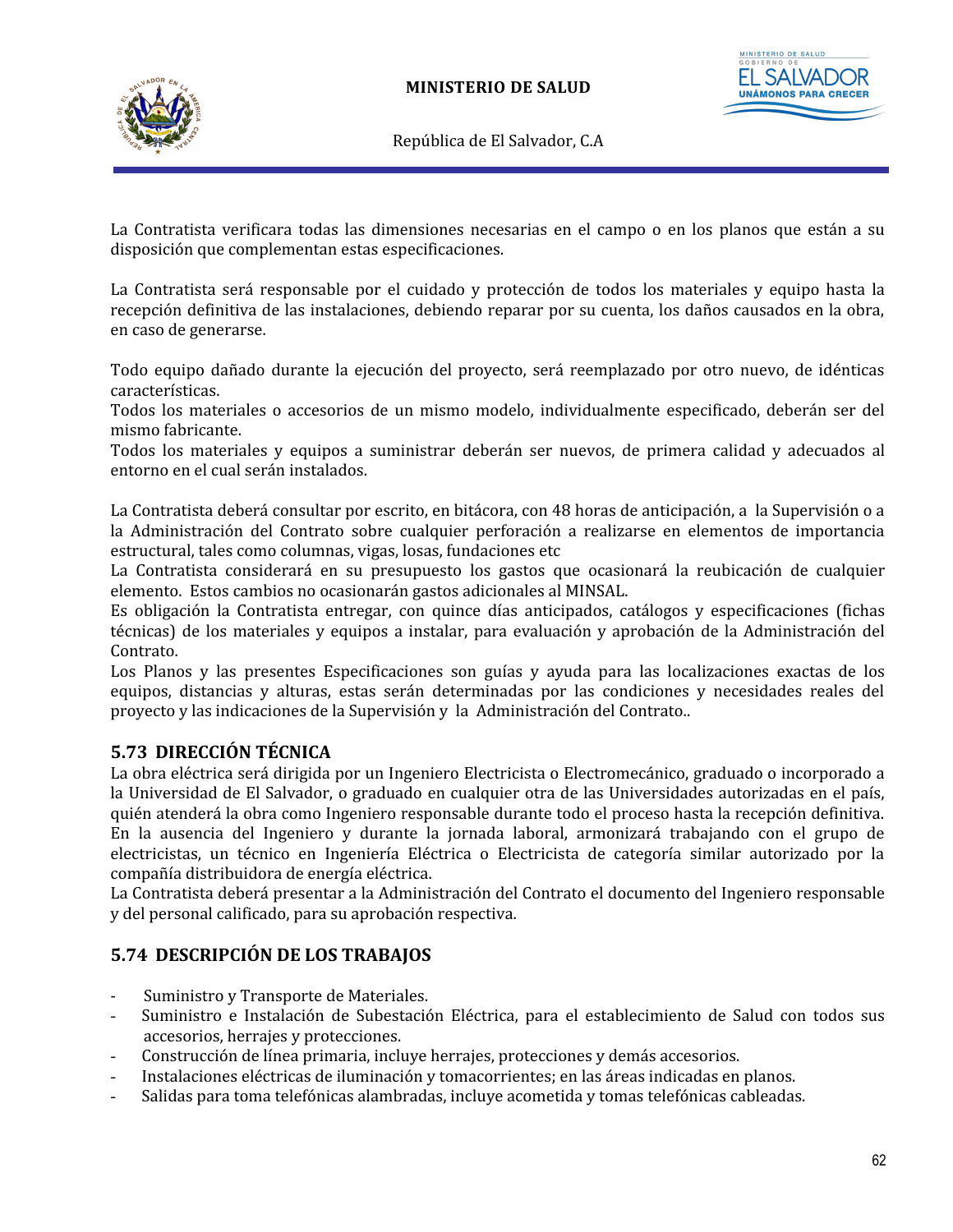

- **-** Salidas para tomas de datos alambradas, incluye acometidas y cableado para tomas de datos.
- **-** Suministro e Instalación de luminarias fluorescentes de 3X17 Watts, 3X32 Watts, 2X32 Watts, de empotrar, modulo 2'x2', 2'x4' o 1'x4' con pantalla acrílica, balastro electrónico (TDH menor al 10% y consumo de energía menor al 10% de la potencia de las lámparas).
- Suministro e instalación de lámpara Incandescentes tipo Spot Light de 2x75W, para sobreponer en pared, cielo falso y/o cornisa.
- **-** Suministro de luminaria de roseta de baquelita, con foco fluorescente compacto de 20W de consumo.
- **-** Suministro e instalación de Luminaria Exterior tipo Cobra o Canasta de Vapor de Sodio a alta presión 240V, con su respectivo poste metálico; la potencia y el tipo de luminaria se especifica en Formulario de Oferta o planos.
- Suministro e instalación de Tablero general, Subtableros, Cajas NEMA y cajas térmicas, etc. Incluye protecciones termomagnéticas.
- Trabajos de obras civiles complementarios para las obras eléctricas consistentes en pozos de registros, protección de concreto simple sobre las canalizaciones subterráneas con un espesor de 10 cm. Para toda canalización subterránea, ya sean acometida general, tomacorrientes, luminarias, etc.
- Canalizado y alambrado de Tablero de alumbrado, estas se harán en tubería metálica y/o plástica, tipo conduit no metálico corrugado o PVC eléctrico DB 120.
- Suministro de todas las protecciones termomagnéticas requeridas.
- Polarización para Tablero General y Subtableros.
- Construcción de red de polarización para Subestación y Tablero General y Subtableros.

- Suministro e instalación de control y alimentación eléctrica para equipo de bombeo y tanque hidroneumático.

- Suministro e Instalación de equipos de aire acondicionado, tipo Mini Split o de ventana, en cuanto aplique.

Entrega de planos eléctricos, tal como lo construido.

Tramites y pago por derechos de conexión y medición, a la Empresa Distribuidora de Energía..

## **5.75 MATERIALES DE TUBERIA Y ACCESORIOS**

La totalidad de éstos, a utilizar serán nuevos y de primera calidad, estarán sujetos a la aprobación de la Administración del Contrato y deberán cumplir con los requisitos mínimos exigidos por los Reglamentos y Códigos antes mencionados, cuando hubiera necesidad de ajustar algunas diferencias en cuanto a la calidad de materiales y accesorios, la Administración del Contrato se reserva el derecho de recurrir a las especificaciones de las autoridades siguientes:

- NATIONAL ELECTRIC MANUFACTURER'S ASSIN (NEMA)
- INSULATED POWER CABLE ENGINEER'S ASSIN (IPEA)
- UNDERWRITER LABORATORIES (UL)

Las marcas, tipos y modelos de equipos o materiales mencionados que la Contratista debe suministrar, se entiende, podrán ser suplidos por un equivalente, únicamente con especificaciones iguales o superiores a las indicadas y en ningún momento se debe tomar como obligatorias las marcas apuntadas, siempre que lo apruebe la Supervisión.

Todo equipo, material o sistema, será probado y entregado en perfecto estado de funcionamiento, con sus respectivas garantías y certificaciones, supliéndose sin costo adicional para el MINSAL el que falle en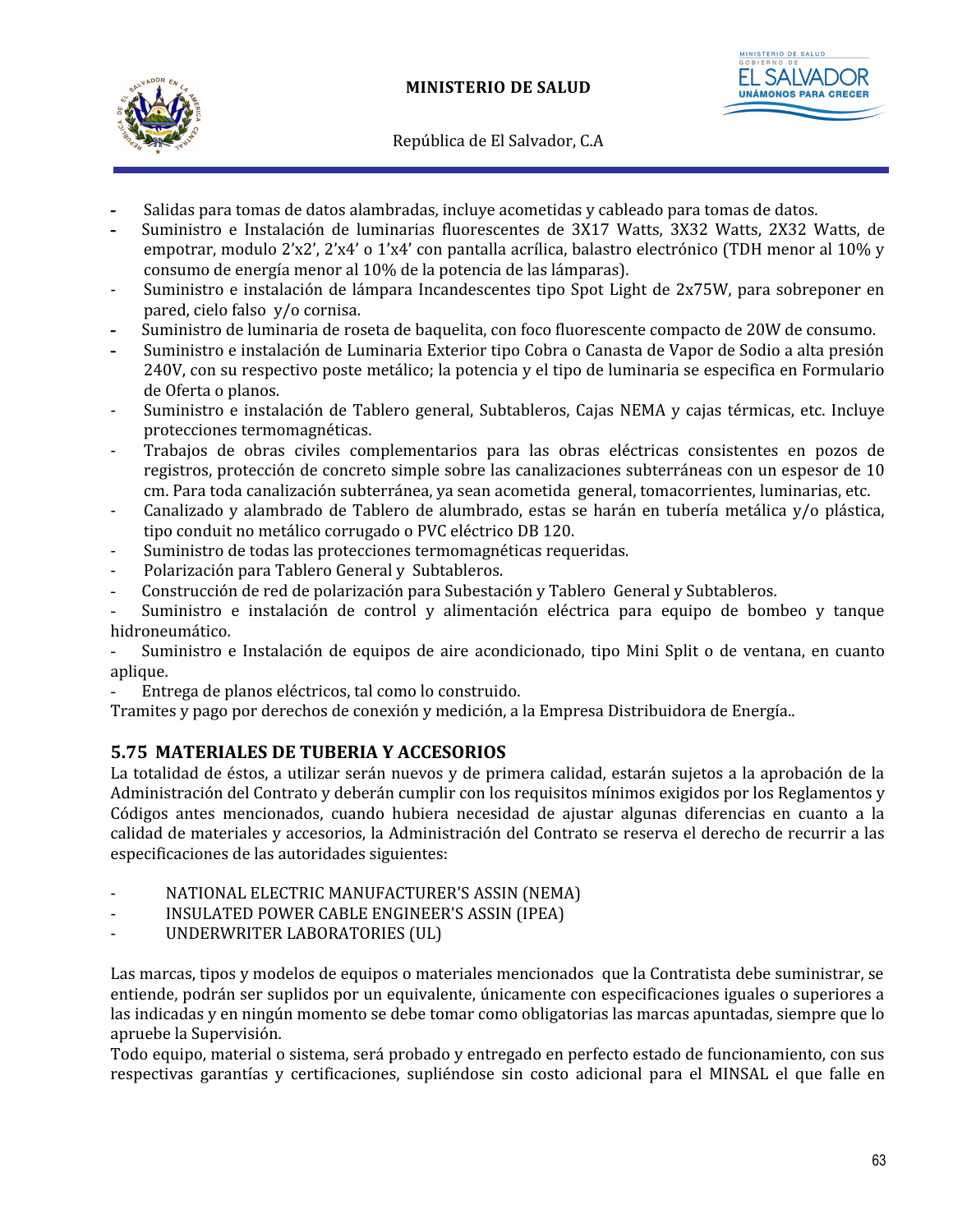



condiciones normales operación durante los primeros 18 meses de funcionamiento a partir de la fecha de recepción definitiva.

### 5.75.1 Conductores, Alambres y Cables

Todos los conductores de las instalaciones serán sin excepción del tipo cable, no así los de alumbrado y tomas de corriente que serán el 14, 12 y 10 tipo sólido (alambres) y los mayores serán cableados y trenzados, para 600 voltios. Serán para aplicación general de cobre, con aislamiento de termoplástico de cloruro de polivinilo, PVC. Para temperatura de conductor hasta 90 grados Centígrados (THHN), de calibre AWG y MCM. No se utilizarán calibres menores que el número 14 AWG, Tipo de THHN, TNM, TUF, TSJ, Conductores autorizados por los códigos nacionales e internacionales.

### 5.75.2 Empalmes

No se podrán realizar empalmes en los cables ocultos dentro del conduit, tuberías de PVC, o cualquier otro ducto de canalización. En las líneas de alta tensión se emplearán los conectadores apropiados.

La conexión de los cables a la bornera de un térmico se hará estañando la punta del cable a ser conectada. Los empalmes de los calibres AWG No.10 y menores se efectuarán utilizando el conectador plástico del tamaño conveniente (Scotch-lock, o similar). Para empalmes de conductores en los cuales está presente un conductor de calibre AWG No. 8 o mayor, se utilizará el dispositivo conectador de cobre tipo perno partido, procediéndose luego a cubrir dichos conectadores con cinta tipo masilla, hasta matar las aristas; luego se recubrirá con cinta de alto valor dieléctrico.

### 5.75.3 Ductos Metálicos

Se utilizarán ductos metálicos cuando la canalización sea expuesta, será metálica flexible o rígida según sea el caso. Ejemplos de estos casos son el conducto que va de la caja térmica al condensador de aire acondicionado (metálico flexible) o el ducto para la bajada del transformador (metálico rígido), adosado al poste. Estas canalizaciones deberán quedar efectivamente conectadas a tierra.

### 5.75.4 Conductos Plásticos

Cuando las canalizaciones sean ocultas, empotradas o subterráneas podrán ser plásticas. Los tipos de ductos plásticos a utilizar serán ENT (Tubería Eléctrica No Metálica) corrugado flexible; este material será utilizado en solamente en interiores. Y PVC rígido para exteriores; se utilizara cédula 40 enterrado cuando el ducto quede directamente enterrado y cédula 80 si queda la canalización queda parcial o totalmente expuesta. Los cuáles serán para uso Eléctrico de fabricación Nacional o Centro Americana.

Para dimensiones mayores a 1" de diámetro se utilizará PVC, eléctrico. Incluyendo todos sus accesorios PVC para su adecuada instalación.

La Contratista deberá tomar todas las precauciones para proteger las tuberías contra golpes y otros accidentes o agentes que deformen o causen cualquier daño.

Durante la instalación y cada vez que se interrumpa el trabajo, las tuberías deberán ser tapadas y protegidas contra el ingreso de cualquier substancia o elemento extraño y sé evitará fijarlas al acero de refuerzo estructural, o cuando lo apruebe la Supervisión o la Administración del Contrato en casos excepcionales, y cuando se instalen superpuestas a la pared, se sujetarán con abrazaderas metálicas clavadas a la pared.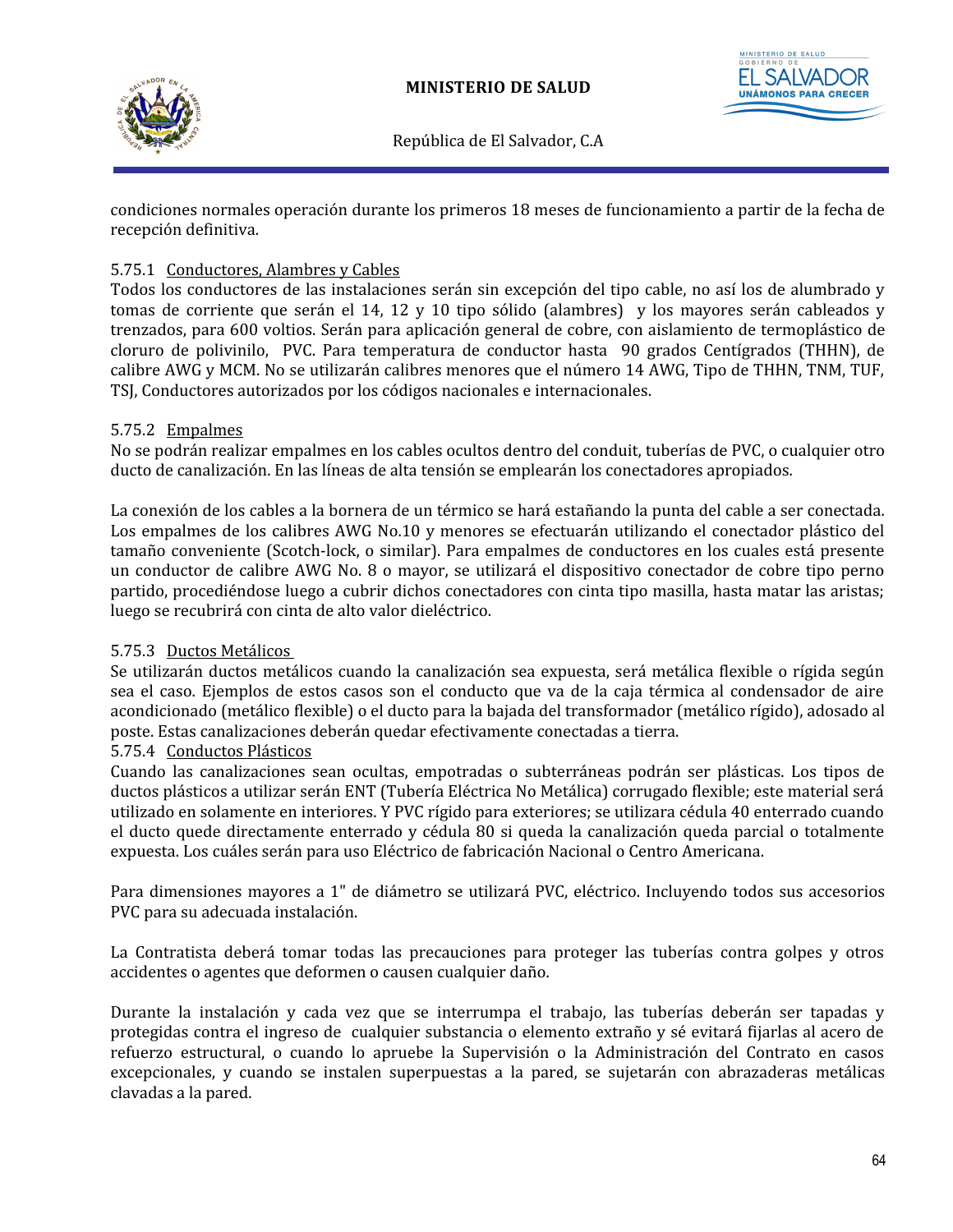

**UNÁMONOS PAF** 

República de El Salvador, C.A

Todo conducto se dejará en guiado con alambre galvanizado No. 12 desde el momento de su instalación y no se dejará de colocar en ninguna área o zona si no se conserva esta norma.

Todo conducto subterráneo será protegido en su superficie con una capa de concreto simple de 10 cm. de espesor y a una profundidad de 0.40m medidos desde el borde superior de la tubería hasta el NPT. Como mínimo del NPT y en tramos que atraviesen lugares de tránsito vehicular, a una profundidad no menor de 0.80 m.

### 5.75.5 Cajas De Salida, Conexión y Paso

Todas las cajas serán galvanizadas, para uso pesado o de PVC según se indique los planos constructivos y Formulario de oferta.

Para las salidas de luminarias se utilizara caja octogonal metálica de pared gruesa, con tapadera y conector de ½" para fijar el cable TNM #14 de alimentación hacia la luminaria. Para luminarias tipo receptáculo de bakelita se utilizara caja octogonal doble fondo

Las cajas para tomas a 120V serán rectangulares de 4" x 2" mientras que para tomas a 240V serán de 4" x 4", doble fondo, con ante tapa de 4" x 4", ó 5 x 5", doble fondo con ante tapa de 5" x 5".

Los interruptores se alojarán en cajas rectangulares 4" x 2" todas las cajas serán cubiertas por tapas removibles de forma y tamaño adecuado a su lugar y uso. Las cajas deberán estar provistas de agujeros troquelados que estén en correspondencia con el diámetro de los tubos que recibirán. Las cajas que no alojen dispositivo alguno tendrán tapadera ciega.

Cada caja de salida será del tamaño, tipo y forma adaptada a su sitio particular para la clase de artefacto o accesorio a usarse y será sujetada firmemente. Al colocar las cajas de salida se tendrá especial cuidado en que éstas se instalen a plomo y escuadra, y que ninguna parte de la caja o tapa se extienda más del repello, acabado o moldura. La Contratista deberá de nuevo colocar por su cuenta, cualquier caja que no quede instalada de acuerdo a estas instrucciones. Para que todas las cajas, queden en relación debido a los diseños de cielos rasos y centro de espacios etc., La Contratista deberá familiarizarse con los detalles arquitectónicos de estos espacios y colocará las salidas debidamente; indicadas en plano.

Cada alimentación dentro de estas cajas, tendrá una etiqueta de identificación que indique el número de circuitos.

Donde se requiera se proveerá empaques de hule que evite la entrada de humedad. No se permitirán más de dos curvas de 90 Grados o su equivalente entre dos cajas de conexión, salidas. La máxima distancia entre dos cajas de conexión será de 30 m y las cajas necesarios a instalarse o hacerse para este fin serán colocados sin costo adicional al MINSAL.

#### 5.75.6 Luminarias

Las luminarias fluorescentes a instalar según se indique en planos y Formulario de Oferta serán para empotrar en cielo falso, cuerpo metálico fosfatizado y esmaltado anodizado, en pintura blanca de alta calidad refractaria, de encendido rápido con balastros electrónicos de alta calidad, pantalla acrílica tipo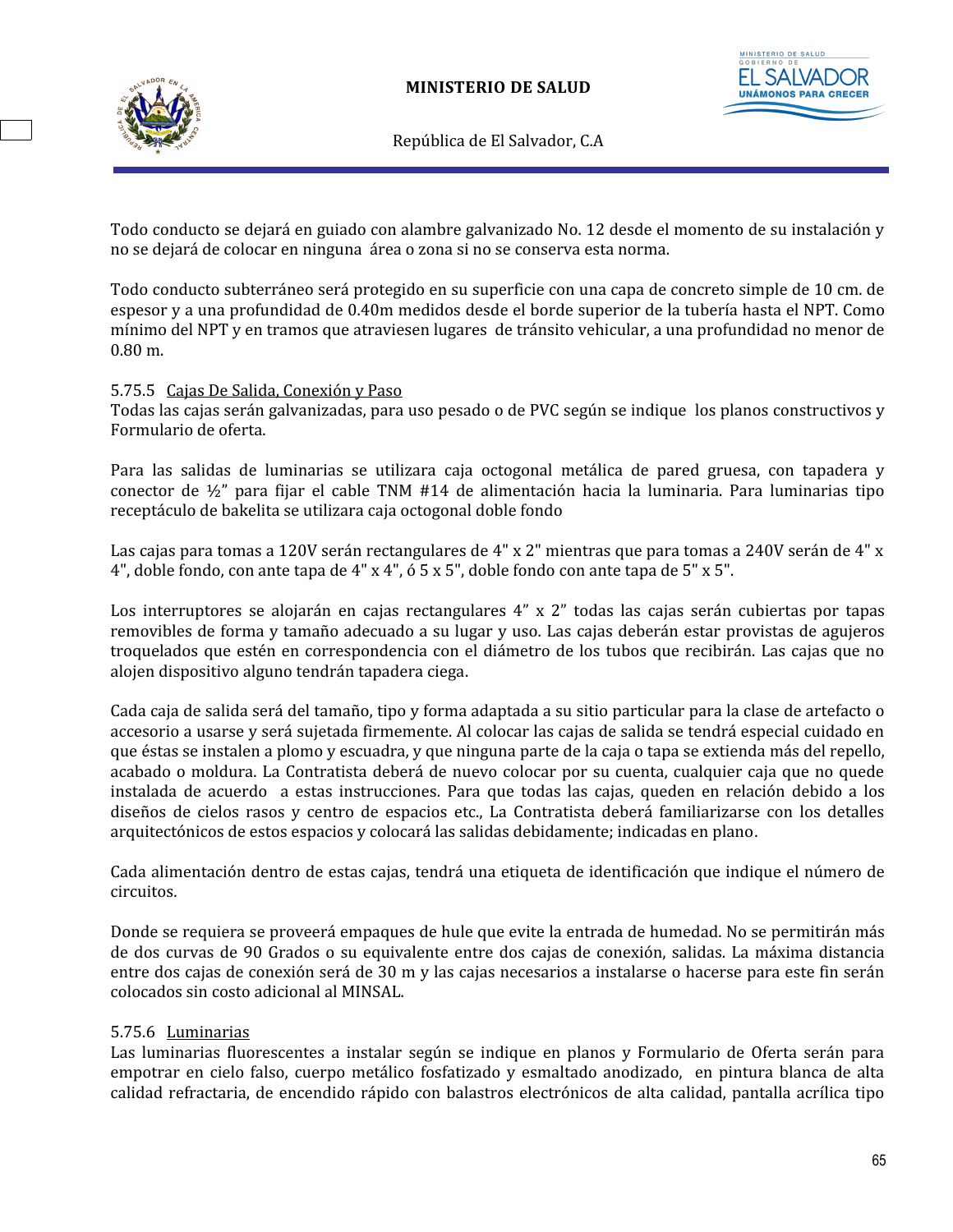



diamante. Receptáculo fijo de baquelita de 4.5 pulgadas de diámetro exterior, para montaje atornillado en caja octogonal, con luminaria fluorescente compacta de 20 a 25 watts (foco ahorrador). Estas deberán quedar centradas en el cielo falso de cada ambiente. Las luminarias tipo ojo de buey se instalara con bombillo fluorescente compacto de 20 a 25 watts.

Luminaria incandescentes tipo spot-light doble de 75W, con reflector de luz clara o luz amarilla, según lo requiera el Administrador del Contrato.

Las luminarias exteriores a instalarse serán del tipo canasta de bombillo Fluorescente Compacto de 80 watts auto balastrada/con balastro incorporado a 240V, base E40, incluye foto celda y brazo metálico. Se instalaran dos: una de ellas en poste metálico galvanizado de seis metros y la otra en el poste de 35´ de la subestación eléctrica.

### 5.75.7 Interruptores para luminarias

A menos que se especifique o muestre otra cosa en los planos serán del tipo dado, una, dos, tres vías o cambio, terminales con tornillo, con capacidad nominal de 10A /125V. La altura de los interruptores será a 1.20m del NPT.

#### 5.75.8 Tomacorrientes

Serán dobles o sencillos de grado hospitalario o tipo industrial con capacidad de 15A/120V y de 20A/120 V para clavija polarizada de 3 contactos. Los trifilares en pared tendrán capacidad para 20, 30 o 50 Amperios, según se indique en planos, a 120/240V para clavija de tres contactos; con terminales de tornillos laterales. La altura de los toma de corriente a 120V será por general a 0.50m del NPT salve donde se indique lo contrario por la Supervisión o la Administración del Contrato y 1.20 m del NPT, donde se indique muebles fijos o en planos eléctricos.

#### 5.75.9 Placas

La que cubran interruptores serán de metal, acabado liso, aluminio anodizado o acero inoxidable y contendrán tantas ventanas como el número de dispositivos cubran. Las que cubran tomacorrientes tipo industrial serán metálicas aluminio anodizado o acero inoxidable, Las que cubran tomas de corriente trifilares de 20, 30 o 50 Amperios o según se indique en plano, 120/240V, metálicos de aluminio anodizado o acero inoxidable. Las placas que cubran interruptores y tomas de corriente del sistema en emergencia deberán tener el distintivo ¨E¨ o deberán ser de otro color, según lo disponga la Administración del Contrato.

#### 5.75.10Tablero General, Subtableros, Caja Térmica y Cajas NEMA

Las cubiertas de los Tableros y Subtableros deberán tener impreso en ella o en una placa remachada localizada en un lugar visible, las características siguientes:

 Designación del tablero según el diagrama unifilar Tipo de tablero Voltaje de servicio Fases Capacidad máxima de amperios Fabricante Modelo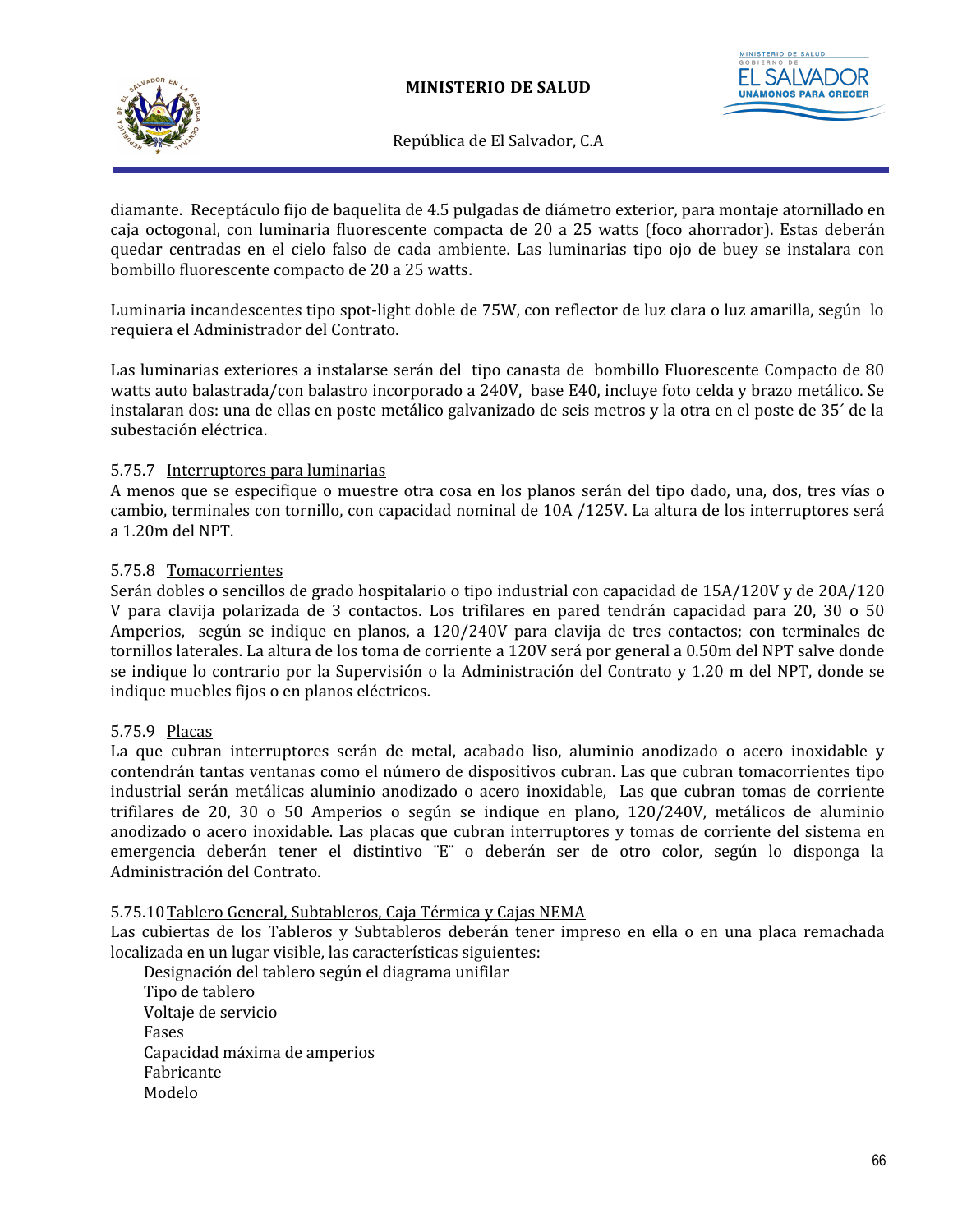

**ISTERIO DE SALUD UNÁMONOS PARA** 

República de El Salvador, C.A

Todos los Tableros deberán tener la identificación de los diferentes circuitos en una hoja que deberá ser laminada y pegada de alguna manera a la puerta por el lado interior

Para montaje superficial o empotrado en pared con características mostradas en los planos, equipado con disyuntores termo magnético (principal y ramales) del tipo, número de polos, cantidad y disposición que se muestra en los planos, así como dispositivos de protección de sobre carga y cortocircuito.

Los gabinetes típicos serán NEMA 1 y NEMA 3R. Compuestos de una caja de lámina de acero galvanizado, del calibre indicado por el código, del tamaño especificado para el número de dispositivos, disyuntores y cables que alojan y con tapaderas falsas (en cantidad, diámetro y localización convenientes) y una cubierta de lámina de acero de calibre indicada por el código, en acabado de pintura gris al horno, empernada a la caja de montaje superficial o a ras de pared, llevando incorporada una compuerta embisagrada que contendrá la guía de los circuitos y el dispositivo de seguridad para mantenerla en posición cerrada.

Las barras principales serán de cobre con revestimiento de plata, de capacidad y requerimiento indicados en los planos, con terminales y conectadores adecuados al calibre de cable que conectan, con agujeros roscados y tornillos de fábrica. La barra de neutro y tierra, será sólida con terminales de tornillo y de la capacidad conveniente para el número y la capacidad de los circuitos. Cuando exista espacio vacío, deben proveerse la cubierta que llene el espacio y los accesorios de montaje a las barras del dispositivo futuro.

Los disyuntores mostrados en los planos, serán del tipo termo magnético, de caja moldeada, de disparo no intercambiables; de presión o de empernar, según sea el caso; de capacidad y No. de polos indicados; con indicación de posición de la manecilla de operaciones "Encendido" (ON) "Apagado" (OFF), "Disparado" (TRIPPED).

Los polos múltiples, tendrán un diseño tal que en caso sobre carga en uno de los polos, permita la apertura simultánea de los otros, llevarán en viñeta o impreso en la carcasa: tamaño de marco, amperaje nominal, voltaje, capacidad interruptiva. Estarán sellados de fábrica para prevenir alteraciones de las características nominales.

Estarán equipados con los accesorios para acoplarse a las barras y conectar al cable o cables de suministro.

Los tableros serán marca reconocida y buena calidad de fabricación.

# **5.76 SUBESTACIÓN ELÉCTRICA**

Las Subestación eléctrica estará comprendida por un transformador monofásicos de los KVA indicados, que integra el establecimiento de Salud, se instalara en poste de concreto o metálico tipo centrifugado, según detalle, a un voltaje primario que suministre la distribuidora eléctrica de la zona o según se indique en planos constructivos.

El tipo de transformador será auto enfriado, inmerso en aceite y resistente a la humedad, para uso exterior, tendrá devanados de cobre y será capaz de sobre llevar un 112% de carga continua sin detrimento ó reducción de su vida útil para operar al voltaje de la zona en el primario y 120/240 Voltios en el secundario. Estará debidamente polarizada por medio de una red con barras cobre de 5/8" x10' y cable de cobre desnudo No. 2 según esquema en plano. Deberá presentar la certificación y garantía del fabricante.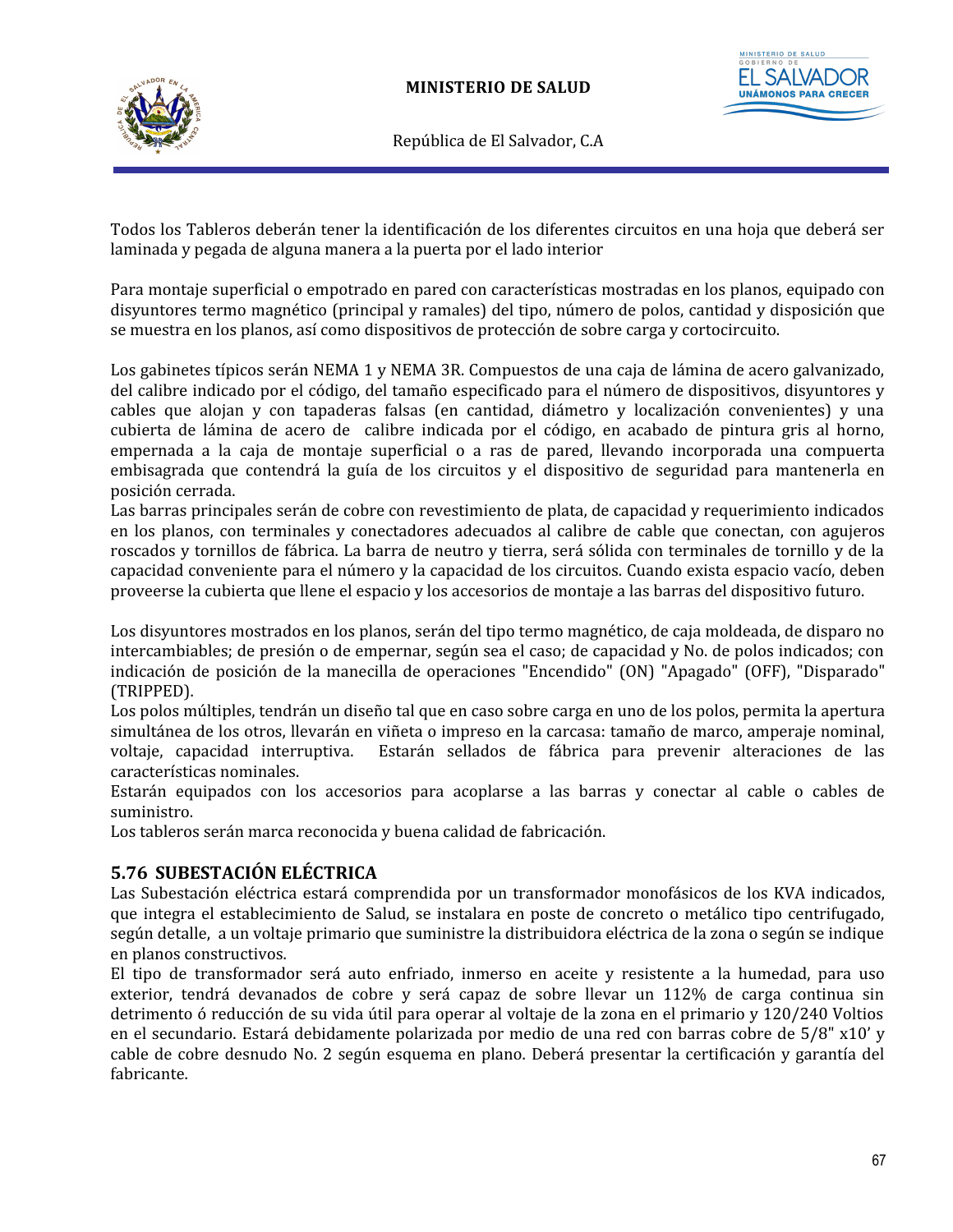



# **5.77 EQUIPO DE AIRE ACONDICIONADO**

Se instalaran los equipos de aire acondicionado de las siguientes características:

Tipo Mini Split, a 240 / 1 Fase/ 60Hz, se debe garantizar la conexión eléctrica a la caja NEMA correspondiente al equipo, también es necesaria la conexión de drenaje de la unidad evaporadora a la red de aguas lluvias más próxima. Los aires acondicionados se instalaran en las áreas indicadas en los planos. Los equipos serán de marca reconocida, con certificación y garantía de su capacidad y funcionamiento, que cumplan con las normas UL, AHAM, e ISO9002, de fabricación reciente y de procedencia Norteamericana, ó Japonesa.

- El condensador será del tipo de descarga de aire horizontal, y compresor hermético tipo Scroll
- La unidad Fan Coil, del tipo Mini Split, será con serpentín de expansión directa, y para ser colocada sobre pared. hasta capacidad de 24000 BTU/H, El barrido del aire, deberá ser en los dos sentidos, vertical y horizontal.
- El ventilador de la unidad, tendrá tres velocidades.
- Los filtros de la unidad, serán de fácil acceso, y de material plástico (Propileno) lavable
- El control de la unidad, será del tipo remoto, con pantalla digital
- El condensador deberá ser de la misma marca de la unidad Fan Coil
- El condensador de sistemas hasta 24000 BTU/H, será del tipo de descarga de aire horizontal.
- El SEER de la unidad condensadora, no deberá ser menor a 13
- El compresor de la unidad condensadora, deberá ser del tipo Scroll.
- La unidad deberá operar con refrigerante R-410A.
- El equipo contara con válvulas de control.
- El drenaje se hará con PVC de 1/2".

El chasis tendrá paneles para proveer completo acceso al compresor, a los controles, a los motores y ventiladores del condensador, la superficie exterior será pintada con una base de epóxico acabada con esmalte, o bien con todo el chasis, en material plástico de alta resistencia.

Si el serpentín condensador, no tuviera de fabrica el recubrimiento blue fin, o similar, propio para ambientes marinos, La Contratista deberá considerar en sus costos, que al serpentín condensador, deberá aplicársele en sitio, una capa protectora para la corrosión. La aplicación deberá realizarse según lo recomendado por el fabricante, en los casos que aplique.

La instalación mecánica de estos será de estructura metálica colocada sobre una base de concreto en el piso o la pared con estructura angular metálica, anclaje de expansión y pernos. Los ductos y tuberías que ingresen a la edificación deberán quedar ocultos entre el cielo falso y la cubierta de techo.

#### **5.78 RED DE TELEFONIA Y DATOS**

Será responsabilidad la Contratista suministrar e instalar un sistema telefónico y de datos completo que comprende lo siguiente:

- Acometida telefónica desde punto de distribución de la compañía telefónica hasta cuerpo terminal y desde el cuerpo terminal hasta donde se colocará la central telefónica.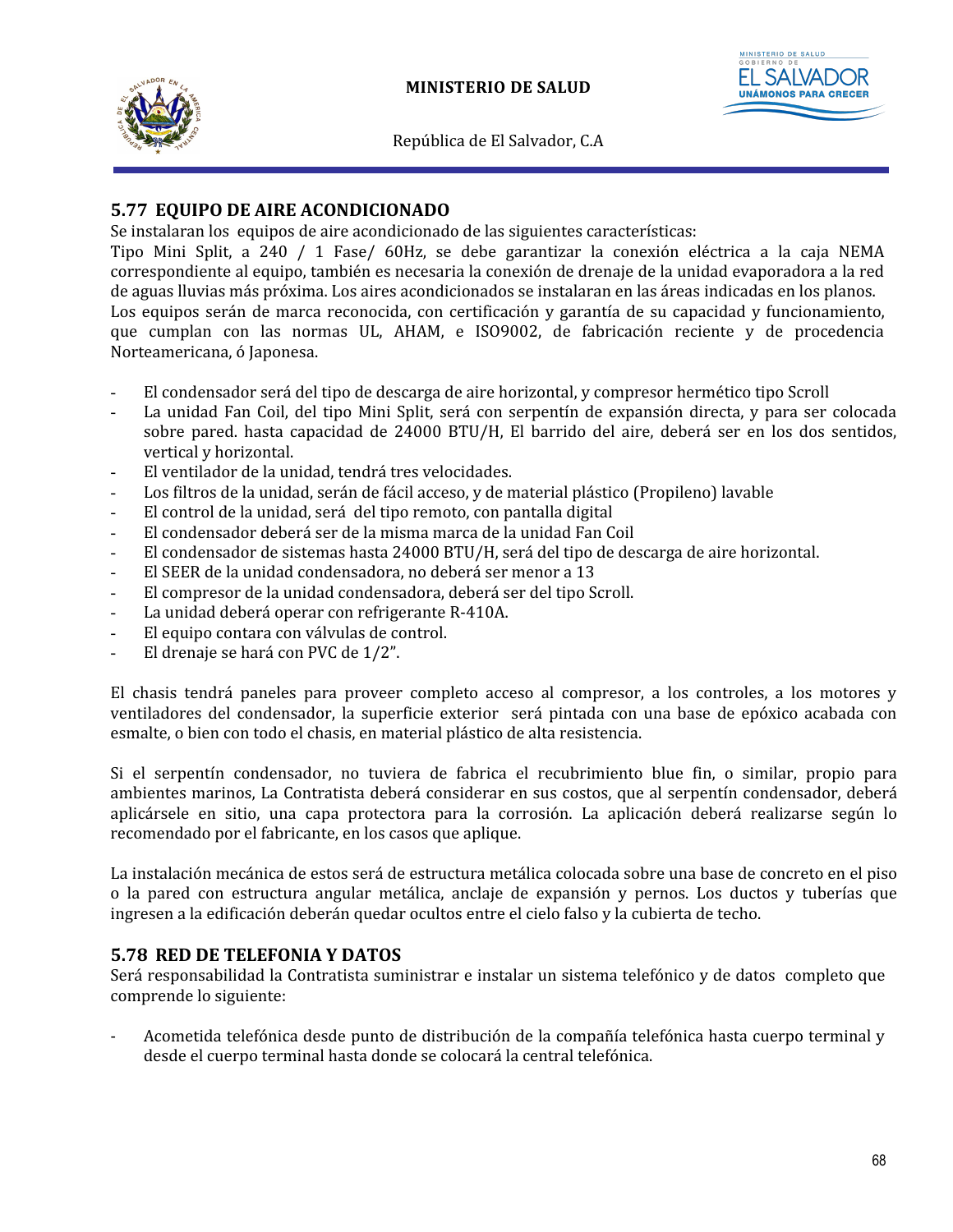



- Suministro e instalación de la red de cableado a realizar, será con cable de forro de neopreno con los pares necesarios, categoría 6, y la instalación de tomas telefónicos indicados en plano; garantizando cada punto de entrega.

Todas las conducciones de comunicaciones deberán separarse un mínimo de 20 cm de las conducciones eléctricas.

Los tomas de red de datos y telefonía deberán instalarse completamente independientes y separados por al menos 15 cm de las bases o tomas de corrientes.

## **5.79 CANALIZACIONES**

El sistema de conductos será instalado para conectar las cajas de conexión, cajas de tableros, cajas de salidas, gabinetes etc., como se indica en los planos.

La canalización sea metálica o plástica, tipo Tecnoducto o PVC eléctrico de alto impacto, será continua de salida a salida con un máximo de dos curvas de 90 grados, en tramos no mayores de 30 metros entre salidas. Las curvas rígidas formadas en el campo serán fabricadas con la herramienta adecuada y estándar para tal propósito, cuidándose que el ducto no sufra deformación en su área transversal.

Los acoplamientos metálicos roscados deberán tener más de cinco hilos atornillados en el tubo que sujetan y antes de su acoplamiento deberán limarse para eliminar rebabas y asperezas que puedan dañar el aislamiento del conductor. Los tubos y corazas que conectan a cajas, a través de agujeros perforados sin rosca, deberán sujetarse a la caja por medio de manguitos y contratuerca en el exterior, con el torque conveniente para no deformar la caja.

La canalización expuesta y adosada a la pared deberá fijarse por medio de grapa galvanizada de tamaño conveniente para el diámetro del conductor que fije; la grapa se sujetará a la superficie por medio de ancla plástica Ø ¼" y perno, e irán a cada 50 cm. Deberá cuidarse de no provocar interferencia con otras instalaciones y en el caso de que la canalización corra paralela o cruce con tuberías de agua, esta deberá ser instalada en la parte superior de aquellas, guardando la distancia conveniente (mínimo 10 cm.)

La canalización interior de las instalaciones será de forma empotrada a la pared o entre las divisiones de paneles de yeso.

Los ductos embebidos en concreto serán colocados ligeramente inclinados de manera que pueda drenar cualquier humedad o condensado que pueda penetrar o formarse en ellos, y serán amarrados firmemente y acuñados para evitar que se muevan durante el colado del concreto. Donde haya ductos que salgan de las paredes o de los pisos, deberán formar ángulos rectos con dichas superficies. El ducto deberá colocarse en las vigas y columnas en forma de que no estorbe la colocación del concreto, se respeta un claro de 3cm entre ducto y ducto y refuerzo como mínimo.

El ducto subterráneo o expuesto deberá ser instalado conservando la inclinación recomendada hacía las cajas de conexión. Los subterráneos se protegerán en su superficie, con una capa de concreto simple de diez centímetros de espesor. En general, se tomarán todas las precauciones a fin de proteger la tubería contra daños mecánicos u otros accidentes que le deformen o causen perjuicio alguno.

Durante el proceso de la construcción y el proceso de la instalación, las canalizaciones deberán ser tapadas y protegidas contra el ingreso de humedad y materiales extraños.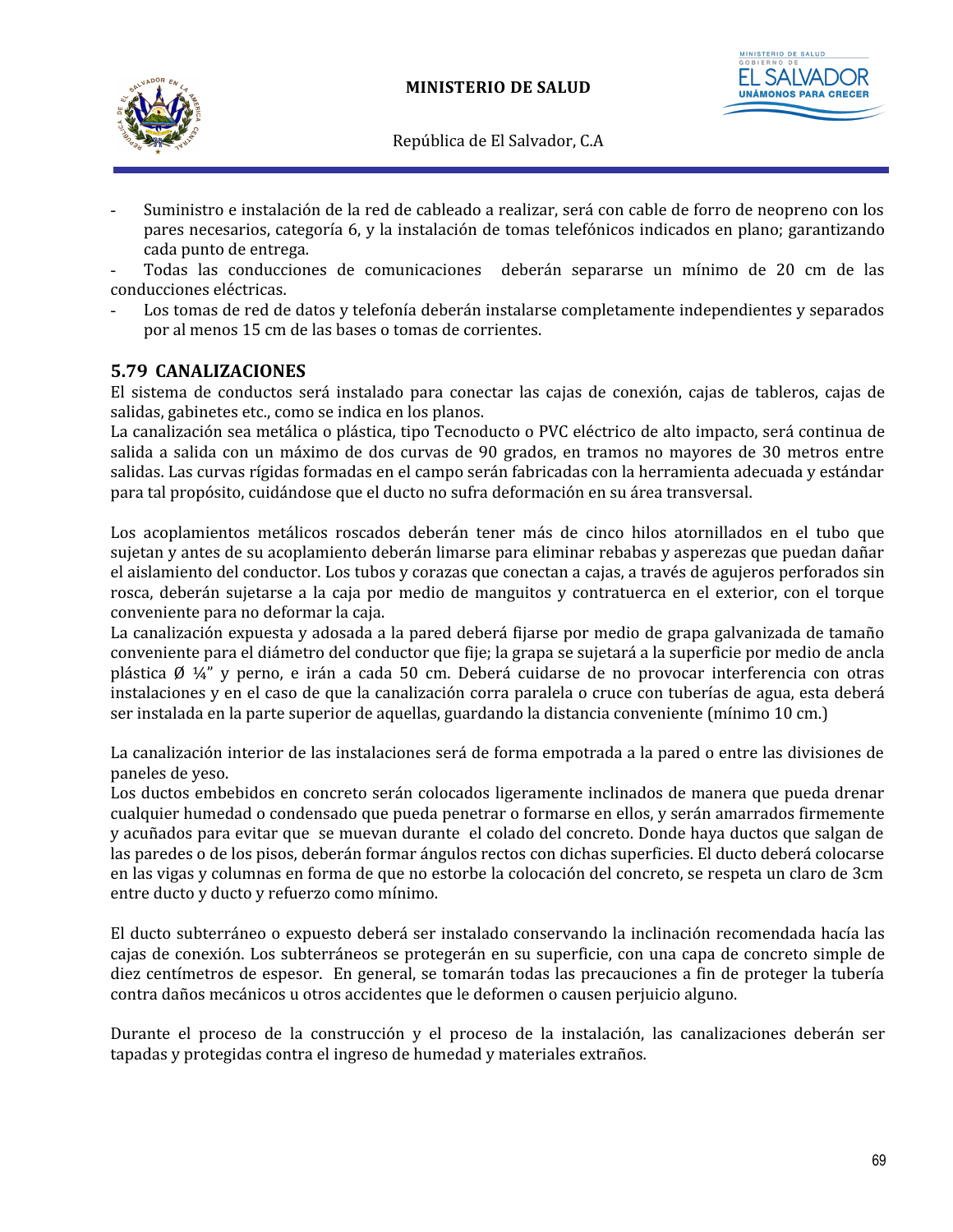



Deberá dejarse instalado en toda la canalización y previo al alambrado final, el alambre guía necesario, galvanizado de calibre No. 12 marcándolo en los extremos con viñetas y números para mejor identificación al momento del alambrado.

Se deberá inspeccionar la tubería antes de colocar los conductores y deberán secárseles toda la humedad y limpiárseles el polvo, arena o tierra que les pueda haber introducido, por medio de un escobillón unido a cable de sondeo. Las cajas y demás accesorios se mantendrán tapados y libres de polvo y escorias.

## **5.80 ALAMBRADO**

Los conductores no deberán ser instalados antes de que todo el trabajo de cualquier naturaleza que pueda causarle perjuicio se haya concluido; incluyendo el colado del concreto. Todo el alambrado deberá instalarse completo desde el punto de conexión hasta las salidas, controles y luminarias.

Entre caja y caja, la corrida de conductores será continua no permitiéndose la ejecución de empalmes de ninguna clase dentro de los ductos.

Para el fácil deslizamiento de los conductores se utilizaran materiales adecuados para este proceso. Se evitará al máximo que al momento de la instalación, los conductores formen nudos entre sí. No se permitirá el uso de medio mecánico para la instalación de cables No. 8 ó alambres de calibre menor.

Los conductores dentro de los tableros de distribución deberán quedar ordenados para evitar acoples indeseados y se conectarán al interruptor termo magnético respectivo, formando ángulo de 90 grados y deberán etiquetarse, indicando el número de circuito a que pertenecen.

Al efectuar un empalme o conexión entre conductores, deben mantenerse en cuenta la resistencia mecánica, la conductividad eléctrica y rigidez dieléctrica de los conductores. Los empalmes de conductores se permitirán únicamente en cajas de salidas, de conexión y pozos de registro. Las colas de empalmes tendrán la longitud suficiente para poder amoldarlos con facilidad al momento de alojarlos en la caja y deberán etiquetarse todas las colas a empalmar, indicando el circuito al que pertenecen.

La conexión a luminarias se efectuará por medio de cable flexible de dos conductores, del tipo TNM y se utilizará el conectador metálico adecuado para su conexión a la tapadera de la caja de salida como a la caja del cuerpo de la luminaria. Independiente de las cajas de salida situadas en el techo, siempre que deba alimentarse un receptáculo de porcelana adosado al cielo falso, deberá instalarse otra caja octogonal sobre dicho cielo, para poder sujetarlo y conectar al cable de bajada. Los circuitos ramales, alimentadores y sub alimentadores serán identificados con un código de colores como sigue:

Fase A: Negro Fase B: Azul Neutro: Blanco Retornos: Amarillo

## **5.81 CAJAS DE SALIDA, PASO Y CONEXIÓN**

Cuando queden adosadas a losas o paredes, se fijará por medio de ancla plástica tornillo goloso; cuando queden embebidas en paredes, se asegurarán rígidamente y el borde exterior quedará a una superficie de repello-afinado.

Las salidas para las luminarias tendrán tapaderas con agujero al centro y las que no alojen ningún dispositivo, tapadera sellada.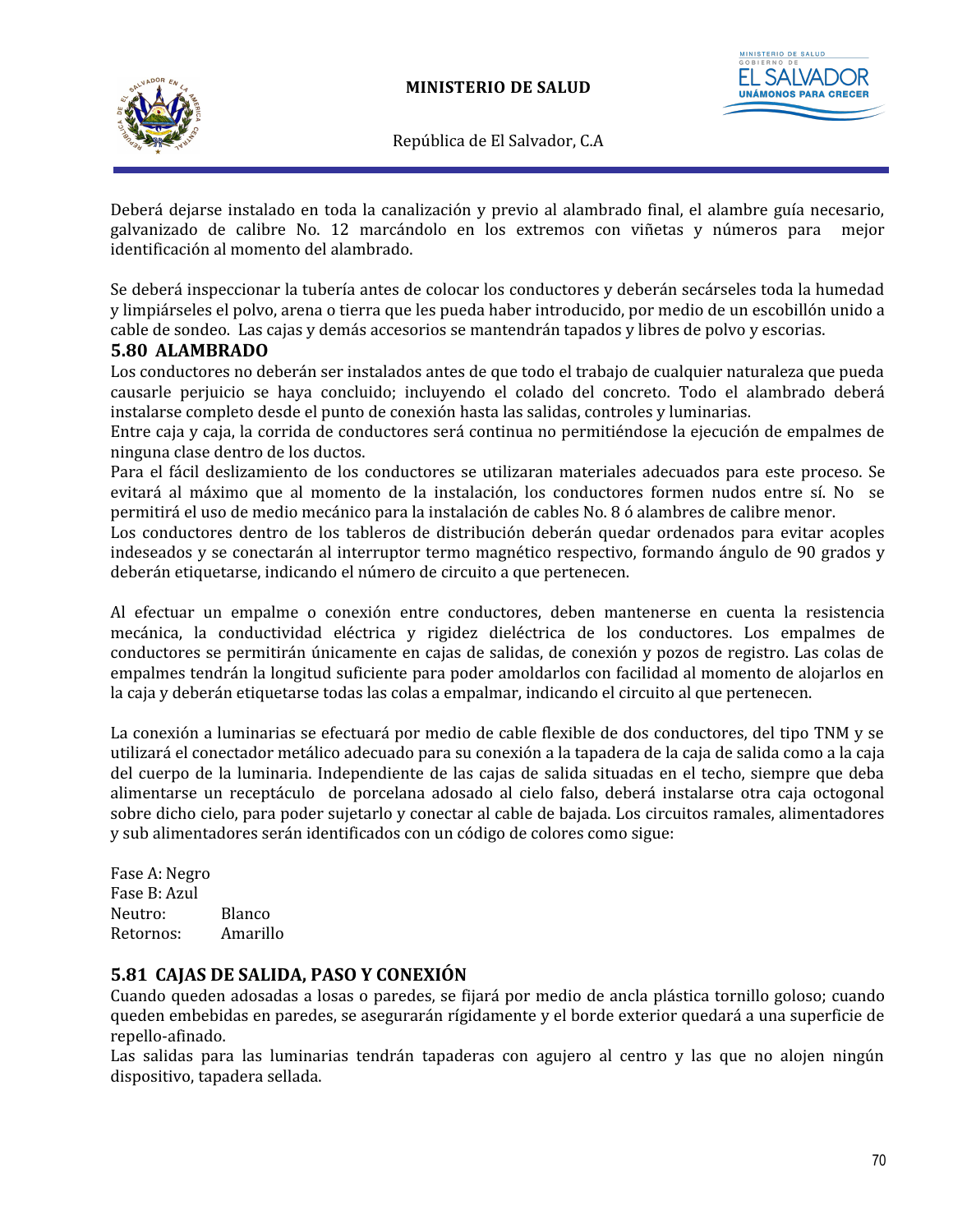



# **5.82 CONEXIÓN A TIERRA Y POLARIZACION**

Se construirán redes de polarización para la Subestación y para el Tablero General las cuales deberán medir menos de 4 Ohmios.

En general se tendrán los lineamientos dados para tal fin en el artículo correspondiente del reglamento y Código antes mencionados.

Todo el sistema de conductores, soportes, gabinetes, paneles, carcasas de equipos, cubiertas de cables y conductores del sistema de neutro deberán quedar efectiva y permanentemente conectados a tierra. Deberá asegurar continuidad eléctrica a lo largo del sistema y no se permitirá el uso de cinta metálica con revestimiento de cobre para la conexión a tierra, deberá de ser del tipo apropiado y diseñado para tal fin; cuando el conductor de conexión a tierra esté dentro del ducto, la grapa será del tipo que permita esta conexión.

Los conductores de conexión a tierra, serán de cobre trenzado desnudo No.2 y barras bimetálicas de 5/8"X10'. La conexión entre cables y los electrodos y entre cable se hará por medio de soldadura exotérmica utilizando moldes adecuados al calibre (calibre de cable, diámetro del electrodo) y tipo de unión; se asegurara un contacto efectivo y permanente entre los elementos. La red quedara enterrada al menos 30 cm; medidos del NPT hasta el borde superior del cable.

La capa de cobre de las barras de polarización deberá tener un espesor mínimo de 0.254 mm (10 mils) hasta un espesor de 0.330 mm (13 mils). Teniendo en cuenta que la capa de cobre es obtenida por deposición electrolítica, la unión entre esta capa y el núcleo es permanente, por lo tanto el conjunto pasa a comportarse como un único metal. El núcleo de las barras deberá estar constituido de acero al carbono SAE 1010/1020

## **5.83 PRUEBAS**

Las pruebas de las instalaciones eléctricas, materiales y equipo, se verificarán con el Subcontratista responsable de la obra eléctrica, en presencia de la Supervisión y la Administración del Contrato, los resultados de la verificación, medición y registro quedarán asentados en bitácora. Para realizar tales pruebas se utilizará en cada caso el equipo apropiado y conveniente, dichas pruebas se describen a continuación:

- a) Rigidez dieléctrica de los circuitos en general.
- $\beta$ ) Resistencia a tierra del sistema de polarización general.
- $\chi$ ) Polaridad de sistema.
- d) Simulación de fallas.
- e) Amperajes y voltajes.
- f) Secuencia de fases.
- g) Niveles de iluminación

# **23 OBRAS EXTERIORES**

Esta partida comprende la ejecución de todas las obras que deberán construirse fuera de los límites físicos de la edificación principal y que incluyen: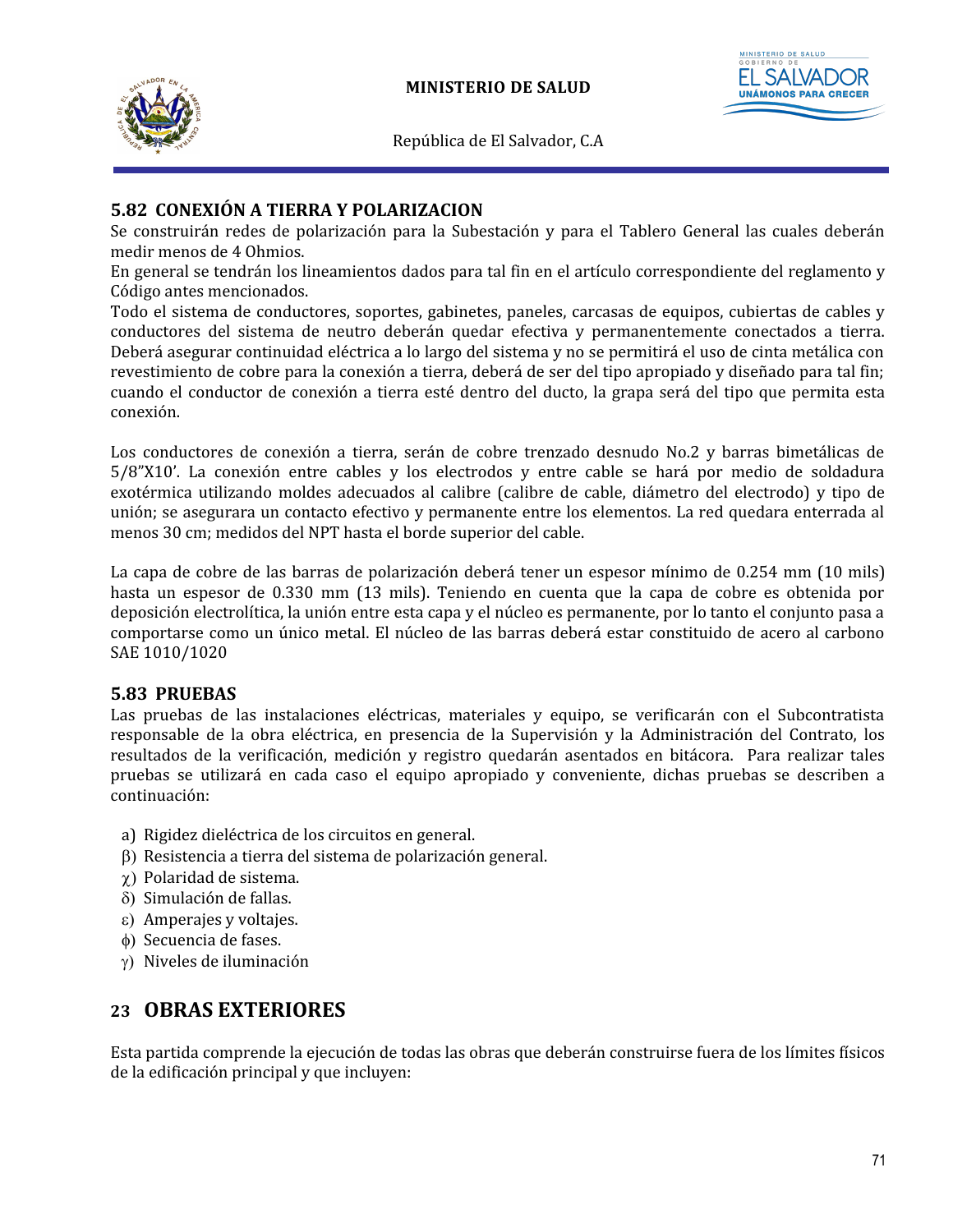



- **Casetas**
- Cercas perimetrales
- Alambre de Seguridad
- Rampas en general
- Cunetas y cordones
- Engramados.

Estas obras se construirán conforme al detalle respectivo incluido en los planos, las especificaciones para materiales serán las mismas que las de los capítulos anteriores (concreto reforzado y pisos de concreto simple planchado y sisado de acera, etc) en los casos que apliquen.

#### **5.84 CASETAS**

Todas las actividades y materiales que se utilizarán, así como los procesos constructivos para la construcción de casetas deberán cumplir con las especificaciones descritas anteriormente en este documento.

El trabajo aquí descrito incluye el suministro e instalación de materiales, mano de obra, equipos, dirección para dejar un producto de primera calidad tal y como lo detallan los planos constructivos y estas Especificaciones.

#### 5.84.1 Construcción de Caseta para Equipo de Bombeo

Se construirá una caseta para albergar el equipo de bombeo de la cisterna de dimensiones indicadas en los planos constructivos, con paredes bloque de concreto de 15x20x40cm, refuerzos verticales y horizontales, y serán repelladas, afinadas y aplicación dos manos de pintura látex acrílica tono semibrillante con dos manos (mínimo).

Esta caseta llevará cubierta de losa densa, apoyada sobre soleras de coronamiento. Se deberá colocar puerta metálica según detalle en planos, y llevará pasadores horizontales y verticales de hierro redondo liso de 5/8'', con portacandado y candado para intemperie de 60cm. Las dimensiones de la puerta se muestran en el detalle en planos. Se incluirán las instalaciones hidráulicas y eléctricas correspondientes.

5.84.2 Construcción de Caseta para Almacenamiento Temporal de Desechos Bioinfecciosos y para Depósito de Desechos Comunes

Se deberán ejecutar las siguientes actividades, entre otras: Trazo y nivelación, excavación, compactación, solera de fundación, paredes de bloque de concreto de 15 x 20 x 40cm con acabado en exteriores y interiores, repellado, afinado y aplicación de dos manos de pintura látex acrílica tono semibrillante, como mínimo, se deberá incluir el curado y aplicación de pintura base; las uniones de piso-pared y esquinas de pared-pared llevarán curva sanitaría de 20cm, de diámetro, la cubierta de techo será de lámina de aluminio y zinc calibre 24 grado 80, fijada en estructura metálica (Polines y/o escopetas); el piso será de concreto tipo acera acabado pulido.

Estas casetas llevarán puertas metálicas, las cuales se describen y detallan en los planos constructivos con chapas tipo de parche de primera calidad y/o pasadores horizontales y/o verticales de hierro redondo liso de Ø 5/8'' con portacandado y candado de 60 mm, esto según se especifique en Formulario de Oferta y planos.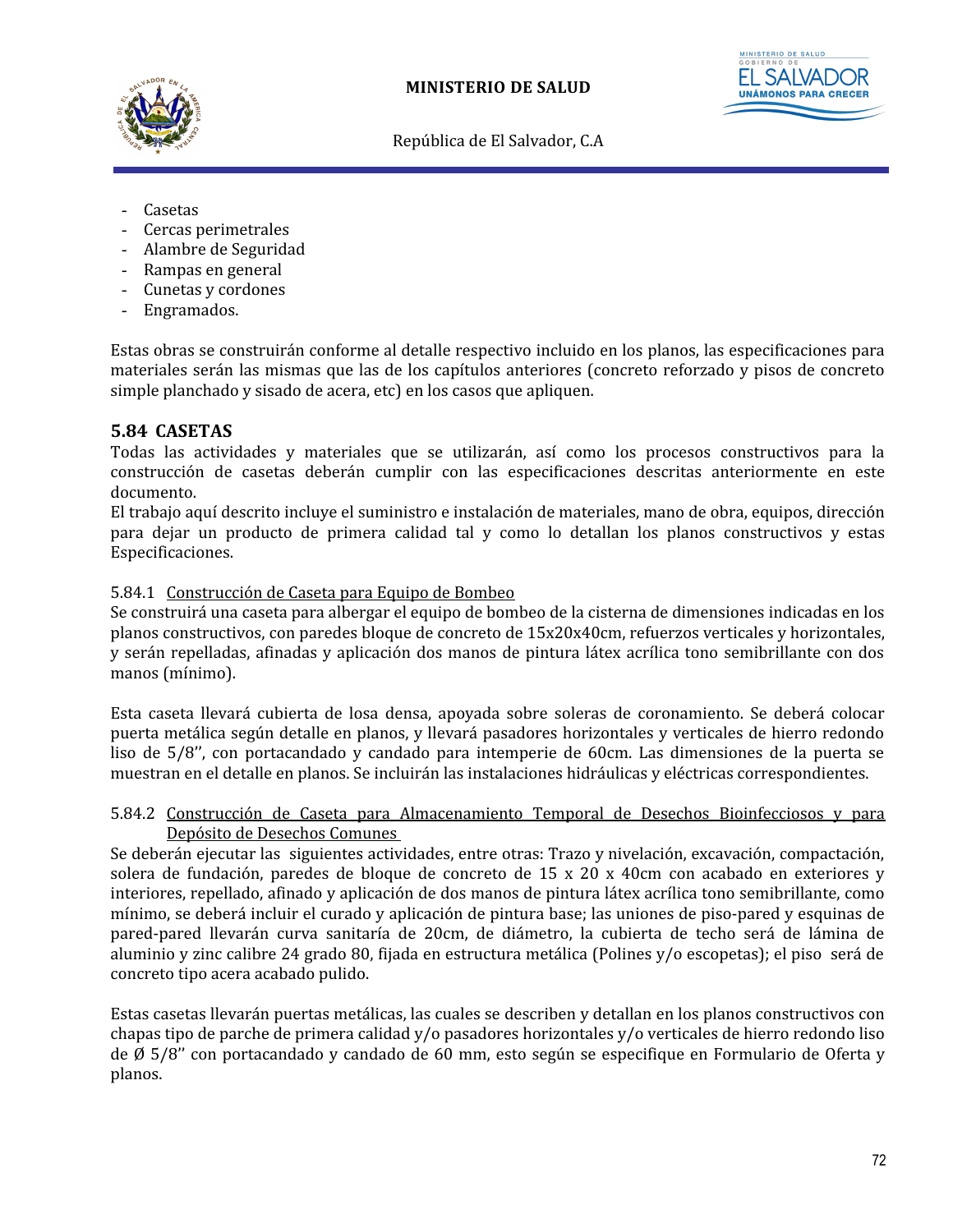



## **5.85 CERCAS PERIMETRALES**

Todas las actividades y materiales que se utilizarán, así como los procesos constructivos para la construcción de cercas perimetrales deberán cumplir con las especificaciones descritas anteriormente en este documento.

El trabajo aquí descrito incluye el suministro e instalación de materiales, mano de obra, equipos, dirección para dejar un producto de primera calidad tal y como lo detallan los planos y estas especificaciones

Los tipos de tapiales y cercas perimetrales de acuerdo a sus materiales pueden ser:

- Muro de retencion bloque de concreto y cerca metálica de malla ciclón #9, postes de tubo galvanizado de 2 ½'' @ 1.80 m incluye varilla de hierro n°3 y alambre espigado de seguridad
- 0tros

ESPECIFICACIONES DE MATERIALES A UTILIZAR

- a) Fundaciones
- Zapatas de muro de retención de 1.00 metros de ancho con refuerzo estructural, según detalle en planos.
- b) Estructura metálica

Marcos de tubo hierro galvanizado de Ø 2 1/2" tipo pesado con aplicación de dos manos de pintura base para estructuras de hierro galvanizado (fondo sintético formulado con resinas, pigmentos y aditivos seleccionados especialmente para asegurar adherencia total sobre hierro galvanizado) aplicado según especificaciones del fabricante y acabado de aceite aplicado con soplete.

c) Malla ciclón Malla ciclón # 9 de 72" de altura, la malla ciclón será fijada a marcos de tubos de hierro con varilla # 3 soldada en marcos.

#### *MEDICION Y FORMA DE PAGO*

Se pagará según cantidad elaborada y recibida por metro lineal (ml) o según se especifique en el Formulario de Oferta.

#### **5.86 ALAMBRE DE SEGURIDAD ACERADO**

En las áreas que es requerido, se colocará sobre tapiales o cercas, alambre de seguridad acerado inoxidable y ovalado de alta resistencia con un dentado tipo navaja para efecto de corte a intrusos, su colocación es en espiralado de 18" x 6 mm., y separación máxima entre vueltas de 20 cm y sujeto a soportes de hierro tipo escuadras anclados en la pared o soldados a la estructura metálica, según sea el caso.

#### *MEDICION Y FORMA DE PAGO*

El alambre de seguridad de acero inoxidable se pagará por metro lineal (ml) instalado, incluyendo sus respectivos apoyos metálicos para su fijación.

#### **5.87 RAMPAS EN GENERAL**

El trabajo descrito en este apartado comprende la construcción de rampas para circulación peatonal, incluyendo mano de obra, materiales, equipo, transporte y todo lo relacionado para la completa ejecución de la obra. Estas serán construidas según planos constructivos y cuadros de acabados.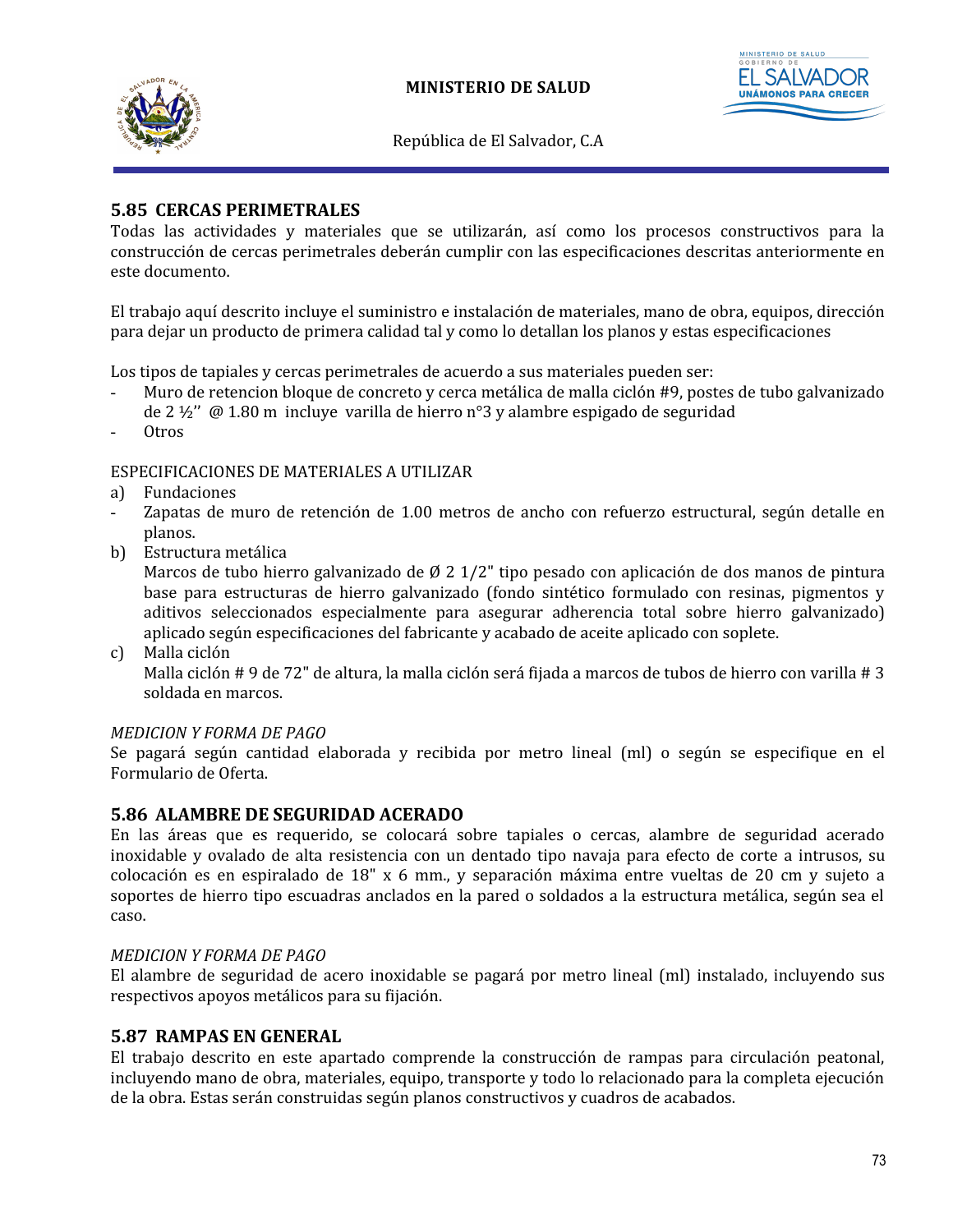



La superficie de la rampa, antes de empezar el fraguado, se tratará con una escoba dura o cepillo de pita, con el objeto de lograr una superficie antideslizante, según se indique en planta y cuadro de acabados en planos.

#### *MEDICION Y FORMA DE PAGO*

Se pagará por metro cuadrado  $(m^2)$  construido. Incluye: excavación, relleno compactado con material selecto o suelo cemento, emplantillado de piedra cuarta fraguada y repello, suministro y acarreo de material selecto así como desalojo de material sobrante, según detalle en planos constructivos o según se especifique en el Formulario de Oferta.

#### **5.88 CUNETAS Y CORDONES**

Los cordones tendrán la sección transversal indicada en el plano respectivo, serán de concreto simple de 180 kg/cm<sup>2</sup> de fatiga de ruptura a la compresión a los 28 días y las cunetas llevarán base piedra cuarta sin poros proveniente de roca sana y compacta, y libre de impurezas. La subrasante se compactará hasta una profundidad de 15 cm, sustituyendo todo el material flojo o pantanoso que será reemplazado por material apropiado y bien compactado. La superficie expuesta de los cordones-cunetas será repellada mientras el concreto está fraguando y su acabado final deberá ser pulido.

#### *MEDICIÓN Y FORMA DE PAGO*

Se pagará por metro lineal construido. Incluye: Excavación, relleno compactado con material selecto o suelo cemento, concreto F´c= 180 kg/cm<sup>2</sup>, piedra cuarta y repello, suministro y acarreo de material selecto así como desalojo de material sobrante, según detalle en planos constructivos.

#### **5.89 ENGRAMADOS**

Este trabajo consiste en la ejecución de las obras necesarias para el engramado de arriates, zonas verdes y zonas de protección, señaladas en los planos o indicados por la Supervisión y/o la Administración del Contrato. Tales obras incluyen la rasante y conformación del suelo, la remoción del material sobrante o inapropiado, el suministro, colocación y compactación de tierra vegetal, la plantación de grama y su mantenimiento hasta la recepción definitiva del proyecto.

#### MATERIALES:

Todos los materiales serán aprobados previamente por la Supervisión.

- a) Tierra vegetal: Sea que provenga de excavaciones en la obra o de otras foráneas, deberá estar libre de piedras o ripio y tener un adecuado contenido de humus y humedad.
- b) Grama: Se usará de guías a cada 5.0 cm, para lograr un crecimiento uniforme, cerrado y libre de maleza; la grama será del tipo San Agustín. Incluir base de tierra negra, espesor mínimo 10 cm y mantenimiento, hasta la recepción definitiva del proyecto

La grama se sembrará sobre superficies ya preparadas, es decir, posterior a las excavaciones y rellenos compactados necesarios para dar al terreno la conformación y niveles indicados en los planos. Los últimos 10 cm, consistirán en una capa de tierra negra, limpia, libre de basuras, ripio, desechos, etc. esparcida uniformemente.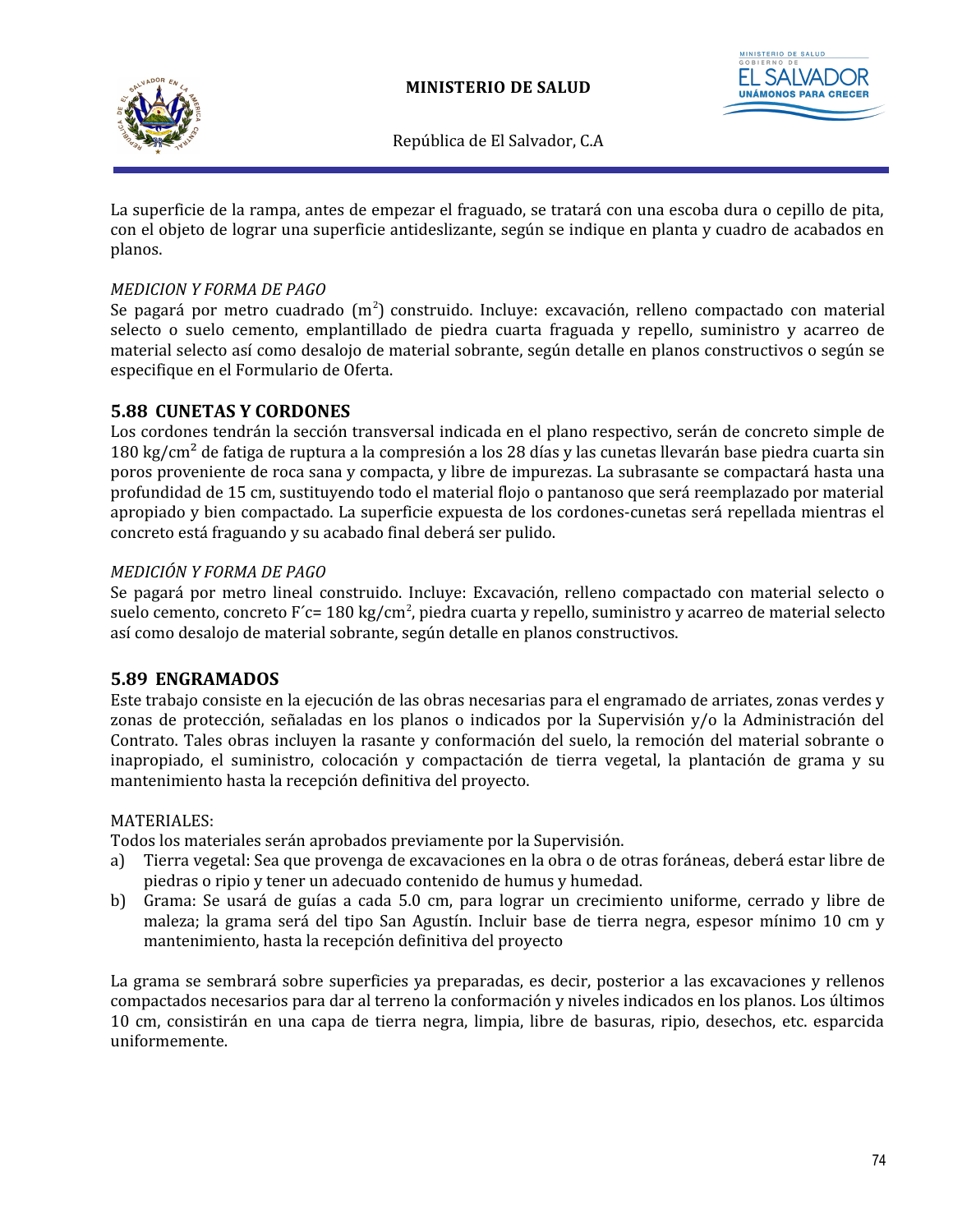



La grama se colocará en hileras espaciadas un máximo de 5 cm entre sí y al momento de su colocación estará fresca y húmeda.

El engramado se efectuará de tal manera que las pendientes permitan un drenaje eficiente, impidiendo los estancamientos de agua. Al momento de la recepción de esta parte de los trabajos, la grama deberá estar completamente verde y pegada por lo menos en el 90% del área engramada y totalmente libre de arbustos y malezas, corriendo por cuenta de la Contratista todos los gastos motivados por el mantenimiento de esta obra hasta el momento de su recepción definitiva.

#### *MEDICIÓN Y FORMA DE PAGO*

Se pagará por metro cuadrado (m<sup>2</sup>), de grama sembrada, incluyendo su mantenimiento hasta recepción definitiva, según Formulario de Oferta.

# **24 MISCELANEOS**

#### **5.90 ROTULO DEFINITIVO DE IDENTIFICACION DEL ESTABLECIMIENTO DE SALUD**

La Contratista suministrará e instalará dos rótulos definitivos de identificación del Establecimiento de Salud.

a) *Rotulo de identificación colocado en el exterior del edificio principal*, cuyas medidas serán de largo 3.0 m, por un alto de 1.00 metros. Este será elaborado con marco de tubo de hierro tipo estructural cuadrado de 1 1/2'', chapa 14, verticales y horizontal a cada 50 cm, del mismo tipo del marco y forro de lámina de hierro de 1/16", fijado en dos postes de tubo de hierro de Ø 4", cedula 40, anclados en base de concreto; los acabados a aplicar deberán ser con materiales resistentes a la intemperie, su ubicación será proporcionada por la Administración del Contrato en conjunto con la Regional de Salud correspondiente. Ver detalle de rotulo en planos constructivos.

b) *Rotulo de identificación interno*, sus dimensiones mínimas serán 2.00 x 1.00 metros, este será colocado en forma adosada a una pared de la edificación, anclados a está con pines de hierro cuadrado de 5/8" fijados con material epóxico, su marco y refuerzos será de tubo estructural cuadrado de 1", chapa 14, forro de lamina de hierro de 1/16" soldada en marco y refuerzos, la unión entre marco y forro de lamina deberá sellarse en forma hermética a fin de evitar filtración de aguas entre estos dos elementos, se deberá aplicar un sellador a prueba de intemperie en todo el perímetro de unión entre rotulo y pared para evitar filtración de aguas o el ingreso de insectos; la Administración del Contrato y la Supervisión definirán su posición definitiva, der detalle y leyenda de rotulo en planos constructivos.

Toda la estructura metálica que conforman estos rótulos llevara aplicación de dos manos de anticorrosivo (De diferente color) y un acabado final con esmalte aplicado con soplete, los colores serán escogidos por la Administración del Contrato, así como, el arte (logos y leyenda) deberá ser efectuados por personal especializado, utilizando los mejores materiales para este tipo de trabajos, o sea que sean resistentes al sol, lluvia, viento, polvo, cambio de temperaturas, etc.

# **5.91 PLACA CONMEMORATIVA**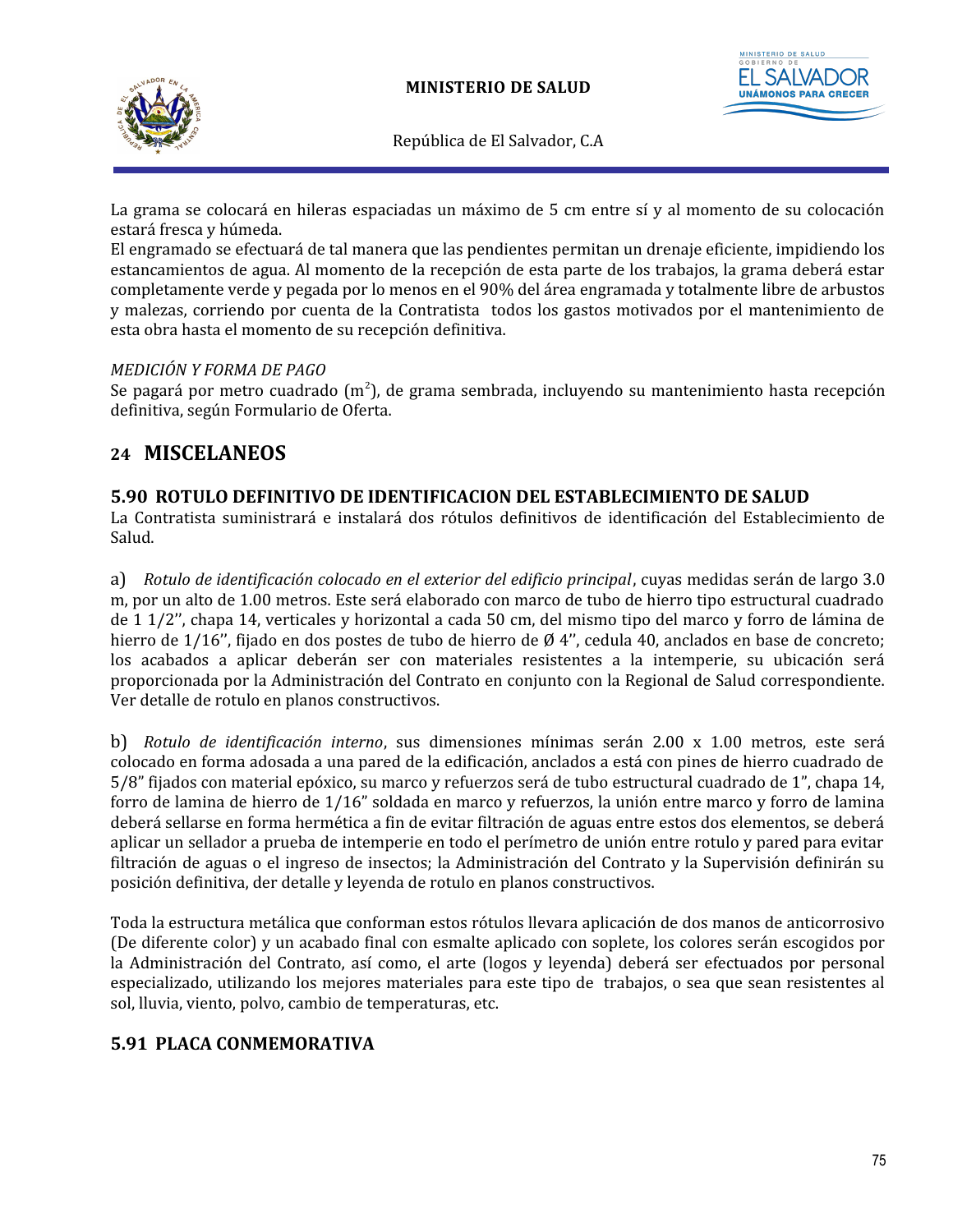



Se suministrara y colocara placa conmemorativa del proyecto elaborada en bronce, fotograbada, cuyas medidas serán de 0.80 x 0.60 m aproximadamente; posición definitiva a definir por el profesional designado por el MINSAL en coordinación con la Supervisión y con la Regional de Salud correspondiente.

## **5.92 AVALUO DEL INMUEBLE INTERVENIDO**

La Contratista elaborará, presentará y entregará un avalúo del inmueble y de todas sus construcciones, esté deberá ser elaborado y firmado por un perito valuador autorizado por la Superintendencia del Sistema Financiero.

El valúo deberá cumplir en su elaboración y presentación con la metodología, requisitos, leyes y normas vigentes en El Salvador (NPB4-42)

Este avaluó se elaborará una vez concluidos todos los trabajos y deberá comprender los valores de todo el inmueble y sus construcciones.

El documento elaborado deberá contener además de reporte escrito, lo anexos correspondientes, tales como: Copia de escritura de propiedad a favor del MINSAL o referencia legal utilizada, fotografías y planos del terreno y construcciones, para una mejor comprensión del avaluó. La entrega de este informe de avalúo, será realizado previo a la liquidación del proyecto.

# **25 SEÑALIZACIONES**

#### **5.93 SEÑALETICA**

De acuerdo a las regulaciones de seguridad de Protección Civil para Establecimientos de Salud y a la iniciativa del MINSAL de IMPLEMENTAR la aplicación de la calificación de HOSPITAL SEGURO en todos sus establecimientos, La Contratista deberá incluir el suministro e instalación de señales y avisos concernientes a salvaguardar la seguridad de pacientes y personal de los Establecimientos de Salud. Todo de acuerdo a lo indicado en el plano de rutas de evacuación que se da en anexo. Deberá incluirse el sistema de señalización con el propósito de orientar, conducir e identificar las diferentes áreas, servicios y locales que la componen, se deberán colocar al menos las siguientes señales:

- Señal de zona de seguridad.
- Señal de extintor o señal de protección contra incendios
- Señal de ruta de evacuación
- Rotulo de advertencia de riesgo eléctrico
- Rotulo de advertencia de riesgo biológico
- Señal de salida de forma rectangular

Las señales serán de materiales, colores y dimensiones según lo establece la Guía Técnica de Señales y Avisos de Protección Civil para Establecimientos de Salud, que se proporcionaron.

Se ubicará señalización en todos los ambientes que componen el establecimiento de Salud, se ha previsto una señalización adecuada por medio de placas o rótulos, provistos de un dibujo representativo a dicho espacio y el nombre respectivo, cuyas letras deberán quedar en relieve. Estas placas deberán ser de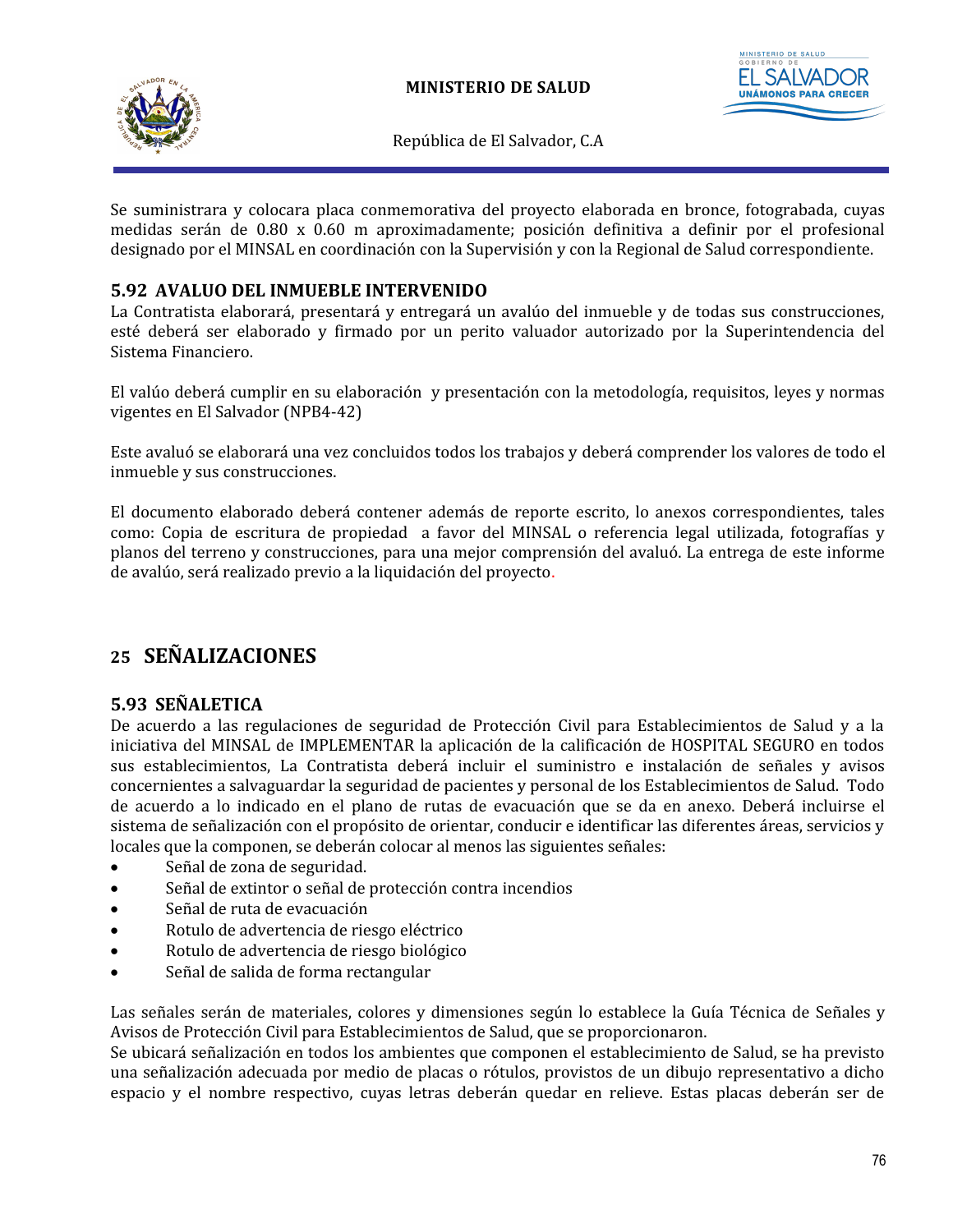



primera calidad. La Contratista deberá presentar al Administrador del Contrato, para su aprobación, las muestras de las diferentes placas a colocar y detalles de fijación.

## **5.94 SEÑALIZACIÓN DE AMBIENTES**

Rótulo de nomenclatura de ambientes de vinil acrílico a ubicarse en los diferentes espacios que componen el establecimiento de salud, detallando el nombre exacto. Su colocación específica y dimensiones deberán verse en común acuerdo con la Administración del Contrato previo a su elaboración

#### *MEDICION Y FORMA DE PAGO*

Las placas para señalización se pagaran por unidad (c/u), totalmente instalada.

# **PLACA CONMEMORATIVA - MODELO MINSAL (anexo N°\_\_)**